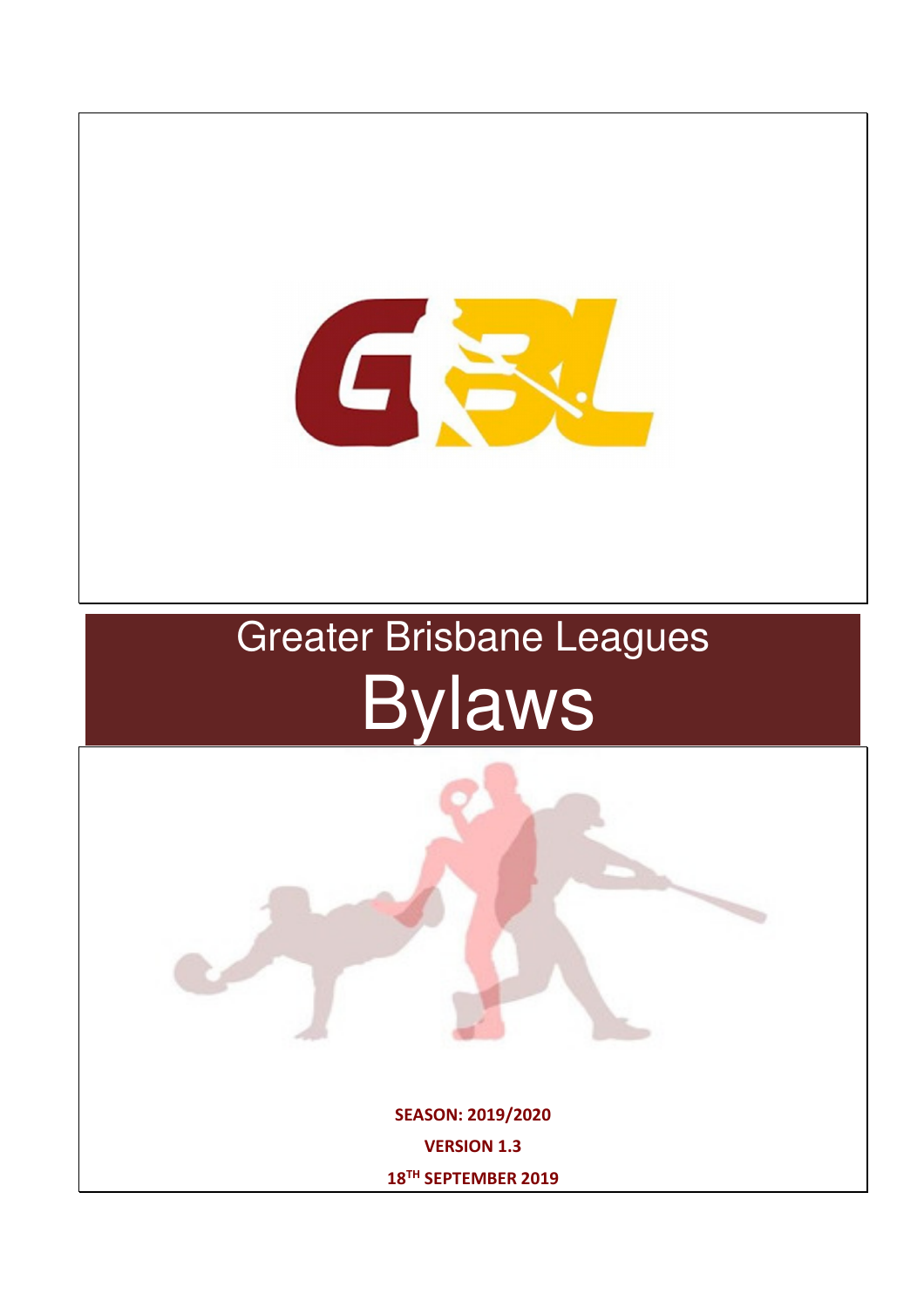| 1.1.  |  |
|-------|--|
| 1.2.  |  |
| 1.3.  |  |
| 1.4.  |  |
| 1.5.  |  |
| 1.6.  |  |
| 1.7.  |  |
| 1.8.  |  |
| 1.9.  |  |
| 1.10. |  |
| 1.11. |  |
|       |  |
| 2.1   |  |
| 2.2   |  |
| 2.3   |  |
| 2.4   |  |
| 2.5   |  |
| 2.6   |  |
| 2.7   |  |
| 2.8   |  |
| 2.9   |  |
| 2.10  |  |
| 2.11  |  |
|       |  |
| 3.1   |  |
| 3.2   |  |
| 3.3   |  |
| 3.4   |  |
| 3.5   |  |
| 3.6   |  |
| 3.7   |  |
| 3.8   |  |
| 3.9   |  |
|       |  |
|       |  |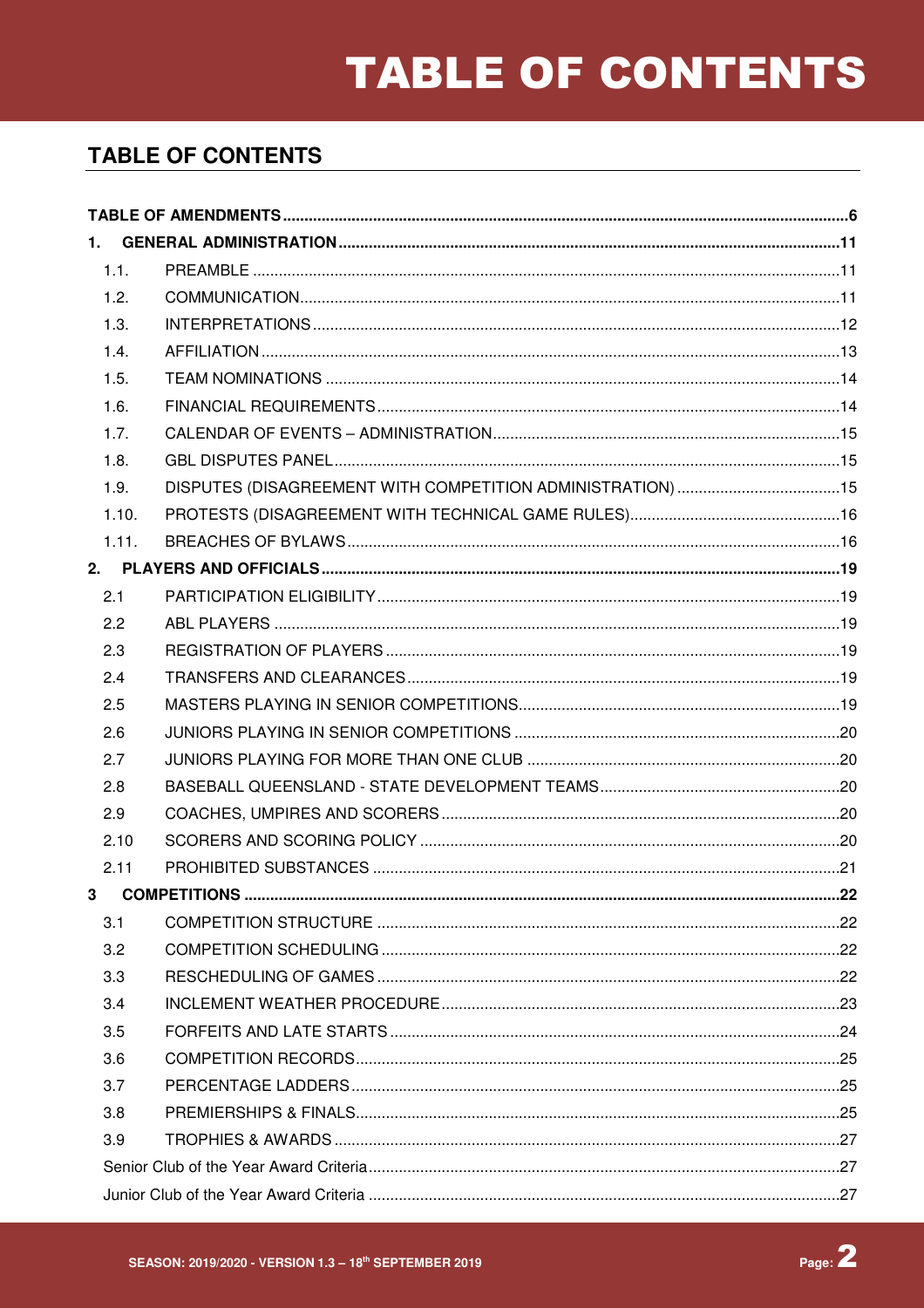| $\overline{4}$ |      |  |
|----------------|------|--|
|                | 4.1  |  |
|                | 4.2  |  |
|                | 4.3  |  |
|                | 4.4  |  |
| 5 <sub>5</sub> |      |  |
|                | 5.1  |  |
|                | 5.2  |  |
|                | 5.3  |  |
|                | 5.4  |  |
|                | 5.5  |  |
|                | 5.6  |  |
|                | 5.7  |  |
|                | 5.8  |  |
|                | 5.9  |  |
|                | 5.10 |  |
|                | 5.11 |  |
|                | 5.12 |  |
|                | 5.13 |  |
|                | 5.14 |  |
|                | 5.15 |  |
|                | 5.16 |  |
|                | 5.17 |  |
|                | 5.18 |  |
|                | 5.19 |  |
|                | 5.20 |  |
|                | 5.21 |  |
| 6              |      |  |
|                | 6.1  |  |
|                | 6.2  |  |
|                | 6.3  |  |
|                | 6.4  |  |
|                | 6.5  |  |
|                | 6.6  |  |
|                | 6.7  |  |
|                | 6.8  |  |
|                | 6.9  |  |
|                | 6.10 |  |
|                | 6.11 |  |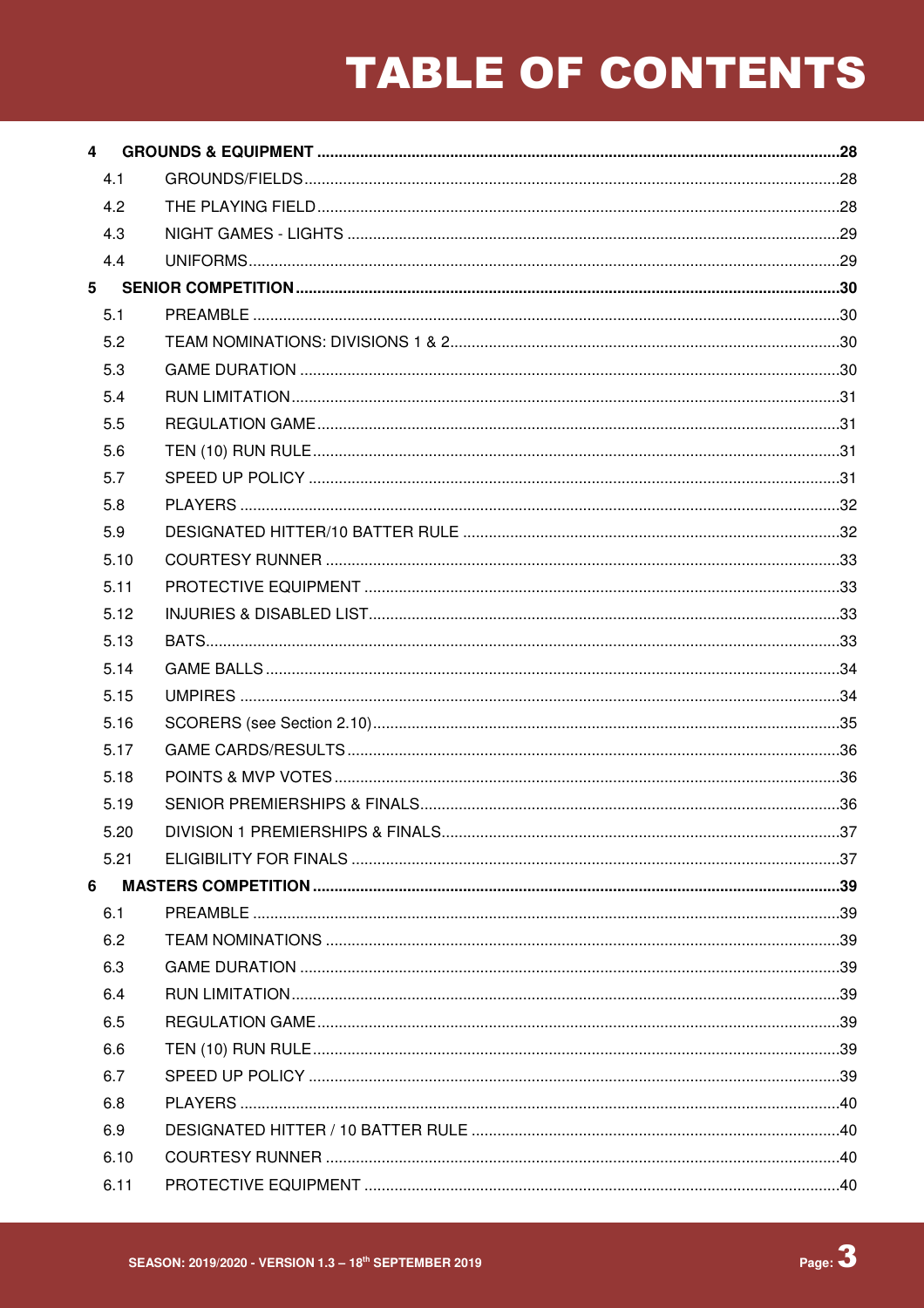| 6.12           |  |
|----------------|--|
| 6.13           |  |
| 6.14           |  |
| 6.15           |  |
| 6.16           |  |
| 6.17           |  |
| 6.18           |  |
| 6.19           |  |
| 6.20           |  |
| 7 <sup>7</sup> |  |
| 7.1            |  |
| 7.2            |  |
| 7.3            |  |
| 7.4            |  |
| 7.5            |  |
| 7.6            |  |
| 7.7            |  |
| 7.8            |  |
| 7.9            |  |
| 7.10           |  |
| 7.11           |  |
| 7.12           |  |
| 7.13           |  |
| 7.14           |  |
| 7.15           |  |
| 7.16           |  |
| 7.17           |  |
| 7.18           |  |
| 7.19           |  |
| 7.20           |  |
| 7.21           |  |
| 7.22           |  |
| 7.23           |  |
| 7.24           |  |
| 8.             |  |
| 8.1.           |  |
| 8.2.           |  |
| 8.3.           |  |
| 8.4.           |  |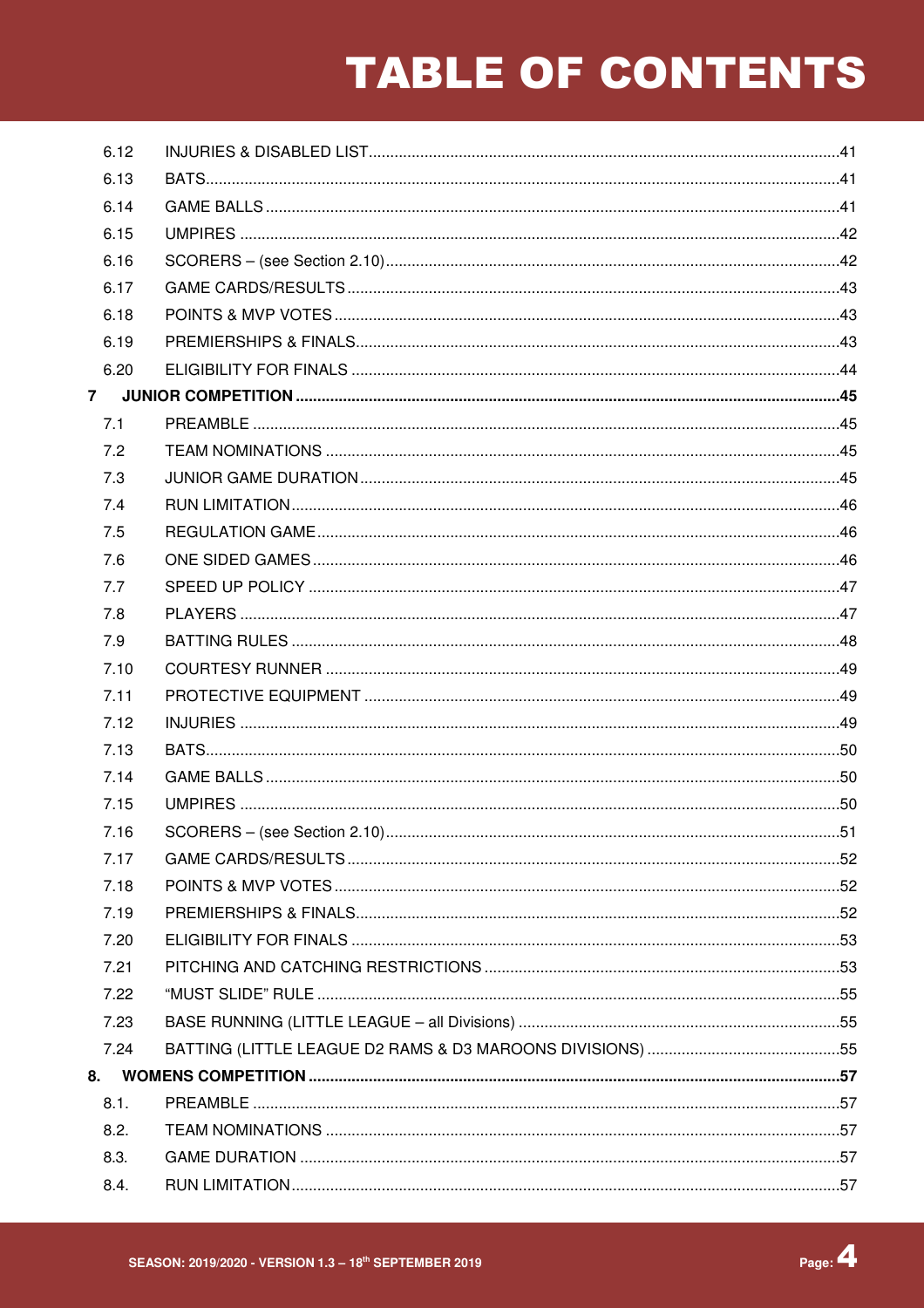| 8.5.           |                                                                  |  |
|----------------|------------------------------------------------------------------|--|
| 8.6.           |                                                                  |  |
| 8.7.           |                                                                  |  |
| 8.8.           |                                                                  |  |
| 8.9.           |                                                                  |  |
| 8.10.          |                                                                  |  |
| 8.11.          |                                                                  |  |
| 8.12.          |                                                                  |  |
| 8.13.          |                                                                  |  |
| 8.14.          |                                                                  |  |
| 8.15.          |                                                                  |  |
| 8.16.          |                                                                  |  |
| 8.17.          |                                                                  |  |
| 8.18.          |                                                                  |  |
| 8.19.          |                                                                  |  |
| 8.20.          |                                                                  |  |
| 9              |                                                                  |  |
| 9.1            |                                                                  |  |
| 9.2            | UMPIRES - TAKE THE PLEDGE - NO RESPECT - NO UMPIRES - NO GAME 63 |  |
| 9.3            |                                                                  |  |
| 9.8            |                                                                  |  |
| 9.9            |                                                                  |  |
| 9.2            |                                                                  |  |
| 9.3            |                                                                  |  |
| 9.4            |                                                                  |  |
| 9.5            |                                                                  |  |
| $\mathbf{1}$   |                                                                  |  |
| $\mathbf{1}$   |                                                                  |  |
| 2              |                                                                  |  |
| 3.             |                                                                  |  |
| $\overline{4}$ |                                                                  |  |
| 5              |                                                                  |  |
| 2 <sup>1</sup> |                                                                  |  |
| $\mathbf{1}$   |                                                                  |  |
| $\overline{2}$ |                                                                  |  |
| 3              |                                                                  |  |
| 4              |                                                                  |  |
| 5              |                                                                  |  |
| 3 <sup>1</sup> |                                                                  |  |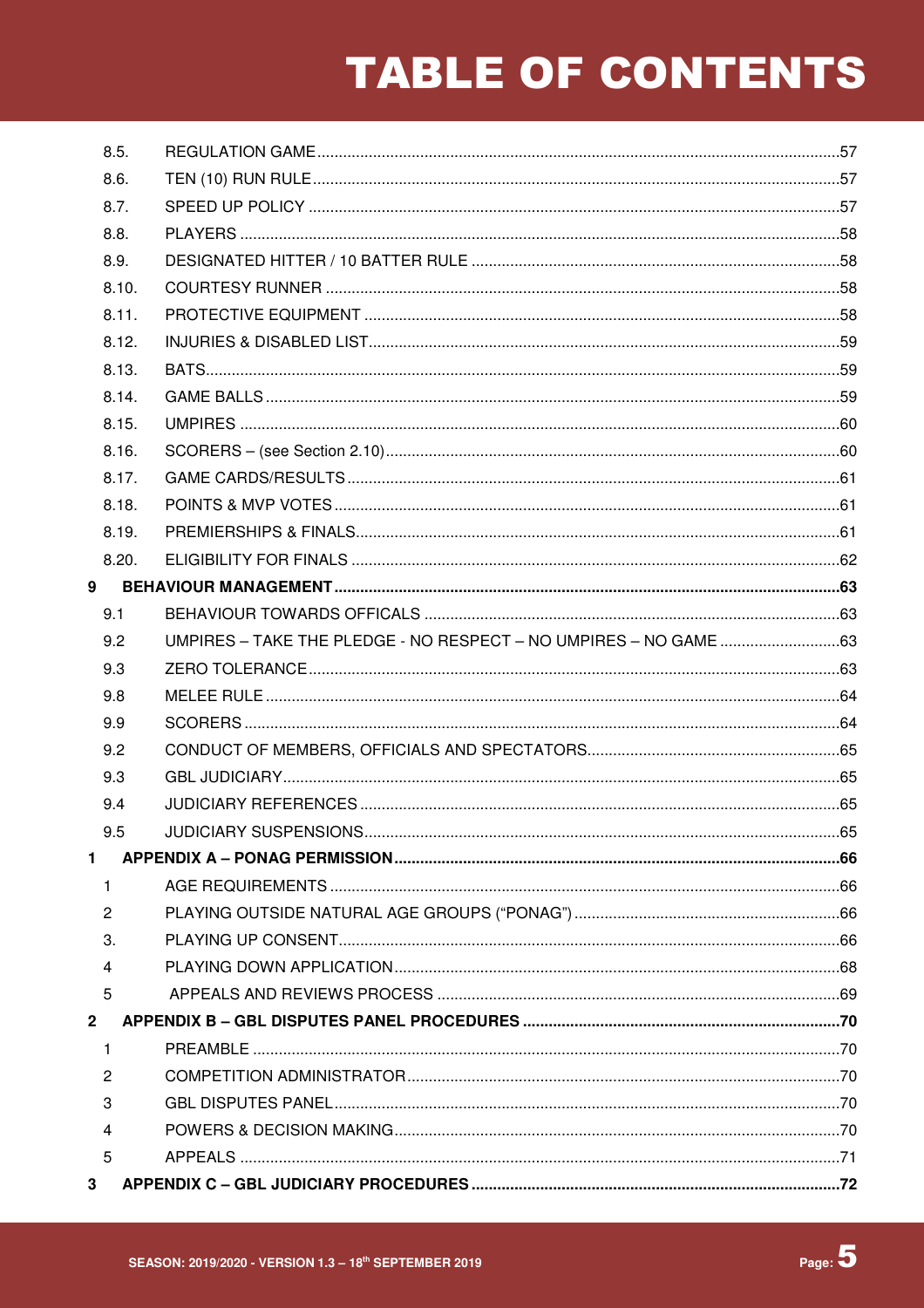| $\mathbf{1}$   |  |
|----------------|--|
| $\overline{2}$ |  |
| 3              |  |
| $\overline{4}$ |  |
| 5              |  |
| 6              |  |
| $\overline{7}$ |  |
| 8              |  |
| 9              |  |
| 10             |  |
| 11             |  |

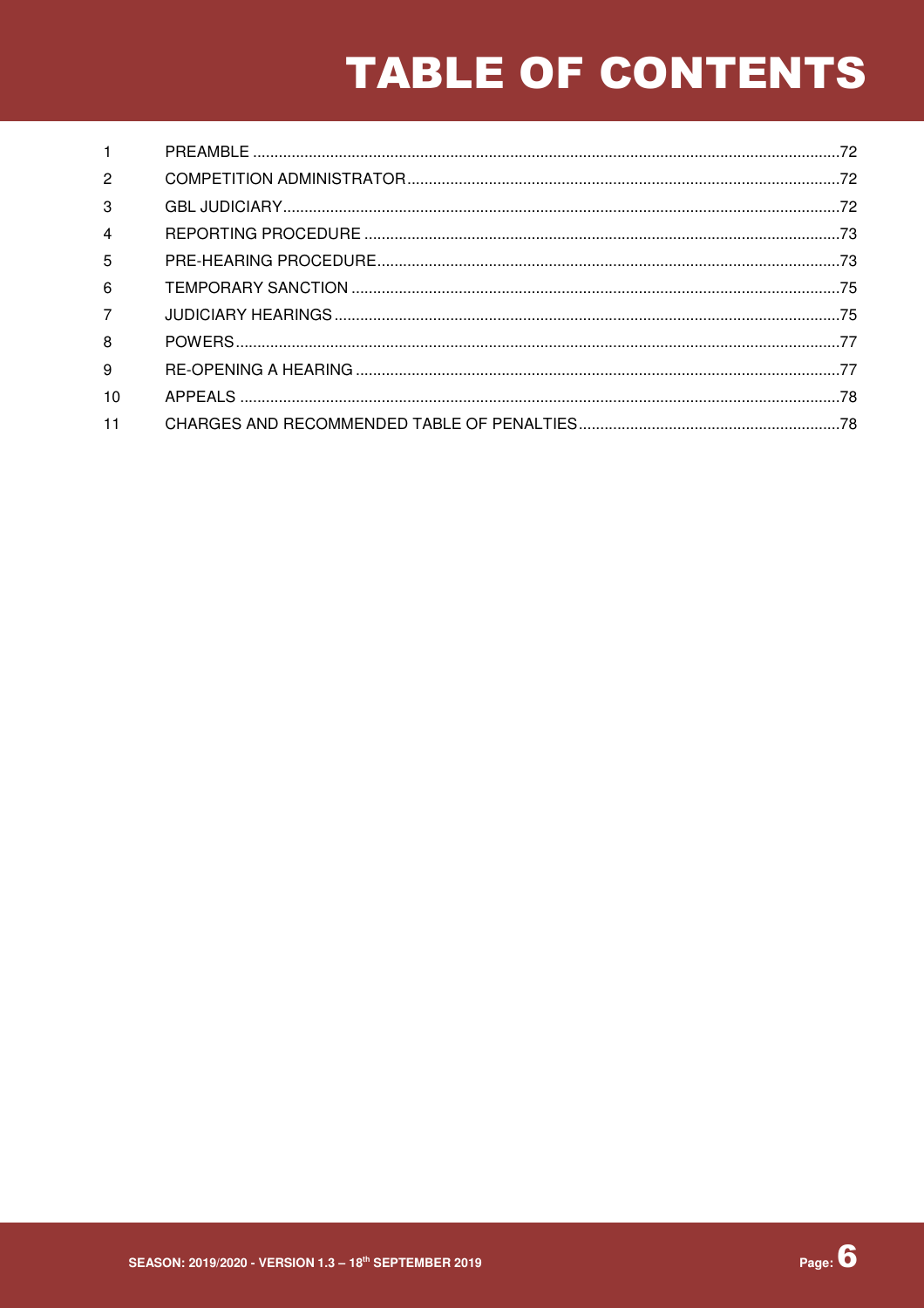| <b>Bylaw</b> | <b>Amendment</b>                                                                                                                                                                                                                                                                                                                                                                                                                                                       | <b>Explanation</b>                                                                                                                                                                                                                                                                                                                       | <b>Date</b> |
|--------------|------------------------------------------------------------------------------------------------------------------------------------------------------------------------------------------------------------------------------------------------------------------------------------------------------------------------------------------------------------------------------------------------------------------------------------------------------------------------|------------------------------------------------------------------------------------------------------------------------------------------------------------------------------------------------------------------------------------------------------------------------------------------------------------------------------------------|-------------|
| $1.4$        | <b>Affiliation</b>                                                                                                                                                                                                                                                                                                                                                                                                                                                     | Contents changed to better represent<br>current requirements by BQ and GBL                                                                                                                                                                                                                                                               | 12/08/2019  |
| 2.3.1        | <b>REGISTRATION OF PLAYERS</b><br>Delete the phrase "active" and replace with approved<br>Each player must enter his or her details into the approved<br>database. Clubs must ensure all players are registered on<br>the approved database, including ABL players, and they are<br>to be approved and financial before taking the field to train or<br>play.                                                                                                          | Delete the phrase "active" and replace<br>with "approved"                                                                                                                                                                                                                                                                                | 01/08/2019  |
| 2.3.2        | <b>Insert</b><br>Players not registered in accordance with this Section are<br>deemed to be not registered or insured and shall not take<br>part in any GBL Competition. "Unregistered players that play<br>in any GBL Competition game will be deemed an illegal<br>player" Refer to Illegal player in 1.11.2 Breaches of By-laws.<br>Recommendation:<br>Players not registered in accordance with this Section are<br>deemed to be an illegal player (Refer 1.11.2). |                                                                                                                                                                                                                                                                                                                                          |             |
| 2.4          | <b>Transfers and Clearances</b>                                                                                                                                                                                                                                                                                                                                                                                                                                        | Use Sports HQ online Transfer system.<br>Player transfers between Clubs shall be<br>initiated through the Sports Club HQ<br>player Transfer software system.<br>Refer to the 2019 Baseball Queensland<br>Player Transfer Policy which has<br>implications and restrictions for<br>transferring player eligibility for Regional<br>teams. |             |
| 2.7<br>2.7.2 | <b>JUNIORS PLAYING FOR MORE THAN ONE CLUB</b><br>A Junior Player may make an application in writing to the<br>Competition Administrator to play for a different Club if their<br>registered Club does not have an appropriate Junior Team or<br>Senior Team. The application must be accompanied by<br>letters of support from both Clubs involved.                                                                                                                    | Review - may need more explanation<br>and change dependent on other<br>Committee discussions on this matter                                                                                                                                                                                                                              |             |
| 2.8          | <b>BASEBALL QUEENSLAND - STATE DEVELOPMENT</b><br><b>TEAMS - Insert</b><br>2.8.3<br>For finals eligibility calculation purposes, a<br>game played for a BQ Team will be equivalent<br>to, a game played for the Club with which that<br>player is registered, in the same or next<br>highest division in which the Club competes.                                                                                                                                      | Review and add rules for Home Club<br>team Finals qualifications if appropriate                                                                                                                                                                                                                                                          |             |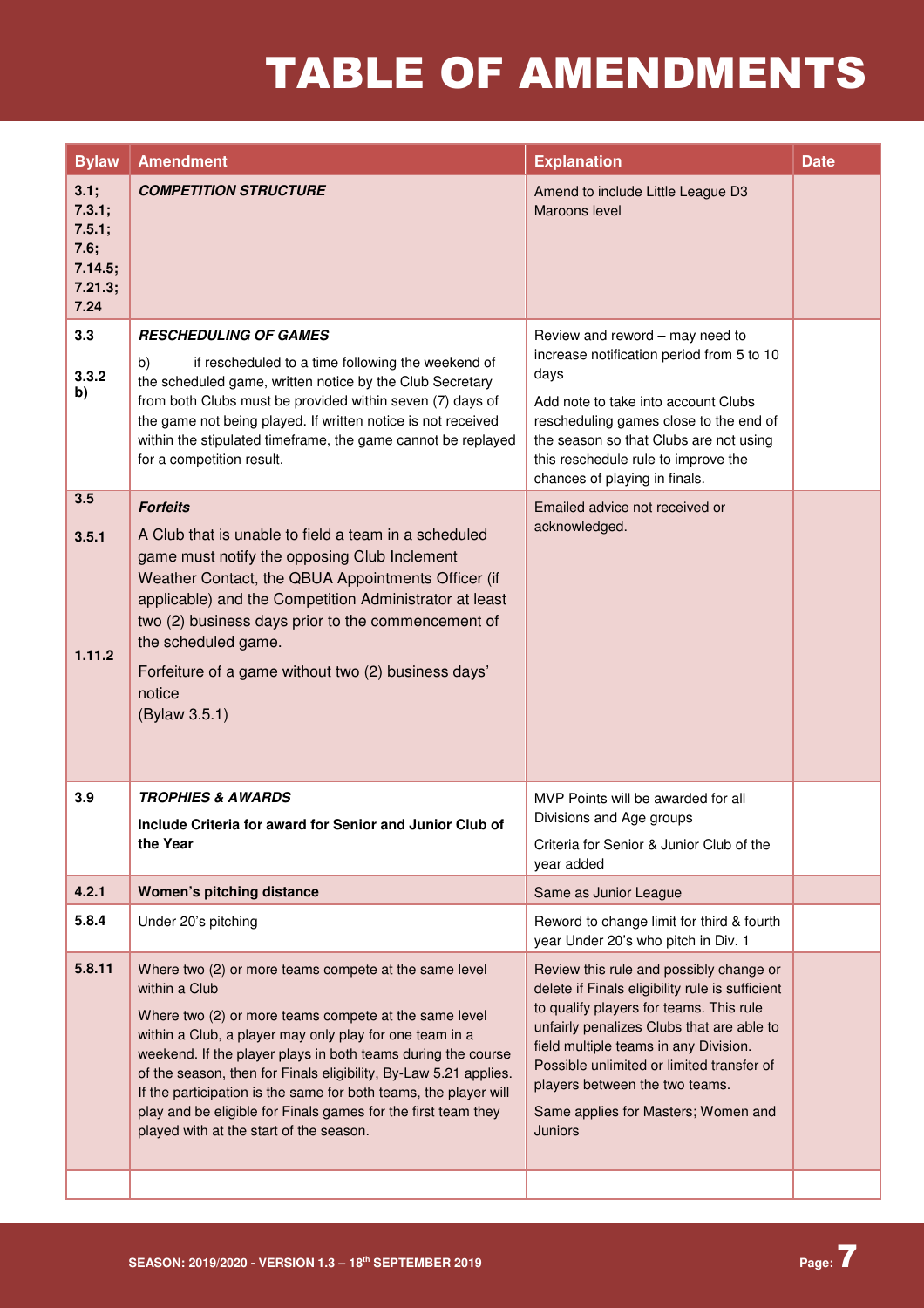| <b>Bylaw</b>   | <b>Amendment</b>                                                                                                                                                                                                                                                                    | <b>Explanation</b>                                                                                                                                                                                                                                                                                                                                                                                                                                                                                                                                                                                                                                                                                                                                                                                                 | <b>Date</b> |
|----------------|-------------------------------------------------------------------------------------------------------------------------------------------------------------------------------------------------------------------------------------------------------------------------------------|--------------------------------------------------------------------------------------------------------------------------------------------------------------------------------------------------------------------------------------------------------------------------------------------------------------------------------------------------------------------------------------------------------------------------------------------------------------------------------------------------------------------------------------------------------------------------------------------------------------------------------------------------------------------------------------------------------------------------------------------------------------------------------------------------------------------|-------------|
| 5.8<br>5.8.6   | <b>Players</b><br>In Table of amendments<br>In all grades except Division 1, defensive starting teams shall<br>consist of seven (7) players who have not taken part in any<br>Senior Competition fixture for that day, except in the case of<br>the second game in a double header. | Review and possibly add more details<br>regarding "fresh player" requirements in<br>relation to players playing in differing<br>Divisions on the same day if required.                                                                                                                                                                                                                                                                                                                                                                                                                                                                                                                                                                                                                                             |             |
| 5.9            | <b>DESIGNATED HITTER/10 BATTER RULE</b>                                                                                                                                                                                                                                             | Review - wording seems a bit unclear                                                                                                                                                                                                                                                                                                                                                                                                                                                                                                                                                                                                                                                                                                                                                                               |             |
| 5.10<br>5.10.1 | <b>COURTESY RUNNER</b><br>Divisions 1 & 2 may use any eligible player not in<br>a)<br>the game as a courtesy runner for the catcher at<br>any time.<br>All other divisions may use the last player out as a<br>b)<br>courtesy runner for the catcher.                               | Revise and include the following<br>5.10<br><b>COURTESY RUNNER</b><br>5.10.1<br>All teams may use a courtesy<br>runner for the catcher at any time.<br>(1)<br>For Divisions 1 & 2 - the<br>courtesy runner shall be:<br>any eligible player not in the<br>(a)<br>game.<br>(2)<br>For all Divisions other than<br>Division 1 & 2 - the courtesy runner<br>shall be:<br>the last player out<br>(a)<br>5.10.2 A courtesy runner cannot be<br>replaced once on base except for injury,<br>illness or ejection.<br>5.10.3 Only a courtesy runner who<br>has played in the field or batted in the<br>line-up shall be considered a player in<br>relation to Bylaw 5.8.10 above. No<br>running stats shall be credited to the<br>courtesy runner; they shall be credited<br>to the catcher.<br>Same for Women and Masters |             |
| 5.13           | <b>BATS</b>                                                                                                                                                                                                                                                                         | Review in relation to new Bat Rules for<br>2019/2020 season for junior teams only.                                                                                                                                                                                                                                                                                                                                                                                                                                                                                                                                                                                                                                                                                                                                 |             |
| 5.15           | <b>Umpires</b>                                                                                                                                                                                                                                                                      | Review and add more explanation<br>depending on new Pledge program to<br>be introduced.<br>NO RESPECT - NO UMPIRES - NO<br><b>GAME</b><br>Added to Behaviour Management<br>Section.                                                                                                                                                                                                                                                                                                                                                                                                                                                                                                                                                                                                                                |             |
| 5.15           | <b>Umpires</b><br>5.15.2 For all Senior GBL games the appointed umpire<br>must have attained a minimum Association Level<br>Umpire Accreditation (previously known as a yellow<br>shirt umpire).                                                                                    | Change of rules by Baseball Australia                                                                                                                                                                                                                                                                                                                                                                                                                                                                                                                                                                                                                                                                                                                                                                              |             |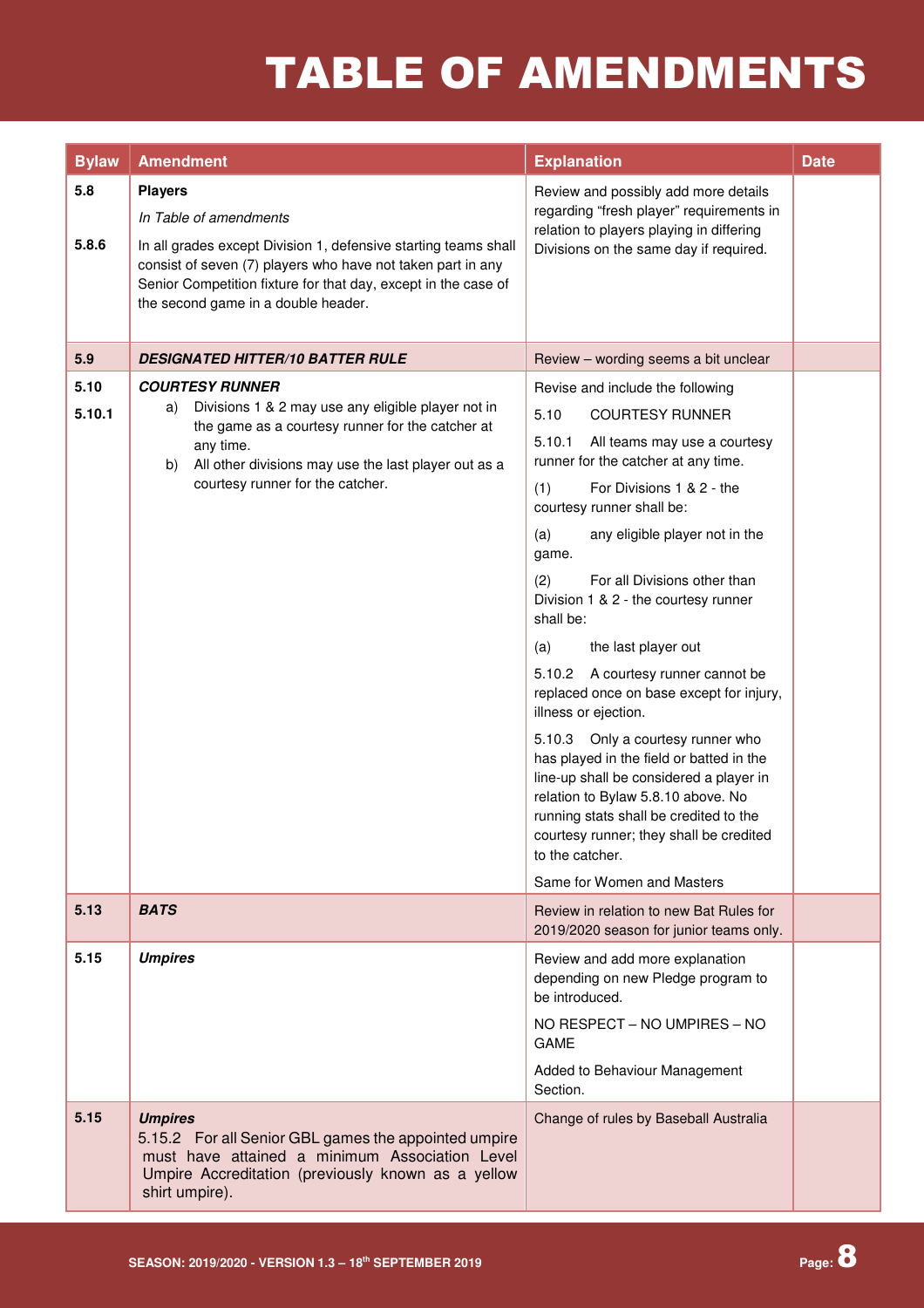| <b>Bylaw</b> | <b>Amendment</b>                                                                                                                                                                                                                                                                                                                                                                                                                                                                                                                                                                                                                                                              | <b>Explanation</b>                                                                                                                            | <b>Date</b> |
|--------------|-------------------------------------------------------------------------------------------------------------------------------------------------------------------------------------------------------------------------------------------------------------------------------------------------------------------------------------------------------------------------------------------------------------------------------------------------------------------------------------------------------------------------------------------------------------------------------------------------------------------------------------------------------------------------------|-----------------------------------------------------------------------------------------------------------------------------------------------|-------------|
|              | 5.15.3<br>Junior Umpires can only umpire games up to<br>the age group below their natural playing age: - e.g. a<br>person aged 17 whose natural playing age group would<br>be Under 20's can umpire up to Senior League only,<br>even if that player plays senior baseball.                                                                                                                                                                                                                                                                                                                                                                                                   |                                                                                                                                               |             |
|              |                                                                                                                                                                                                                                                                                                                                                                                                                                                                                                                                                                                                                                                                               |                                                                                                                                               |             |
| 5.15.11      | Ejected players must complete an Incident Report and<br>submit it via the Club Secretary to the Competition<br>Administrator by 3 pm the business day following notification<br>of the ejection to the Club Secretary by the Administrator.                                                                                                                                                                                                                                                                                                                                                                                                                                   |                                                                                                                                               |             |
| 5.15.12      | Visits to the mound<br>5.15.12 Limitation on the Number of Mound Visits Per Game:<br>- For Divisions 3 and below - there is no limitation on the<br>number of mound visits per game, however on the second<br>visit to the mound by the manager / coach in the same inning<br>will cause the removal of the pitchers from the mound for the<br>remainder of the game. If after one visit in an inning the<br>manager / coach approaches the umpire to move the pitcher<br>into a fielding position, this is classed as a second visit, even<br>if the manager / coach did not go to the mound, and the<br>player cannot return to the mound for the remainder of the<br>game. | MLB changed the rule                                                                                                                          |             |
| 5.15.13      | 5.15.13 Limitation on the Number of Mound Visits Per Game:<br>- For Divisions 1 & 2 only, OBR Rule 5.10(m) applies -<br>except that where a coach attempts to make a further visit in<br>the same innings, the player must be removed from the<br>position of pitcher for the remainder of the game. If after one<br>visit in an inning the manager / coach approaches the umpire<br>to move the pitcher into a fielding position, this is classed as<br>a second visit, even if the manager / coach did not go to the<br>mound, and the player cannot return to the mound for the<br>remainder of the game                                                                   |                                                                                                                                               |             |
| 5.16         | <b>SCORERS</b>                                                                                                                                                                                                                                                                                                                                                                                                                                                                                                                                                                                                                                                                | Add a comment/Rule preventing any                                                                                                             |             |
| 2.10.2       | The scorers should not be approached by any person other<br>than a team Coach or a game umpire without invitation, from<br>the start of game until the score card is completed.                                                                                                                                                                                                                                                                                                                                                                                                                                                                                               | person other than the team Coach or<br>game umpires from approaching the<br>scorer during the game.<br>Same for Women; Masters and Juniors    |             |
| 5.17<br>2.10 | <b>GAME CARDS</b><br>Sign to ensure both scorers agree with the<br>information on the card <i>(altering a score card</i><br>without the knowledge of the signatories will be<br>considered a breach of scoring requirements<br>1.11.2)                                                                                                                                                                                                                                                                                                                                                                                                                                        | Include a comment/Rule noting Game<br>Cards must not be altered once signed<br>with appropriate penalty if this is found<br>to have occurred. |             |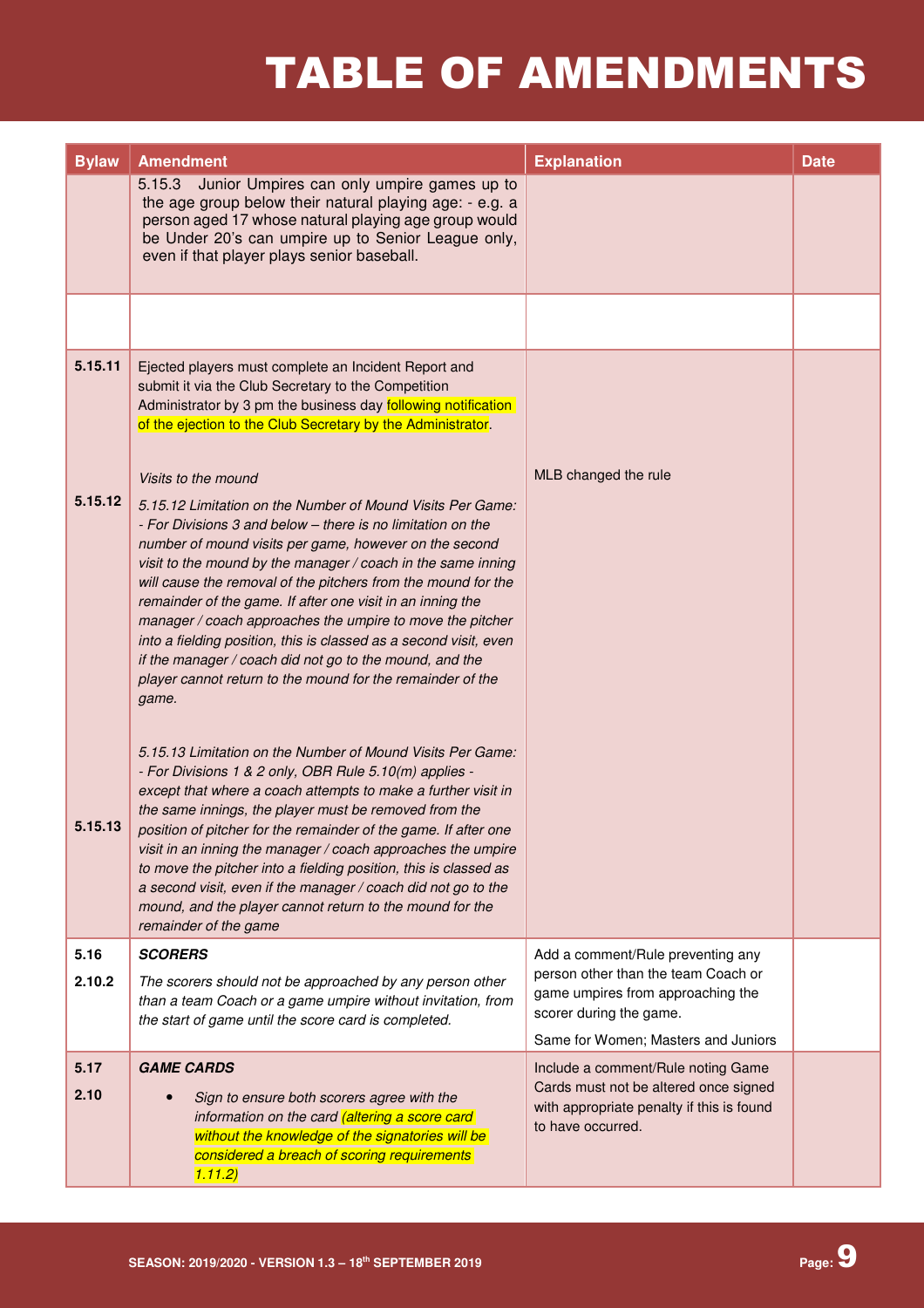| <b>Bylaw</b> | <b>Amendment</b>                                                                                                                                                                                                                                                                                                                                             | <b>Explanation</b>                                                                                                                                                                                                                                                                | <b>Date</b> |
|--------------|--------------------------------------------------------------------------------------------------------------------------------------------------------------------------------------------------------------------------------------------------------------------------------------------------------------------------------------------------------------|-----------------------------------------------------------------------------------------------------------------------------------------------------------------------------------------------------------------------------------------------------------------------------------|-------------|
| 5.18.2       | <b>POINTS</b><br>5.18.2 MVP votes are allocated for all Divisions and<br>will be awarded by agreement between the scorers<br>immediately after the game and noted on the Game<br>Card. Votes are awarded on a 3 votes, 2 votes, and 1<br>vote basis for the best players between each of the two<br>participating teams                                      | Change MVP votes to be done by<br>scorers                                                                                                                                                                                                                                         |             |
| 5.19         | <b>SENIOR PREMIERSHIPS &amp; FINALS</b>                                                                                                                                                                                                                                                                                                                      | 1. Include - For all GBL Finals baseball<br>games - the home team occupies<br>the 3rd base dugout. However if the<br>home team is playing at their usual<br>home field, then they occupy the dugout<br>they use during the regular season.<br>Same for Women; Masters and Juniors |             |
| 5.21.3       | <b>ELIGIBILITY FOR FINALS</b><br>5.21.3 "due to participation as a player in the<br>ABL"<br>5.21.3 "due to participation as a player in the<br>ABL and/or an International Baseball<br>Tournament"                                                                                                                                                           | Review this Rule to determine if playing<br>for an Australian team would also<br>qualify for dispensation                                                                                                                                                                         |             |
| 7.2<br>7.2.1 | <b>TEAM NOMINATIONS</b><br>Junior teams may consist of players from one Club or, with<br>written GBL Committee approval, multiple Clubs. The<br>combined team will be affiliated with a single or "parent" GBL<br>Club and players are only permitted to play for the combined<br>team or another Club team with which the player is<br>registered.          | Review and provide more details and<br>responsibilities with regard to the make-<br>up and composition of Combined<br>Teams.                                                                                                                                                      |             |
| 7.20.1       | All Little League, Junior League and Senior League players<br>are eligible for participation in a particular team for Finals<br>Series games if they have played the minimum of five (5)<br>games of their Regular Season games with that team.<br>Players who have played an equal number of games in two<br>divisions may only play in the higher division | Defines minimum number of games<br>played for Finals eligibility                                                                                                                                                                                                                  |             |
| 7.21.3       | PITCHING AND CATCHING RESTRICTIONS                                                                                                                                                                                                                                                                                                                           | New table of daily pitch limits for each<br>age group included with reduced daily<br>maximums                                                                                                                                                                                     |             |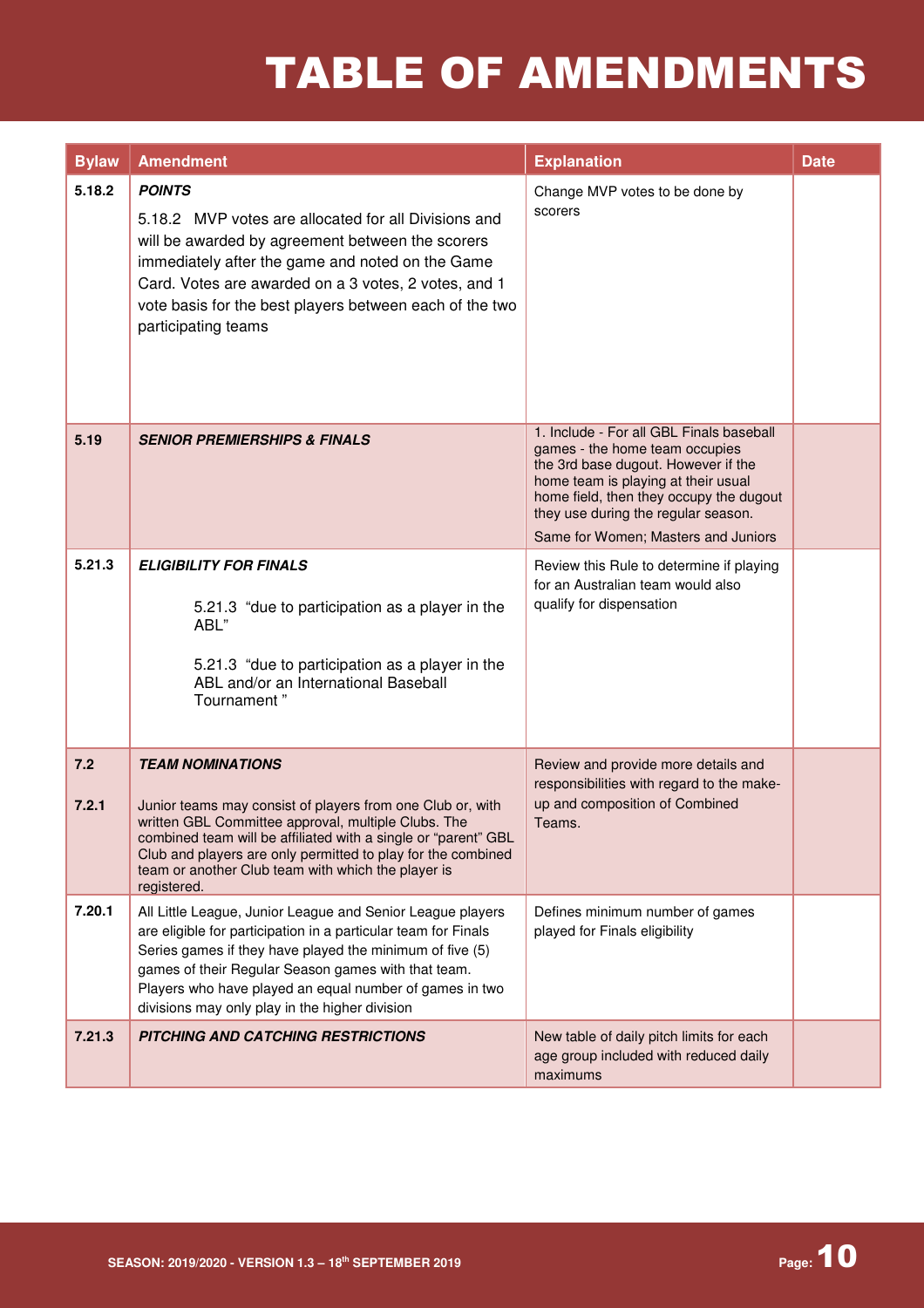#### **1.1. PREAMBLE**

- 1.1.1. The GBL summer baseball competition is administered and managed by the GBL Competition Committee.
- 1.1.2. The GBL Competition Committee (GBL Committee) is a sub-committee of Baseball Queensland (BQ). The GBL committee operates through the auspices of the GBL Charter, a copy of which is available on the BQ website.
- 1.1.3. The objectives of the GBL Committee are:
	- a) To ensure that GBL competitions are conducted with the highest degree of integrity, fairness, transparency and common sense.
	- b) To provide a fair and balanced competition structure for all Grades of baseball within the GBL **Competition**
	- c) To provide suitable competition pathways for all players to reach their playing goals
	- d) To provide an enjoyable and fulfilling experience for all participants
	- e) To maintain a safe playing environment for all participants.
- 1.1.4. All affiliated GBL clubs are bound by these Bylaws, BQ Policies and Codes of Conduct and the Official Baseball Rules. Where these Bylaws and the Official Baseball Rules are inconsistent, the Bylaws will apply to the extent of any inconsistency.
- 1.1.5. The Greater Brisbane Leagues (GBL) Summer Competition shall incorporate baseball played in both Junior and Senior Competitions in the Greater Brisbane Area during the Summer Season. The GBL is inclusive of clubs outside the Greater Brisbane Area wishing to affiliate.
- 1.1.6. The Greater Brisbane Area comprises an area bound by Noosa (North), Toowoomba (West) and Gold Coast (South).
- 1.1.7. Any matter of any kind whatsoever not dealt with or provided for in these Bylaws may be dealt with in such manner as the GBL Committee may deem fit.

#### **1.2. COMMUNICATION**

1.2.1. All communications to the GBL regarding or required by this document are to be forwarded to the Competition Administrator at the address shown in the following table:

| <b>Communication method</b> | Address etc.                         |
|-----------------------------|--------------------------------------|
| <b>Address:</b>             | Office 1.11, Sportshouse             |
|                             | 150 Caxton Street                    |
|                             | <b>MILTON QLD 4064</b>               |
| Mail:                       | <b>GBL Competition Administrator</b> |
|                             | Baseball Queensland Inc.             |
|                             | Office 1.11, Sportshouse             |
|                             | 150 Caxton Street                    |
|                             | MILTON QLD 4064                      |
| <b>Phone:</b>               | 07 3876 2222                         |
| <b>Facsimile:</b>           | 07 3876 2122                         |
| Email:                      | gbl@baseballqueensland.com.au        |
|                             |                                      |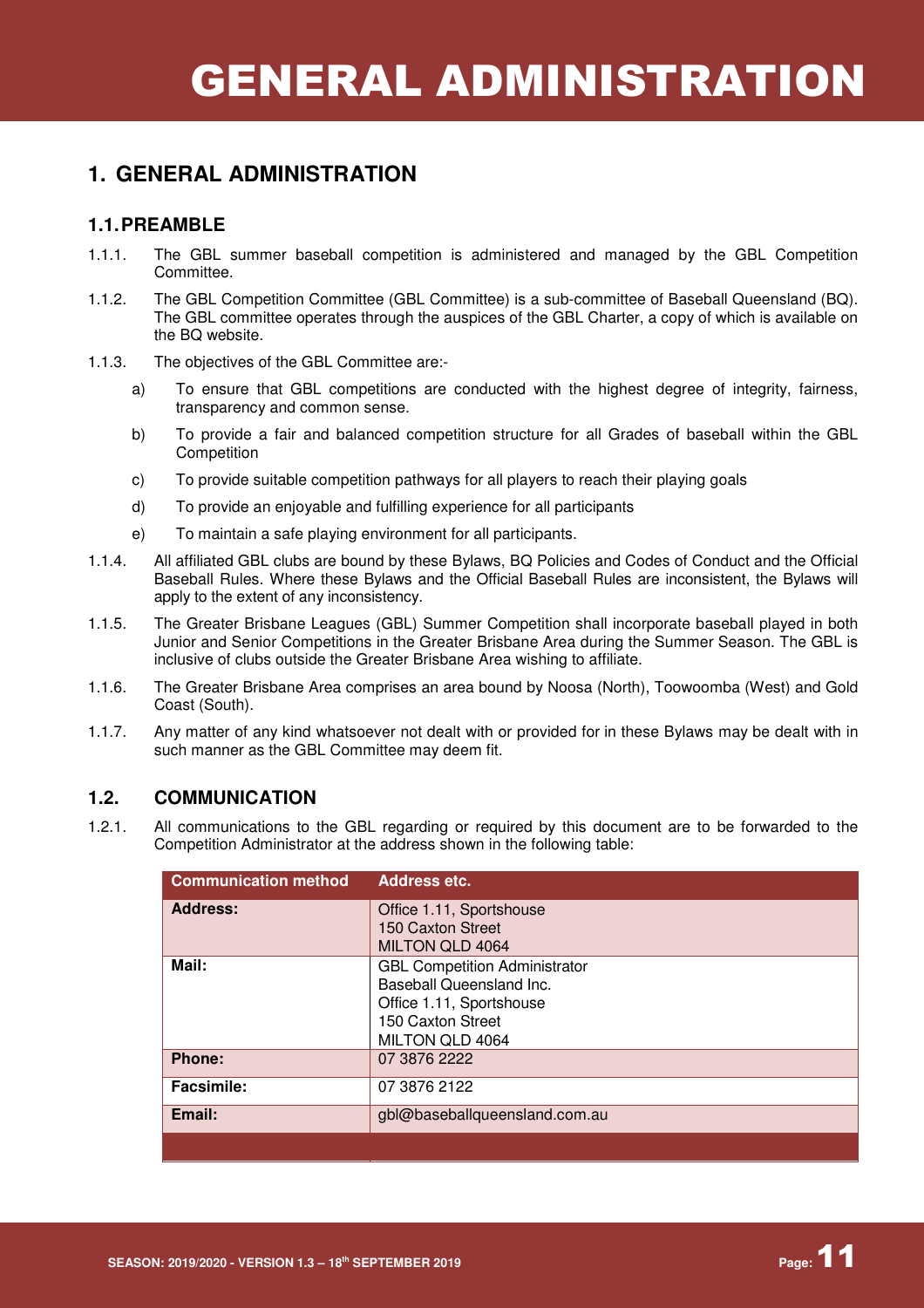1.2.2. Any notification forwarded by email shall be deemed to have been received by the addressee:

- a) on the date of transmission (if sent by 5.00 pm AEST); or
- b) the following business day (if sent after 5.00 pm AEST).
	- 1.2.3. All payments to GBL and/or BQ must be deposited electronically into BQ's account.
	- 1.2.4. Where these Bylaws require communication from a Club Secretary, the Club President, Vice President or Treasurer (as listed on the Form TN) may send the communication on their behalf. Clubs must advise the Competition Administrator of any person temporarily filling any of these positions if they are not listed on the Form TN.

#### **1.3. INTERPRETATIONS**

1.3.1. In these Bylaws, unless contrary intention appears:

**"ABL"** means the Australian Baseball League.

**"BQ"** means Baseball Queensland Incorporated.

**"BQ Player"** means any player in a BQ Team.

**"BQ Team"** means a team nominated by BQ under Bylaw 1.5.1.

**"Calendar of Events"** means the schedule set out in Section **1.7**.

**"Charter"** means a Regional Body of BQ.

**"Club"** means an incorporated club affiliated in accordance with these Bylaws.

**"Club President"** means the individual nominated as President of a Club on the Form N submitted to the GBL under Bylaw **1.4.3**.

**"Club Secretary"** means the individual nominated as Secretary of a Club on the Form N submitted to the GBL under Bylaw **1.4.3**.

**"Competition Administrator"** means the person or committee, appointed by the GBL Committee, responsible for the management of the GBL Competition via the implementation and enforcement of these Bylaws.

**"Finals Series"** means post-Regular Season games played to determine the winner of the season.

**"GBL"** means Greater Brisbane Leagues.

**"GBL Competition"** is defined in Bylaw **1.1.5**.

**"GBL Committee"** means the Committee appointed by the Clubs responsible for the development of these Bylaws.

**"GBL Disputes Panel"** means the Panel described in Section **1.8**.

**"Grand Final"** means the final game in the Finals Series.

**"Inclement Weather Contact"** means the individual nominated in accordance with Bylaw **3.4.2**.

**"Junior Competition"** means Little League, Junior League, Senior League and U20 competitions comprising both the Junior Spring Competition and Junior Summer Competition.

**"Junior League"** means the competition run for the age-group specified in Bylaw **7.2.4**.

**"Junior Player"** means any player eligible to play in Junior Competition in accordance with Bylaw **7.2.4**.

**"League"** means a competition in the GBL Senior Competition, Junior Competition or Masters Competition comprising Regular Season games and Finals Series games.

**"Little League"** means the competition run for the age-group specified in Bylaw **7.2.4**.

**"Little League®"** means a competition structure run in accordance with the rules of Little League Baseball® (aka the "Green Book").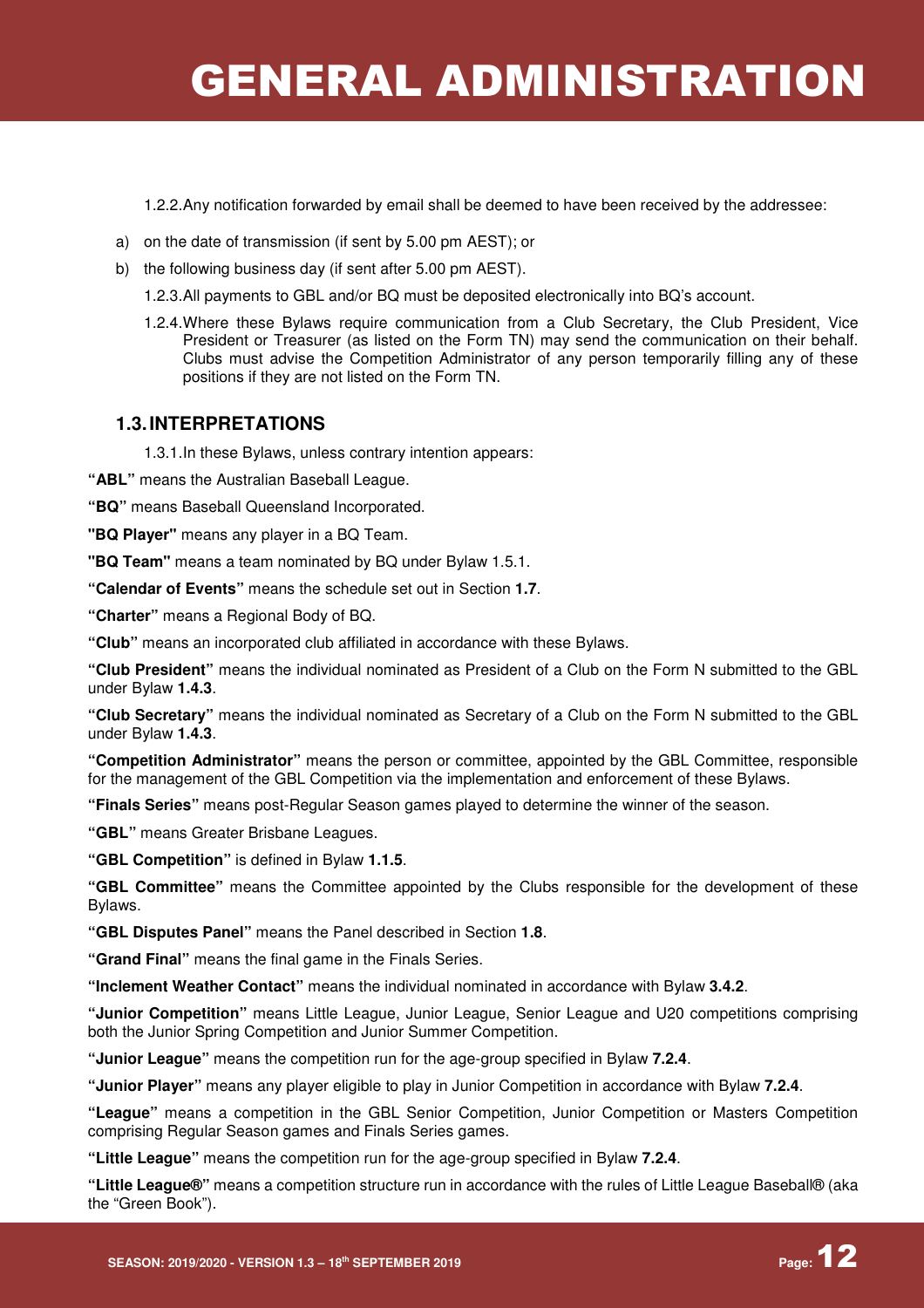**"Masters Competition"** means all Leagues included in Part **6**.

**"Masters Player"** means any player participating in the Masters Competition.

**"NCAS"** means Baseball Australia's National Coaching Accreditation Scheme.

**"Preliminary Final"** means the second round final (where applicable), as per Bylaw **3.8.3(a)**.

**"QBS"** means Queensland Baseball Scorers

**"QBUA"** means Queensland Baseball Umpires Association Incorporated.

**"QBUA Appointments Officer"** means the individual named as the Appointments Officer on the QBUA website.

**"Regular Season"** means games played to determine if a team qualifies for the Finals Series.

**"Semi Final"** means the first round final, as per Bylaw **3.8.3(a)**.

**"Senior Competition"** means all Leagues included in Part **5**.

**"Senior League"** means the competition run for the age-group specified in Bylaw **7.2.4**.

**"Senior Player"** means any player in the GBL Senior Competition NOT eligible to play in the GBL Junior Competition.

**"Substitute Player"** is defined in Bylaw **7.8.4**.

**"Summer Season"** means the period of time approximately comprising Term 4 and Term 1 of the Queensland school term.

**"Women's Competition"** means all Leagues included in Part **6**.

**"Women's Player"** means any player participating in the Women's Competition.

1.3.2. Terms and rules not defined within this document shall take the same meaning as in the Official Baseball Rules or otherwise in the Macquarie Dictionary.

#### **1.4. AFFILIATION**

1.4.1. Applications from Clubs affiliating with BQ for the first time must include:

- a) a covering letter signed by the Club President or nominated head of the proposed organisation;
- b) a budget projection for the Club;
- c) a certified copy of the Certificate of Incorporation;
- d) a submission for approval of the Club's uniform colours, design and sponsorship logos; and
- e) a three (3) year Operation Plan.
- 1.4.2. Before Clubs can present players in any approved competition, they must obtain approval of the Club's uniform colours and design. Applications from Clubs renewing their affiliation must include the Club uniforms if they propose to change their authorised uniform colours, design or sponsorship logos. Clubs must also submit this if they wish to change their uniform or introduce new logos during the season. All Club sponsor logos should be restricted to the left sleeve of undershirts and/or playing tops.
- 1.4.3. Clubs wishing to re-affiliate for the coming season must meet the criteria listed below:
	- a) the Club must submit a current **Form TN: Affiliation & Team entry form** requesting affiliation with the GBL signed by the Club President at the time of entering teams into the GBL competition;
	- b) the Club must submit their current Strategic Plan that is a living document and is updated on a regular basis;
	- c) the Club must submit their Club Constitution or show their Governance Policies and Procedures are in place;
	- d) the Club must incorporate strategies for junior recruitment and development into their Strategic Plan and assist in BQ recruitment and schools programs;
	- e) the Club facilities must comply with the Field Construction documents available on the BQ website and adhere to any directions given by BQ/GBL officials following any on-site check;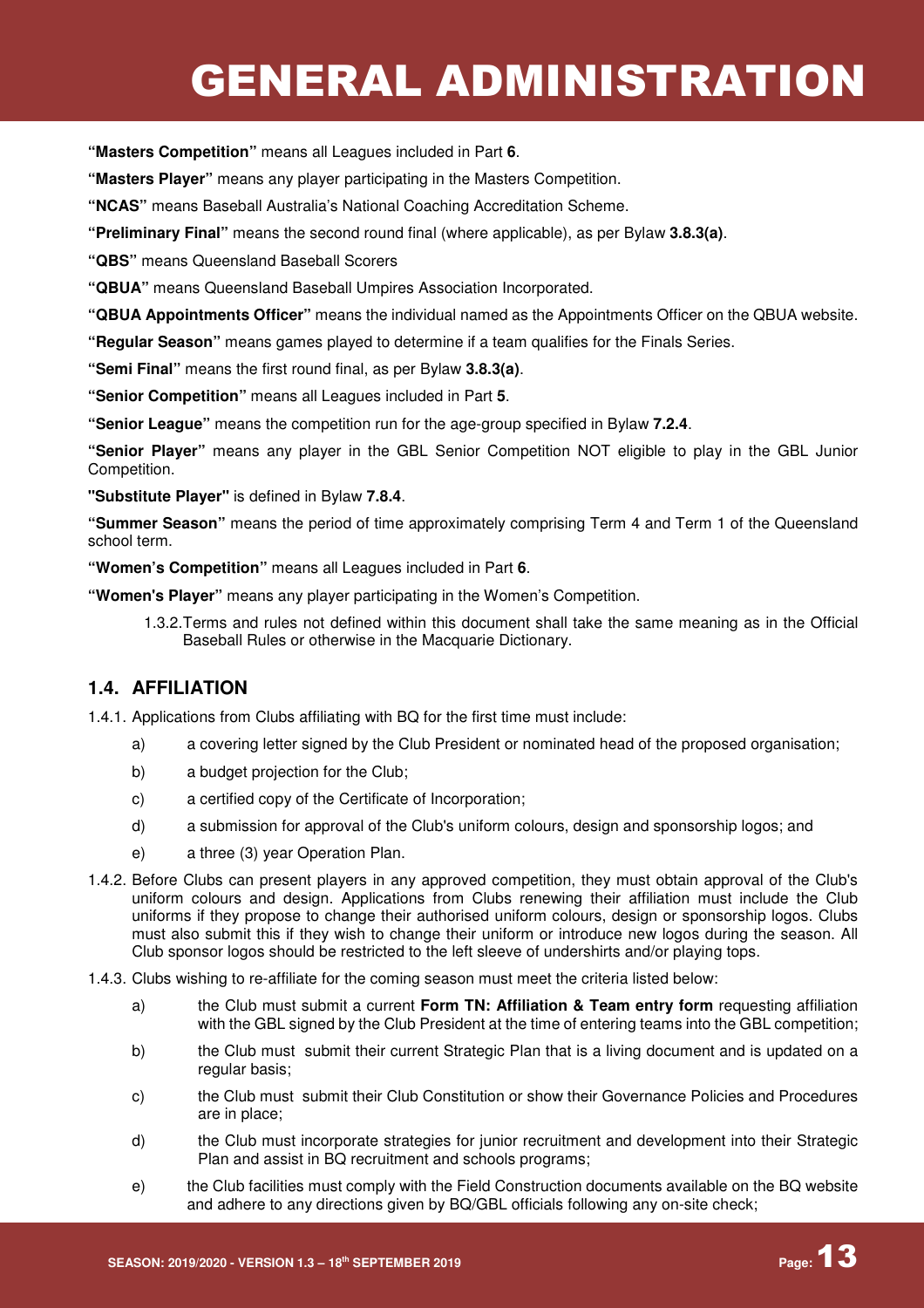- f) the Club must ensure that all players and volunteers (including scorers, umpires and coaches) are correctly registered on the approved database, meaning they are active and financial;
- g) the Club must ensure that all relevant volunteers hold a current Blue Card in accordance with the Working with Children (Risk Management and Screening) Act 2000 (Qld);
- h) all teams in the GBL Competition must have a coach with a minimum current Level 3 NCAS coaching accreditation; and
- i) the Club must have a sufficient number of QBUA accredited umpires appropriate to each level of competition with the appropriate uniforms.
- 1.4.4. The Competition Administrator shall review all affiliations, which shall be valid for the ensuing twelve (12) months.
- 1.4.5. The Competition Administrator may accept or reject any application for affiliation based on the criteria listed in Bylaws **1.4.1 - 1.4.3** above. The Competition Administrator may use its discretion to impose certain conditions in respect of a Club's application. These conditions may include the rejection of any Club officer or member.
- 1.4.6. The Competition Administrator may use its discretion to cancel or suspend the affiliation of any Club at any time.

#### **1.5. TEAM NOMINATIONS**

- 1.5.1. Clubs and/or BQ may nominate teams in any competition, subject to Bylaw **5.2.1** (Divisions 1 and 2). Nominations must be sent to the Competition Administrator in writing on the prescribed form – **Form TN** (available on the BQ website) - by the date stipulated in the Calendar of Events in Section **1.7**.
- 1.5.2. The GBL Committee may use its discretion to reject team nominations where a Club has insufficient registered players on the approved database to field the relevant team.
- 1.5.3. The GBL Committee shall determine the number of divisions and teams in each competition based on Club nominations.
- 1.5.4. The GBL Committee may use its discretion to promote or relegate any team before or during the season where it is appropriate to do so having regard to the competitiveness or structure of the relevant competition.
- 1.5.5. If teams are withdrawn within two (2) weeks of the commencement of the relevant competition, the Club will be penalised in accordance with Bylaw **1.11.2**.
- 1.5.6. The GBL Committee may use its discretion to accept or reject team nominations made after the date for Final Team Nominations stipulated in Section **1.7**.

#### **1.6. FINANCIAL REQUIREMENTS**

- 1.6.1. All Clubs are to pay invoices issued by the GBL, BQ and/or the QBUA within thirty (30) days of receipt of invoice, or they shall be deemed unfinancial.
- 1.6.2. Any Club that is unfinancial under this Section shall not continue to play in the competitions. Games scheduled during the unfinancial period shall be deemed to be a forfeit in favour of the opposing team.
- 1.6.3. Any Club that is unfinancial under this Section shall not receive trophies or awards until the Club becomes financial.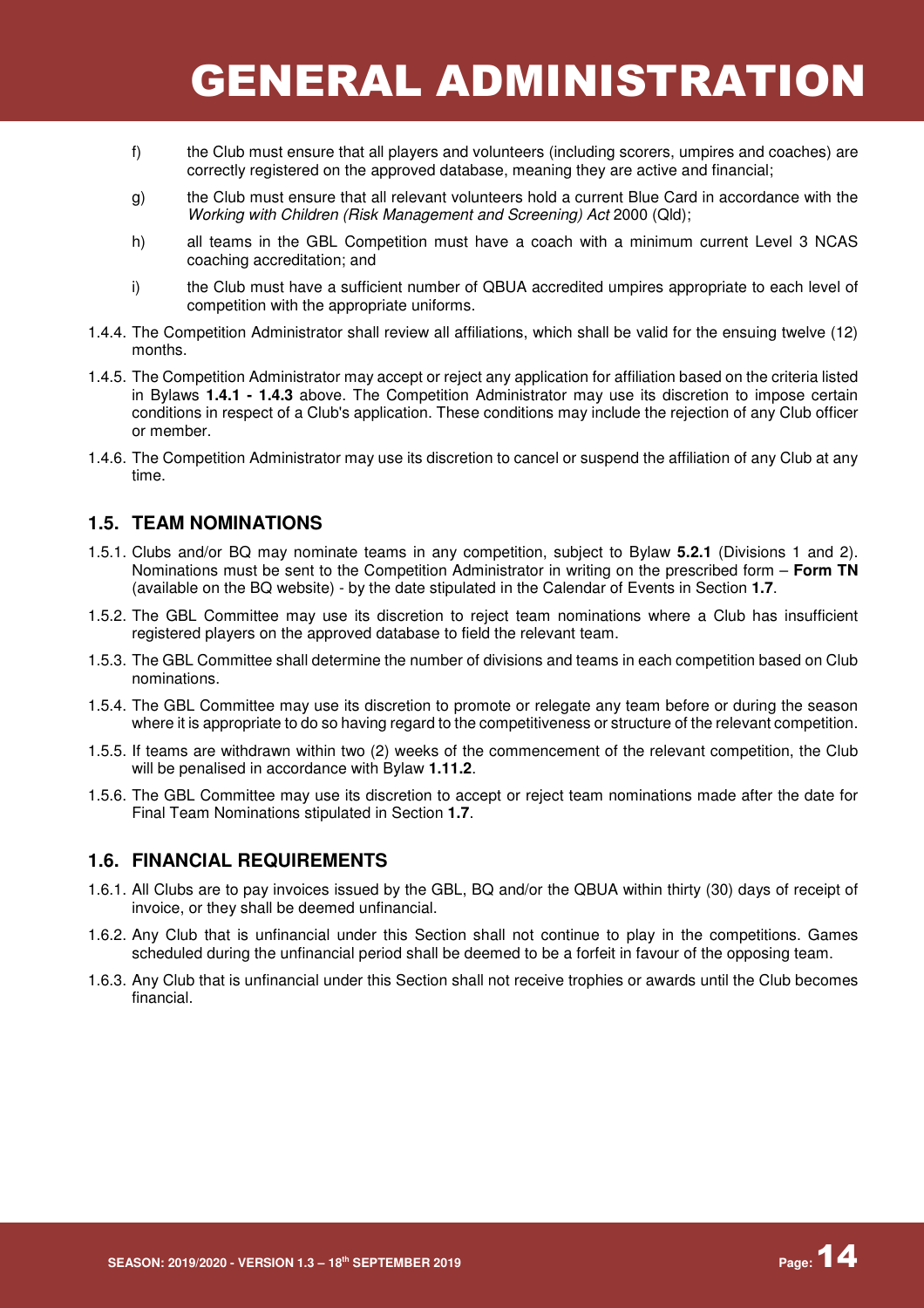#### **1.7. CALENDAR OF EVENTS – ADMINISTRATION**

1.7.1. The following Calendar of Events nominates the key requirements for the administration of the League competitions. Timely completion and/or submission of these requirements by Clubs shall allow the GBL administration to develop and communicate specific details regarding the upcoming season in sufficient time for Clubs to recruit, register and nominate players and teams for the season.

| <b>Requirement</b>                                                            | <b>Date Required</b>                                                              |
|-------------------------------------------------------------------------------|-----------------------------------------------------------------------------------|
| <b>New Club Affiliation documents (Bylaw 1.4.1)</b>                           | 30 <sup>th</sup> June                                                             |
| Costs of ground lights for night games (if applicable)<br><b>By-Law 4.3.2</b> | 30 <sup>th</sup> June                                                             |
| Time of light curfew for night games (if applicable)<br>(By-Law 4.3.2 (c))    | 30 <sup>th</sup> June                                                             |
| <b>Availability of grounds</b>                                                | mid-August as determined by GBL<br>Committee                                      |
| Senior Division 1 & 2 team nominations (By-Law 1.5)                           | mid-August as determined by GBL<br>Committee                                      |
| Form TN: Affiliation & Team entry form (Bylaw 1.4.3)                          | 1 <sup>st</sup> September                                                         |
| Ground light audits (if applicable) (By-Law 4.3.1)                            | 1 <sup>st</sup> September                                                         |
| Final Senior (Divisions 3 & below) team nominations<br>(By-Law 1.5)           | 1 <sup>st</sup> September                                                         |
| Final Junior team nominations (By-Law 1.5)                                    | One months prior to first game of the<br>season as determined by GBL<br>Committee |
| Hosting GBL finals games - Junior & Senior                                    | end February                                                                      |
| <b>Hosting GBL Awards night</b>                                               | end February                                                                      |

#### **1.8. GBL DISPUTES PANEL**

- 1.8.1. The GBL Disputes Panel is established and administered by the GBL Committee.
- 1.8.2. The roles of the GBL Disputes Panel include:
	- a) hearing administrative disputes and game protests arising under the GBL Bylaws;
	- b) making recommendations to the GBL Committee for determination of administrative disputes and game protests arising under the GBL Bylaws; and
	- c) providing advisory opinions on the GBL Bylaws.
- 1.8.3. The GBL Disputes Panel and the GBL Committee will abide by the GBL Disputes Procedures set out in Appendix B.
- 1.8.4. There is no right of appeal from a decision of the GBL Disputes Panel.

#### **1.9. DISPUTES (DISAGREEMENT WITH COMPETITION ADMINISTRATION)**

- 1.9.1. A Club Secretary or President may refer a dispute relating to the administration of the competition and these Bylaws to the GBL Disputes Panel by completing and forwarding a GBL Dispute Form to the Competition Administrator.
- 1.9.2. The Club must pay a deposit of \$250.00 which will be refunded if the dispute is upheld or otherwise at the discretion of the GBL Disputes Panel if it is not considered frivolous or vexatious. The protest will not be heard until after a confirmation of transfer has been forwarded to the Competition Administrator.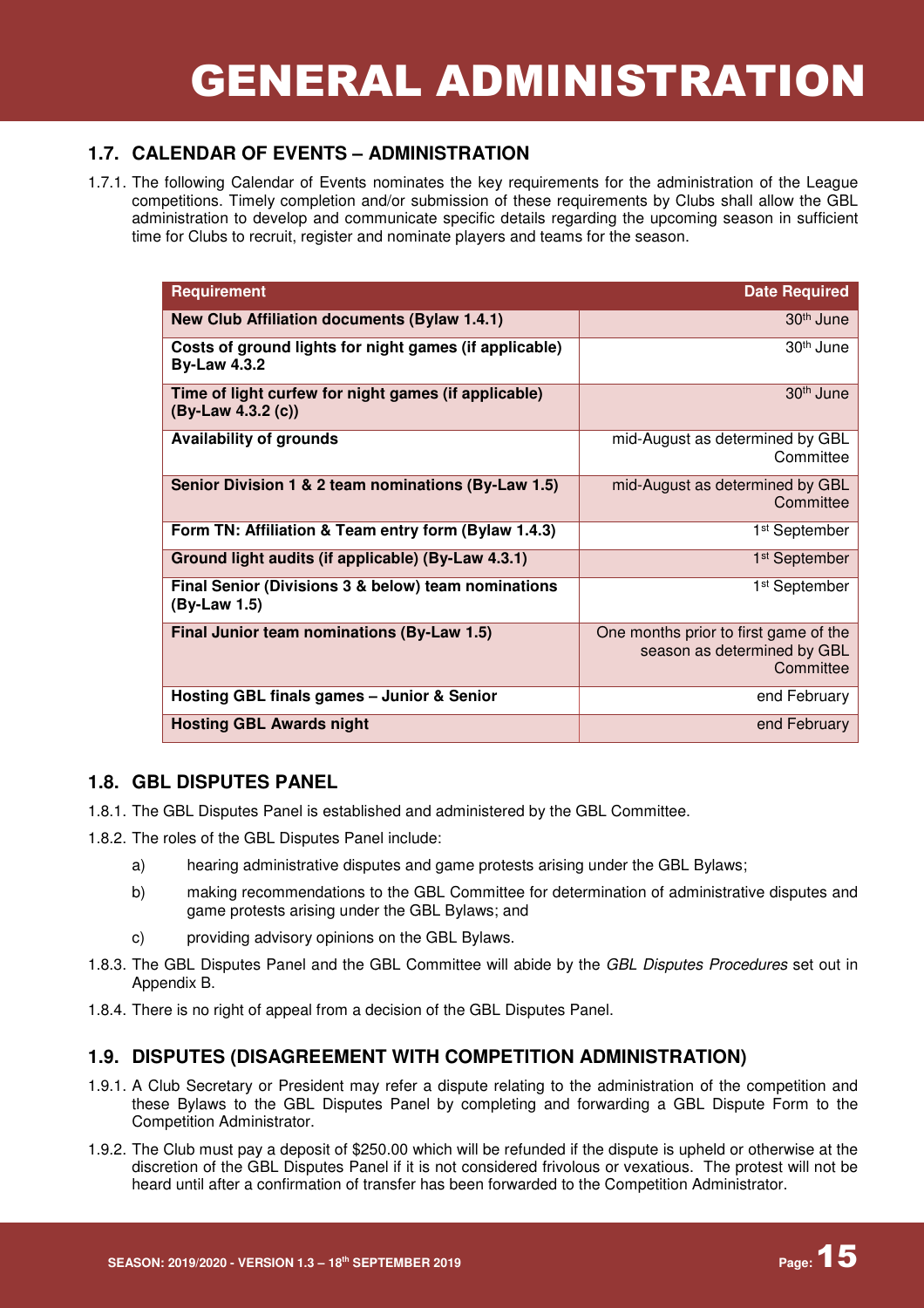#### **1.10. PROTESTS (DISAGREEMENT WITH TECHNICAL GAME RULES)**

- 1.10.1. During a game, any team head coach may protest a ruling associated with a game on the grounds that the ruling is contrary to the Official Baseball Rules and/or these Bylaws. At no time can a judgment decision be protested.
- 1.10.2. At the time the protest arises, the protesting head coach must advise the umpire-in-chief of the nature of the protest and:
	- a) the umpire-in-chief must inform the scorers that the game is being played under protest;
	- b) the umpire-in-chief must inform the head coach of the opposing team of the nature of the protest; and
	- c) the scorers must record the time of the protest and the details of the protest on the game card and in the appropriate section of the scorebooks.
- 1.10.3. After the game, the protesting Club Secretary or President must email a GBL Dispute Form to the Competition Administrator no later than 4 pm on the next business day.
- 1.10.4. The Club must pay a deposit of \$250.00 which will be refunded if the protest is upheld or otherwise at the discretion of the GBL Disputes Panel if the dispute is not considered frivolous or vexatious. The protest will not be heard until after a confirmation of transfer has been forwarded to the Competition Administrator.
- 1.10.5. No protest pertaining to an umpire's technical game ruling (excluding game-ending plays) can be made after the game has been completed. All protests must be made at the time the play occurs and before the next pitch, play or attempted play.
- 1.10.6. Protests relating to game-ending plays or breaches which arise after completion of the game that are not recorded on the game card must be reported in accordance with Bylaw **1.10.3**.
- 1.10.7. The Competition Administrator shall refer the protest to the GBL Disputes Panel to be resolved as soon as practicable. If the above protest format is not followed then the protest may be dismissed.

#### **NOTE: Official Baseball Rule 7.04 Protesting Games**

Even if it is held that the protested decision violated the rules, no replay of the game will be ordered unless in the opinion of the [GBL] the violation adversely affected the protesting team's chances of winning the game.

#### **1.11. BREACHES OF BYLAWS**

- 1.11.1. The Competition Administrator shall forward to the relevant Club Secretary an invoice, or notification of penalty, for each breach incurred. The notification shall detail all breaches applicable.
- 1.11.2. Minimum penalties for breaches of these Bylaws are as follows (repeated or deliberate breaches of the Bylaws may be penalised at the discretion of the GBL Committee):

| Infringement / Breach                 | Fine / Penalty                                                                                                                                                                |
|---------------------------------------|-------------------------------------------------------------------------------------------------------------------------------------------------------------------------------|
| Forfeiture of a game<br>(Section 3.5) | $1st$ offence – loss of game <sup>*</sup> ;<br>2 <sup>nd</sup> offence – loss of game* and \$50 per<br>defaulting team plus umpiring fees;                                    |
|                                       | $3rd$ offence – loss of game* and \$100 per<br>defaulting team plus umpiring fees and the<br>club must show cause why the team should<br>not be removed from the competition. |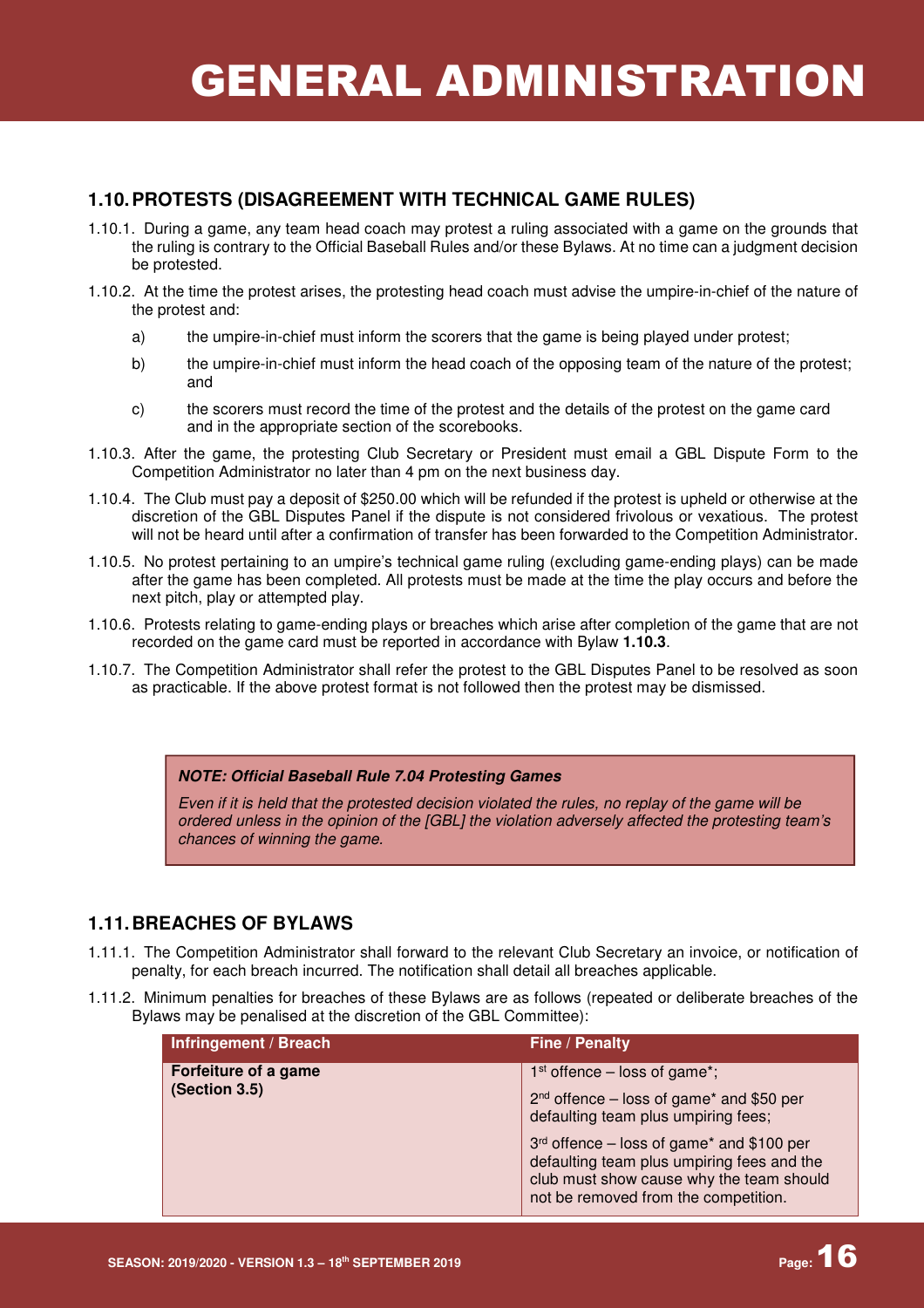| Infringement / Breach                                                                                                                                       | Fine / Penalty                                                                           |
|-------------------------------------------------------------------------------------------------------------------------------------------------------------|------------------------------------------------------------------------------------------|
| Forfeiture of a game without two (2) business<br>days' notice<br>(Bylaw 3.5.1)                                                                              | \$50.                                                                                    |
| Illegal player, including breach of player<br>eligibility, registration and suspended player<br>(Sections 2.1-2.7, 5.8, 5.21, 6.8, 6.20, 7.8, 7.20,<br>9.5) | \$50 per player and loss of game*.                                                       |
| <b>Prohibited substances</b><br>(Section 2.11)                                                                                                              | \$200 per person and ejection.                                                           |
| <b>Player out of uniform</b><br>(Bylaw 4.4.1)                                                                                                               | \$50 per player.                                                                         |
| Non-return of game card within timeframe as                                                                                                                 | 1st offence $-$ A warning issued to the club;                                            |
| required<br>(Sections 2.10, 5.17, 6.17, 7.17)                                                                                                               | 2nd offence $-$ \$50.00 fine issued to the club;                                         |
|                                                                                                                                                             | 3rd and further offences - Home team<br>forfeiture of game and \$50.00 fine to the club. |
| Game Card altered after completion and<br>signature and without the knowledge of the<br>signatories<br>(Bylaws 2.1)                                         | Loss of game for Home team                                                               |
| Failure to supply an umpire<br>(Bylaws 5.15, 6.15, 7.15)                                                                                                    | \$120 per umpire.                                                                        |
| Supplying an umpire without the appropriate<br>accreditation<br>(Bylaws 5.15, 6.15, 7.15)                                                                   | \$75 per umpire.                                                                         |
| <b>Breach of scoring requirements</b><br>(Sections 2.8, 5.16, 6.16, 7.16)                                                                                   | $1st$ offence – warning;<br>$2nd$ offence $-$ \$25;                                      |
|                                                                                                                                                             | $3rd$ or offences $-$ \$50.                                                              |
| Failure to supply a coach with the appropriate<br>accreditation<br>(Bylaw 2.9.2)                                                                            | \$75.                                                                                    |
| <b>Breach of Blue Card requirements</b>                                                                                                                     | $1st$ offence – warning;                                                                 |
| (Section 2.8)                                                                                                                                               | $2nd$ offence - \$25;                                                                    |
|                                                                                                                                                             | 3rd offence - \$50.                                                                      |
| Breach of safety, grounds, field and                                                                                                                        | $1st$ offence – warning;                                                                 |
| equipment requirements<br>(Part 4 & Sections 5.11, 5.13-5.14, 6.11, 6.13-                                                                                   | $2nd$ offence $-$ \$50                                                                   |
| 6.14, 7.11-7.13, 7.14)                                                                                                                                      | 3rd and further offences - \$100                                                         |
| Withdrawal of a team after date for Final Team                                                                                                              | \$100 per junior team;                                                                   |
| Nominations - within two weeks of<br>commencement of season or thereafter<br>(Section 1.7)                                                                  | \$200 per senior team.                                                                   |
| Incomplete, incorrect or inaccurate game card                                                                                                               | $1st$ offence – warning;                                                                 |
| (Sections 5.17, 5.18, 5.19)                                                                                                                                 | $2nd$ offence $-$ \$50;                                                                  |
|                                                                                                                                                             | $3rd$ and further offences $- $100$                                                      |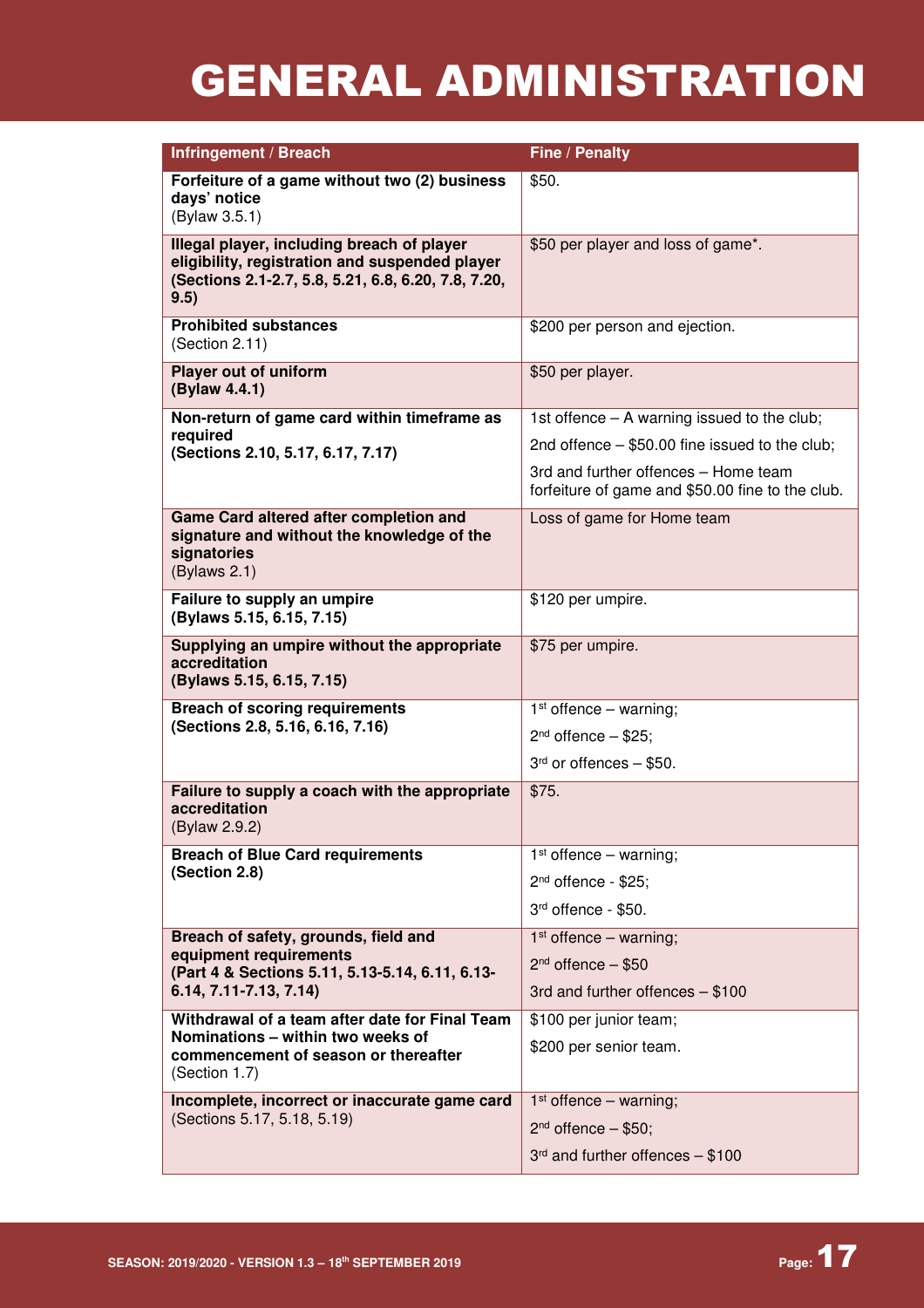| Infringement / Breach                                     | <b>Fine / Penalty</b> |
|-----------------------------------------------------------|-----------------------|
| Knowingly failing to comply with a GBL<br>Judiciary order | \$500.                |
| <b>GBL Judiciary Procedures, Section 8B)</b>              |                       |

1.11.3. Penalties for breaches of Junior Competition specific Bylaws are as follows:

| Infringement / Breach                                                                                | Fine / Penalty                                                                                                                  |
|------------------------------------------------------------------------------------------------------|---------------------------------------------------------------------------------------------------------------------------------|
| Participation (including failure to adopt a<br>continuous batting order)<br>(Bylaws 7.9.3)           | 1 <sup>st</sup> offence - \$100 and loss of game* if finals;<br>2 <sup>nd</sup> offence - \$200 and loss of game <sup>*</sup> . |
| <b>Breach of PONAG requirements</b>                                                                  | 1 <sup>st</sup> offence - \$100 and loss of game* if finals;                                                                    |
|                                                                                                      | 2 <sup>nd</sup> offence - \$200 and loss of game*.                                                                              |
| Pitching and/or catching rules                                                                       | 1 <sup>st</sup> offence - \$100 and loss of game if finals <sup>*</sup> ;                                                       |
| (Section 7.21)                                                                                       | $2nd$ offence - \$200 and loss of game*.                                                                                        |
| The BQ Development Manager shall be<br>notified of all breaches of pitching and/or<br>catching rules | $3rd$ and further offences $-$ \$200 and loss of<br>game                                                                        |

- 1.11.4. \*Where a penalty under this section is for loss of game, the score recorded shall be, in favour of the noninfringing team:
	- a) 9-0; or
	- b) the actual final score if the infringing team scores no runs and the non-infringing team scores more than nine (9) runs.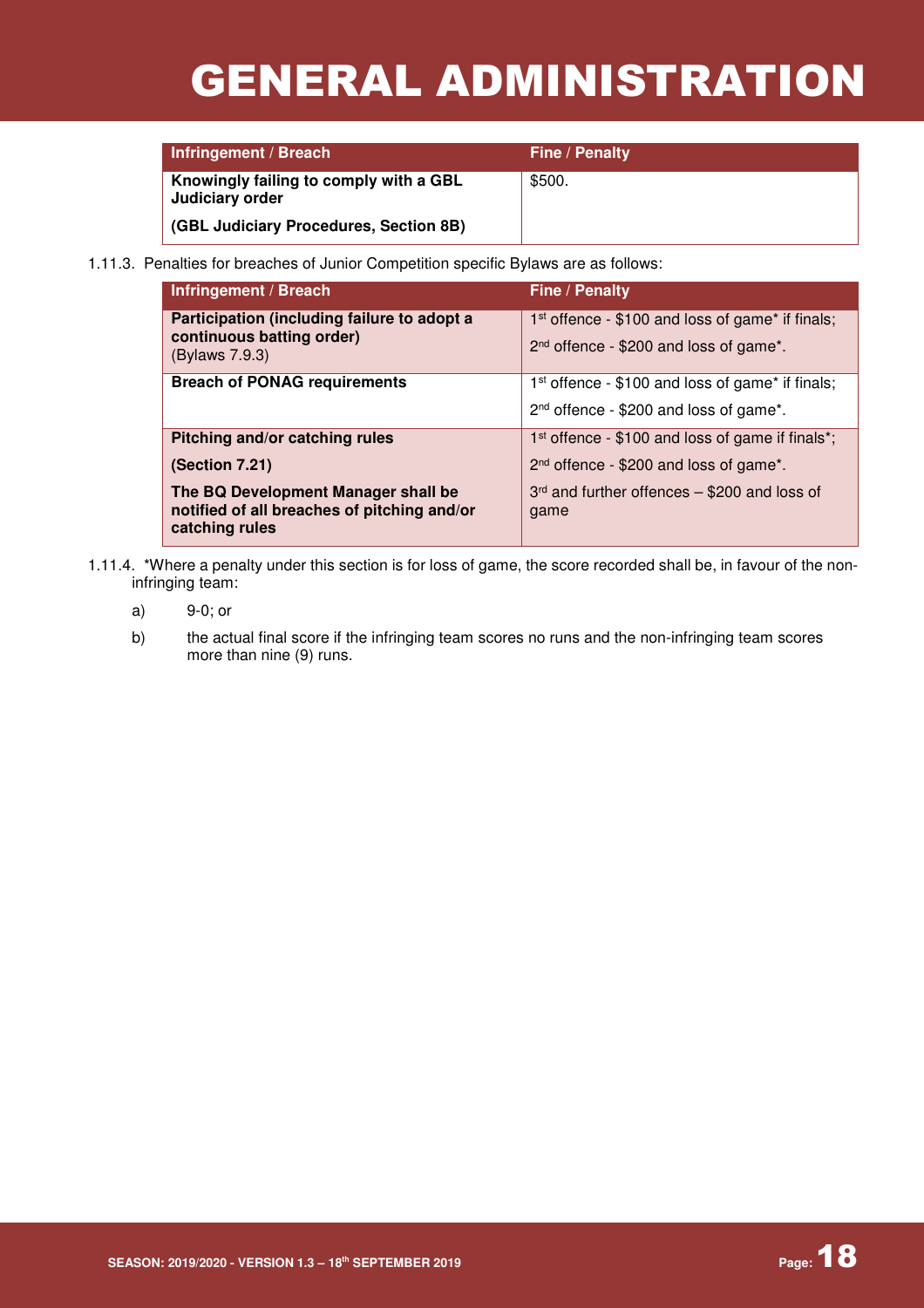### PLAYERS AND OFFICIALS

### **2. PLAYERS AND OFFICIALS**

#### **2.1 PARTICIPATION ELIGIBILITY**

2.1.1 To be eligible to participate in any game, Clubs and players must meet the conditions listed in Sections **2.3-2.7**.

#### **2.2 ABL PLAYERS**

- 2.2.1 Any player who has played (i.e., participated as a batter, fielder, runner or pitcher) in an Australian Baseball League (ABL) Regular Series or Finals Series game, including Junior and/or "development" players, is not eligible to play in any Senior Competition division other than Division 1 during the same season.
- 2.2.2 Bylaw **2.2.1** applies only to GBL Senior Competition games occurring after that player has participated in an ABL game.
- 2.2.3 Clubs may apply in writing to the Competition Administrator for an exemption from Bylaw **2.2.1** outlining the extenuating circumstances. Any such exemption must be obtained by the GBL Committee prior to the player taking the field to play in the lower division.

#### **2.3 REGISTRATION OF PLAYERS**

- 2.3.1 Each player must enter his or her details into the approved database. Clubs must ensure all players are registered on the approved database, including ABL players, and they are to be approved and financial before taking the field to train or play.
- 2.3.2 Players not registered in accordance with this Section are deemed to be an illegal player (Refer 1.11.2).
- 2.3.3 Clubs must ensure and check that players register as follows:
	- a) all Clubs must ensure that all players are registered with payment on the approved registration portal. Once the player registration is submitted and paid for online, players are deemed to be affiliated. No player can take part in any sanctioned GBL game until they are properly registered with the Club they intend to play for.
	- b) Clubs are to regularly review their active player list to ensure that it is accurate.

#### **2.4 TRANSFERS AND CLEARANCES**

- 2.4.1 Player transfers between Clubs shall be initiated through the Sports Club HQ player Transfer software system.
- 2.4.2 Unfinancial players shall not be eligible to transfer between Clubs and should not be granted a clearance by the losing club.
- 2.4.3 All transfer and clearance requirements must be fulfilled before a player can take the field.
- 2.4.4 Refer to the 2019 Baseball Queensland Player Transfer Policy which has implications and restrictions for transferring player eligibility for Regional teams.

#### **2.5 MASTERS PLAYING IN SENIOR COMPETITIONS**

2.5.1 Masters Players intending to participate in any Senior Competition must register on the approved database as a Senior Player. If a Masters Player who is not registered as a Senior Player participates in a Senior Competition game, the player will not be deemed ineligible but the Club will be invoiced the applicable fee to register that player accordingly.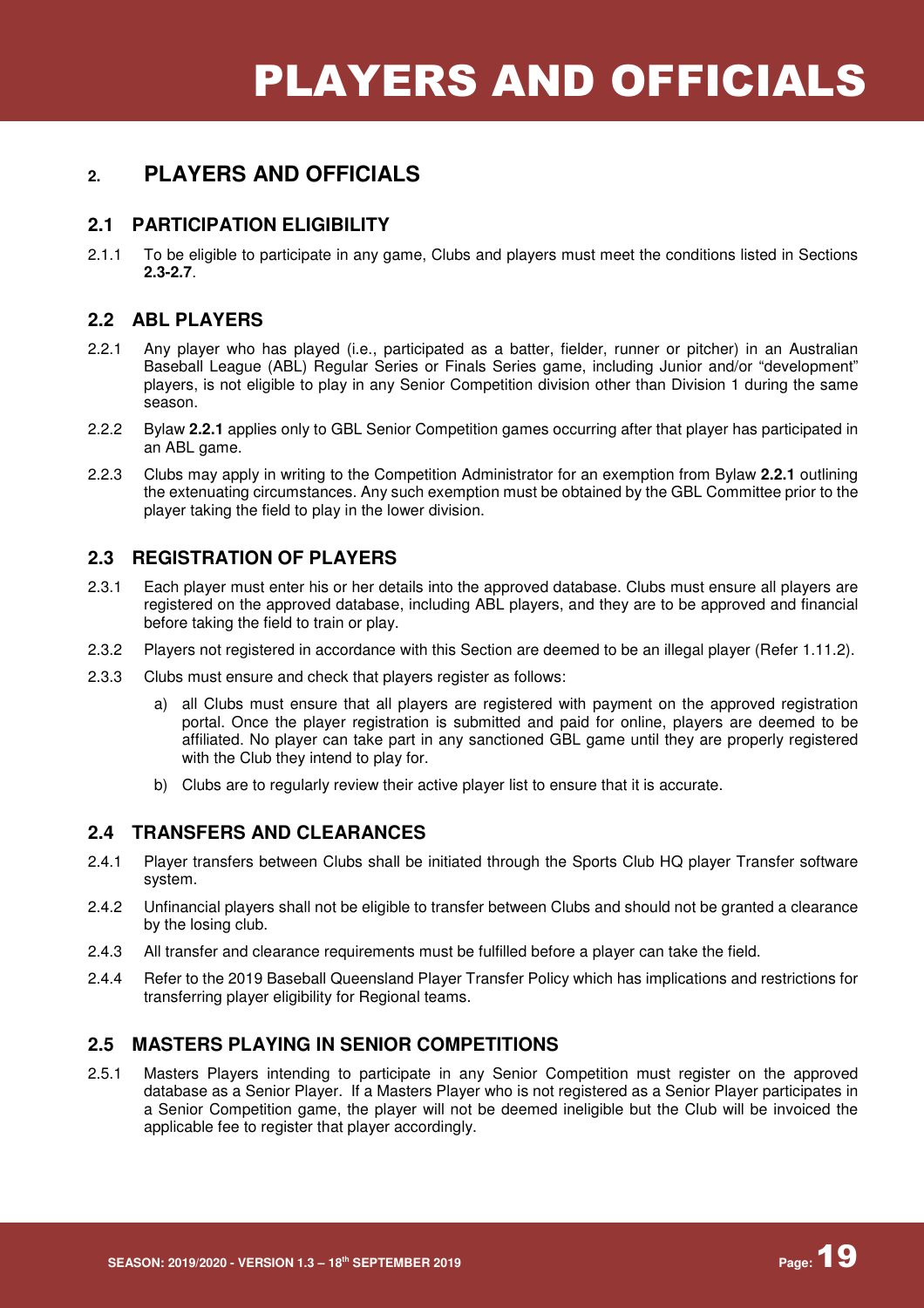#### **2.6 JUNIORS PLAYING IN SENIOR COMPETITIONS**

- 2.6.1 A Junior Player shall be eligible to play in Senior Competitions once they have reached the age of fifteen (15) years. The Club shall be responsible for ensuring a fifteen (15) year old is selected in any grade commensurate with the player's physical and technical abilities.
- 2.6.2 A Junior Player playing in Senior Competitions shall participate under the rules of that competition with the exception that junior pitching and catching restrictions prescribed under Junior Competitions continue to apply.

#### **2.7 JUNIORS PLAYING FOR MORE THAN ONE CLUB**

- 2.7.1 A Junior Player playing in a Senior Competition must do so with the Club with which that player is registered.
- 2.7.2 A Junior Player may make an application in writing to the Competition Administrator to play for a different Club if their registered Club does not have an appropriate Junior Team or Senior Team. The application must be accompanied by letters of support from both Clubs involved.

#### **2.8 BASEBALL QUEENSLAND - STATE DEVELOPMENT TEAMS**

- 2.8.1 BQ Teams may comprise any players registered in accordance with Section 2.3.
- 2.8.2 Where these Bylaws refer to Clubs, BQ has the same powers and obligations with respect to BQ Teams.
- 2.8.3 For finals eligibility calculation purposes, a game played for a BQ Team will be equivalent to, a game played for the Club with which that player is registered, in the same or next highest division in which the Club competes.

#### **2.9 COACHES, UMPIRES AND SCORERS**

- 2.9.1 Clubs must, on request, provide the Competition Administrator with contact details of all coaches, umpires and scorers. All coaches, umpires, scorers and other Club officials are to have the appropriate current accreditation and be in possession of a current Blue Card if they have minors in their teams, in accordance with the Working with Children (Risk Management and Screening) Act 2000 (Qld).
- 2.9.2 Every team must have at least one coach with a current Level 3 NCAS coaching accreditation during game play. If the coach is ejected or needs to leave the game site before the end of the game, they must be substituted by another coach with a current Level 3 NCAS who is also named on the game card.

#### **2.10 SCORERS AND SCORING POLICY**

The official scorer is an official representative who is entitled to the respect and dignity of his/her office and shall be accorded full protection by Baseball Queensland. The official scorer shall report to the appropriate league official any indignity expressed by any manager, player, club employee or club officer in the course of, or as the result of, the discharge of their official scorer duties.

The official scorer shall observe the game from a position as set aside by the host Club. The official scorer shall have sole authority to make all decisions concerning the application of Rule 9 that involves judgment, such as whether a batter's advance to first base is the result of a hit or an error. Club officials and players are prohibited from communicating with the official scorer regarding any such decisions.

The scorers should not be approached by any person other than a team official or a game umpire without invitation, from the start of game until the score card is completed.

Scorers must ensure the Game Card is signed to ensure both scorers agree with the information on the card **NOTE** - altering a score card without the knowledge of the signatories will be considered a breach of scoring requirements 1.11.2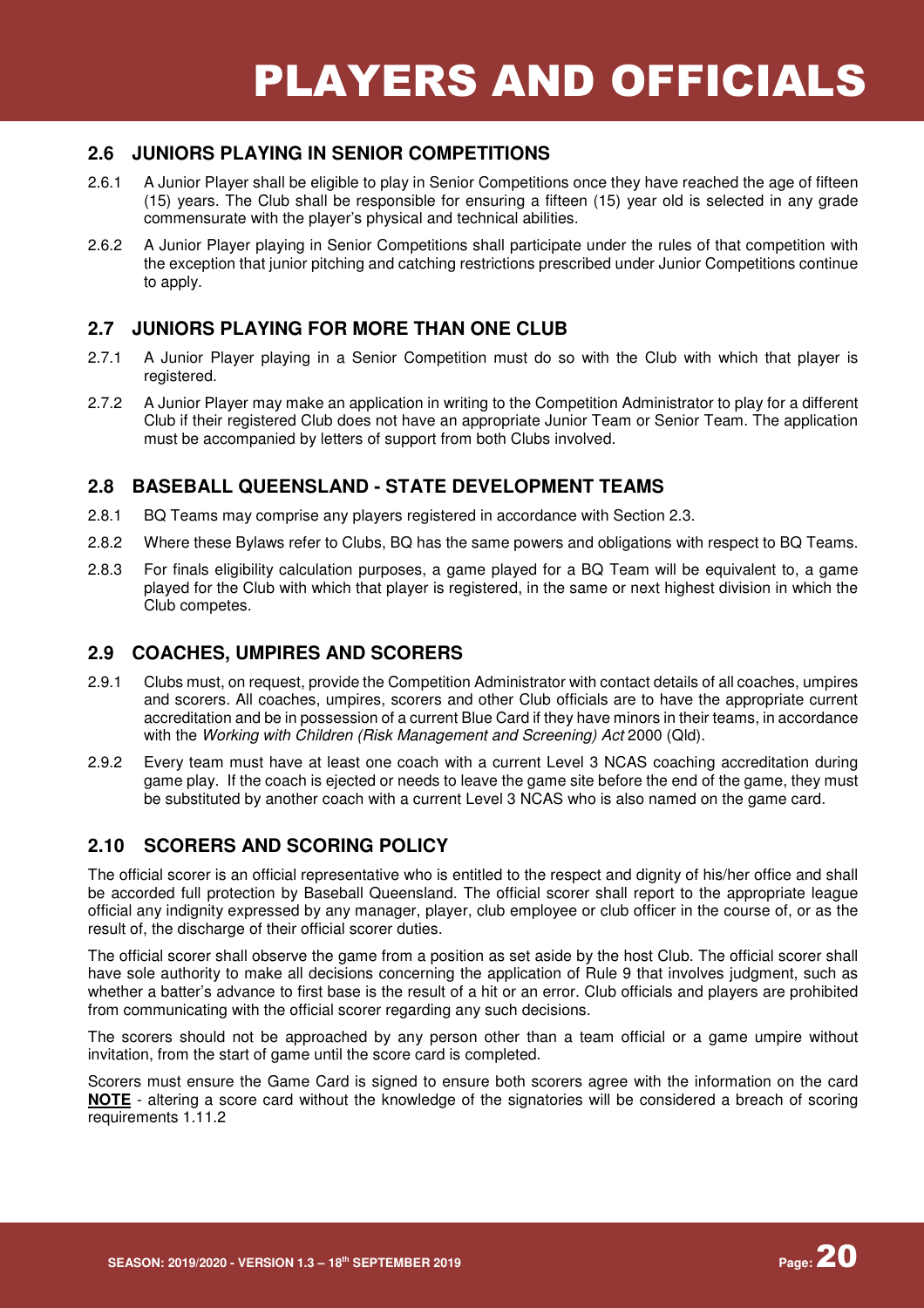### PLAYERS AND OFFICIALS

#### **SCORING POLICY**

- Game cards signed by both scorers (home and away teams) are required for **ALL GBL games senior and junior.**
- Game cards must be submitted to the GBL Competition Administrator by 6.00 pm the following business day after the conclusion of the game. Game Cards should be scanned or photographed (please ensure photographed Game cards are clear and legible) and emailed within the required time frame.
- It is the responsibility of the Home team to submit the signed Game Card.
- Failure to submit Games Cards within the required time frame will result:
	- $\circ$  1<sup>st</sup> Instance A warning issued to the club
	- $\degree$  2<sup>nd</sup> Instance \$50.00 fine issued to the club
	- 3<sup>rd</sup> instance Home team forfeiture of game and \$50.00 fine to the club.
- **All Division 1 games** must be scored using a scorebook by each scorer and an electronic scorer going live. A scorer can do both book and electronic device or have a data entry person on the electronic device who enters the plays once determined by the scorers.
- The GBL Competition Committee would like to see all Division 1 games scored live.
- For Division 1 games, electronic (such as Stat Crew or Game Changer) showing of games is **NOT** to replace a score book.
- **All other GBL games**, scoring can be done using a combination of electronic device and a scorebook. However, if only one scorer is using a book the (second) electronic scorer must make written notations in some form of what has happened in the game so as not to distract the book scorer if there has been an electronic scoring problem during the game.
	- o The home scorer will be responsible for having a scorebook and must use the scorebook if both scorers wish to use an electronic device.
	- o Both scorers at the end of the game must:
- agree on the score
- complete the Game Card in full
- Sign to ensure both scorers agree with the information on the card
- It is the responsibility of the home team scorer to have sufficient blank Game Cards in order to record the game.
- Please note there is a new email address for all Game Cards please email completed Game Cards to gblgamecards@baseballqueensland.com.au
- 2.10.1 Requirements for the appropriate accreditation or competence of umpires and scorers for each of the individual Leagues are contained within the relevant Sections.
- 2.10.2 The scorers should not be approached by any person other than a team Coach or a game umpire without invitation, from the start of game until the score card is completed.

#### **2.11 PROHIBITED SUBSTANCES**

- 2.11.1 All tobacco and alcohol products are prohibited within the on-field confines of any baseball facility.
- 2.11.2 A person shall be ejected from a game and fined for smoking, consuming an alcoholic beverage or chewing/dipping of tobacco.

#### **TOBACCO LAWS IN QUEENSLAND**

From 1 September 2016, smoking is banned within 10 metres of viewing and playing areas at organised under-18 sporting events. The ban also applies during training and at any intervals or breaks in play.

The coverage of the ban includes the sporting ground or playing area, the viewing area for a water sport, public seating at the grounds and any other area reserved for use by the competitors and the officials. This also includes a 10 metre non-smoking buffer zone from all of these locations.

An organised under-18 sporting event is one that is arranged in advance and is conducted by a professional or amateur sporting body or education institution according to established rules.

The smoking ban includes the use of all smoking products, including electronic cigarettes.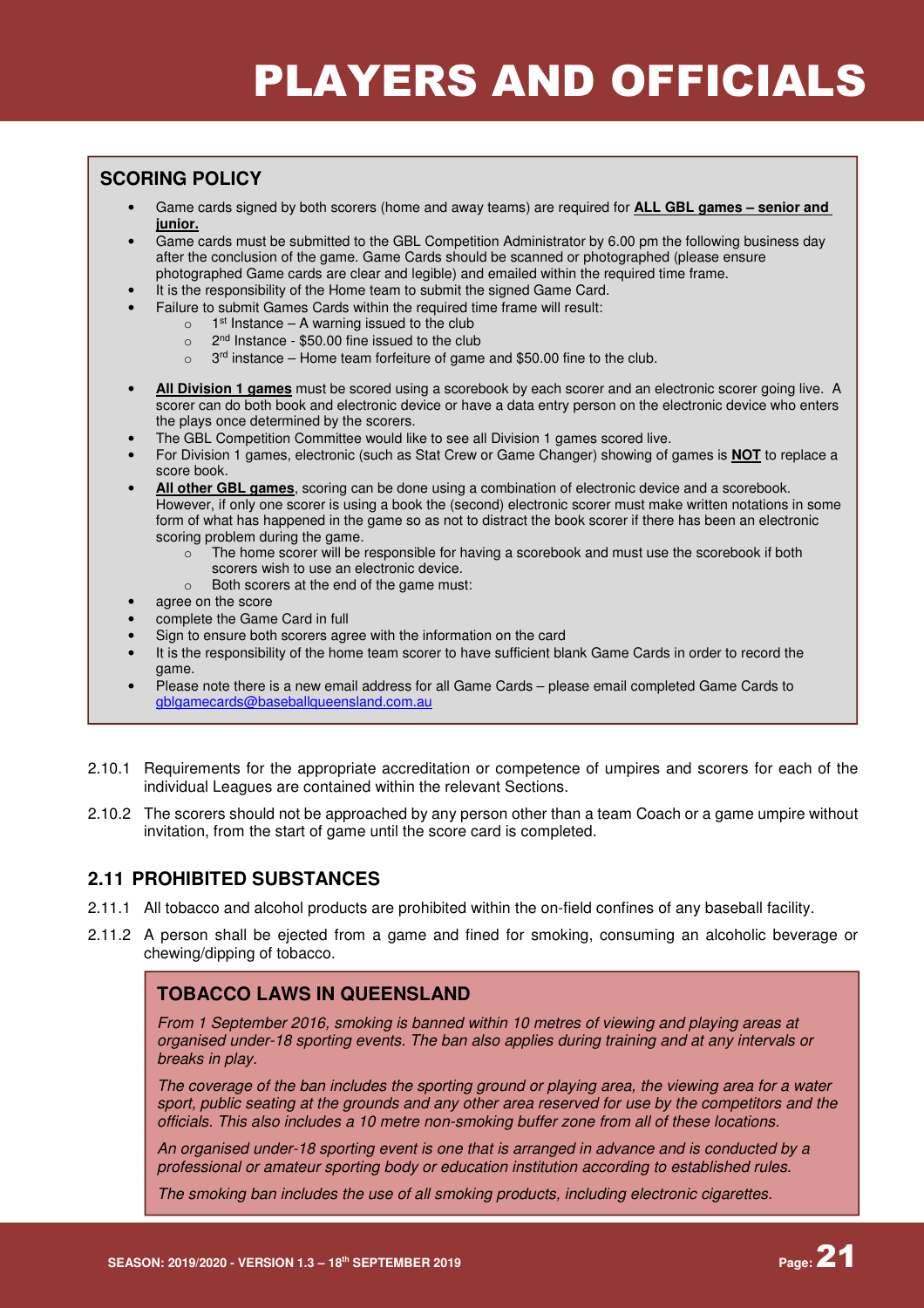### **3 COMPETITIONS**

#### **3.1 COMPETITION STRUCTURE**

- 3.1.1 The Competition Administrator shall conduct competitions in the Greater Brisbane Leagues (GBL) Summer Competition. These shall consist of Senior, Masters (35 years old and over) and Junior Competitions.
- 3.1.2 The GBL Committee shall determine the number of divisions in the Senior Competition and the Masters Competition.
- 3.1.3 The Junior Competition may include the following leagues with any number of divisions:
	- a) Little League (D1 Bandits and/or D2 Rams and/or D3 Maroons);
	- b) Junior League (D1 Bandits and/or D2 Rams);
	- c) Senior League (D1 Bandits and/or D2Rams); and
	- d) Under 20.

Further divisions may be added at the GBL Committee's discretion.

- 3.1.4 Clubs must nominate teams for each level in which they wish to compete no later than the date advised in the Calendar of Events.
- 3.1.5 The GBL Committee may review the grading of teams throughout the season.

#### **3.2 COMPETITION SCHEDULING**

- 3.2.1 For the purpose of these Bylaws, scheduling and/or rescheduling fixtures includes determining or changing the time, date and/or location a game is played.
- 3.2.2 The Competition Administrator shall schedule fixtures for all GBL Competitions which shall be published on the GBL website.<sup>1</sup>
- 3.2.3 The Competition Administrator may reschedule fixtures as needed at any time for any reason.
- 3.2.4 If the Competition Administrator reschedules a fixture, the amended fixture shall be published on the GBL website<sup>2</sup> and the Club Presidents and Club Secretaries of the affected Clubs will be notified as soon as possible.
- 3.2.5 Where, under these Bylaws, a game must be rescheduled if it cannot be completed, the Competition Administrator may schedule a fixture at an alternative time, date and/or location pending the occurrence of some event (e.g., inclement weather).

#### **3.3 RESCHEDULING OF GAMES**

- 3.3.1 Games that are incomplete or not played due to inclement weather or double forfeit shall, subject to Bylaws **3.3.3-3.3.4**, only be rescheduled if agreed between both teams involved.
- 3.3.2 The time and location of the game shall be agreed by both teams and details confirmed and sent to the Competition Administrator as follows:
	- a) if rescheduled to a time on the same weekend as the scheduled game, the game card shall be sufficient notice; or

if rescheduled to a time following the weekend of the scheduled game, written notice by the Club Secretary from both Clubs must be provided within seven (7) days of the game not being played. If written notice is not received within the stipulated timeframe, the game cannot be replayed for a

As above.

\_\_\_\_\_\_\_\_\_\_\_\_\_\_\_\_\_\_\_

<sup>1</sup> Or the GBL portal on the BQ website.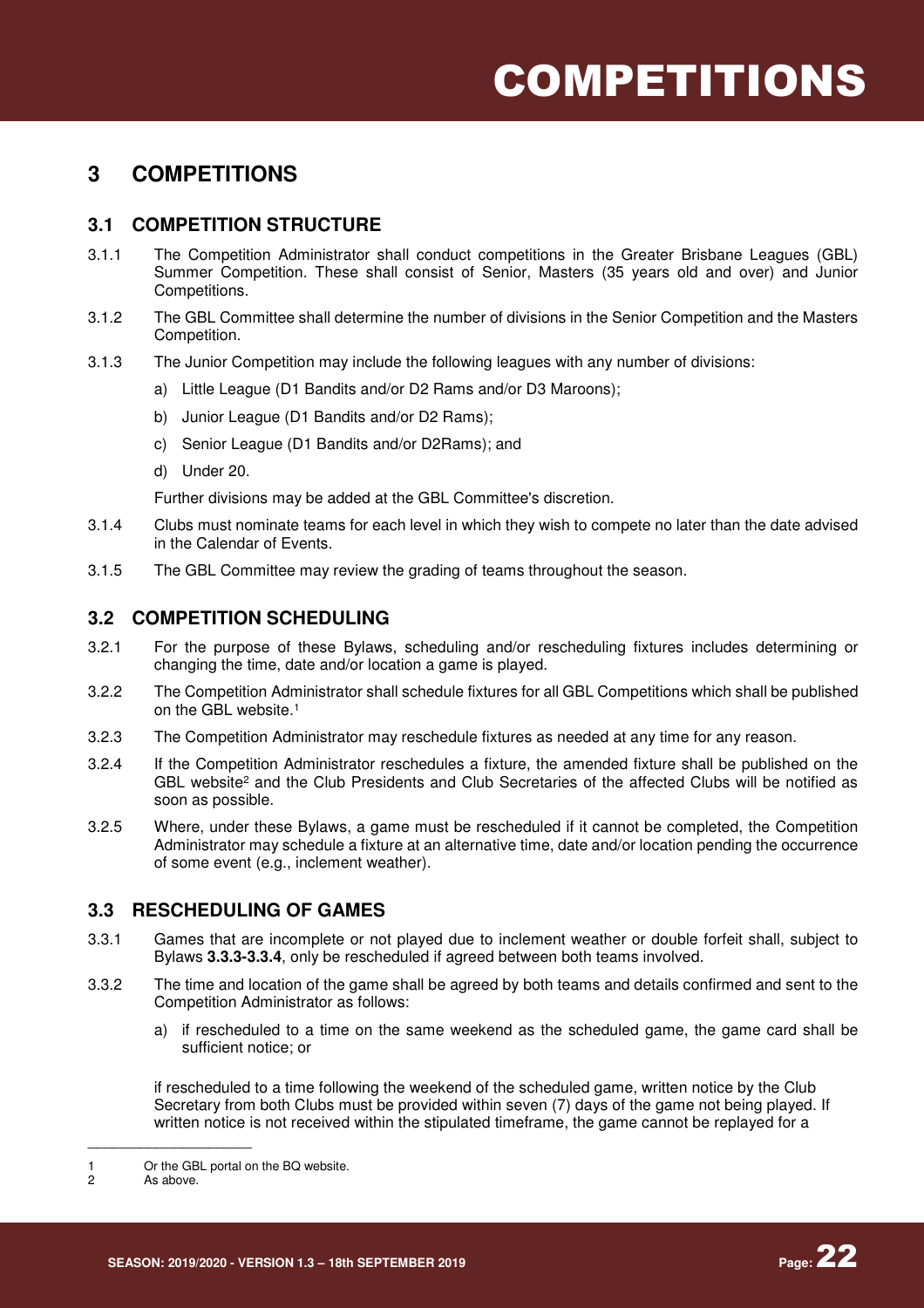competition result. Once the details are agreed by both teams, all other Bylaws shall apply to the rescheduled game (including forfeit procedures - see Section **3.5**).

- 3.3.3 Division 1 night games that are incomplete or not played shall be rescheduled and played as a suspended game or new game (respectively) as a double header on the following Sunday or as determined by the Competition Administrator. Once rescheduled, all other Bylaws shall apply to the rescheduled game.
- 3.3.4 All other Division 1 games that are incomplete or not played shall be rescheduled and played as a suspended game or new game (respectively) on the following Tuesday night at 7.30pm or as otherwise determined by the Competition Administrator. Should the Clubs agree to reschedule the game in accordance with Bylaws **3.3.1-3.3.2**, the home Club Secretary must apply in writing to the Competition Administrator at least one (1) day prior to the automatically rescheduled game. Requests to play the game more than two weeks after it was originally scheduled will be forwarded to the GBL Committee for consideration. Once rescheduled, all other Bylaws shall apply to the rescheduled game.
- 3.3.5 Any Club wishing to reschedule a game in advance must apply in writing to the Competition Administrator via the Club Secretary at least three (3) days prior to the scheduled game. The application should include the reasons for rescheduling and if the opposing team has agreed to the change. The Competition Administrator may reschedule the game at their discretion and may refer the matter to the GBL Committee. Once rescheduled, all other Bylaws shall apply to the rescheduled game.

#### **3.4 INCLEMENT WEATHER PROCEDURE**

- 3.4.1 Inclement weather refers to wet weather, extreme heat, lightning or any other similar event that renders the playing facilities unsafe for play.
- 3.4.2 All Clubs must nominate an Inclement Weather Contact and their contact numbers shall distributed to the Clubs.
- 3.4.3 If there is inclement weather on, or forecast for, the scheduled playing day:
	- a) **in advance**, the Competition Administrator may choose to cancel or reschedule some or all games. Should this occur, the Competition Administrator shall publish an update on the GBL website<sup>3</sup> and notify the Club Presidents and Club Secretaries of the affected Clubs as soon as possible.
	- b) **on game day**, if the Competition Administrator has not made a decision in advance, decisions regarding play shall be made by the host Club's Secretary (or their nominee) in accordance with Bylaws **3.4.4-3.4.5**.
	- c) **during a game**, decisions regarding play shall be made by the umpires, subject to Bylaw **3.4.5**.
- 3.4.4 In the case of wet weather, the host Club must inspect the grounds and if unplayable must abide by the following:
	- a) notify the visiting Club's Inclement Weather Contact and the QBUA Appointments Officer (if applicable), not less than two (2) hours prior to the scheduled game start time where possible (or three (3) hours if the visiting Club is located more than seventy (70) km from the affected field); and
	- b) call off games one grade at a time, unless it is obvious that the ground is unplayable for the entire day.

Once a game has commenced, if the umpires consider that play is unsafe due to the field condition or lightning, play shall be temporarily suspended immediately.

- 3.4.5 In the case of heat-affected weather, the home Club Secretary (or their nominee) must monitor, on a half-hourly basis, current temperatures at the field's location via the Bureau of Meteorology website (or phone app). The following will apply:
	- a) Should the current temperature reach the following, play shall be suspended immediately:
		- i. 40° Celsius for Senior and Masters Competitions; or

\_\_\_\_\_\_\_\_\_\_\_\_\_\_\_\_\_\_\_

<sup>&</sup>lt;sup>3</sup> Or the GBL portal on the BQ website.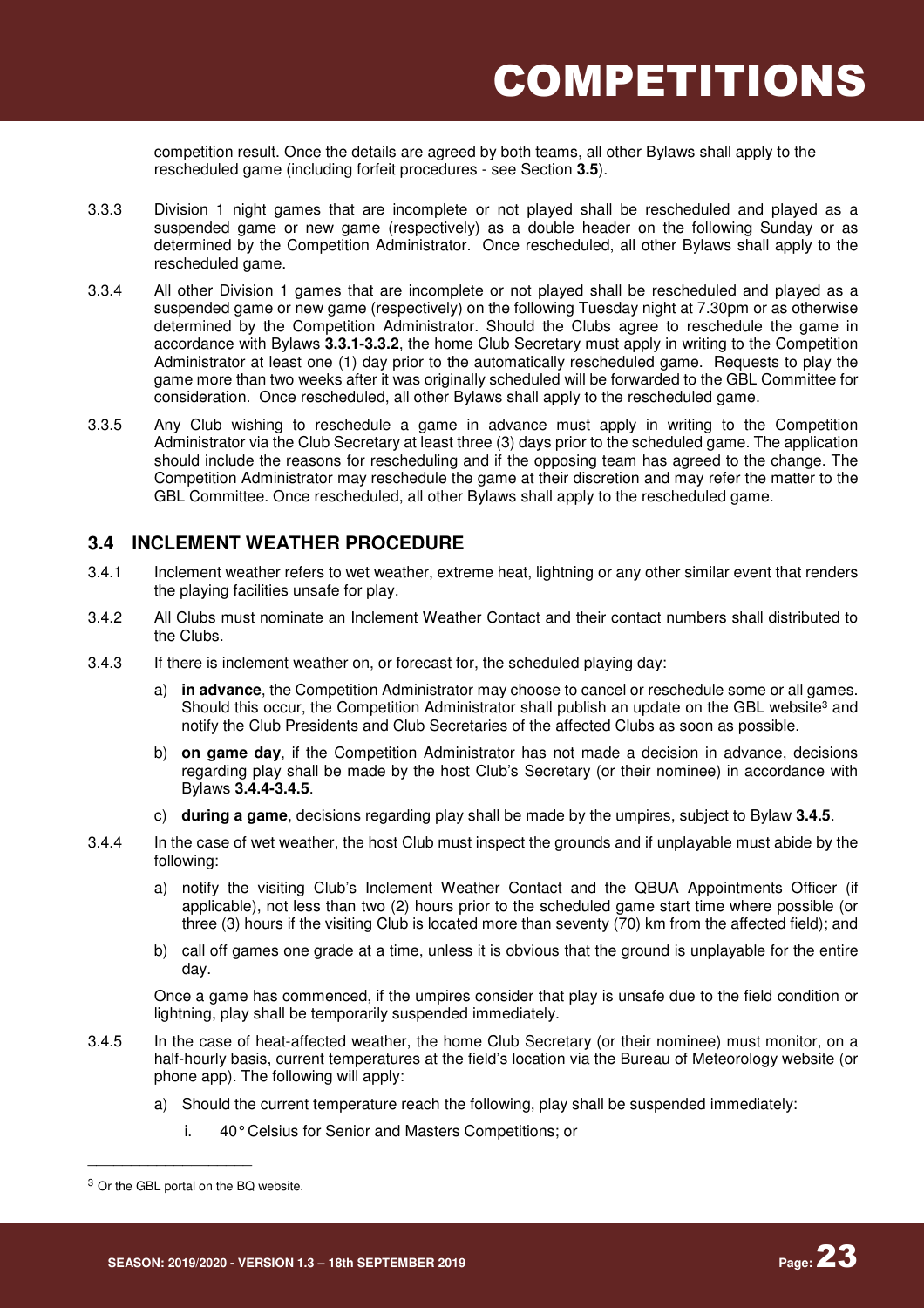- ii. 38° Celsius for Junior Competitions.
- b) During play suspension, the temperature shall be monitored every 10 minutes. Play shall not resume until the temperature reaches the following:
	- i. 38° Celsius for Senior and Masters Competitions; or
	- ii. 36° Celsius for Junior Competitions.
- 3.4.6 A game shall be called off if there is a temporary suspension in play due to inclement weather for a continuous thirty (30) minute period unless the following applies:
	- a) where, after consultation with the grounds crew and team coaches, the umpire determines the ground will not be playable within the remaining time allowed, the game may be called off immediately; or
	- b) where the umpire determines there is a possibility of completing a regulation game within the remaining time allowed, the temporary suspension may be continued beyond thirty (30) minutes.
- 3.4.7 Any time in which there is a temporary suspension in play due to inclement weather is included in the overall time allowed for that game.
- 3.4.8 Any game halted due to inclement weather before becoming a regulation game shall be a suspended game if it is replayed.
- 3.4.9 Home team scorers must notify the Competition Administrator of games called off due to inclement weather by recording it on the game card or sending an email notification. Where a game commences but is halted due to inclement weather before it becomes a regulation game, scorers must still complete game cards and forward them to the Competition Administrator (for player eligibility and/or rescheduling purposes).
- 3.4.10 Clubs are encouraged to use social media to advise players from both teams of the relocation, cancellation or otherwise of any game.
- 3.4.11 If a Club fails to comply with this Section, the opposing team may submit a protest in accordance with Section **1.8**.

#### **3.5 FORFEITS AND LATE STARTS**

- 3.5.1 A Club that is unable to field a team in a scheduled game must notify the opposing Club Club Secretary, the QBUA Appointments Officer (if applicable) and the Competition Administrator at least two (2) business days prior to the commencement of the scheduled game. This notification needs to be done by both email and via a telephone call to ensure the opposing Club is fully aware of the forfeit. The opposing Club needs to confirm receipt of this advice by return email. Games forfeited with less than two (2) days' notice will be subject to a fine (see 1.11.2)
- 3.5.2 Where a team has less than the minimum number of players present at the scheduled start time for a game, the commencement of the game shall be deferred for a maximum of fifteen (15) minutes. The umpire shall record the late start and the offending team on the game card. Any time in which play is delayed under this rule is included in the overall time allowed for that game.
- 3.5.3 If, at fifteen (15) minutes after the scheduled start time or any time during the game, a team is unable to field the minimum number of players, the opposing team shall be awarded a win by forfeit. The umpire shall record the win as a forfeit on the game card awarding a score of 9-0.
- 3.5.4 If, at fifteen (15) minutes after the scheduled time or any time during the game, neither team is able to field the minimum number of players, both teams shall be awarded a loss and the score of 0-9 (unless the game is rescheduled under Bylaw **3.3.1**). The umpire shall record the losses on the game card.
- 3.5.5 When a game is forfeited on game day but before commencement, the names of the players in attendance from the non-forfeiting team must be recorded in the game card. These players shall be deemed to have played that game for finals eligibility calculation purposes. Where a game card is not completed (i.e. the team is advised of the forfeit before game day), the non-forfeiting team may submit a team roster of twelve (12) players to the Competition Administrator who will have that game counted towards their eligibility.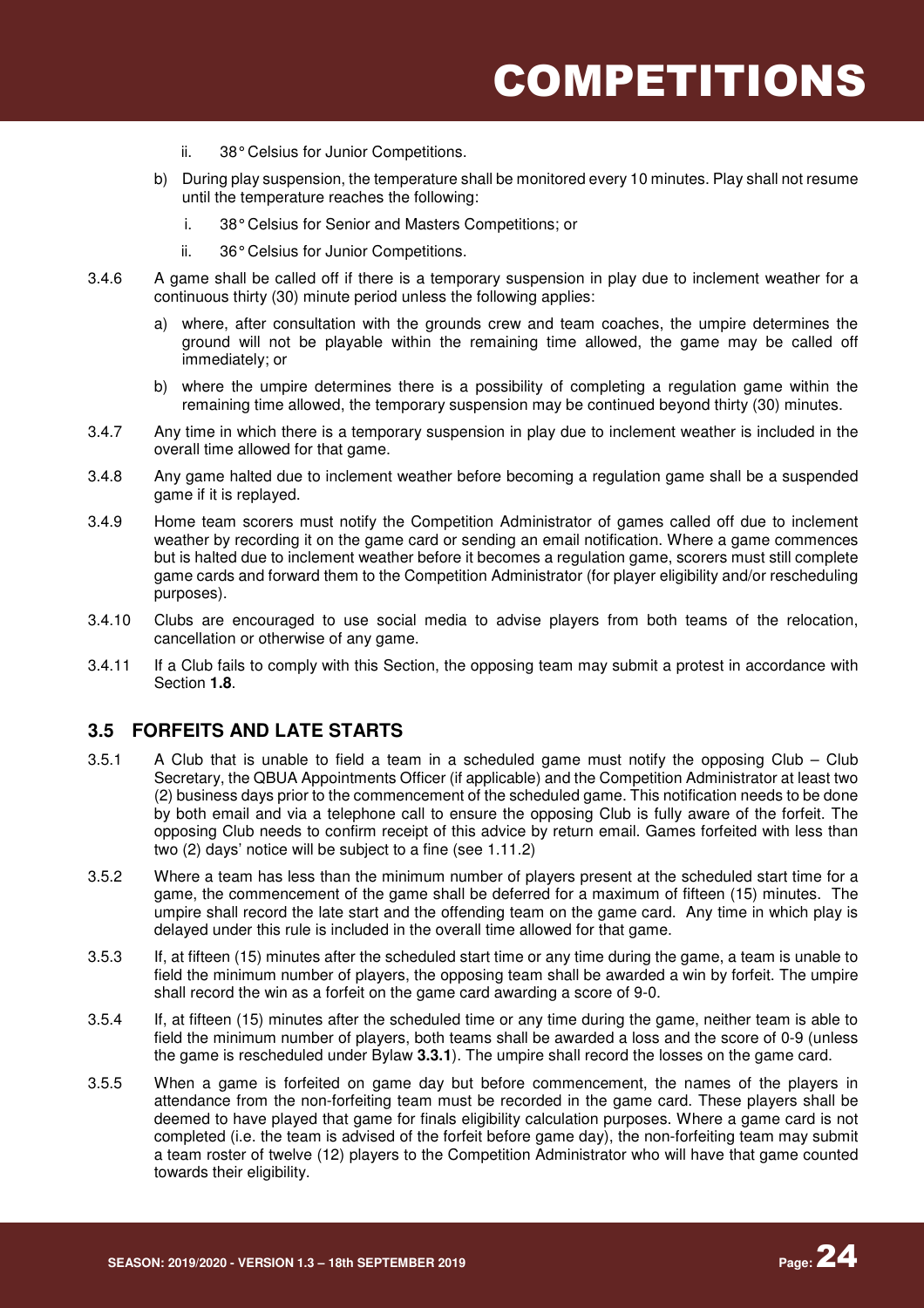- 3.5.6 When a game is forfeited after commencement, all players named on the game card shall be deemed to have played that game for finals eligibility calculation purposes.
- 3.5.7 where a game starts late due to lack of player numbers or due to inclement weather or any other unforeseeable reason, if it is a Time limited game, the scheduled finish time does not change.

#### **3.6 COMPETITION RECORDS**

3.6.1 The Competition Administrator shall keep accurate records of the following:

- a) results and participation of all games in the competitions;
- b) all protests and reports recorded on game cards;
- c) all cautions and ejections, as recorded on game cards by umpires;
- d) all points/percentages allocated to each team according to the provisions of these Bylaws; and
- e) other information as required.

#### **3.7 PERCENTAGE LADDERS**

- 3.7.1 The Competition Administrator shall maintain a percentage ladder for each grade, in competition management on the GBL website,<sup>4</sup> stating:
	- a) the name of every team in that grade;
	- b) the number of games played by each team; and
	- c) the number of wins, losses and draws for each team.
- 3.7.2 Clubs wishing to contest any content in the percentage tables must forward written objections to the Competition Administrator via the Club Secretary. The objection must contain grounds for dispute and include relevant evidence (e.g. copy of scorebooks, game cards etc.).
- 3.7.3 All competition ladder and finals positions shall be ranked by WIN percentage, as follows:

#### **WIN Percentage = Total Wins + Draws (Half) / Total Games Played**

- 3.7.4 Teams are ranked on the ladder in descending order.
- 3.7.5 Where two or more teams are equally ranked with the same WIN percentage, the Competition Administrator shall allocate places using the following criteria:
	- a) "Head-to-Head" for the teams for the season; then
	- b) runs against, head-to-head, for the season; then
	- c) runs against overall for the season; then
	- d) at the GBL Committee's discretion, giving reasons.
- 3.7.6 Where it is not possible to maintain a percentage ladder, a ladder based on points will be maintained.

#### **3.8 PREMIERSHIPS & FINALS**

- 3.8.1 Semi Finals, Preliminary Finals and Grand Finals shall be scheduled as determined by the Competition Administrator and published in the schedule of fixtures, or elsewhere.
- 3.8.2 Clubs shall be asked for expressions of interest to host the finals games and host venues shall be subsequently decided by the GBL Committee.
- 3.8.3 The team designated as the home team for the Finals Series shall be:
	- a) for the Semi Final and Preliminary Final, the team finishing higher on the table at the end of the Regular Season; and

 $\_$ 

<sup>4</sup> Or the GBL portal on the BQ website.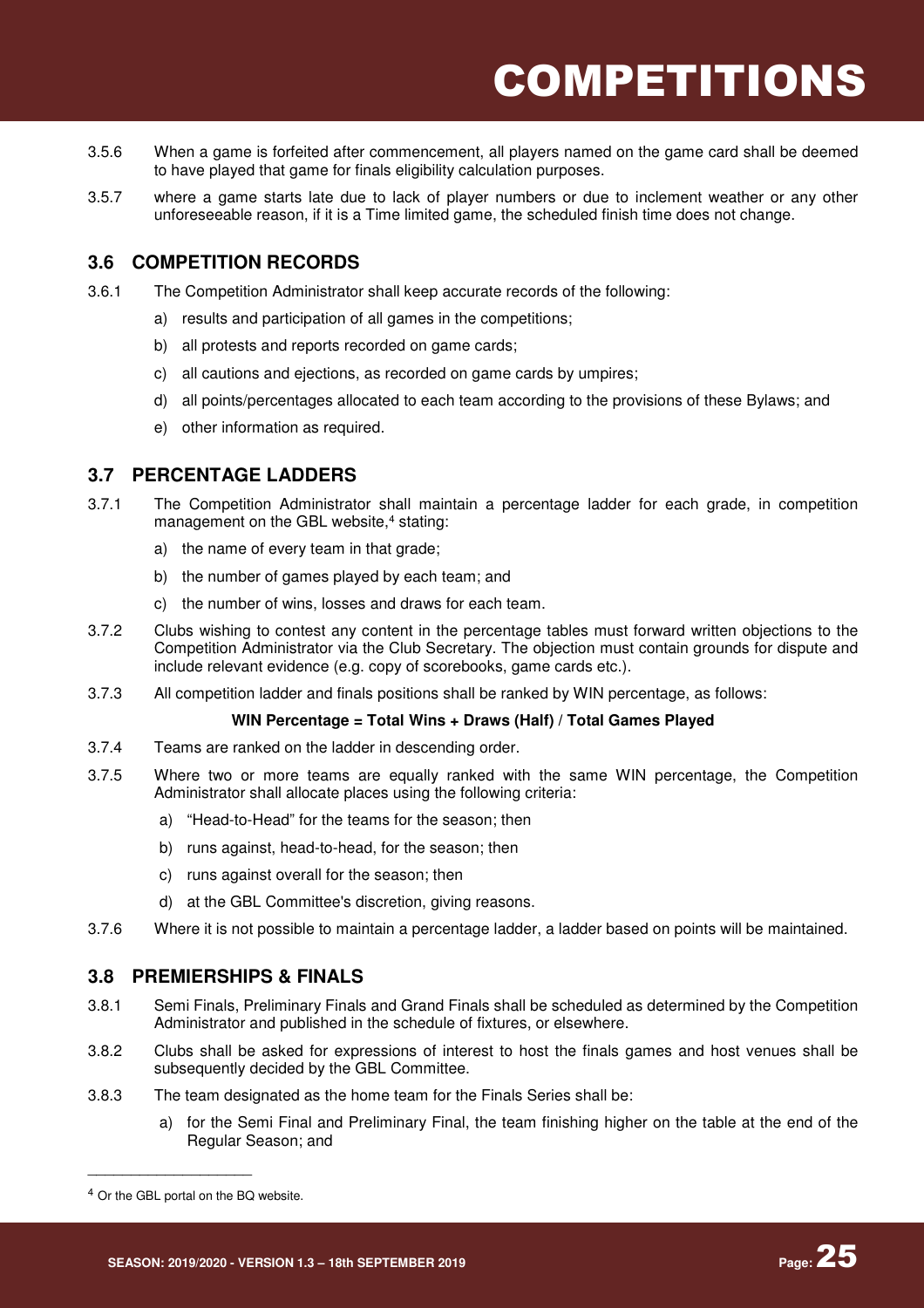- b) for the Grand Final:
	- i. where a Major Semi Final is played, the winner of the Major Semi Final;
	- ii. where North side and South side Finals are played, the team finishing higher on the table when the competition ladders are combined; or
	- iii. otherwise the team finishing higher on the table at the end of the Regular Season.
	- c) For all GBL Finals baseball games the home team occupies the 3rd base dugout. However if the home team is playing at their usual home field, then they occupy the dugout they use during the regular season.

#### 3.8.4 Where possible and as time permits, the preferable Finals Series is:

| <b>Standard Competitions</b>                | <b>Home Team v Away Team</b>             | <b>Result</b>                  |
|---------------------------------------------|------------------------------------------|--------------------------------|
| <b>Major Semi Final (SF1)</b>               | Team 1 v Team 2                          | Winner to GF, Loser to PF      |
| <b>Minor Semi Final (SF2)</b>               | Team 3 v Team 4                          | Winner to PF, Loser eliminated |
| <b>Preliminary Final (PF)</b>               | Loser SF1 v Winner SF2                   | Winner to GF, Loser eliminated |
| Grand Final (GF)                            | Winner SF1 v Winner PF                   |                                |
| <b>North/South Competitions</b>             | <b>Home Team v Away Team</b>             | <b>Result</b>                  |
| <b>Northside Semi Final 1 (NSF1)</b>        | Team 1 (N) $\vee$ Team 4 (N)             | Winner to PF, Loser eliminated |
| <b>Northside Semi Final 2 (NSF2)</b>        | Team 2 (N) $\vee$ Team 3 (N)             | Winner to PF, Loser eliminated |
| Southside Semi Final 2 (SSF2)               | Team 1 $(S)$ v Team 4 $(S)$              | Winner to PF, Loser eliminated |
| <b>Southside Semi Final 2 (SSF2)</b>        | Team $2(S)$ v Team $3(S)$                | Winner to PF, Loser eliminated |
| <b>Northside Preliminary Final</b><br>(NPF) | Winner NSF1 v Winner<br>NSF <sub>2</sub> | Winner to GF, Loser eliminated |
| <b>Southside Preliminary Final</b><br>(SPF) | Winner SSF1 v Winner<br>SSF <sub>2</sub> | Winner to GF, Loser eliminated |
| Grand Final (GF)                            | Winner NPF v Winner SPF                  |                                |

3.8.5 GBL and/or BQ shall meet the costs for Grand Finals (i.e., baseballs, umpires and lights) and shall notify the Clubs involved of the arrangements for other finals.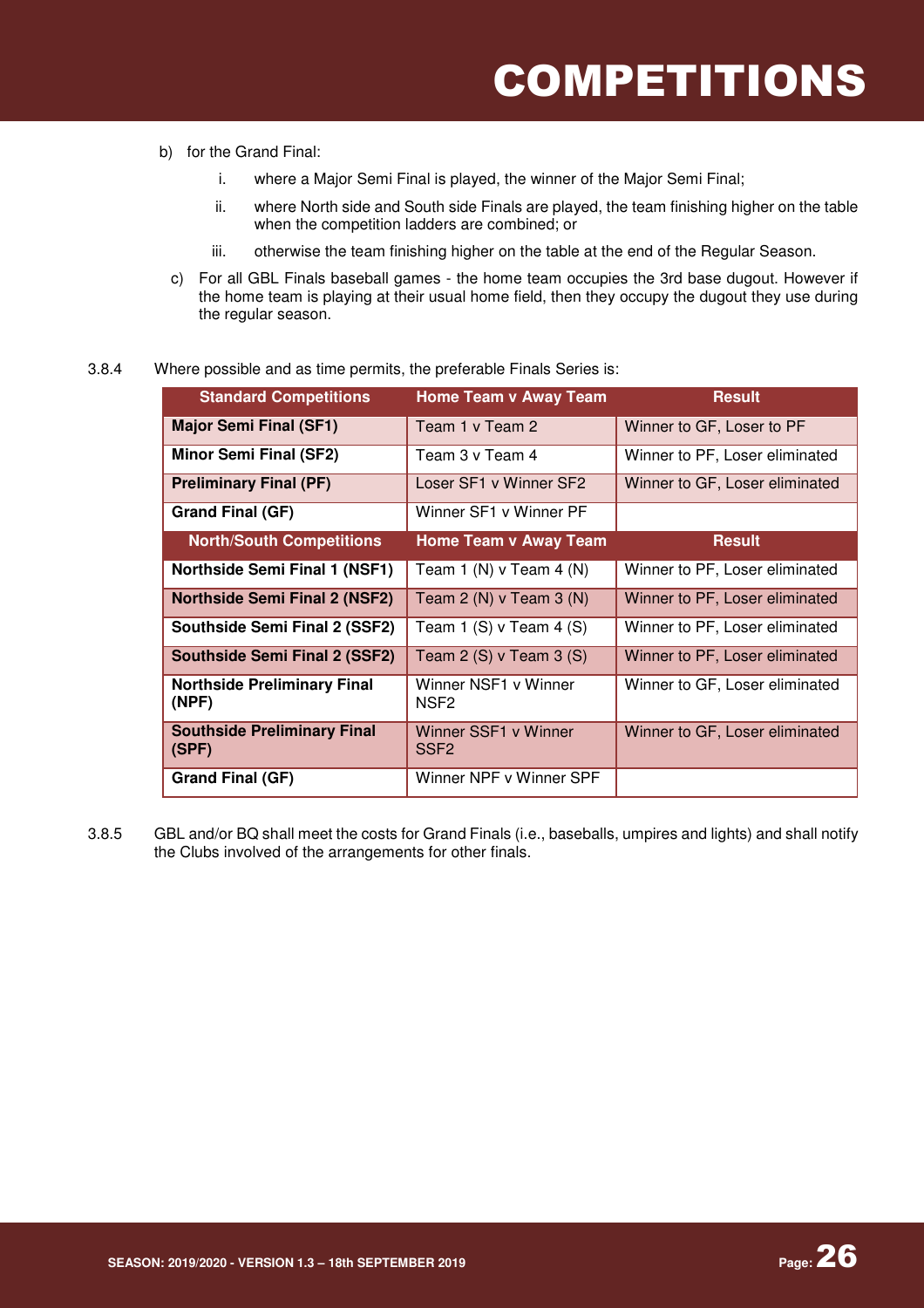#### **3.9 TROPHIES & AWARDS**

3.9.1 The GBL shall present the following trophies/awards at the conclusion of the GBL Summer Season:

#### **Senior Club of the Year Award Criteria**

- a) based on the number of wins (points on ladder) for every senior team including Men's, Women's and Masters teams.
- b) Recognises those Clubs that work hard to field the most number of Senior teams
- c) Extra 5 points for minor premiers and 5 points for winners of the grand final.
- d) 1 point deduction for every fine incurred during the season.
- e) 5 points deduction for every ejection that results in a judiciary sentence. 3 points for every ejection resulting in a penalty being served.
- f) 1 point for every 5 percent growth in registered GBL PLAYER numbers at the club from the previous season registered number of players.

#### **Junior Club of the Year Award Criteria**

- a) based on number of wins (points on ladder) for every junior team including Little League through to Under 20's
- b) Recognises those Clubs that work hard to field the most number of Junior teams
- c) Extra 5 points for minor premiers and 5 points for winners of the grand final.
- d) 1 point deduction for every fine incurred during the season.
- e) 5 points deduction for every ejection that results in a judiciary hearing and penalty, 3 points for every ejection resulting in a penalty being served.
- f) 1 point for every 5 percent growth in registered PLAYER numbers at the club from the previous season registered number of players.

| Trophy / Award                   | Eligible Teams / Grades / Individuals |  |
|----------------------------------|---------------------------------------|--|
|                                  | <b>CLUB AWARDS</b>                    |  |
| <b>Senior Club of the Year</b>   | All GBL Clubs                         |  |
| Junior Club of the Year          | All GBL Clubs                         |  |
|                                  | <b>TEAM AWARDS</b>                    |  |
| <b>Championship Trophy</b>       | All Grades in all Leagues             |  |
| <b>Runner Up Trophy</b>          | All Grades in all Leagues             |  |
| <b>INDIVIDUAL AWARDS</b>         |                                       |  |
| <b>MVP Award</b>                 | All Grades                            |  |
| David Nilsson Medal (MVP)        | Division 1                            |  |
| <b>MVP (Final Series)</b>        | Division 1                            |  |
| <b>GBL Volunteer of the Year</b> | Nominated by Clubs                    |  |
|                                  |                                       |  |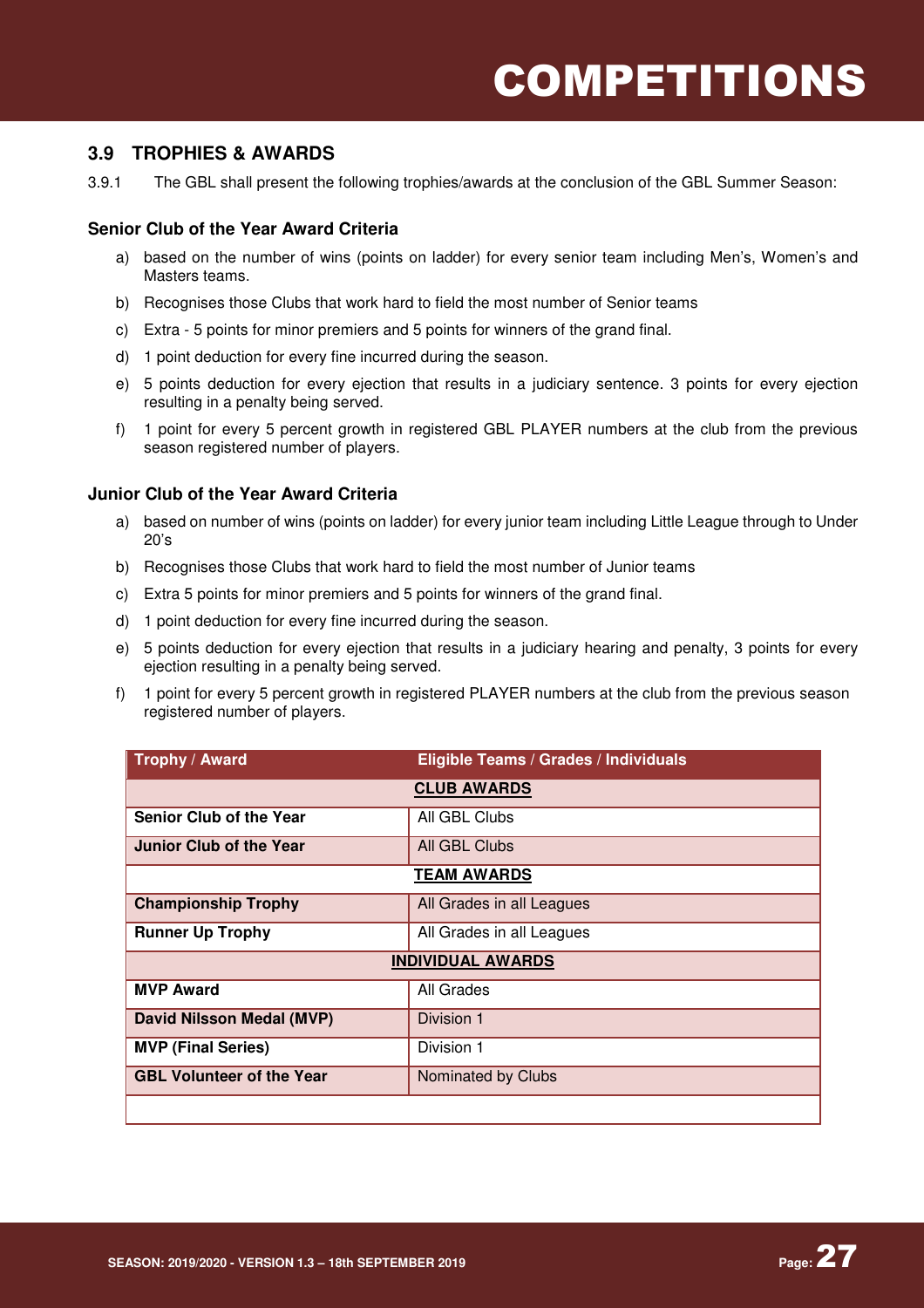### **4 GROUNDS & EQUIPMENT**

#### **4.1 GROUNDS/FIELDS**

- 4.1.1 All nominated fields must be available for the commencement of the competition, unless GBL grants an exemption.
- 4.1.2 Clubs must fully and accurately mark fields for every game to the satisfaction of the umpire. Marking must be to the correct dimensions as per the Official Baseball Rules. Markings must include at least base paths, foul lines, and batting boxes.
- 4.1.3 Clubs must keep all grounds/fields in a clean and tidy condition at all times. Grounds must be free from dangerous objects and all other obstacles likely to cause injury to players, officials and visitors. Ground Marshals shall carry out inspections prior to the commencement of games for the day.
- 4.1.4 Clubs must maintain all fields to GBL approved standards. A GBL official may inspect a Club's fields at any time. The official may direct the Club to rectify its fields and may prohibit games on those grounds until satisfied with the rectification.
- 4.1.5 The host Club must provide adequate toilet facilities at their ground. The Club must open these facilities during all games at that ground. Clubs must keep these facilities in a clean and hygienic condition in compliance with local government regulations.
- 4.1.6 All grounds must have a properly enclosed playing field and home run fence.
- 4.1.7 All benches/dugouts constructed within a permanent baseball field require protection or screening to protect players from the field of play and weather.
- 4.1.8 The host Club must provide an umpires' change room for the sole use of the umpires for the periods sixty (60) minutes before any game and thirty (30) minutes after any game.
- 4.1.9 The host Club should open a canteen during all games played at their ground. The canteen should provide hot and cold drinks and a variety of food items available for purchase during all games played at the ground. If a canteen cannot be open during games, the host Club should advise the visiting Clubs and allow them to bring their own food and drinks. Consistent failure to provide adequate canteen facilities may result in no future home games for that Club.
- 4.1.10 Clubs must not sell beverages of any type in glass containers.
- 4.1.11 Visiting teams and supporters must not bring alcohol to a host Club's ground.
- 4.1.12 The host Club shall provide a clearly defined dugout, seating and shade cover for both teams, and seating and shade cover for scorers.
- 4.1.13 Clubs hosting finals are required to have a groundsman on site to maintain the field throughout the day.
- 4.1.14 Host Clubs are required to provide wet weather ground covers for the pitcher's mound and the home plate area.
- 4.1.15 Host Clubs are to provide a telephone for emergency contacts, an adequate first aid kit and ice for injuries. These items must be located in close proximity to the playing field.

#### **4.2 THE PLAYING FIELD**

4.2.1 Playing fields for the various age groups shall comply with the following minimum requirements.

| <b>Age Group</b>     | <b>Base</b><br>paths | <b>Pitch</b><br>distance | <b>Centre field</b><br>distance | <b>Bases</b>                     |
|----------------------|----------------------|--------------------------|---------------------------------|----------------------------------|
| <b>Little League</b> | 60 ft.               | 46 ft.                   | 225 ft.                         | Removable or Breakaway Hollywood |
| Junior League        | 80 ft.               | 54 ft.                   | 300 ft.                         | Permanent                        |
| <b>Senior League</b> | 90 ft.               | 60 ft. 6 in              | Open                            | Permanent                        |
| Under 20             | 90 ft.               | 60 ft. 6 in              | Open                            | Permanent                        |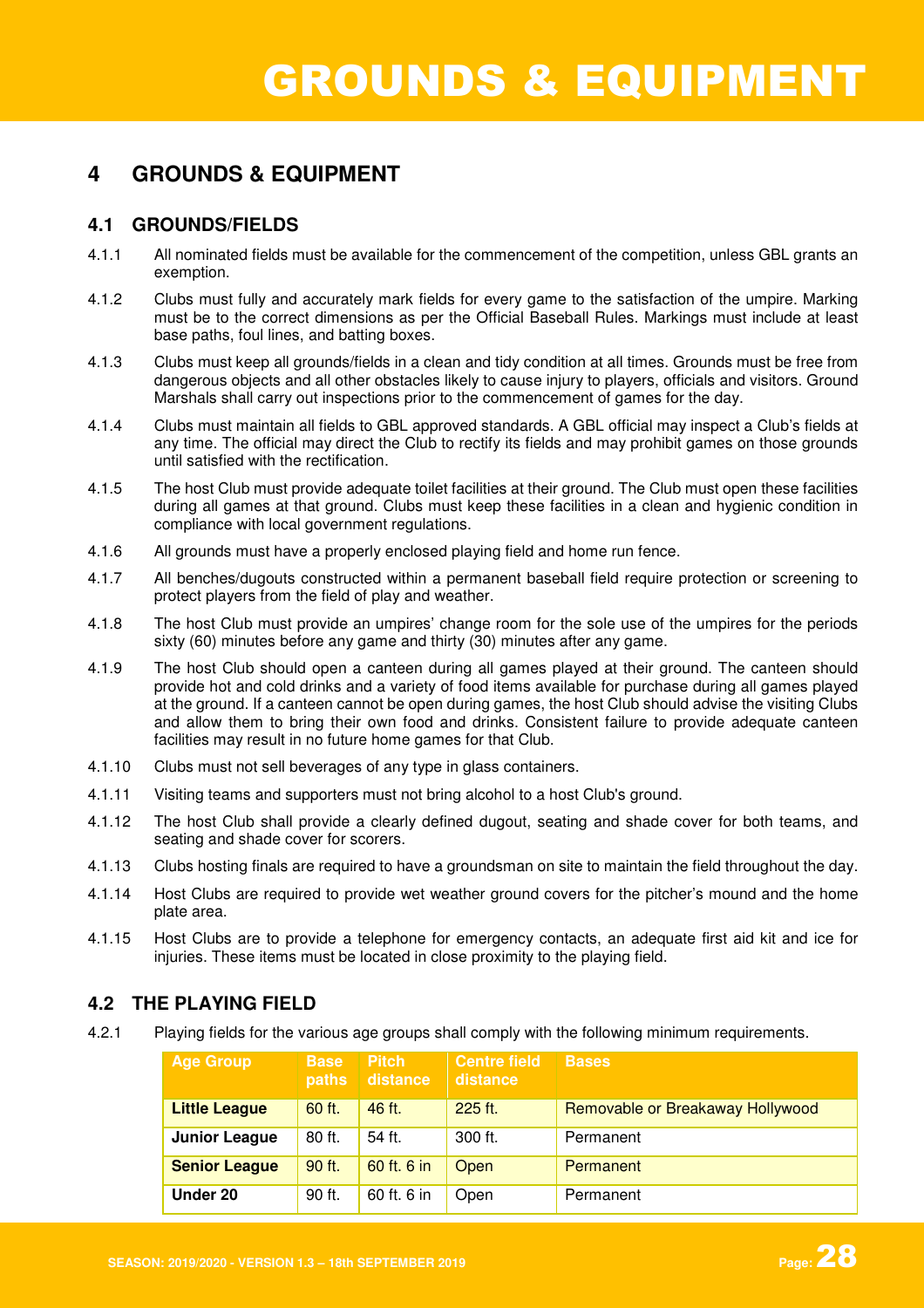### GROUNDS & EQUIPMENT

| <b>Age Group</b>      | <b>Base</b> | <b>Pitch</b><br>paths distance | <b>Centre field</b><br><b>distance</b> | <b>Bases</b> |
|-----------------------|-------------|--------------------------------|----------------------------------------|--------------|
| <b>Senior/Masters</b> | 90 ft.      | 60 ft. 6 in                    | Open                                   | Permanent    |
| <b>Women</b>          | 90 ft.      | 54 ft.                         | Open                                   | Permanent    |
|                       |             |                                |                                        |              |

- 4.2.2 All Little League and Junior League games must have an age specific outfield perimeter of some description. Even where fields are fully enclosed but the existing fence line exceeds age specific requirements, temporary age specific perimeters must be deployed (e.g., cones or markers that are clearly seen from home plate).
- 4.2.3 Any batted ball, declared fair, that bounces prior to leaving the field of play, will be ruled a ground rule double. If markers are used to identify the perimeter, the base of the markers forms the limit of the field of play.
- 4.2.4 Should a base be pegged to the ground (i.e., removable), it is to be done with safety as the prime concern. Pegs must be driven entirely into the ground with the buckles under the centre of the base.

#### **4.3 NIGHT GAMES - LIGHTS**

- 4.3.1 All Clubs intending to host night games must arrange a ground light audit and submit it to the Competition Administrator in accordance with Bylaw **1.7.1**. Lights must be compliant with Standards Australia (1994) Guide to sports lighting Part 2.6: Specific recommendations — Baseball and softball (AS 2560.2.6:1994).
- 4.3.2 All Clubs hosting night games must advise the Competition Administrator of the following in writing via the Club Secretary:
	- a) the costs of the lights to conduct night games (generally for Division 1) for a minimum period of three (3) hours;
	- b) the cost of the lights to conduct night games (generally for Masters Competition) for a minimum period of two (2) hours;
	- c) whether a ground curfew exists and if so, the time the curfew commences.

**NOTE**: The cost of lights is to be shared equally between Clubs participating in the respective game. Information regarding curfews is to be submitted at the same time teams are submitted.

#### **4.4 UNIFORMS**

- 4.4.1 All players, senior coaches and Junior League, Senior League and Under 20 coaches must wear full Club playing uniform as per the Official Baseball Rules. Newly registered players have a maximum of three (3) weeks to obtain the correct uniform. However, Division 1 and Division 2 players must present in full uniform at all times.
- 4.4.2 Coaches of other junior teams must wear at least a Club shirt, Club cap and enclosed shoes.
- 4.4.3 Each coach and at least the umpire-in-chief officiating in a game shall enforce the uniforms rules by making a note of any infringements on the game card.
- 4.4.4 Sponsorship signage on uniforms is permitted. Anything resembling a baseball is prohibited. All sponsors names, size and placement of the signage must be endorsed by the Competition Administrator.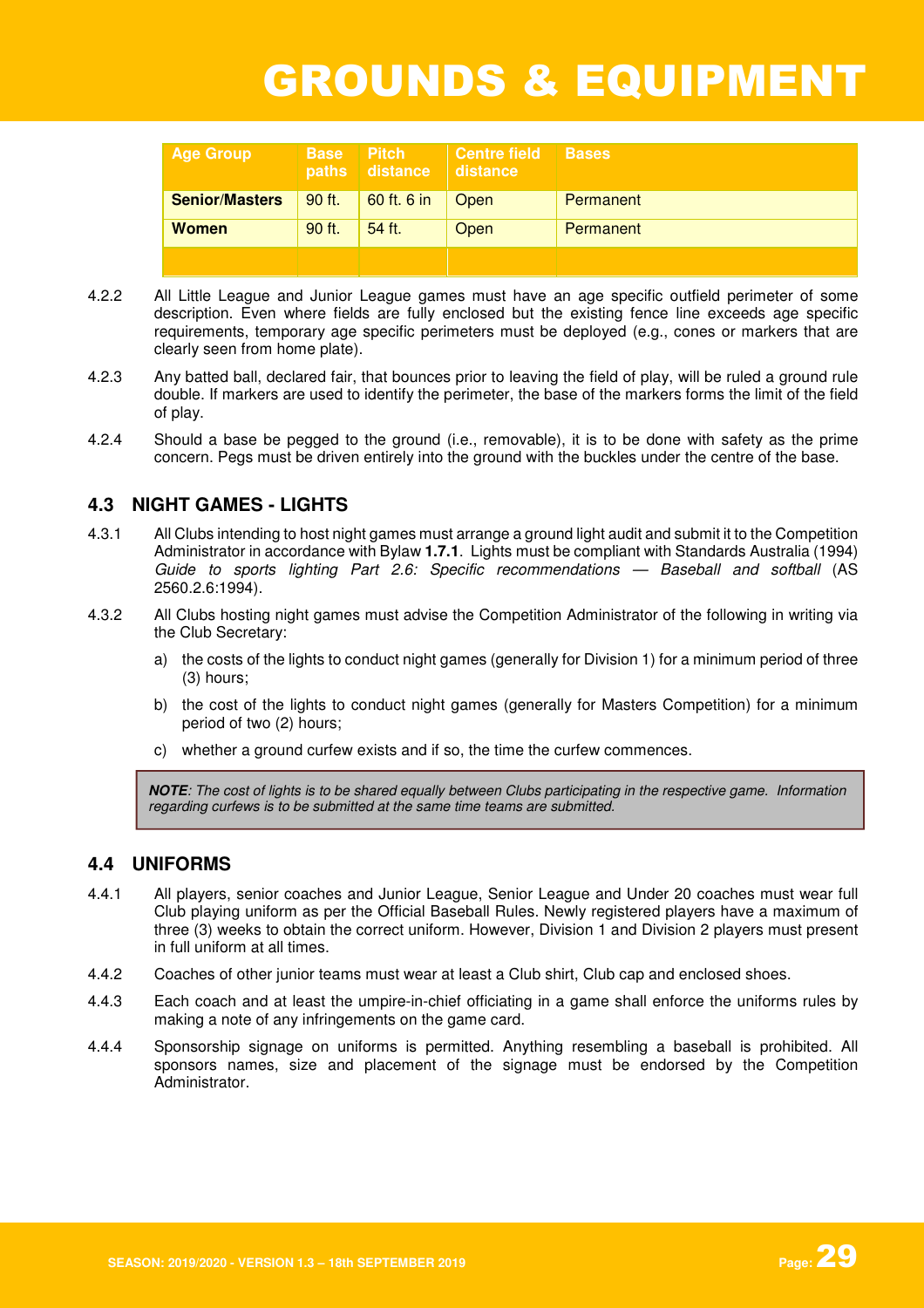#### **5.1 PREAMBLE**

5.1.1 This Part outlines the Bylaws applicable to the Senior Competition.

#### **5.2 TEAM NOMINATIONS: DIVISIONS 1 & 2**

- 5.2.1 To play in Divisions 1 and 2, Clubs and/or BQ must enter teams into both divisions, either as a single Club or by combining with one other Club ("Combined Club Entry").
- 5.2.2 Teams from a Combined Club Entry may consist of players from both Clubs. Players and coaching staff in each team must wear the same uniform throughout the season (but each team's uniform may be different).
- 5.2.3 Where an odd number of teams nominate for Divisions 1 and 2, the GBL Committee may allow a single Division 1 or Division 2 team nomination in order to avoid a bye in either division.

#### **5.3 GAME DURATION**

5.3.1 Game lengths for Senior Competition games shall be:

| <b>Grade</b>                                                                                | Length                                                                                                                                       |
|---------------------------------------------------------------------------------------------|----------------------------------------------------------------------------------------------------------------------------------------------|
| Division $1 - \text{single game}$<br>Division 1 - double header<br>Division 1 - night game* | 9 innings (no time limit, played to a result)<br>7 innings (no time limit, played to a result)<br>9 innings or 2.5 hours, played to a result |
| Division 2<br>Division 2 – prior to Division 1 double header                                | 9 innings or 2.5 hours<br>9 innings or 2 hours                                                                                               |
| Division 3                                                                                  | 9 innings or 2 hours                                                                                                                         |
| Division 4                                                                                  | 9 innings or 2 hours                                                                                                                         |
| Division 5 and lower                                                                        | 9 innings or 2 hours                                                                                                                         |

**Note 1:** Where two time measures are stipulated, the game length shall be whichever comes first. **Note 2:** Games which remain tied after the stipulated number of innings but before the expiry of the time limit shall continue until a result is reached or an inning concludes after the time limit expires, whichever comes first.

**Note 3:** The inning need not be completed if the home team is ahead.

\*See Bylaws **5.3.2 – 5.3.3** below

- 5.3.2 For Division 1 night games, the umpire shall call the game when the game length is reached, so long as a regulation game (Section **5.5**) has been played and a result has been reached (subject to Bylaw **5.3.3**).
- 5.3.3 Where the host venue has a light curfew, the umpire shall call the game once the light curfew has been reached. Division 1 night games that are not regulation games (Section **5.5**) or remain tied when the game is called under this Bylaw shall be a suspended game and rescheduled in accordance with Bylaw **3.3.3**.
- 5.3.4 If an umpire deems play to be unsafe due to a lack of light, and suitable lights are available at the field, the game shall be completed under lights.
- 5.3.5 An inning started within the time allowed shall be completed, unless the home team is ahead in the bottom of the inning after the time limit has expired. An inning starts immediately after the final out of the previous inning.
- 5.3.6 The plate umpire shall be the official timekeeper. The plate umpire may delegate this duty to another umpire or the scorers.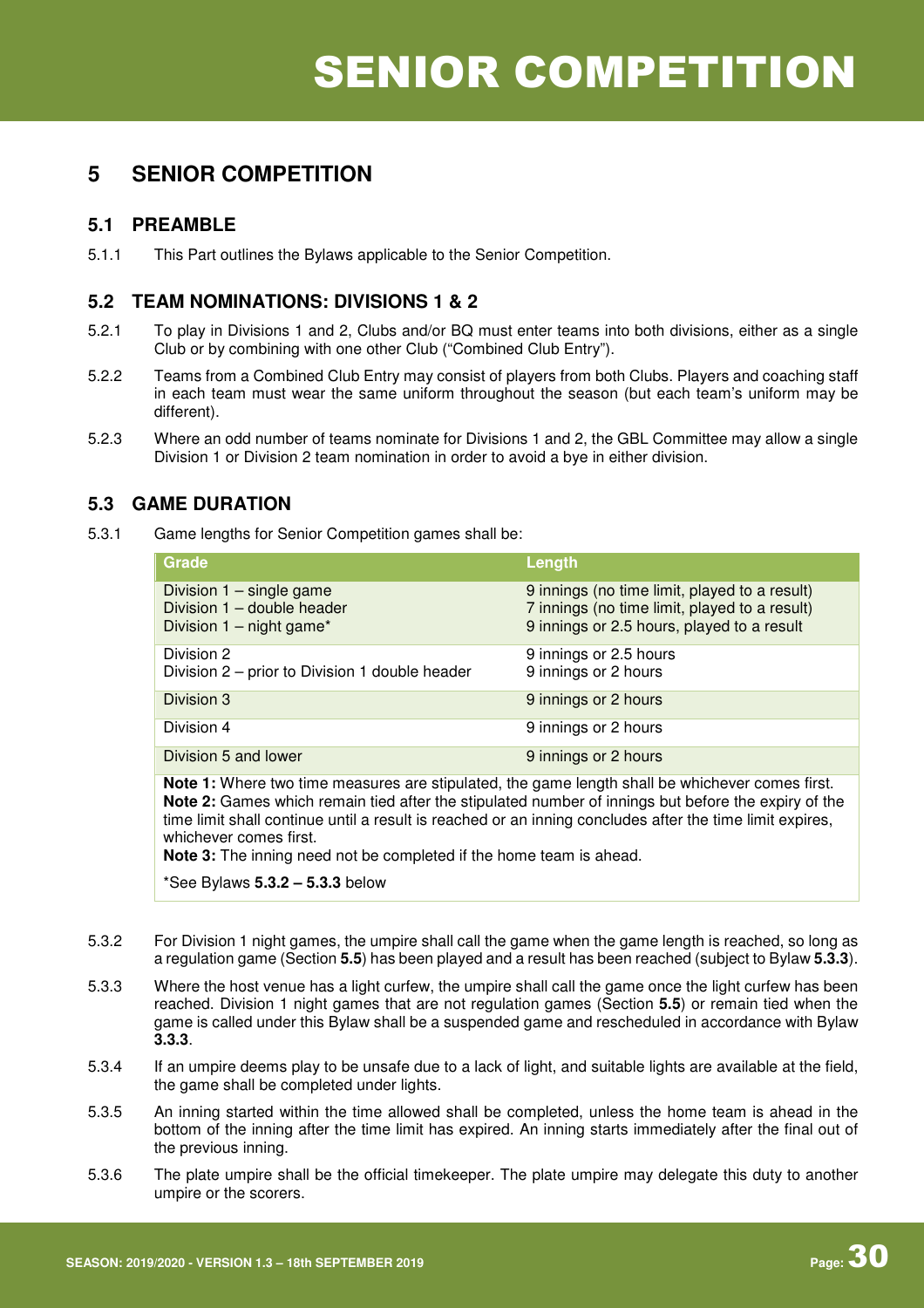#### **5.4 RUN LIMITATION**

5.4.1 In Divisions 4 and lower, the maximum number of runs that can be scored is six (6) per inning for the first three (3) innings.

#### **5.5 REGULATION GAME**

5.5.1 In the event of inclement weather or light curfew affecting game duration, the following shall constitute a regulation game:

| Grade                                                                                                    | Length                                           |  |
|----------------------------------------------------------------------------------------------------------|--------------------------------------------------|--|
| <b>Division 1</b>                                                                                        | 5 innings – all games must be played to a result |  |
| <b>Division 2</b>                                                                                        | 5 innings                                        |  |
| <b>Division 3</b>                                                                                        | 3 innings                                        |  |
| <b>Division 4</b>                                                                                        | 3 innings                                        |  |
| <b>Division 5 and lower</b>                                                                              | 3 innings                                        |  |
| <b>Note:</b> Where the home team is ahead in the bottom of the inning, the inning need not be completed. |                                                  |  |

5.5.2 A game of fewer than the respective minimum number of innings shall be declared "no game", except where it is suspended and rescheduled in accordance with Section **3.3**.

#### **5.6 TEN (10) RUN RULE**

5.6.1 For all Regular Season games, where a team is leading by ten (10) runs or more after the number of innings outlined below, then the game shall be called as a complete game:

| <b>Grade</b>                                                        | Innings                |
|---------------------------------------------------------------------|------------------------|
| Division 1 - single game<br>Division 1 - double header              | 7 innings<br>5 innings |
| <b>Division 2</b><br>Division 2 – prior to Division 1 double header | 7 innings<br>5 innings |
| <b>Division 3</b>                                                   | 5 innings              |
| <b>Division 4</b>                                                   | 5 innings              |
| <b>Division 5 and lower</b>                                         | 5 innings              |

**Note:** Where the home team is ahead in the bottom of the inning, the inning need not be completed.

#### **5.7 SPEED UP POLICY**

- 5.7.1 Teams should aim to make an inning change over within ninety (90) seconds. Players and coaches are encouraged to run to positions.
- 5.7.2 Should either team take longer than ninety (90) seconds from the third out to the pitcher being told to "play" then penalties may apply. If the batting team is at fault, a strike shall be called and if the fielding team is at fault then a ball shall be called. This should happen only after a warning is given in the first instance.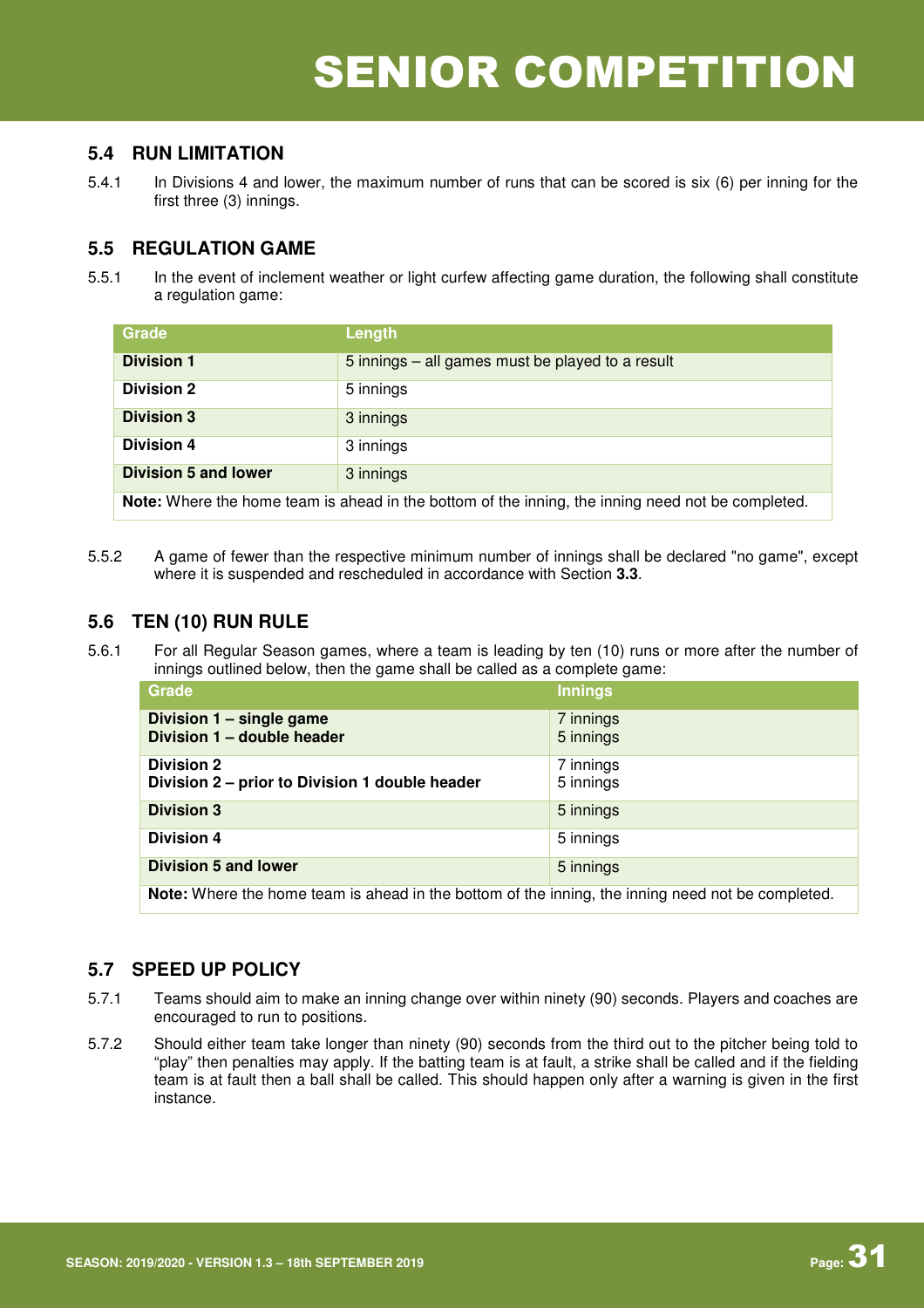#### **5.8 PLAYERS**

- 5.8.1 All teams shall field nine (9) players, subject to Bylaw **5.8.2**.
- 5.8.2 In all grades except Division 1, games may commence and continue with a minimum of eight (8) players, however the vacant batting position shall be considered an automatic out. Where a game commences with eight players, the ninth batting position shall be vacant, but may be filled at any time by a ninth player. Where a player leaves a game (for injury, ejection or otherwise) and is not replaced, their position in the batting order shall be vacant.
- 5.8.3 If any team has less than the minimum required number of players at any time, then the game shall be called a forfeit.
- 5.8.4 Under 20 players playing in their third (3rd) and fourth (4th) seasons of Under 20's baseball and aged nineteen (19) or twenty (20) years of age prior to or during their last two seasons playing Under 20's junior baseball - that pitch more than twenty (20) innings in Division 1 - cannot pitch in the Under 20 competition.
- 5.8.5 Division 1 defensive starting teams shall consist of nine (9) players who have not taken part in any Senior Competition fixture for that day, except in the case of the second game in a double header.
- 5.8.6 In all grades except Division 1, defensive starting teams shall consist of seven (7) players who have not taken part in any Senior Competition fixture for that day, except in the case of the second game in a double header.
- 5.8.7 The starting defensive players in Bylaws **5.8.5** and **5.8.6** Error! Reference source not found.must play no fewer than three (3) complete innings of the game. Only the pitcher or an injured player can be replaced from the bench in the first three (3) innings.
- 5.8.8 A pitcher cannot pitch in two separate grades on the same day.
- 5.8.9 No player may play more than two (2) games in the same day. The player will be considered an illegal player in any game played after the first two (2).
- 5.8.10 A player shall be listed on the game card when that player enters the game (including as a designated hitter or extra hitter). Players listed on the game card shall have that game count as a game played for Finals Series and other eligibility purposes.
- 5.8.11 Where two (2) or more teams compete at the same level within a Club, a player may only play for one team in a weekend. If the player plays in both teams during the course of the season, then for Finals eligibility, By-Law 5.21 applies. If the participation is the same for both teams, the player will play and be eligible for Finals games for the first team they played with at the start of the season.
- 5.8.12 Clubs may apply in writing to the Competition Administrator for an exemption from Bylaw **5.8.11** outlining the extenuating circumstances. Any such exemption must be approved in writing by the GBL Committee prior to the player taking the field to play in the other team.

#### **5.9 DESIGNATED HITTER/10 BATTER RULE**

- 5.9.1 Any Senior Division may use the Designated Batter Rule (Refer OBR Rule 5.11)
- 5.9.2 A player may participate as a fielder in any division and participate as a designated hitter in a higher division on the same day.
- 5.9.3 A player may not participate as a designated hitter in a division and participate as a fielder in a higher division on the same day.
- 5.9.4 The designated hitter shall not be counted as a starting defensive player.
- 5.9.5 Divisions 3 and lower may use a ten (10) player batting order if they have ten (10) or more players available at the discretion of each team's coach. If a coach elects to use a ten (10) player batting order at the beginning of the game, it may only be reduced where a player is ejected, injured or needs to leave the game site before the end of the game and there are no other players available to replace them. When a 10 batter batting order is reduced to 9 batters due to injury or ejection, the injured or ejected player batting slot is not used from the time of the injury or ejection.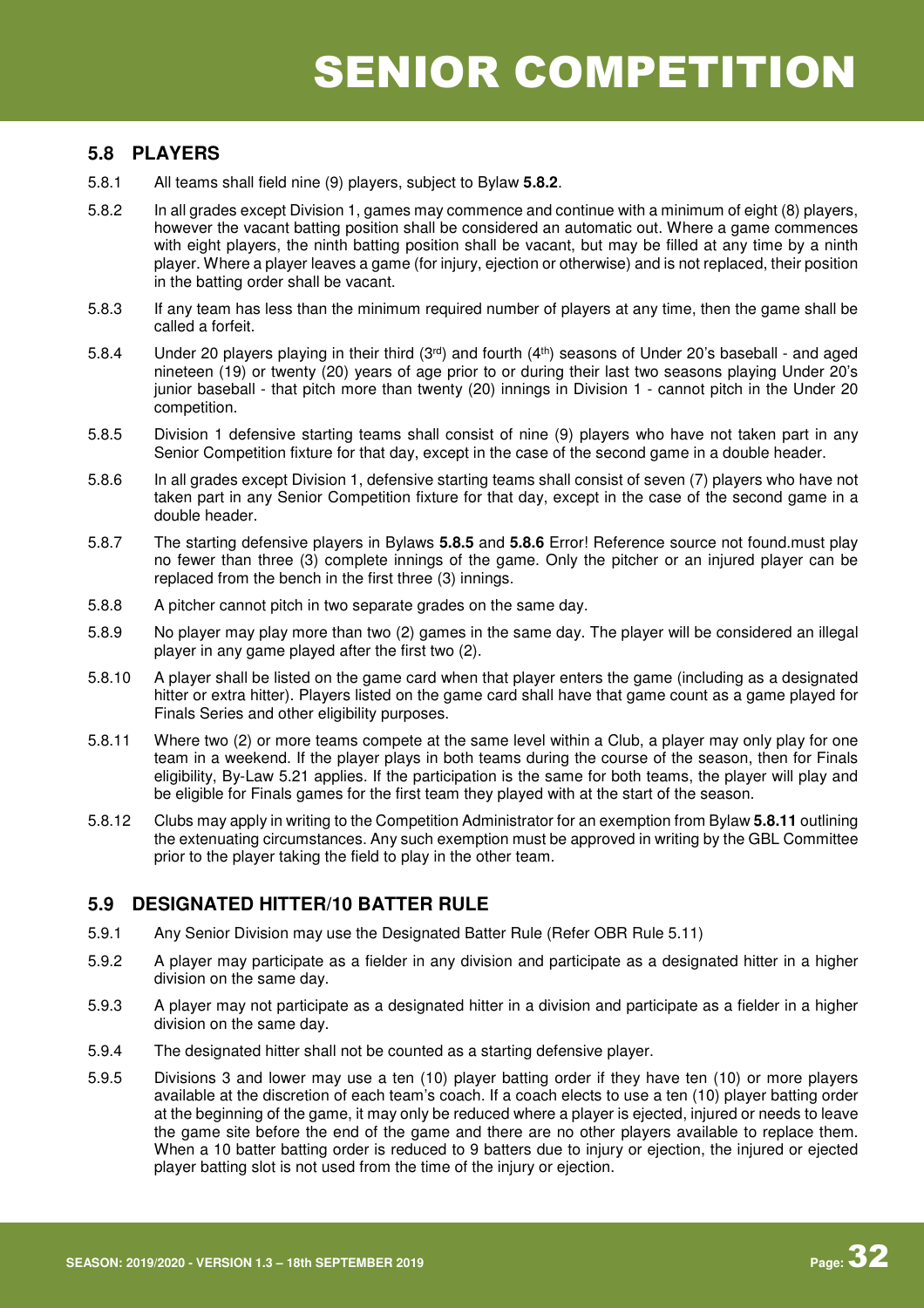#### **5.10 COURTESY RUNNER**

- 5.10.1 All teams may use a courtesy runner for the catcher at any time.
	- (1) For Divisions 1 & 2 the courtesy runner shall be:
		- (a) any eligible player not in the game.
	- (2) For all Divisions other than Division 1 & 2 the courtesy runner shall be:
		- (a) the last player out
- 5.10.2 A courtesy runner cannot be replaced once on base except for injury, illness or ejection.
- 5.10.3 Only a courtesy runner who has played in the field or batted in the line-up shall be considered a player in relation to Bylaw 5.8.10 above. No running stats shall be credited to the courtesy runner; they shall be credited to the catcher.

#### **5.11 PROTECTIVE EQUIPMENT**

- 5.11.1 Any bat boy or girl under the age of eighteen (18) must be a minimum of eight (8) years old and must wear a two-eared helmet at all times.
- 5.11.2 Protective cups are mandatory for all players.
- 5.11.3 Junior Players must wear full protective equipment at all times when catching or warming up a pitcher including mask, helmet, chest protector, throat protector, leg guards and protective cup. Senior Players and coaches warming up a pitcher are only required to wear a mask and protective cup.
- 5.11.4 All batters and base runners must wear properly fitted, non-damaged two-eared helmets.
- 5.11.5 Base coaches must wear an approved helmet whilst on the field. Base coaches under eighteen (18) years of age must wear a two eared, baseball batting helmet. Base coaches eighteen (18) years or older, may opt to use either a two eared baseball helmet or skull cap style helmet.
- 5.11.6 All Clubs must make available a generous supply of SPF 30+ sunscreen.

#### **5.12 INJURIES & DISABLED LIST**

- 5.12.1 If a player leaving the game due to illness or injury reduces the team to less than nine (9) players, another player previously replaced may re-enter the game. This can occur only if no new player is available. The re-entered player cannot pitch.
- 5.12.2 Scorers must record on the official game card details of players injured in a game. To prove eligibility for the disabled list, players must forward a medical certificate or a Statutory Declaration to the Competition Administrator within fourteen (14) days of when the injury occurred via the Club Secretary. The player shall then be recorded on the disabled list.
- 5.12.3 Players who are injured outside the field of play (e.g. work injuries, training etc.) must forward a suitable medical certificate via the Club Secretary to the Competition Administrator to be eligible for the disabled list within fourteen (14) days of when the injury occurred.
- 5.12.4 Players on the disabled list shall continue to be credited with game eligibility for finals (within the grade in which they played the majority of games at the time of injury, or the lower grade if it is even).
- 5.12.5 The Competition Administrator may accept medical certificates or Statutory Declarations forwarded after the time limits stipulated in this section where deemed fair and appropriate to do so.

#### **5.13 BATS**

5.13.1 All baseball bats must conform to the Official Baseball Rules, Rule 3.02.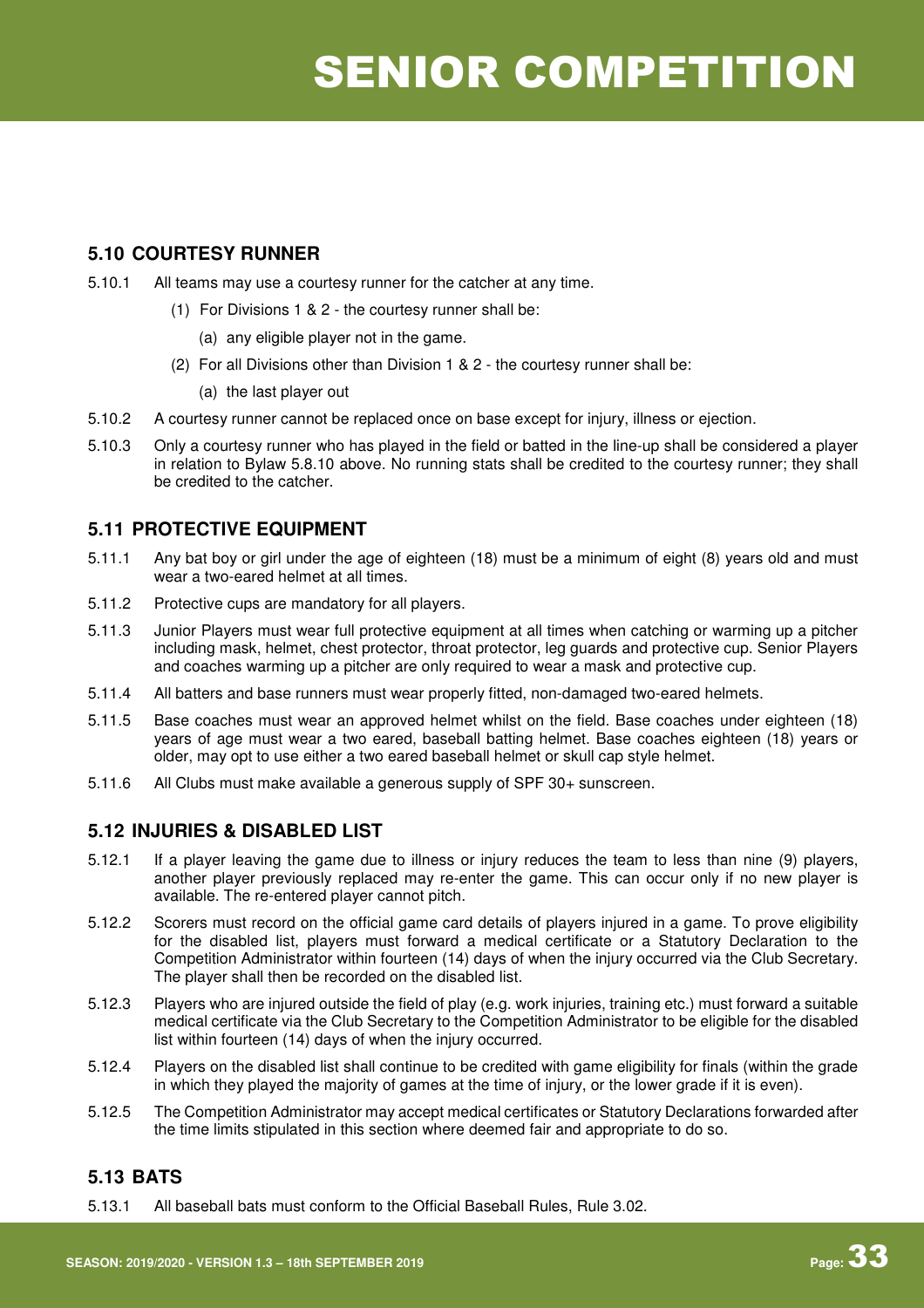- 5.13.2 Divisions 1 and 2 shall use wood, wood composite or wood laminate bats only.
- 5.13.3 All other Divisions shall comply with the following:
	- a) it shall not be more than thirty-six (36) inches in length; nor more than two and five eighths  $(2^{5}/<sub>8</sub>)$ inches in diameter, and if wood, not less than fifteen-sixteenths ( $15/16$ ) inches in diameter ( $7/8$  inch or bats less than thirty (30) inches) at its smallest part.
	- b) the bat shall not weigh, numerically, more than three (3) ounces less than the length of the bat (e.g., a thirty-three (33) inch-long bat cannot weigh less than thirty (30) ounces).
	- c) all bats not made of a single piece of wood shall meet the Batted Ball Coefficient of Restitution (BBCOR) performance standard, and such bats shall be so labelled with a silkscreen or other permanent certification mark. The certification mark shall be rectangular, a minimum of a half  $(1/2)$ inch on each side and located on the barrel of the bat in any contrasting colour.
	- d) aluminium/alloy and composite bats shall be marked as to their material makeup being aluminium/alloy or composite. This marking shall be silkscreen or other permanent certification mark, a minimum of one & a half inch  $(1<sup>1</sup>/2)$  on each side and located on the barrel of the bat in any contrasting colour.
	- e) cracked, dented or otherwise damaged or deformed bats are not permitted. Any metal/alloy bat that does not clearly have the barrel composition marked on it by the manufacturer is not permitted.
- 5.13.4 Female players in Divisions 3 and below shall use bats as described in Bylaw **5.13.3** except the bat shall not weigh, numerically, more than five (5) ounces less than the length of the bat (e.g., a thirty-three (33) inch long bat cannot weigh less than twenty-eight (28) ounces).

#### **5.14 GAME BALLS**

- 5.14.1 The home team shall be responsible for the supply of new balls for each game.
- 5.14.2 Teams must supply only those balls approved by the Competition Administrator and meet the specifications defined in Official Baseball Rules, Rule 3.01.
- 5.14.3 In Division 1 and 2, the home team shall provide four (4) new balls and have balls in reserve (suitable for game play).
- 5.14.4 In all other divisions, the home team shall provide two (2) new balls and make available additional balls in good condition.
- 5.14.5 In all grades, the umpire-in-chief shall check and approve all game balls before the commencement of and during the game.

#### **5.15 UMPIRES**

- 5.15.1 The home team shall provide both plate and base umpires who must have a minimum QBUA qualification as follows:
	- (1) For all Senior GBL games the appointed umpire must have attained a minimum Association Level Umpire Accreditation (previously known as a yellow shirt umpire).
- 5.15.2 Junior Umpires can only umpire games up to the age group below their natural playing age: e.g. a person aged 17 whose natural playing age group would be Under 20's can umpire up to Senior League only, even if that player plays senior baseball.
- 5.15.3 For all grades, the plate umpire must call from behind the plate. The base umpire must remain standing at all times.
- 5.15.4 Umpires shall not be replaced during a game unless they are injured or ill, or have the agreement of both team coaches.
- 5.15.5 Umpires must be suitably dressed, in the QBUA approved shirt. Umpires must wear enclosed footwear and, in the case of the plate umpire, the necessary protective equipment.
- 5.15.6 At the end of each game, the umpire-in-chief shall complete and sign the official game cards and scorebooks and print their name on the game card.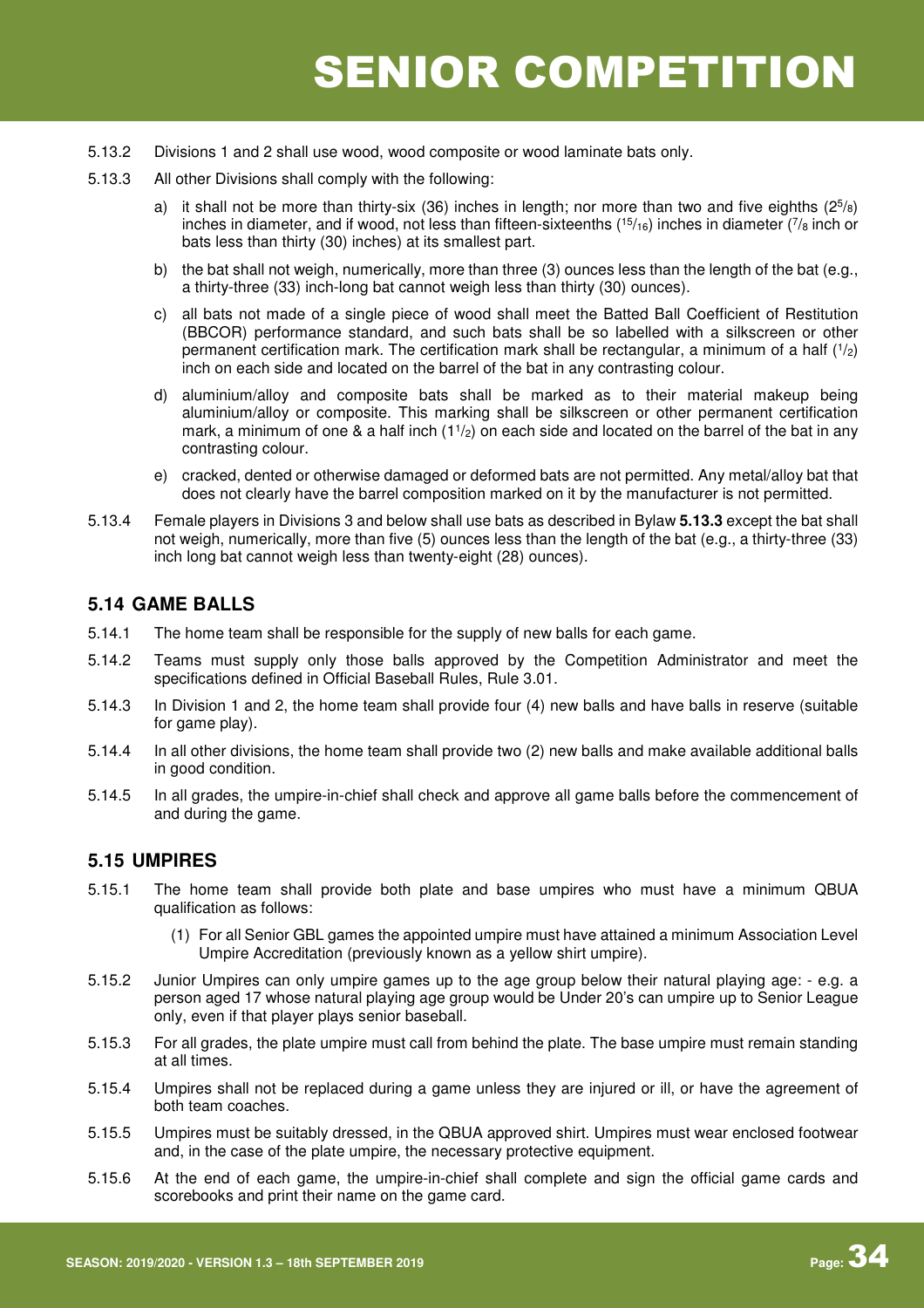- 5.15.7 All participating umpires must complete a GBL Incident Report for any ejection, or other incident they wish to report (refer to the GBL Judiciary Procedures).
- 5.15.8 The umpire shall eject any player or official found using any tobacco or alcohol products, or any illicit drugs during a game. This includes any player or official in uniform anywhere within the boundaries of the playing facility.
- 5.15.9 If a player is ejected for any reason and the head coach does not attempt to placate the situation, then the head coach shall be ejected from the game with the player. The coach shall be required to leave the field of play and take no further part in the game.
- 5.15.10 Ejected players must complete an Incident Report and submit it via the Club Secretary to the Competition Administrator by 3 pm the business day following notification of the ejection to the Club Secretary by the Administrator.
- 5.15.11 Limitation on the Number of Mound Visits per Game: For Divisions 3 and below a coach may visit the same pitcher no more than once per inning. Where a coach attempts to make a further visit, the player must be removed from the position of pitcher for the remainder of the game.
- 5.15.12 Limitation on the Number of Mound Visits per Game: For Divisions 1 & 2 only, OBR Rule 5.10(m) applies - except that where a coach attempts to make a further visit in the same innings, the player must be removed from the position of pitcher for the remainder of the game.

#### **5.16 SCORERS (see Section 2.10)**

Each team shall have its own competent scorer using the Official Baseball scorebook. It is recommended that every scorer holds a minimum accreditation as follows:

| <b>Grade</b>      | <b>Accreditation</b> |
|-------------------|----------------------|
| <b>Division 1</b> | <b>CABS Level 2</b>  |
| <b>Division 2</b> | CABS Level 1         |
| <b>Division 3</b> | CABS Level 0         |
| <b>Division 4</b> | CABS Level 0         |
| <b>Division 5</b> | CABS Level 0         |

- 5.16.1 Scorers of both teams must sit together during the game to assist the accurate recording of details in the scorebook.
- 5.16.2 The Electronic scoring device may be used as an alternative to a scorebook, provided at least one scorer completes a scorebook. If both scorers want to use Electronic scoring device, the home team scorer must ensure a scorebook is also completed.
- 5.16.3 At the completion of the game, each home team scorer shall present the official game card to the umpirein-chief for checking, signing and return to the scorer. All injuries must be annotated on the card with all sections and columns completed. This includes juniors playing up, MVP, fielding position, time in/out, pitches, innings caught.
- 5.16.4 At all times during a game, scorers must have in their possession the following items:
	- a) an adequate supply of blank Incident Report Forms;
	- b) a blank game card for the relevant division:
	- c) a copy of these GBL Bylaws;
	- d) a scorebook; and
	- e) appropriate stationery.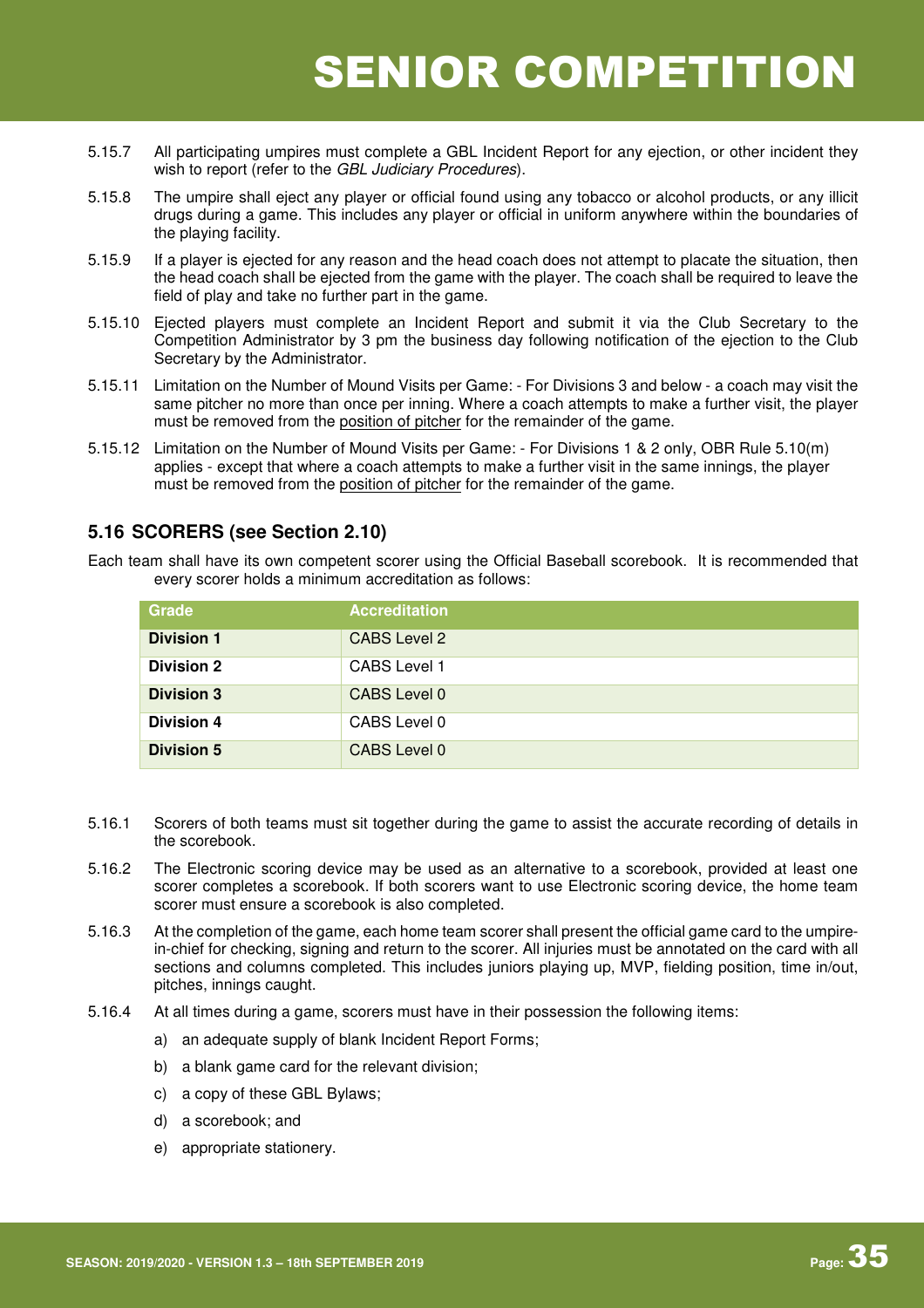# SENIOR COMPETITION

### **5.17 GAME CARDS/RESULTS**

- 5.17.1 The home team scorer is responsible for forwarding results to the Competition Administrator. Both scorers are responsible for the accuracy of the score card.
- 5.17.2 Home team scorer shall ensure that:
	- a) game cards are fully completed, accurate and legible;
	- b) team coaches' names are printed in the appropriate place on the card;
	- c) all accreditation levels are recorded;
	- d) umpires-in-chief and each scorer must sign and print their name in the appropriate place on the card; and
	- e) all names are spelt correctly.
- 5.17.3 The home Club shall ensure that they forward the game cards to the Competition Administrator no later than the business day following the game by email (ensure the scanned card is legible – use black pen and print in block letters).

### **5.18 POINTS & MVP VOTES**

- 5.18.1 Premiership win/loss percentages shall be awarded as follows:
	- a) if a game is played, percentages shall be awarded even where some or all of the other games in that grade in that round are washed out; and
	- b) all competitions are by winning percentage, with half the points of a win given for a tie.
- 5.18.2 MVP votes are allocated for all Divisions and will be awarded by agreement between the scorers immediately after the game and noted on the Game Card. Votes are awarded on a 3 votes, 2 votes, and 1 vote basis for the best players between each of the two participating teams.

### **5.19 SENIOR PREMIERSHIPS & FINALS**

- 5.19.1 This Section applies to all Senior Grades excluding Division 1 (see Section **5.20**).
- 5.19.2 The Competition Administrator shall determine where and when Finals Series games are played. Generally, games will be played at the same day and time as Regular Season games, with the weeknights following available for games that require rescheduling.
- 5.19.3 Where time permits, the preferred Finals system is the Page system Semi Finals 1 v 2; 3 v 4: Preliminary finals - loser 1 v 2 plays winner 3 v 4; Grand Final - winner Semifinal 1 v 2 plays winner Preliminary final.
- 5.19.4 The home team for all finals games will be the team that finished higher on the ladder.
	- (1) For all GBL Finals baseball games the home team occupies the 3rd base dugout.
	- (2) However if the home team is playing at their usual home field, then they occupy the dugout they use during the regular season.
- 5.19.5 All Finals Series games shall be the same duration as Regular Season games (Bylaws **5.3**, **5.5**) but played to a result.
- 5.19.6 In the event of inclement weather affecting Finals Series games, the Competition Administrator shall attempt to reschedule the games subject to Bylaws **5.19.6 - 5.19.9**. Games once scheduled are subject to these Bylaws (including forfeit procedures - see Section **3.5**).
- 5.19.7 The latest possible time for rescheduling any Finals Series games shall be:
	- a) Wednesday night following the original scheduled day for any Semi Final or Preliminary Final; or
	- b) Thursday night preceding Easter for any Grand Final.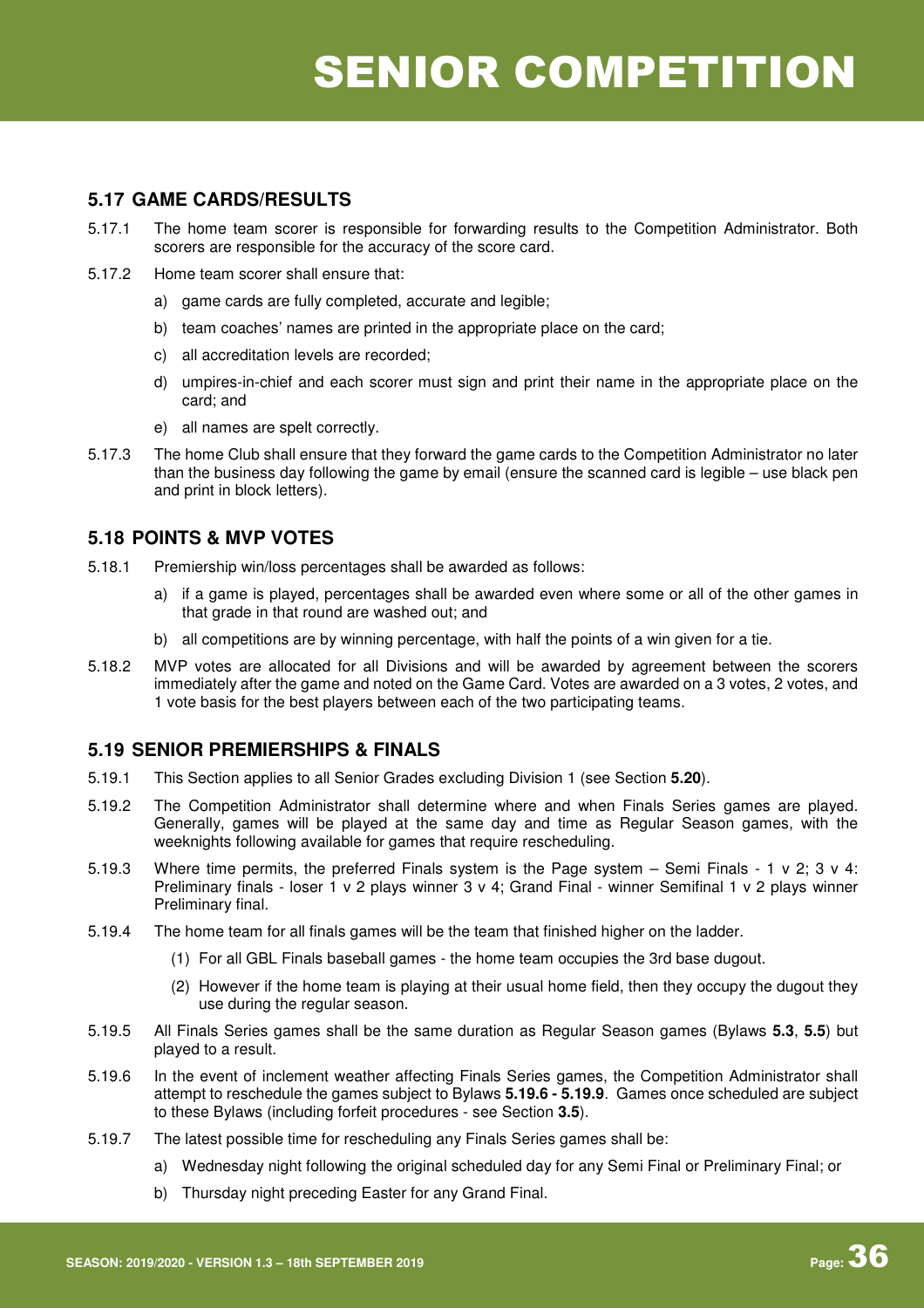# SENIOR COMPETITION

- 5.19.8 Where limited field availability impacts the ability for the Competition Administrator to reschedule Finals Series games, games will be prioritised according to their division.
- 5.19.9 In the event a Finals Series game cannot be rescheduled or played within the time permitted under Bylaw **5.19.7**, teams will progress (or be awarded the premiership) as follows:
	- a) head-to-head throughout the Finals Series; then
	- b) highest competition standing; then
	- c) head-to-head throughout the season (including any Finals Series games).

For a Grand Final consisting of the Northside premier and the Southside premier, the team finishing higher on the table when the competition ladders are combined will be awarded the premiership or, if equal, the premiership will be shared.

#### **5.20 DIVISION 1 PREMIERSHIPS & FINALS**

- 5.20.1 This Section applies to Division 1 only.
- 5.20.2 The Competition Administrator shall determine where and when Finals Series games are played. Generally, games will be played at the same day and time as Regular Season games, with the weeknights following available for Game 3 (if required) or games that require rescheduling.
- 5.20.3 All Division 1 Finals Series games shall be played over a best of three (3) games series. The highest placed team shall be the home team for the first game, the away team for the second game, and the home team for the third game (if required).
- 5.20.4 All Division 1 Finals Series games shall be the same duration as Regular Season games (Bylaws **5.3**, **5.5**), except double headers (if applicable) shall be nine (9) innings and played to a result.
- 5.20.5 In the event of inclement weather affecting Semi Final or Preliminary Final Series games, the Competition Administrator shall attempt to reschedule the games subject to Bylaws **5.20.7 - 5.20.8**. Games once scheduled are subject to these Bylaws (including forfeit procedures - see Section **3.5**).
- 5.20.6 In the event of inclement weather affecting Grand Final Series games, the Competition Administrator shall reschedule the games subject to Bylaw **5.20.7**Error! Reference source not found.. To avoid any doubt, there is no time limit by which Grand Finals Series games must be rescheduled.
- 5.20.7 The latest possible time for rescheduling any Semi Final or Preliminary Final Series games shall be Wednesday night following the original scheduled days for any Semi Final or Preliminary Final Series.
- 5.20.8 In the event a Semi Final or Preliminary Final Series game cannot be rescheduled or played within the time permitted under Bylaw **5.20.7**, teams will progress (or be awarded the premiership) as follows:
	- a) head-to-head throughout the entire Finals Series; then
	- b) highest competition standing; then
	- c) head-to-head throughout the season (including any Finals Series games).

#### **5.21 ELIGIBILITY FOR FINALS**

- 5.21.1 Subject to Bylaws **5.21.2 5.21.5**, Senior Players are eligible for participation in a particular division for Finals Series where they have either:
	- a) participated in at least 33% of Regular Season games played by that team; or
	- b) participated in at least 33% of Regular Season games in a team at the same Club but in a lower division.
- 5.21.2 Clubs may apply in writing to the Competition Administrator for an exemption from Bylaw **5.21.1** if an exemption under Bylaw **5.8.12** has already been granted. Any such exemption must be obtained prior to the player taking the field to play in a Finals Series game.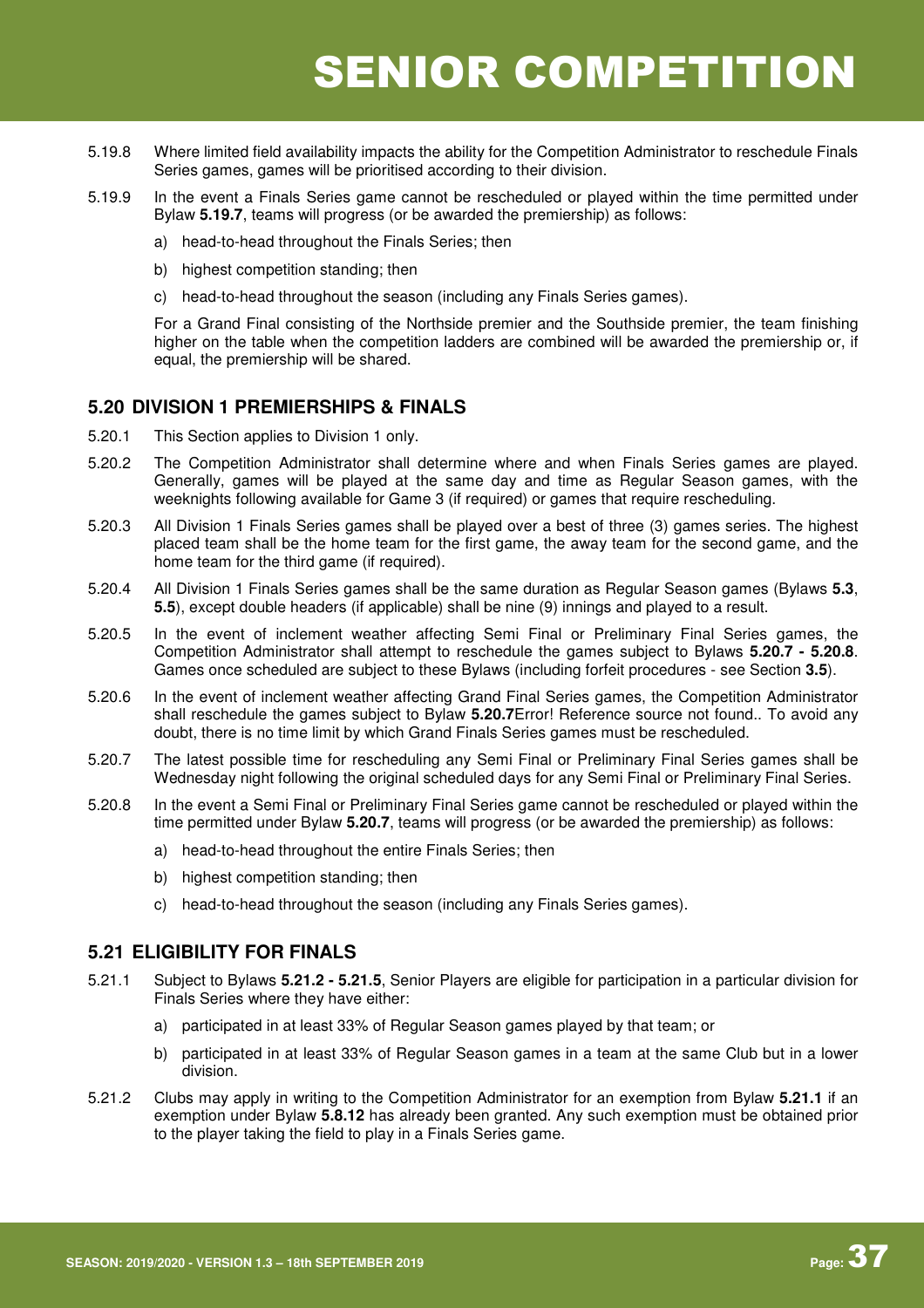# SENIOR COMPETITION

5.21.3 Where a player cannot participate in a Regular Season game due to participation as a player in the ABL and/or representing Australia in an International Baseball Tournament, the Club may apply in writing to the Competition Administrator with relevant evidence (e.g., team roster) to have that game discounted from the number of Regular Season games played by that player's team for the purpose of calculating eligibility under Bylaw **5.21.1**.

EXAMPLE: A player participates in 9 GBL Division 1 games during the season. They are unable to participate in 12 other GBL games due to participation in the ABL. The Division 1 team plays 36 games. The player's eligibility is calculated as follows: 9/ (36-12) = 0.375 (37.5%). The player is therefore eligible for Division 1 finals.

5.21.4 The lowest division that a player can participate in a Finals Series is the division in which the player has played the majority of their Regular Season games a percentage of games played by that team. Where a player has played an equal percentage, they qualify for the higher of the two divisions.

> EXAMPLE: A player who plays 20 games in Division 1 when the team has played 40 games has a participation percentage of 50%. The same player who plays 15 games in Division 2 when the team has played 20 games has a participation percentage of 75%. Therefore this player would be eligible for Division 2 and Division 1 because, in this case, the majority of games as a percentage have been played in Division 2.

5.21.5 Masters Players who are not registered Senior Players (i.e., have not played any Regular Season Senior Competition games) and Junior Players eligible to play under Bylaw **2.6** are permitted to play in any division for Finals Series games (without meeting minimum participation) provided they have qualified as per Bylaw **0**. However, where a player under this Bylaw has not met the minimum participation stipulated in Bylaw **5.21.1**, they may not be played ahead of a player who has met the minimum participation requirements and remains on the bench except in the case of injury or ejection. They may not participate as a designated hitter or extra hitter.

> EXAMPLE 1: A Junior Player plays four games in Division 3 (the team has played 20 – 20%) and two games in Division 4 (the team has played 20 – 10%) throughout the season. While they do not qualify under 5.21.1, they can play under this rule, but only Division 3 or higher and only where the team is unable to field nine players who have qualified under 5.21.1. EXAMPLE 2: A Masters Player has not played in any Senior Competition games during the season. That player may play in any division at their club for Finals Series game but only where the team is unable to field

nine players who have qualified under 5.21.1.

- 5.21.6 Masters Players who participate in Finals Series games under Bylaw **5.21.5** are exempt from registering as a Senior Player as required by Bylaw **2.5.1**.
- 5.21.7 Washouts (before the game commences) shall not count as games played in determining a player's eligibility for finals.
- 5.21.8 In respect of forfeits, refer to Section **3.5**.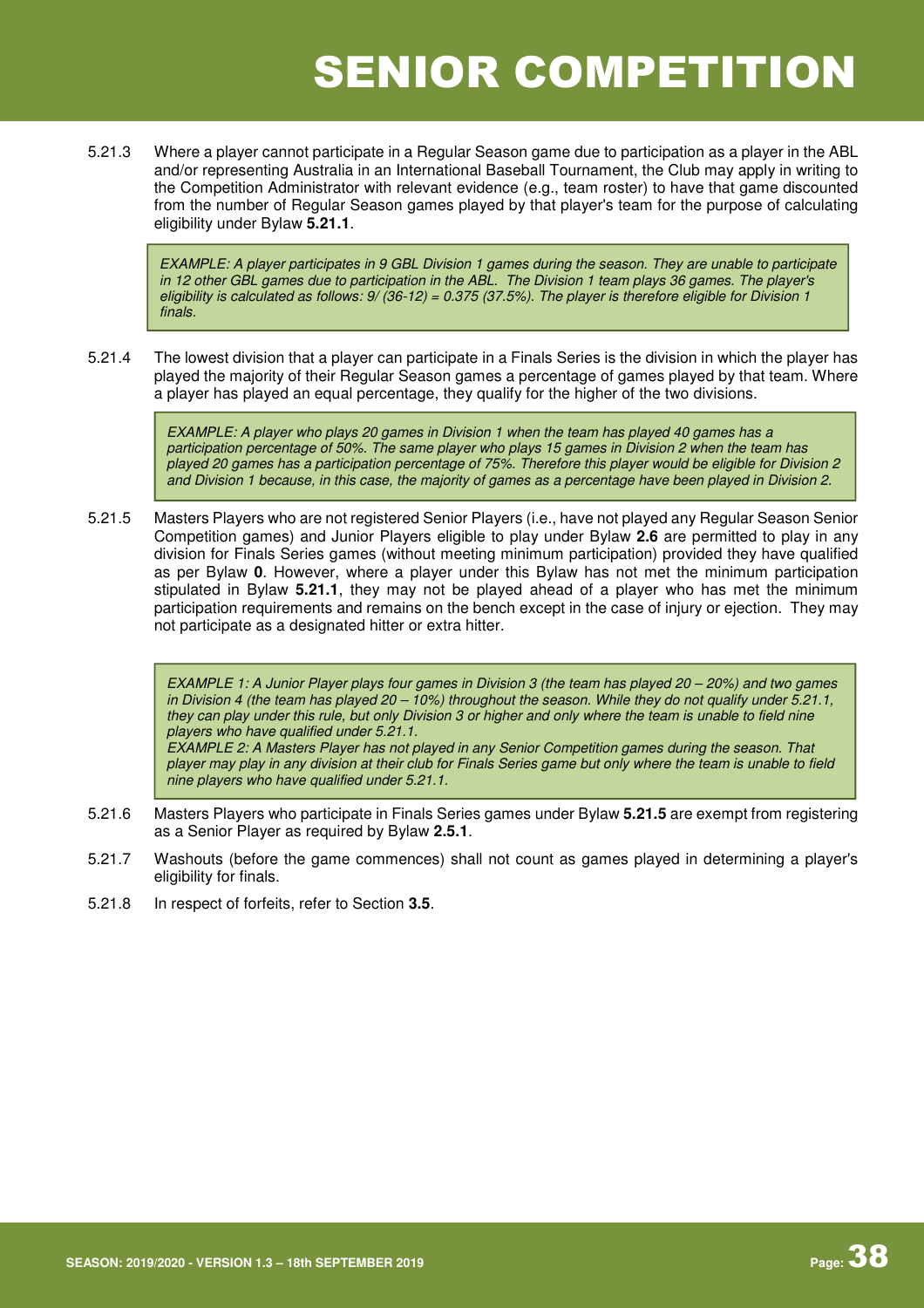### **6.1 PREAMBLE**

6.1.1 This Part outlines the Bylaws applicable to the Masters Competition.

### **6.2 TEAM NOMINATIONS**

6.2.1 Teams must consist of players aged thirty-five (35) years and older. All players are permitted to play in this League upon reaching their thirty-fifth birthday and registering as a Masters player on the approved database.

### **6.3 GAME DURATION**

- 6.3.1 All Masters Competition games are nine (9) innings or one and a half (1.5) hours, whichever comes first.
- 6.3.2 For any night games, where the host venue has a light curfew, the umpire shall call the game once the light curfew has been reached.
- 6.3.3 Games which remain tied after the stipulated number of innings but before the expiry of the time limit shall continue until a result is reached or an inning concludes after the time limit expires, whichever comes first. The inning need not be completed if the home team is ahead.
- 6.3.4 An inning started within the time allowed shall be completed, unless the home team is ahead in the bottom of the inning after the time limit has expired. An inning starts immediately after the final out of the previous inning.
- 6.3.5 The plate umpire shall be the official timekeeper. The plate umpire may delegate this duty to another umpire or the scorers.

### **6.4 RUN LIMITATION**

6.4.1 The maximum number of runs that can be scored is six (6) per inning for the first two (2) innings.

### **6.5 REGULATION GAME**

- 6.5.1 In the event of inclement weather or light curfew affecting game duration, two (2) innings shall constitute a regulation game (1.5 if the home team is ahead). [See Bylaw **6.19.5** for Grand Finals]
- 6.5.2 A game of fewer than the respective minimum number of innings shall be declared "no game", except where it is suspended and rescheduled in accordance with Section **3.3**.

### **6.6 TEN (10) RUN RULE**

6.6.1 For all Regular Season games, where a team is leading by ten (10) runs or more after five (5) innings then the game shall be called as a complete game. Where the home team is ahead by ten (10) runs or more in the bottom of the inning, the inning need not be completed.

### **6.7 SPEED UP POLICY**

- 6.7.1 Teams should aim to make an inning change over within ninety (90) seconds. Players and coaches are encouraged to move quickly to positions.
- 6.7.2 Should either team take longer than ninety (90) seconds from the third out to the pitcher being told to "play" then penalties may apply. If the batting team is at fault, a strike shall be called and if the fielding team is at fault then a ball shall be called. This should happen only after a warning is given in the first instance.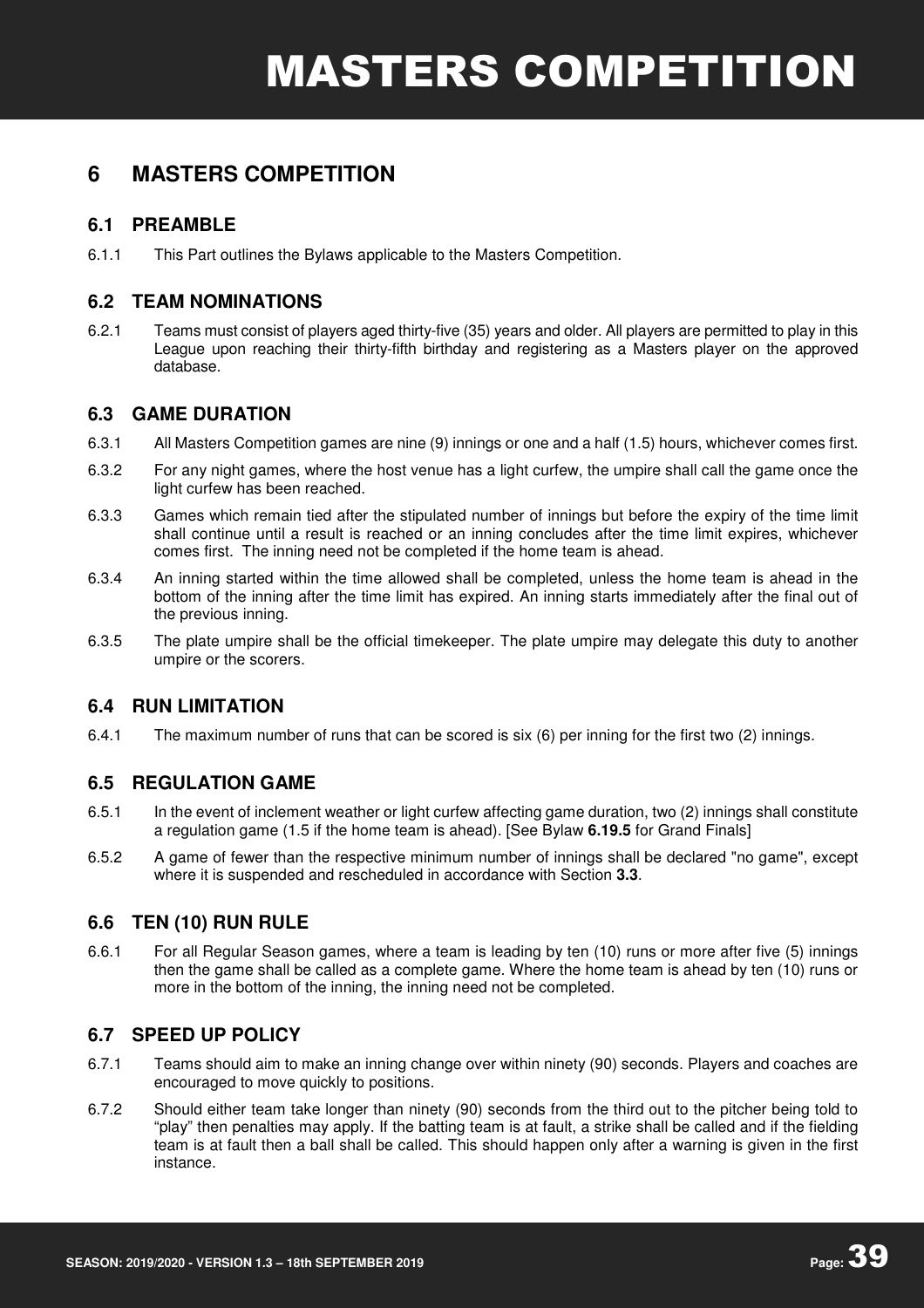### **6.8 PLAYERS**

- 6.8.1 Games may commence and continue with a minimum of eight (8) players, however the vacant batting position shall be considered an automatic out. Where a game commences with eight players, the ninth batting position shall be vacant, but may be filled at any time by a ninth player. Where a player leaves a game (for injury, ejection or otherwise) and is not replaced, their position in the batting order shall be vacant.
- 6.8.2 If any team has less than eight (8) players at any time, then the game shall be called a forfeit.
- 6.8.3 A player shall be listed on the game card when that player enters the game (including as a designated hitter or extra hitter). Players listed on the game card shall have that game count as a game played for Finals Series and other eligibility purposes.
- 6.8.4 Where two (2) or more teams compete at the same level within a Club, a player may only play for one team in a weekend. If the player plays in both teams during the course of the season, then for Finals eligibility, By-Law 5.21 applies. If the participation is the same for both teams, the player will play and be eligible for Finals games for the first team they played with at the start of the season.
- 6.8.5 Clubs may apply in writing to the Competition Administrator for an exemption from Bylaw **6.8.4** outlining the extenuating circumstances. Any such exemption must be obtained by the GBL Committee prior to the player taking the field to play in the other team.

### **6.9 DESIGNATED HITTER / 10 BATTER RULE**

- 6.9.1 Teams in Masters Competition may use a designated hitter. However, the game pitcher may be substituted to bat or run for any player, but at that point the designated hitter rule terminates.
- 6.9.2 The designated hitter shall not be eligible for Most Valuable Player votes.
- 6.9.3 In Masters Competition games, teams may use a ten (10) player batting order if they have ten (10) or more players available at the discretion of each team's coach. If a coach elects to use a ten (10) batter order at the beginning of the game, it may only be reduced where a player is ejected, injured or needs to leave the game site before the end of the game and there are no other players available to replace them.

### **6.10 COURTESY RUNNER**

- 6.10.1 All teams may use a courtesy runner for the catcher at any time. The courtesy runner must be the last player out or, if they are not available, the last player to score.
- 6.10.2 A courtesy runner cannot be replaced once on base except for injury, illness or ejection.
- 6.10.3 Only a courtesy runner who has played in the field or batted in the line-up shall be considered a player in relation to Bylaw **6.8.3** above. No running stats shall be credited to the courtesy runner; they shall be credited to the catcher.
- 6.10.4 A runner who replaces a player who is injured or unable to run shall not be permitted to steal bases. Any runner who does so shall be called out.

### **6.11 PROTECTIVE EQUIPMENT**

- 6.11.1 Any bat boy or girl under the age of eighteen (18) must be a minimum of eight (8) years old and must wear a two-eared helmet at all times.
- 6.11.2 Protective cups are mandatory for all players.
- 6.11.3 Junior Players must wear full protective equipment at all times when catching or warming up a pitcher including mask, helmet, chest protector, throat protector, leg guards and protective cup. Senior Players and Coaches warming up a pitcher are only required to wear a mask.
- 6.11.4 All batters and base runners must wear properly fitted, non-damaged two eared helmets.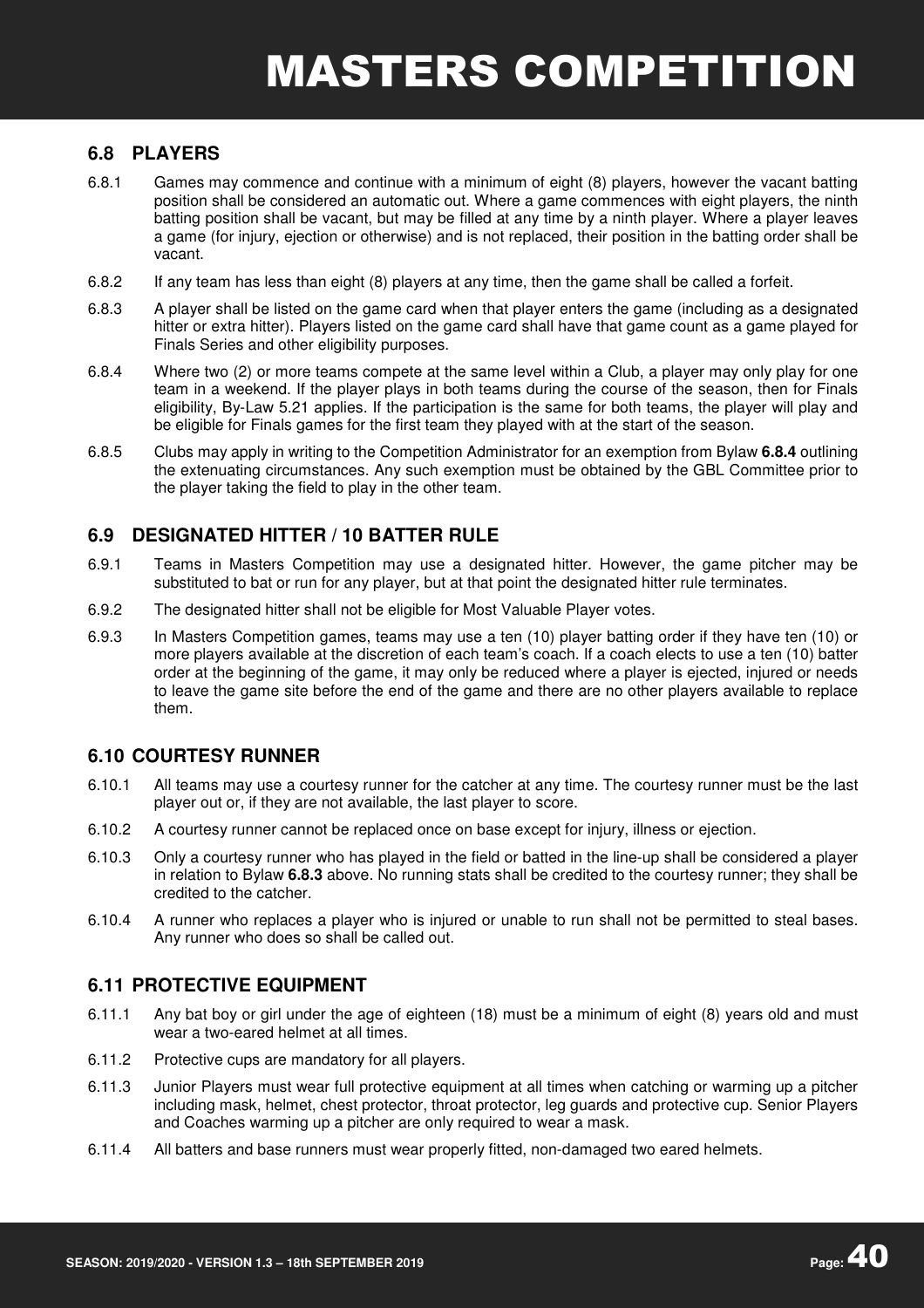- 6.11.5 Base coaches must wear an approved helmet whilst on the field. Base coaches under eighteen (18) years of age must wear a two eared, baseball batting helmet. Base coaches eighteen (18) years or older, may opt to use either a two eared baseball helmet or skull cap style helmet.
- 6.11.6 All Clubs must make available a generous supply of SPF 30+ sunscreen.

### **6.12 INJURIES & DISABLED LIST**

- 6.12.1 If a player leaving the game due to illness or injury reduces the team to less than nine (9) players, another player previously replaced may re-enter the game. This can occur only if no new player is available. The re-entered player cannot pitch.
- 6.12.2 Scorers must record on the official game card details of players injured in a game. To prove eligibility for the disabled list, players must forward a medical certificate or a Statutory Declaration to the Competition Administrator within fourteen (14) days of when the injury occurred via the Club Secretary. The player shall then be recorded on the disabled list.
- 6.12.3 Players who are injured outside the field of play (e.g. work injuries, training etc.) must forward a suitable medical certificate via the Club Secretary to the Competition Administrator to be eligible for the disabled list within fourteen (14) days of when the injury occurred.
- 6.12.4 Players on the disabled list shall continue to be credited with game eligibility for finals.
- 6.12.5 The Competition Administrator may accept medical certificates or Statutory Declarations forwarded after the time limits stipulated in this section where deemed fair and appropriate to do so.

### **6.13 BATS**

- 6.13.1 All baseball bats must conform to the Official Baseball Rule 3.02.
- 6.13.2 All bats used in Masters Competitions shall comply with the following:
	- a) it shall not be more than thirty-six (36) inches in length; nor more than two and five eighths  $(2^{5}/<sub>8</sub>)$ inches in diameter, and if wood, not less than fifteen-sixteenths ( $15/16$ ) inches in diameter ( $7/8$  inch for bats less than thirty (30) inches) at its smallest part.
	- b) it shall not weigh, numerically, more than three (3) ounces less than the length of the bat (e.g., a thirty-three (33) inch long bat cannot weigh less than thirty (30) ounces).
	- c) if not made of a single piece of wood shall meet the Batted Ball Coefficient of Restitution (BBCOR) performance standard, and such bats shall be so labelled with a silkscreen or other permanent certification mark. The certification mark shall be rectangular, a minimum of a half (<sup>1</sup> /2) inch on each side and located on the barrel of the bat in any contrasting colour.
	- d) aluminium/alloy and composite bats shall be marked as to their material makeup being aluminium/alloy or composite. This marking shall be silkscreen or other permanent certification mark, a minimum of one and a half  $(11/2)$  inch on each side and located on the barrel of the bat in any contrasting colour.
	- e) cracked, dented or otherwise damaged or deformed bats are not permitted. Any metal/alloy bat that does not clearly have the barrel composition marked on it by the manufacturer is not permitted.
- 6.13.3 Females shall use bats as described in Bylaw **6.13.2** except the bat shall not weigh, numerically, more than five (5) ounces less than the length of the bat (e.g., a thirty-three (33) inch long bat cannot weigh less than twenty-eight (28) ounces).

#### **6.14 GAME BALLS**

- 6.14.1 The home team shall be responsible for the supply of new balls for each game.
- 6.14.2 Teams must supply only those balls approved by the Competition Administrator and meet the specifications defined in Official Baseball Rules, Rule 3.01.
- 6.14.3 In all Masters Competition grades, the home team shall provide two (2) new balls and make available additional balls in good condition.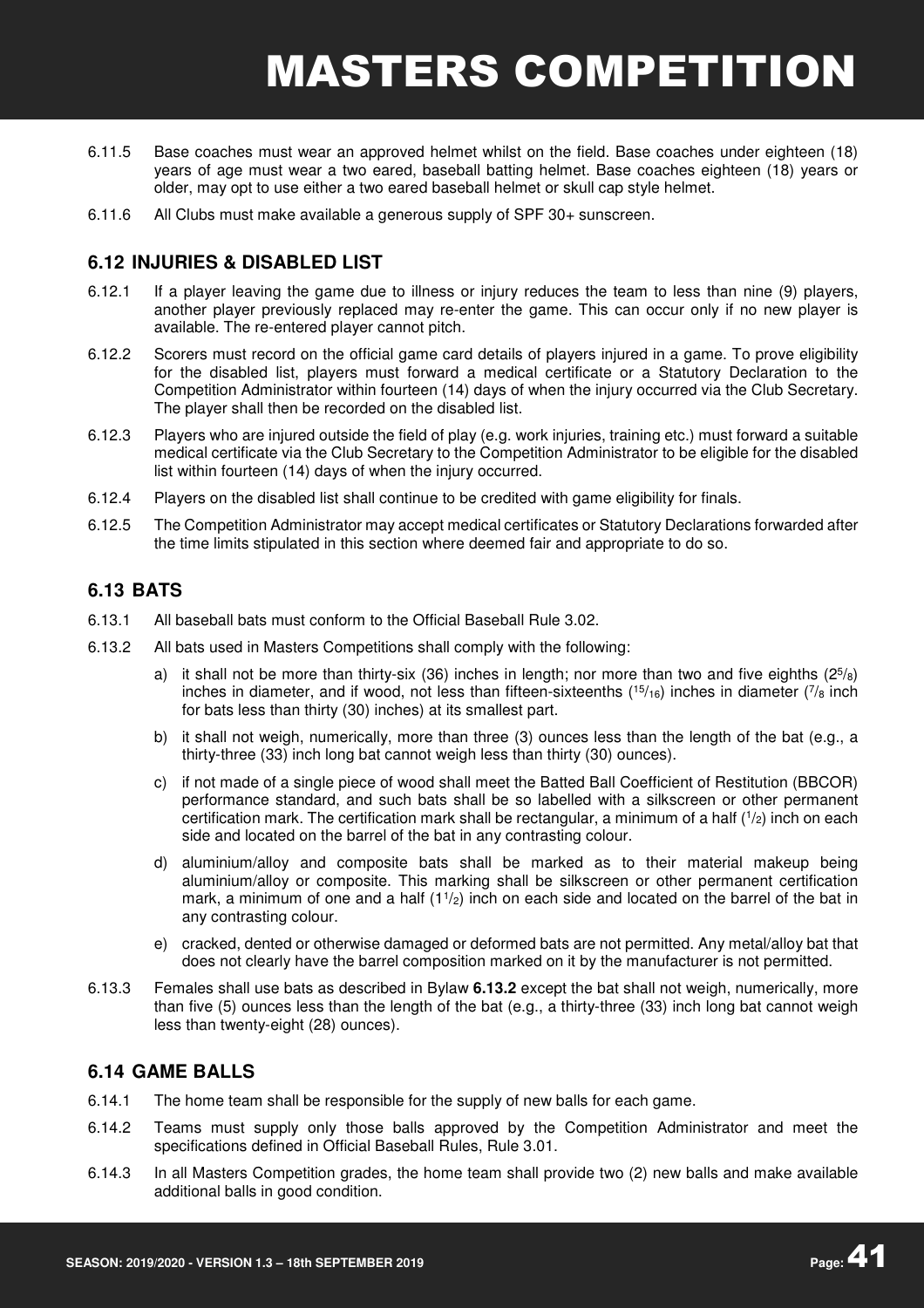6.14.4 In all grades, the umpire-in-chief shall check and approve all game balls before the commencement of and during the game.

### **6.15 UMPIRES**

- 6.15.1 The home team shall provide the plate umpire and the away team shall provide the base umpire. For all Senior GBL games the appointed umpire must have attained a minimum Community Level Umpire Accreditation (previously known as a green shirt umpire).
- 6.15.2 For all Grades, the plate umpire must call from behind the plate. The base umpire must remain standing at all times.
- 6.15.3 Umpires shall not be replaced during a game unless they are injured or ill, or have the agreement of both team coaches.
- 6.15.4 Umpires must be suitably dressed, in the QBUA approved shirt. Umpires must wear enclosed footwear and, in the case of the plate umpire, the necessary protective equipment. Umpires are not permitted to wear club playing uniforms.
- 6.15.5 At the end of each game, umpire-in-chief shall complete and sign the official game cards and scorebooks and print their name on the game card.
- 6.15.6 All umpires must complete an Incident Report for any ejection, or other incident they wish to report (refer to the GBL Judiciary Procedures).
- 6.15.7 The umpire shall eject any player or official found using any tobacco or alcohol products, or any illicit drugs during a game. This includes any player or official in uniform anywhere within the boundaries of the playing facility.
- 6.15.8 If a player is ejected for any reason and the head coach does not attempt to placate the situation, then the head coach shall be ejected from the game with the player. He shall be required to leave the field of play and take no further part in the game.
- 6.15.9 Ejected players must complete an Incident Report and submit it via the Club Secretary to the Competition Administrator by 3 pm the business day following notification of the ejection to the Club Secretary by the Administrator.
- 6.15.10 A coach may visit the same pitcher no more than once per inning. Where a coach attempts to make a further visit, the player must be removed from the position of pitcher for the remainder of the game.

#### **6.16 SCORERS – (see Section 2.10)**

- 6.16.1 Each team shall have its own competent scorer using the Official Baseball scorebook. It is recommended every scorer holds a CABS Level 0 accreditation or higher.
- 6.16.2 Scorers of both teams must sit together during the game to assist the accurate recording of details in scorebook.
- 6.16.3 The Electronic scoring device may be used as an alternative to a scorebook, provided at least one scorer completes a scorebook. If both scorers want to use Electronic scoring device, the home team scorer must ensure a scorebook is also completed.
- 6.16.4 At the completion of the game, each home team scorer shall present the official game card to the umpirein-chief for checking, signing and return to the scorer. All injuries must be annotated on the card with all sections and columns completed. This includes players subject to PONAG Clearances, MVP, fielding position, time in/out, pitches, innings caught.
- 6.16.5 At all times during a game, scorers must have in their possession the following items:
	- a) an adequate supply of blank Incident Report Forms;
	- b) a blank game card for the relevant grade;
	- c) a copy of these Bylaws;
	- d) a scorebook; and
	- e) appropriate stationery.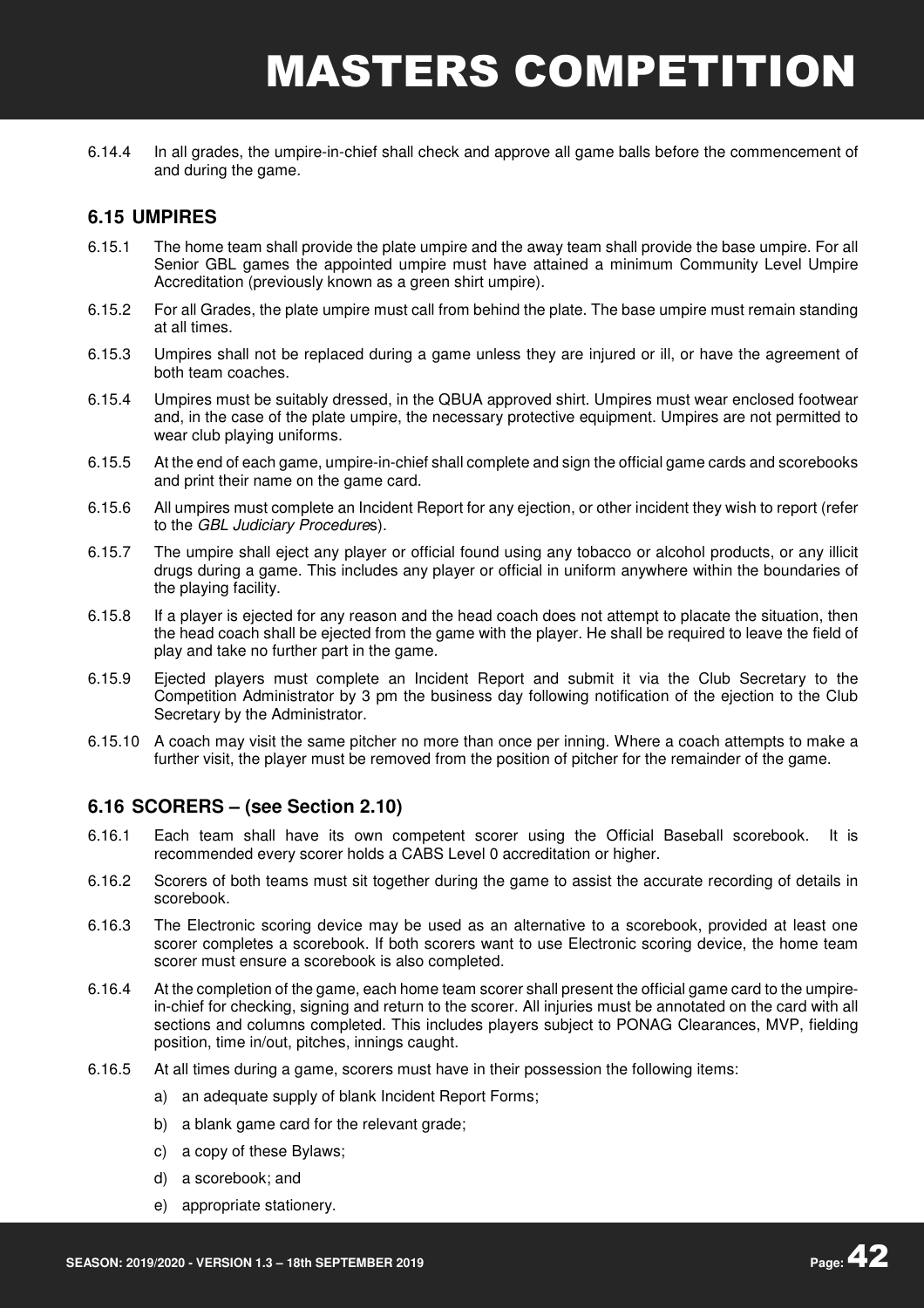### **6.17 GAME CARDS/RESULTS**

- 6.17.1 The home team scorer is responsible for forwarding results to the Competition Administrator. Both scorers are responsible for the accuracy of the score card.
- 6.17.2 Home team scorer shall ensure that:
	- a) game cards are fully completed, accurate and legible;
	- b) team coach's names are printed in the appropriate place on the card;
	- c) all accreditation levels are recorded;
	- d) umpires-in-chief and each scorer must sign and print their name in the appropriate place on the card; and
	- e) all names are spelt correctly.
- 6.17.3 The home club shall ensure that they forward the game cards to the Competition Administrator no later than the business day following the game by email (ensure the scanned card is legible – use black pen and print in block letters).

### **6.18 POINTS & MVP VOTES**

- 6.18.1 Premiership win/loss percentages shall be awarded as follows:
	- a) if a game is played, percentages shall be awarded even where some or all of the other games in that grade in that round are washed out.
	- b) all competitions are by winning percentage, with half the points of a win given for a tie.
- 6.18.2 MVP votes are allocated for all Divisions and will be awarded by agreement between the scorers immediately after the game and noted on the Game Card. Votes are awarded on a 3 votes, 2 votes, and 1 vote basis for the best players between each of the two participating teams.

#### **6.19 PREMIERSHIPS & FINALS**

- 6.19.1 The Competition Administrator shall determine where and when Finals Series games are played. Generally, games will be played at the same day and time as Regular Season games, with the following weeknights available for games that require rescheduling.
- 6.19.2 All Finals Series games shall be the same duration as Regular Season games (Bylaw **6.3**) but played to a result.
- 6.19.3 Where time permits, the preferred Finals system is the Page system Semi Finals 1 v 2; 3 v 4: Preliminary finals - loser 1 v 2 plays winner 3 v 4; Grand Final - winner Semifinal 1 v 2 plays winner Preliminary final.
- 6.19.4 The home team for all finals games will be the team that finished higher on the ladder.
	- a) For all GBL Finals baseball games the home team occupies the 3rd base dugout.
	- b) However if the home team is playing at their usual home field, then they occupy the dugout they use during the regular season.
- 6.19.5 For all Masters Competition Grand Finals (i.e., North, South or cross-river), three (3) innings shall constitute a complete game in the event of inclement weather or time curfew (2.5 if the home team is ahead).
- 6.19.6 In the event of inclement weather affecting Finals Series games, the Competition Administrator shall attempt to reschedule the games subject to Bylaws **6.19.6 - 6.19.9**. Games once scheduled are subject to these Bylaws (including forfeit procedures - see Section **3.5**).
- 6.19.7 The latest possible time for rescheduling any Finals Series games shall be:
	- a) Friday night following the original scheduled day for any Semi Final or Preliminary Final; or
	- b) Thursday night preceding Easter for any Grand Final.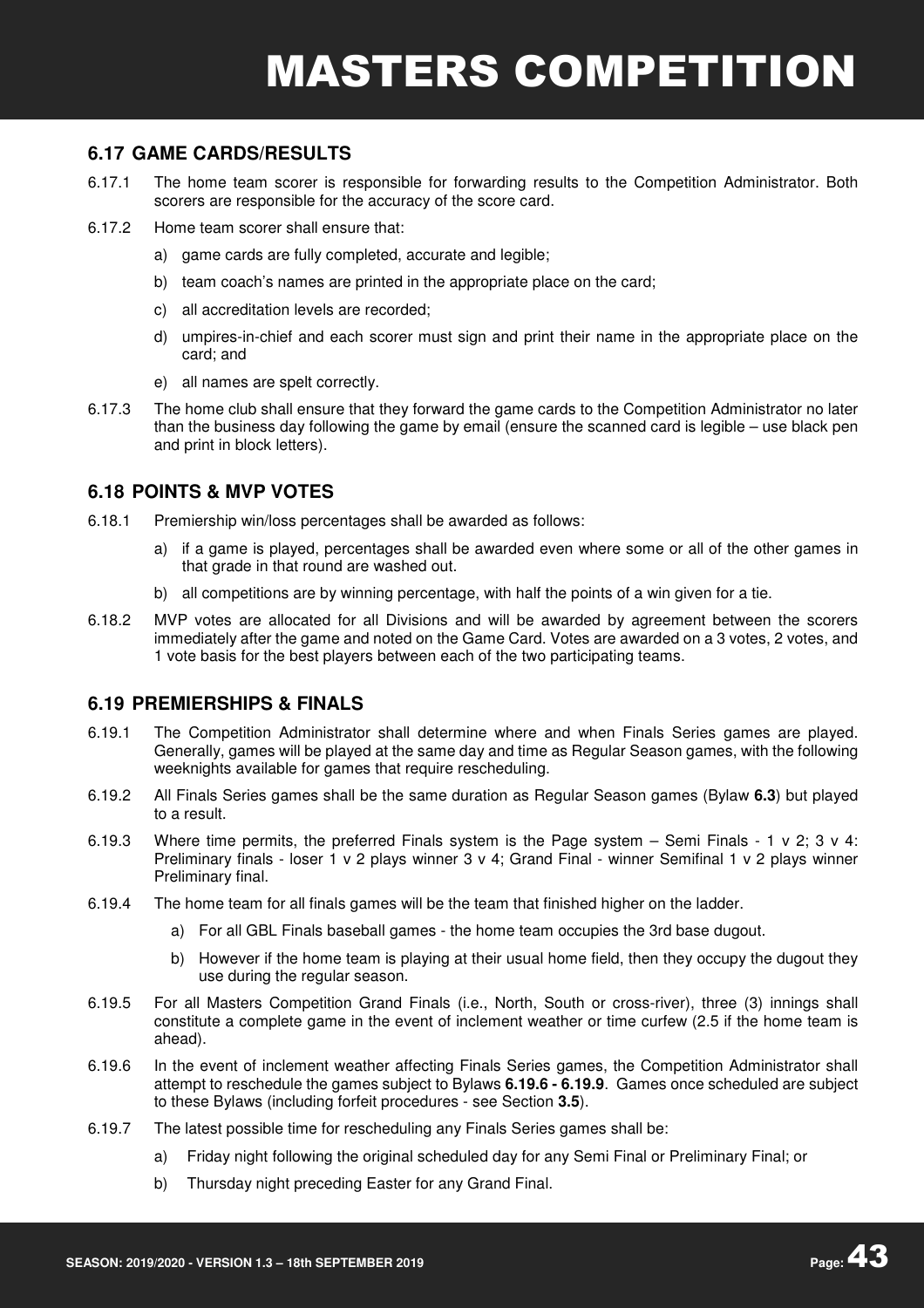- 6.19.8 Where limited field availability impacts the ability for the Competition Administrator to reschedule Finals Series games, games will be prioritised according to their division.
- 6.19.9 In the event a Finals Series game cannot be rescheduled or played within the time permitted under Bylaw **6.19.7**, teams will progress (or be awarded the premiership) as follows:
	- a) highest competition standing; then
	- b) head-to-head throughout the season.

For a Grand Final consisting of the Northside premier and the Southside premier, the team finishing higher on the table when the competition ladders are combined will be awarded the premiership or, if equal, the premiership will be shared.

#### **6.20 ELIGIBILITY FOR FINALS**

- 6.20.1 To be eligible for the finals, players must have participated in 33% of Regular Season games played by that team.
- 6.20.2 Clubs may apply in writing to the Competition Administrator for an exemption from Bylaw **6.20.1** if an exemption under Bylaw **6.8.5** has already been granted. Any such exemption must be obtained prior to the player taking the field to play in a Finals Series game.
- 6.20.3 Washouts (before the game commences) shall not count as games played in determining a player's eligibility for finals.
- 6.20.4 In respect of forfeits, refer to Section **3.5**.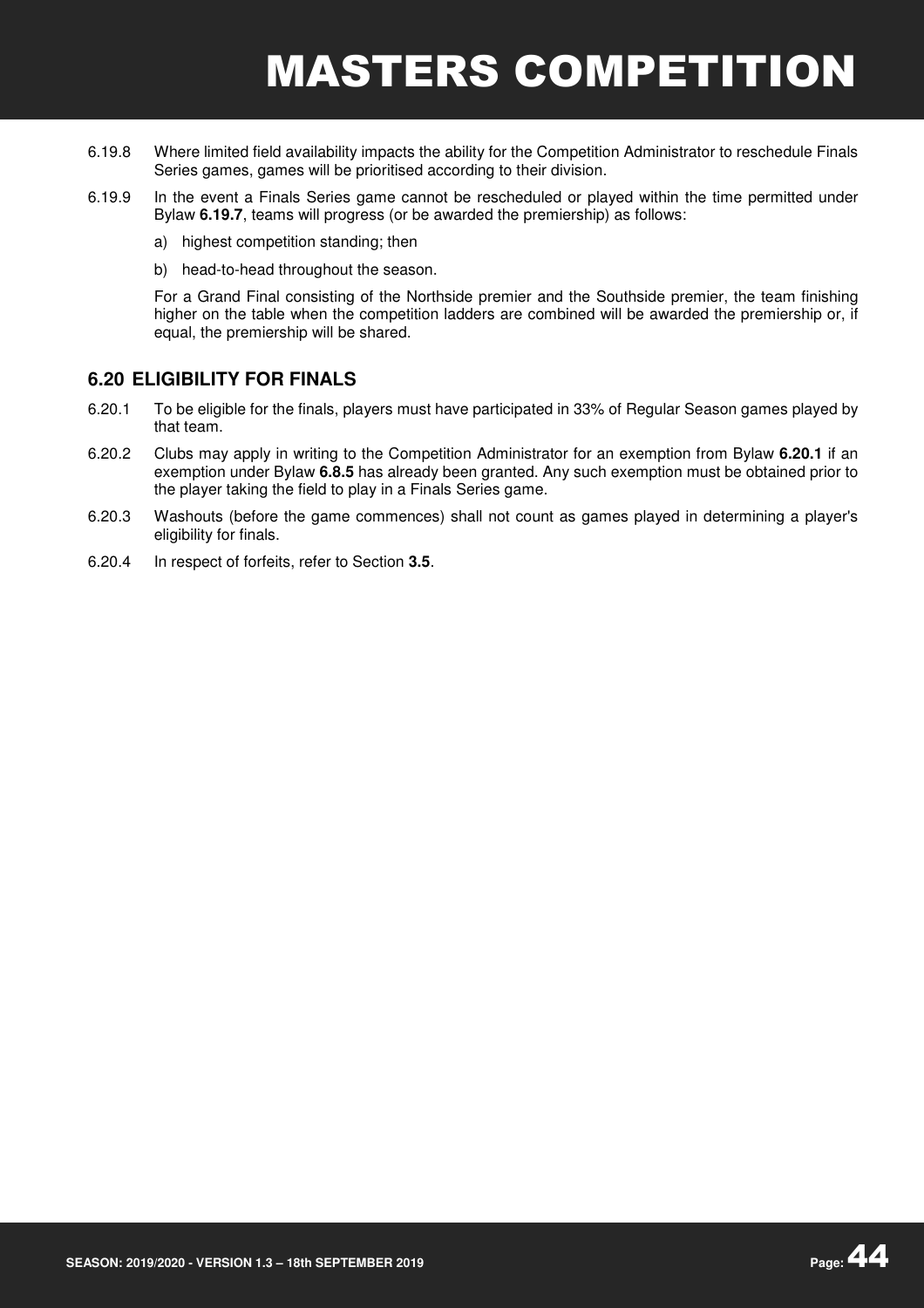### **7.1 PREAMBLE**

- 7.1.1 This Part outlines the Bylaws applicable to the Junior Competition.
- 7.1.2 Little League, Junior League and Senior League will be governed by these Bylaws and the Little League Baseball® Official Regulations, Playing Rules and Policies ("Green Book") as currently endorsed by Little League International. Where these Bylaws are silent, the rules in the Green Book will apply. Where these Bylaws and the Green Book are inconsistent, the Bylaws will apply to the extent of any inconsistency. The relevant sections of the Green Book will be referred to where applicable.
- 7.1.3 The Under 20 Competition will be governed by these Bylaws and the Official Baseball Rules. Where these Bylaws and the Official Baseball Rules are inconsistent, the Bylaws will apply to the extent of any inconsistency.

### **7.2 TEAM NOMINATIONS**

- 7.2.1 Junior teams may consist of players from one Club or, with written GBL Committee approval, multiple Clubs. The combined team will be affiliated with a single or "parent" GBL Club and players not registered with the "parent" club are only permitted to play for the combined team or the Club team with which the player is registered.
- 7.2.2 If a team consists of players from other Clubs, the team will be named as per the "parent" Club and the "parent" club will be responsible for all responsibilities and liabilities for the team.
- 7.2.3 Where teams consist of players from multiple Clubs, players and coaching staff may wear their own Club uniform throughout the season.
- 7.2.4 Teams must consist of players conforming to the Little League® Age Matrix, as updated on the BQ website. All registered players are required to show proof of age upon initial registration with a Club.

### **7.3 JUNIOR GAME DURATION**

7.3.1 Game lengths for all Junior Competition games shall be:

| <b>Grade</b>                                                 | Length                                           |
|--------------------------------------------------------------|--------------------------------------------------|
| Under 20 - Bandits & Rams (double header)                    | 9 innings or 2 hours                             |
| Under 20 – Bandits & Rams (double header)                    | 7 innings or 2 hours                             |
| Senior League - D1 Bandits & D2 Rams (single                 | 7 innings or 2 hours                             |
| game)                                                        | 7 innings or $1\frac{1}{2}$ hours                |
| Senior League – D1 Bandits & D2 Rams (double<br>header)      |                                                  |
| Junior League - D1 Bandits & D2 Rams (single                 | 7 innings or 2 hours                             |
| game)                                                        | 7 innings or $1\frac{1}{2}$ hours                |
| Junior League - D1 Bandits & D2 Rams (double<br>header)      |                                                  |
| Little League – D1 Bandits (single game)                     | 6 innings or 2 hours                             |
| Little League – D1 Bandits (double header)                   | 6 innings or $1\frac{1}{2}$ hours                |
| Little League - D2 Rams & D3 Maroons (single                 | 6 innings or 1 <sup>3</sup> / <sub>4</sub> hours |
| game)                                                        | 6 innings or $1\frac{1}{2}$ hours                |
| Little League – D2 Rams & D3 Maroons Rams<br>(double header) |                                                  |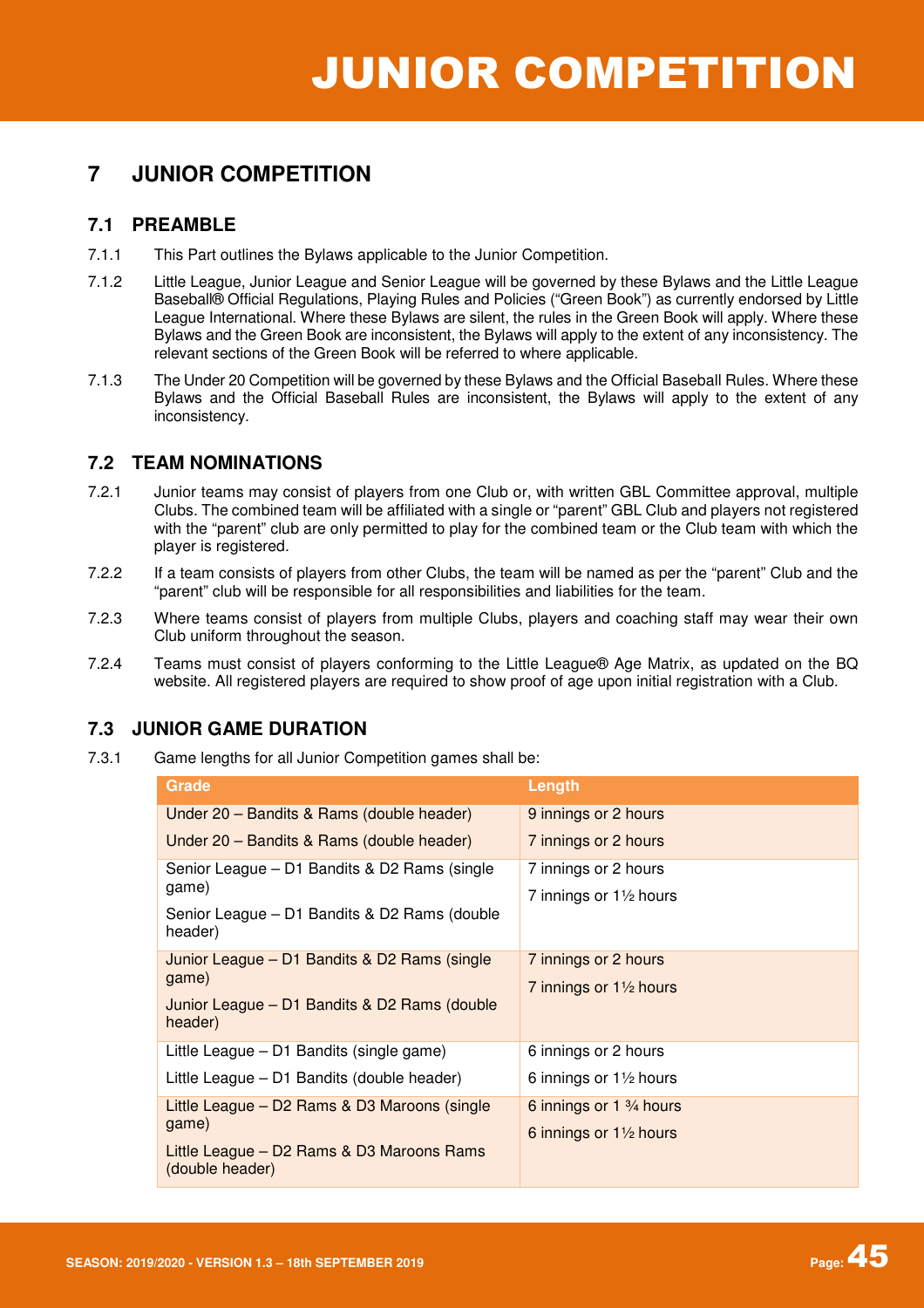**Note 1:** Where two time measures are stipulated, the game length shall be whichever comes first. **Note 2:** Games which remain tied after the stipulated number of innings but before the expiry of the time limit shall continue until a result is reached or an inning concludes after the time limit expires, whichever comes first.

**Note 3:** The inning need not be completed if the home team is ahead.

\*See **Green Book** Reg. X(c), Rules 4.10-4.11.

- 7.3.2 For any night games, where the host venue has a light curfew, the umpire shall call the game once the light curfew has been reached.
- 7.3.3 If an umpire deems play to be unsafe due to a lack of light, and suitable lights are available at the field, the game shall be completed under lights.
- 7.3.4 An inning started within the time allowed shall be completed, unless the home team is ahead in the bottom of the inning after the time limit has expired. An inning starts immediately after the final out of the previous inning.
- 7.3.5 The plate umpire shall be the official timekeeper. The plate umpire may delegate this duty to another umpire or the scorers.

### **7.4 RUN LIMITATION**

7.4.1 In all D2 Rams & D3 Maroons divisions, the maximum number of runs that can be scored is six (6) per inning.

### **7.5 REGULATION GAME**

7.5.1 In the event of inclement weather or light curfew affecting game duration, the following shall constitute a regulation game:

| <b>Grade</b>                                                                                                                                                             | Length                  |
|--------------------------------------------------------------------------------------------------------------------------------------------------------------------------|-------------------------|
| Under 20                                                                                                                                                                 | 5 innings or 40 minutes |
| Senior League - D1 Bandits & D2 Rams                                                                                                                                     | 5 innings or 40 minutes |
| Junior League - D1 Bandits & D2 Rams                                                                                                                                     | 5 innings or 40 minutes |
| Little League - D1 Bandits                                                                                                                                               | 4 innings or 40 minutes |
| Little League - D2 Rams & D3 Maroons                                                                                                                                     | 3 innings or 30 minutes |
| Note 1: Where two time measures are stipulated, a regulation game shall be whichever comes first.<br>Note 2: The inning need not be completed if the home team is ahead. |                         |

7.5.2 A game of fewer than the respective minimum number of innings shall be declared "no game", except where it is suspended and rescheduled in accordance with Section **3.3**.

### **7.6 ONE SIDED GAMES**

Little League, Junior League and Senior League

| Grade                                                                              | <b>Runs and inning</b>          | <b>Runs and inning</b>          |
|------------------------------------------------------------------------------------|---------------------------------|---------------------------------|
| Senior League $-$ D1 Bandits & D2   15 or more runs after 4 innings<br><b>Rams</b> |                                 | 10 or more runs after 5 innings |
| Junior League - D1 Bandits & D2<br>Rams                                            | 15 or more runs after 4 innings | 10 or more runs after 5 innings |
| Little League - D1 Bandits & D2<br>Rams & D3 Maroons                               | 15 or more runs after 3 innings | 10 or more runs after 4 innings |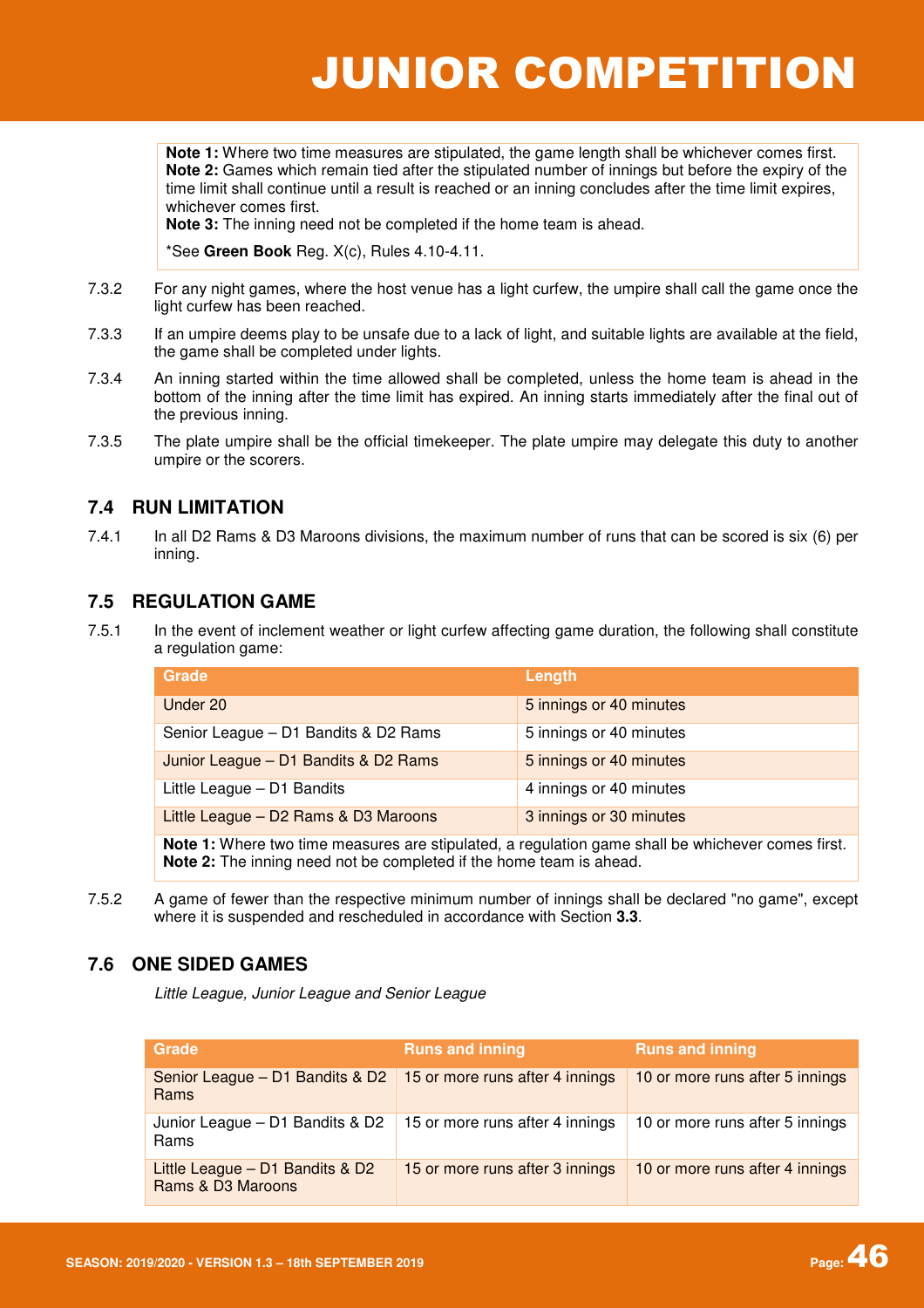**Note:** Where the home team is ahead as above in the bottom of the inning, the inning need not be completed.

\*See **Green Book** Rule 4.10(e).

Where a team is leading as per the table below, the game shall be called as a complete game:

7.6.1 **Under 20** - For all Regular Season games, where a team is leading by ten (10) runs or more after five (5) innings then the game shall be called as a complete game. Where the home team is ahead by ten (10) runs or more in the bottom of the inning, the inning need not be completed.

### **7.7 SPEED UP POLICY**

- 7.7.1 Teams should aim to make an inning change over within ninety (90) seconds. Players and coaches are encouraged to run to positions.
- 7.7.2 Should either team take longer than ninety (90) seconds from the third out to the pitcher being told to "play" then penalties may apply. If the batting team is at fault, a strike shall be called and if the fielding team is at fault then a ball shall be called. A warning shall be given with each time at fault.
- 7.7.3 Temporarily substituting a player from the field to warm up as a pitcher is encouraged, but is at the discretion of the umpire. Coaches are encouraged to warm up players for possible pitching changes during the offensive half of the inning.

### **7.8 PLAYERS**

- 7.8.1 Games may commence and continue with a minimum of eight (8) players, however the vacant batting position shall be considered an automatic out. Where a game commences with eight players, the ninth batting position shall be vacant but may be filled at any time by a ninth player. Where a player leaves a game (for injury, ejection or otherwise) and is not replaced, their position in the batting order shall be vacant.
- 7.8.2 If any team has less than eight (8) players at any time, then the game shall be called a forfeit.
- 7.8.3 A player shall be listed on the game card when that player enters the game in defence, as part of the continuous batting order, or as a designated hitter in Senior League or Under 20.
- 7.8.4 Teams may use the following players during the Regular Season (Substitute Players):
	- a) players from the age-group immediately below (with Playing Up (Type 1) Consent, see Appendix A); and/or
	- b) for higher division teams, players in the same age-group who have played the majority of their Regular Season games (after Round 3) in a lower division team.

Players who have played the majority of their Regular Season games (after Round 3) in a higher division team may not play in a lower division team. Players who have played an equal number of games (after Round 3) in two divisions may only play in the higher division.

7.8.5 Where two (2) or more teams compete at the same level within a Club, a player may only play for one team in a weekend. If the player plays in both teams during the course of the season, then for Finals eligibility, By-Law 5.21 applies. If the participation is the same for both teams, the player will play and be eligible for Finals games for the first team they played with at the start of the season.

| 7.1.5 | Intent                                                                                                                                                                                                |
|-------|-------------------------------------------------------------------------------------------------------------------------------------------------------------------------------------------------------|
|       | The intent of this Rule is to ensure Clubs are not penalized for having multiple teams and at the same time<br>ensuring that Clubs do not "stack" teams in the same age-group on a week to week basis |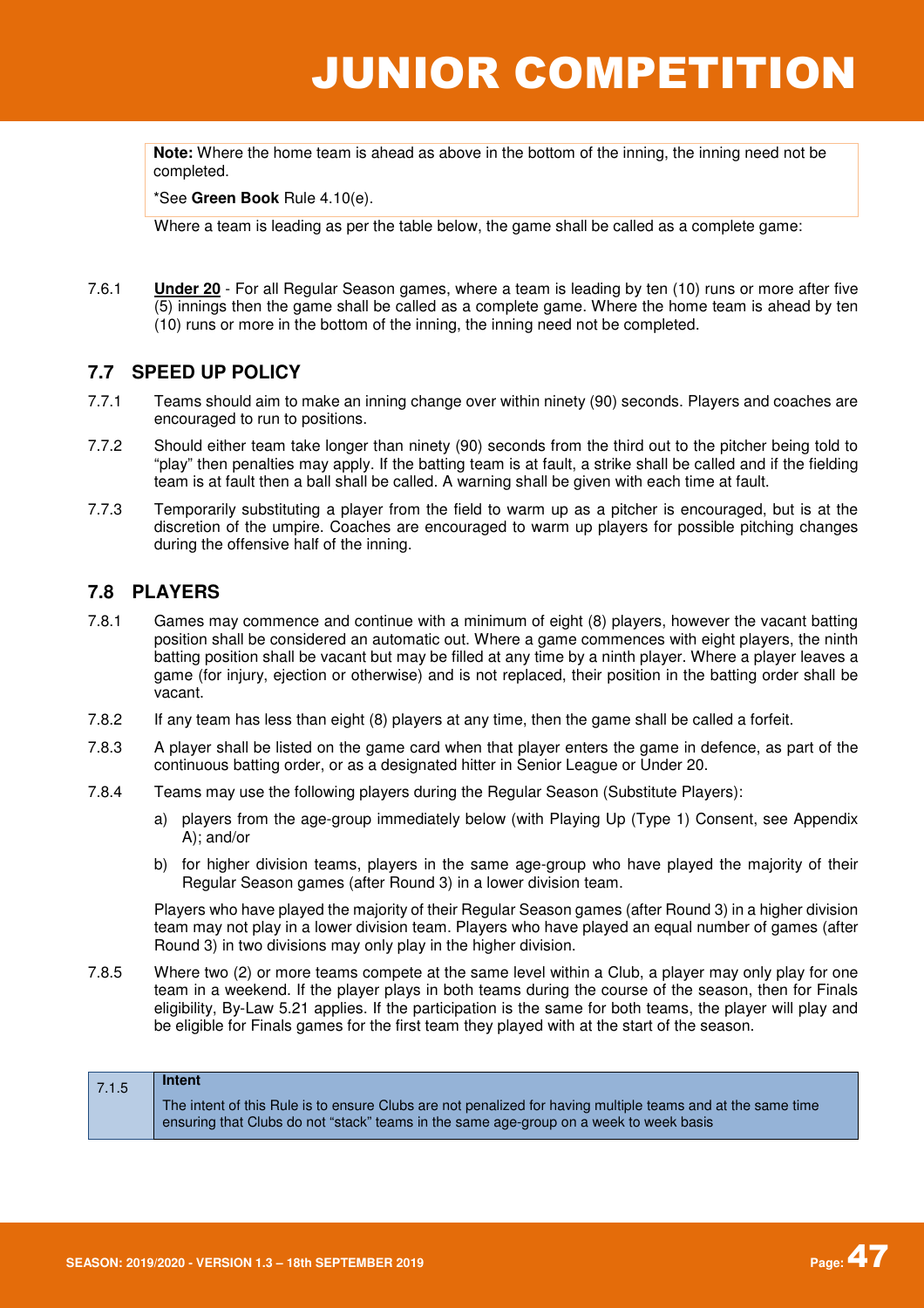- 7.8.6 Clubs may apply in writing to the Competition Administrator for an exemption from Bylaw **7.8.6** outlining the extenuating circumstances. Any such exemption must be obtained by the GBL Committee prior to the player taking the field to play in the other team.
- 7.8.7 Any player (excluding Substitute Players under Bylaw **7.8.4**) not in the starting defensive line-up must be entered into the game at the half-way mark of the time allowed for that game unless players require substitution because of injury, ejection or needing to leave the game site early (**Note:** A five (5) minute leeway either side of the time is permitted). Players who arrive at the game after the half-way mark must be entered into the defensive line-up immediately.
- 7.8.8 A player in the starting line-up who has been substituted may re-enter the game once, in any position in the batting order, provided the player they substitute has:
	- a) completed at least one at bat; and
	- b) played defensively for at least six (6) consecutive outs.

\*See **Green Book** Rule 3.03

### **7.9 BATTING RULES**

- 7.9.1 **Designated Hitter** Teams in Under 20 may use a designated hitter.
- 7.9.2 **Designated Hitter** Teams in Senior League may use a designated hitter to bat throughout the game for a designated player in the defensive lineup. There is no designated hitter in Little League or Junior League.

**Note:** For Senior League, this rule is subject to Bylaw **7.9.3** below (i.e., a designated hitter may only be used if a team has more than twelve (12) players available).

#### \*See **Green Book** Rule 3.03

#### **CONTINUOUS BATTING ORDER**

7.9.3 If teams in Little League, Junior League or Senior League have more than nine (9) players present for the game, teams must use a continuous batting order whereby all players (up to twelve (12) players) must bat. Where players arrive to the game late, they must be added to the batting order immediately (unless there are already twelve (12) players present). This Bylaw does not apply to Substitute Players, however a Substitute Player may be included in a team's continuous batting order at the discretion of that team's coach.

#### \*See **Green Book** Rule 4.04

- 7.9.4 If teams in Under 20 have more than nine (9) players present for the game, teams may use a continuous batting order of up to twelve (12) players (at the discretion of each team's coach). If a coach elects to use a continuous batting order at the beginning of the game, it may only be reduced where a player is ejected, injured or needs to leave the game site before the end of the game and there are no other players available to replace them. The continuous batting order is for player development only and participation will only be counted once players appear defensively in a game.
- 7.9.5 Players in the batting order who are not designated a defensive position:
	- a) may appear in any batting position;
	- b) must stay in the same batting position for the complete game; and
	- c) must enter the game in defence at the half way point (see Bylaw **7.8.7**);

This Bylaw does not apply to Substitute Players.

7.9.6 When a player is injured, ejected or must leave the game site before the end of the game and there are no players available to replace them, the team will skip over their batting position without penalty providing nine or more players remain.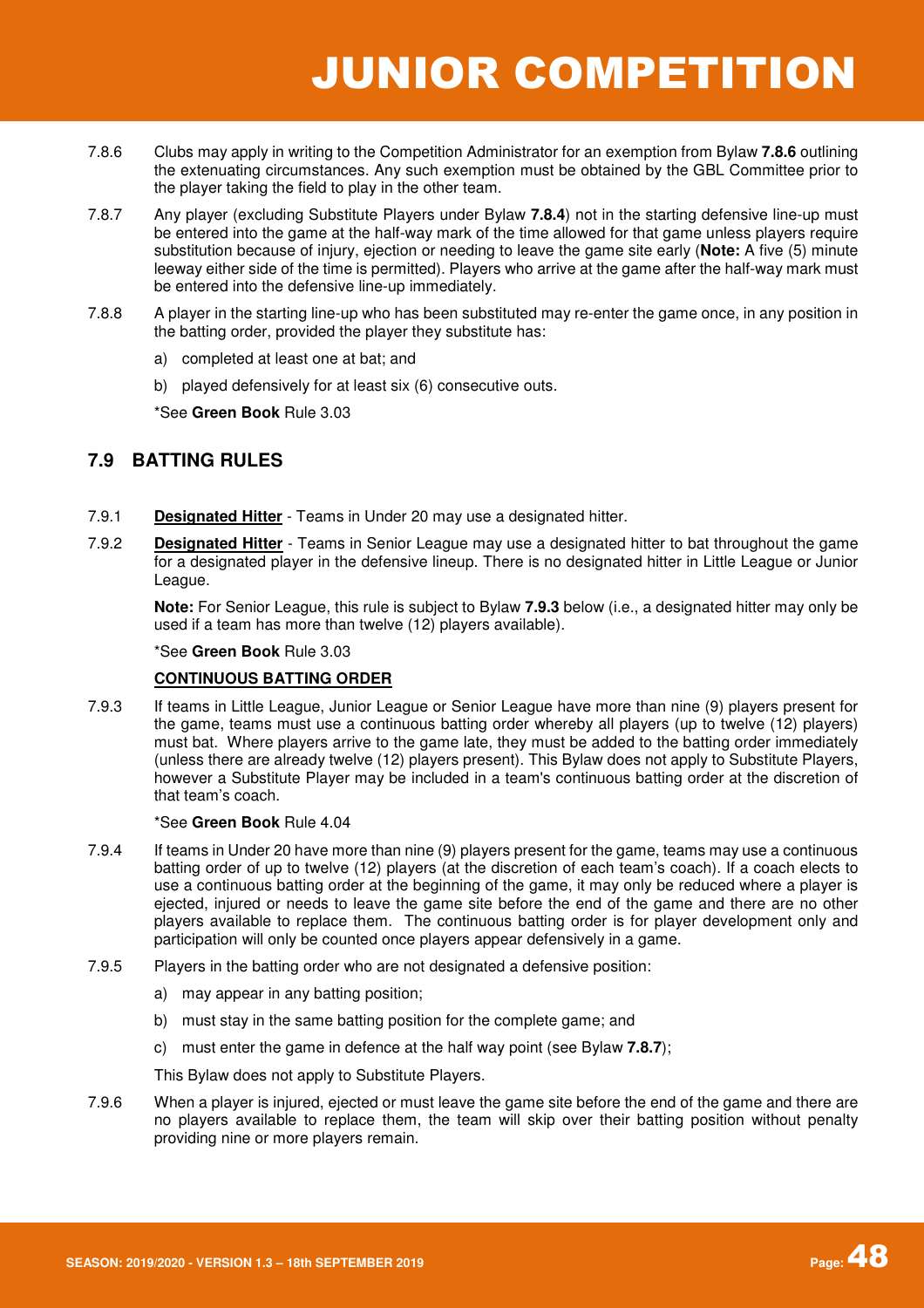#### **Replacing a Batter**

7.9.7 In Junior Competition, a batter cannot be substituted during their at bat, except in the case of an injury to the batter.

#### **Throwing the Bat**

7.9.8 Batters are prohibited from throwing the bat. Offenders and their coaches are to be cautioned on the first offence. A second offence by the same batter shall result in the batter being called out and all other runners returned to the bases that they last legally occupied.

### **7.10 COURTESY RUNNER**

7.10.1 Courtesy runners are not permitted in Junior Competition.

\*See **Green Book** Rule 3.04

### **7.11 PROTECTIVE EQUIPMENT**

7.11.1 Bat boys/girls are not permitted.

\*See **Green Book** Rule 3.17

7.11.2 Protective cups are mandatory for all players.

\*See **Green Book** Rule 1.17

- 7.11.3 Players must wear full protective equipment at all times when catching or warming up a pitcher including mask, helmet, chest protector, throat protector, leg guards and protective cup.
- 7.11.4 Managers and coaches shall not warm up pitchers.

\*See **Green Book** Regulation XIV (f)

- 7.11.5 All batters and base runners must wear properly fitted, non-damaged two eared helmets.
- 7.11.6 Base coaches must wear an approved helmet whilst on the field. Base coaches under eighteen (18) years of age must wear a two eared, baseball batting helmet. Base coaches eighteen (18) years or older, may opt to use either a two eared baseball helmet or skull cap style helmet.
- 7.11.7 All clubs must make available a generous supply of SPF 30+ sunscreen.

### **7.12 INJURIES**

7.12.1 If a player leaving the game due to illness or injury reduces the team to less than nine (9) players, another player previously replaced may re-enter the game. This can occur only if no new player is available. The re-entered player cannot pitch.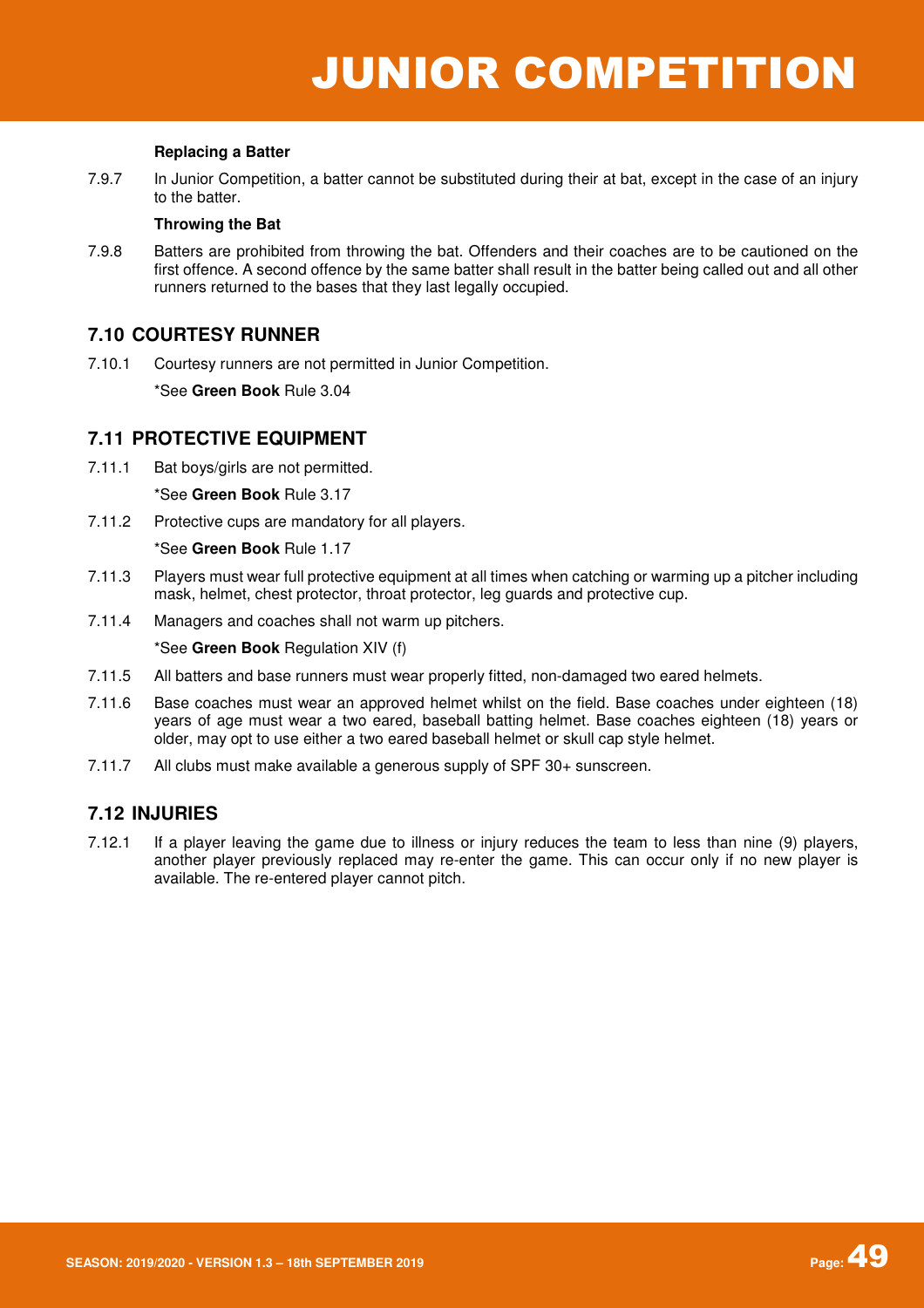### **7.13 BATS**

\*See **Green Book** Rule 1.10

#### **USABAT IMPLEMENTATION TIMEFRAME:**

- 1) Little League: September 1, 2019
- 2) Junior League: September 1, 2019
- 3) Senior League: No Change (BBCORR)

| <b>Little League Division</b> | <b>Season 2019 - 2020</b>                                                             |
|-------------------------------|---------------------------------------------------------------------------------------|
| Little League Major and Minor | USA Baseball marking 2 5/8" barrel maximum                                            |
| <b>Junior League</b>          | USA Baseball marking 2 5/8" barrel maximum<br>25/8" composite barrel with BBCOR stamp |
| <b>Senior League</b>          | ALL bats must be BBCOR                                                                |

#### 7.13.2 Under 20:

- a) bats shall not be more than thirty-six (36) inches in length; nor more than two and five eighths ( $2^{5}/<sub>8</sub>$ ) inches in diameter, and if wood, not less than fifteen sixteenths (<sup>15</sup>/16) of an inch in (seven eighths  $(7/8)$  of an inch for bats less than thirty (30) inches) at its smallest part.
- b) the bat shall not weigh, numerically, more than three ounces less than the length of the bat (e.g. a thirty-three (33) inch long bat cannot weigh less than thirty (30) ounces).
- c) all bats not made of a single piece of wood shall meet the Batted Ball Coefficient of Restitution (BBCOR) performance standard, and such bats shall be so labelled with a silkscreen or other permanent certification mark. The certification mark shall be rectangular, a minimum of a half-‐inch on each side and located on the barrel of the bat in any contrasting colour.
- d) aluminium/alloy and composite bats shall be marked as to their material makeup being aluminium/alloy or composite. This marking shall be silkscreen or other permanent certification mark, a minimum of one and one half  $(1<sup>1</sup>/<sub>2</sub>)$  of an inch on each side and located on the barrel of the bat in any contrasting colour.

### **7.14 GAME BALLS**

- 7.14.1 The home team shall be responsible for the supply of new balls for each game.
- 7.14.2 Teams must supply balls meeting Little League® specifications.

#### \*See **Green Book** Rule 1.09.

- 7.14.3 The home team shall provide two (2) new balls and make available additional balls in good condition.
- 7.14.4 The umpire-in-chief shall check and approve all game balls before the commencement of and during the game.
- 7.14.5 In Little League Rams Division, safety balls are to be used until Christmas.

### **7.15 UMPIRES**

7.15.1 The home team shall provide the plate umpire and the away team shall provide the base umpire. All umpires must be QBUA accredited and hold at least Community Level (green shirt) qualification.

<sup>7.13.1</sup> All Junior Competition baseball bats must meet Little League® specifications.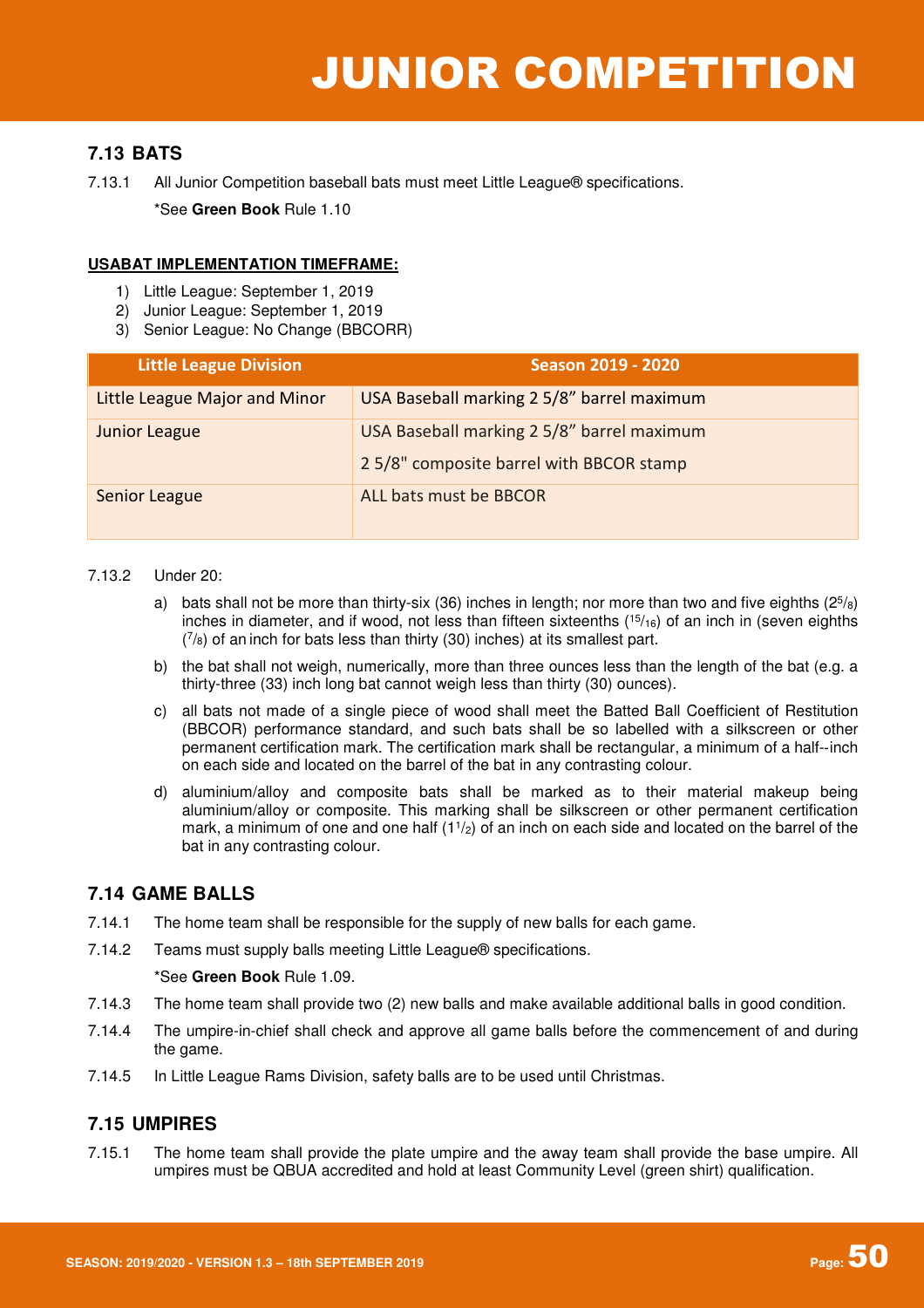- 7.15.2 For all grades, the plate umpire must call from behind the plate. The base umpire must remain standing at all times.
- 7.15.3 Umpires shall not be replaced during a game unless they are injured or ill, or have the agreement of both team coaches.
- 7.15.4 Umpires must be suitably dressed, in the QBUA approved shirt. Umpires must wear enclosed footwear and, in the case of the plate umpire, the necessary protective equipment.
- 7.15.5 At the end of each game, the umpire-in-chief shall complete and sign the official game cards and scorebooks and print their name on the game card.
- 7.15.6 All umpires must complete an Incident Report for any ejection, or other incident they wish to report (refer to the GBL Judiciary Procedures).
- 7.15.7 The umpire shall eject any player or official found using any tobacco or alcohol products, or any illicit drugs during a game. This includes any player or official in uniform anywhere within the boundaries of the playing facility.
- 7.15.8 If a player is ejected for any reason and the head coach does not attempt to placate the situation, then the head coach shall be ejected from the game with the player. He shall be required to leave the field of play and take no further part in the game.
- 7.15.9 Ejected players must complete an Incident Report and submit it via the Club Secretary to the Competition Administrator by 3 pm the business day following notification of the ejection to the Club Secretary by the Administrator.
- 7.15.10 No member of either coaching staff is permitted to umpire unless agreed upon by both teams.
- 7.15.11 Junior players aged 13 years and above may umpire games, but only below their own age level. If they are the home plate umpire they must wear at least a mask (with dangling throat protector), chest protector, leggings and protective cup.
- 7.15.12 A coach may visit the same pitcher no more than:
	- a) three times in one game; and
	- b) twice in one inning.

Where a coach attempts to make a further visit, the player must be removed from the position of pitcher for the remainder of the game.

\*See **Green Book** Rule 8.06.

#### **7.16 SCORERS – (see Section 2.10)**

- 7.16.1 Each team shall have its own competent scorer using the Official Baseball scorebook. It is recommended every scorer holds a CABS Level 0 accreditation or higher.
- 7.16.2 Scorers of both teams must sit together during the game to assist the accurate recording of details in scorebook.
- 7.16.3 The Electronic scoring device may be used as an alternative to a scorebook, provided at least one scorer completes a scorebook. If both scorers want to use Electronic scoring device, the home team scorer must ensure a scorebook is also completed.
- 7.16.4 At the completion of the game, each home team scorer shall present the official game card to the umpirein-chief for checking, signing and return to the scorer. All injuries must be annotated on the card with all sections and columns completed. This includes players subject to PONAG Clearances, MVP, fielding position, time in/out, pitches, innings caught.
- 7.16.5 At all times during a game, scorers must have in their possession the following items:
	- a) an adequate supply of blank Incident Report Forms;
	- b) a blank game card for the relevant division;
	- c) a copy of these GBL Bylaws;
	- d) a scorebook; and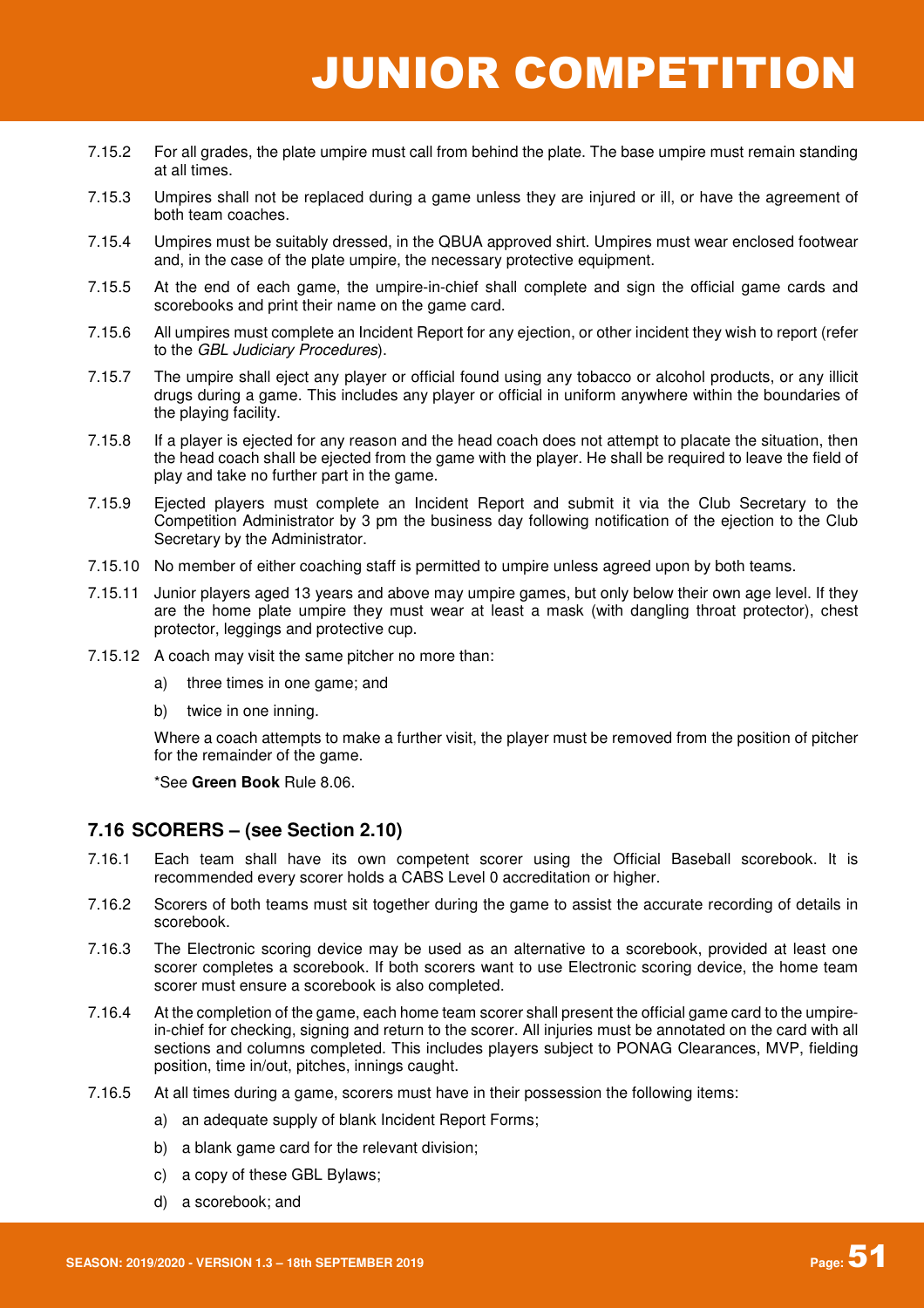e) appropriate stationery.

### **7.17 GAME CARDS/RESULTS**

- 7.17.1 The home team scorer is responsible for forwarding results to the Competition Administrator. Both scorers are responsible for the accuracy of the score card.
- 7.17.2 Home team scorer shall ensure that:
	- a) game cards are fully completed, accurate and legible;
	- b) team coach's names are printed in the appropriate place on the card;
	- c) all accreditation levels are recorded;
	- d) umpires-in-chief and each scorer must sign and print their name in the appropriate place on the card; and
	- e) all names are spelt correctly.
- 7.17.3 The home Club shall ensure that they forward the game cards to the Competition Administrator no later than the next business day following the game by email (ensure the scanned card is legible – use black pen and print in block letters).

### **7.18 POINTS & MVP VOTES**

- 7.18.1 Premiership win/loss percentages shall be awarded as follows:
	- a) if a game is played, percentages shall be awarded even where some or all of the other games in that grade in that round are washed out; and
	- b) all competitions are by winning percentage, with half the points of a win given for a tie.
- 7.18.2 MVP votes are allocated for all Divisions and will be awarded by agreement between the scorers immediately after the game and noted on the Game Card. Votes are awarded on a 3 votes, 2 votes, and 1 vote basis for the best players between each of the two participating teams.

### **7.19 PREMIERSHIPS & FINALS**

- 7.19.1 The Competition Administrator shall determine where and when Finals Series games are played. Generally, games will be played at the same day and time as Regular Season games, with the following weeknights available for games that require rescheduling.
- 7.19.2 All Junior Competition finals games shall be the same duration as Regular Season games (Bylaws **7.3**, **7.5**) but played to a result.
- 7.19.3 In the event of inclement weather affecting Finals Series games, the Competition Administrator shall attempt to reschedule the games subject to Bylaws **7.19.3 - 7.19.6**. Games once scheduled are subject to these Bylaws (including forfeit procedures - see Section **3.5**).
- 7.19.4 The latest possible time for rescheduling any Finals Series games shall be:
	- a) Wednesday night following the original scheduled day for any Semi Final or Preliminary Final; or
		- b) Thursday night preceding Easter for any Grand Final.
- 7.19.5 Where limited field availability impacts the ability for the Competition Administrator to reschedule Finals Series games, games will be prioritised according to their division.
- 7.19.6 In the event a Finals Series game cannot be rescheduled or played within the time permitted under Bylaw **7.19.4**, teams will progress (or be awarded the premiership) as follows:
	- a) head-to-head throughout the Finals Series; then
	- b) highest competition standing; then
	- c) head-to-head throughout the season (including any Finals Series games).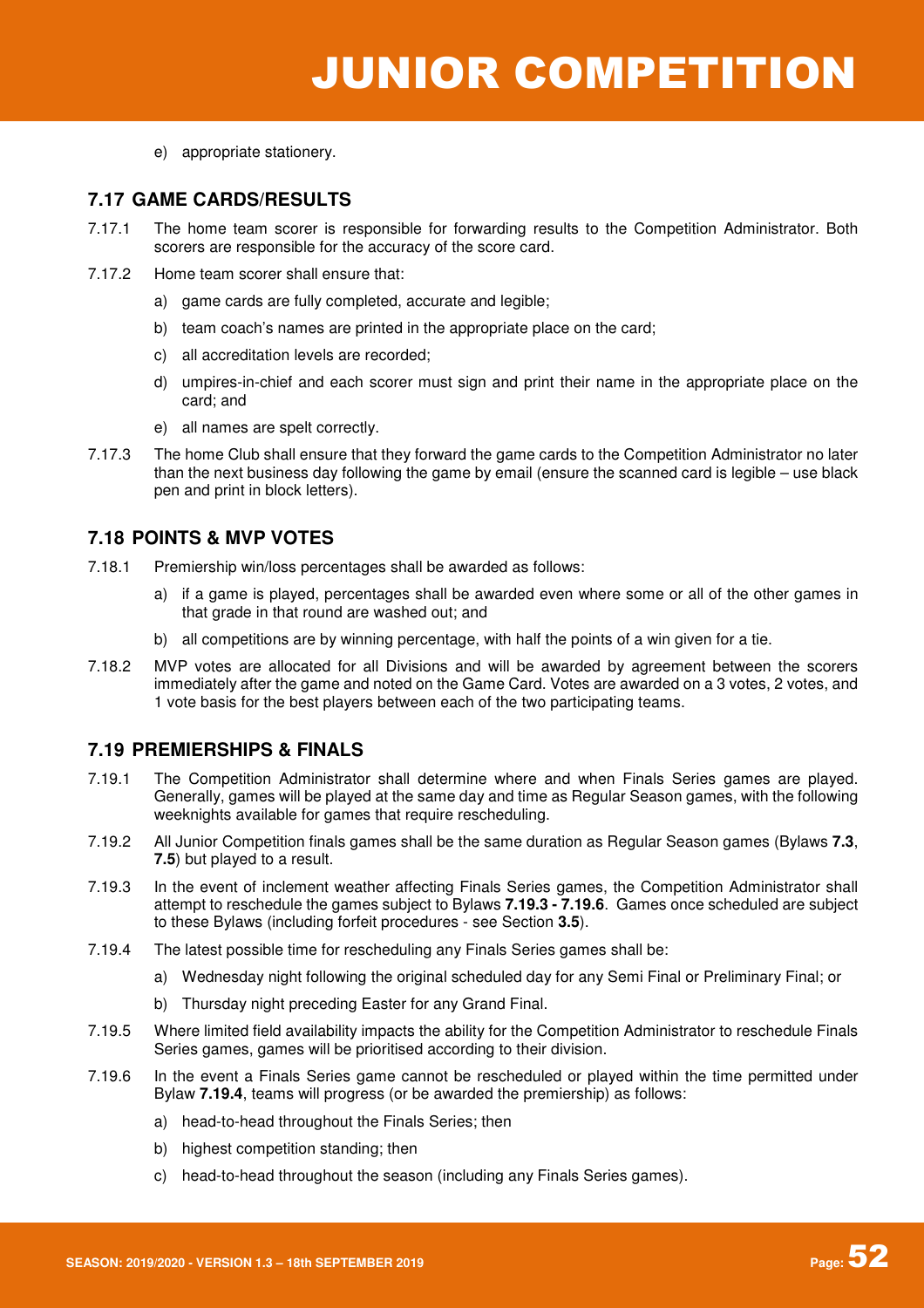For a Grand Final consisting of the Northside premier and the Southside premier, the team finishing higher on the table when the competition ladders are combined will be awarded the premiership or, if equal, the premiership will be shared.

### **7.20 ELIGIBILITY FOR FINALS**

- 7.20.1 All Little League, Junior League and Senior League players are eligible for participation in a particular team for Finals Series games if they have played the minimum of five (5) games of their Regular Season games with that team. Players who have played an equal number of games in two divisions may only play in the higher division.
- 7.20.2 Players in Under 20 are eligible for participation in a particular team for Finals Series games where they have participated in 33% of Regular Season games played by that team.
- 7.20.3 Clubs may apply in writing to the Competition Administrator for an exemption from Bylaws **7.20.1** or **7.20.2** outlining the extenuating circumstances including whether a previous exemption has been granted under Bylaw **7.8.6**. Any such exemption must be obtained by the GBL Committee prior to the player taking the field to play in the other team.
- 7.20.4 Teams may use the following players if they are unable to field nine players from their Regular Season team:
	- a) players from the age-group immediately below (with PONAG Type 1 Consent, see Appendix A); and/or
	- b) for higher division teams, players in the same age-group who played the majority of their Regular Season games in a lower division team.

Players who are not eligible under Bylaw **7.20.1** may not be played ahead of a player that is and who remains on the bench except in the case of injury or ejection. They may not participate as a designated hitter or take part in the continuous batting order.

### **7.21 PITCHING AND CATCHING RESTRICTIONS**

7.21.1 In Junior League, Senior League and Under 20, a pitcher who is substituted to another position but remains in the game may return to pitch any time in the remainder of the game, but may only return once per game. In Little League, pitchers once removed from the mound may not return as pitchers.

#### \*See **Green Book** Rule 3.03

7.21.2 In Little League, a player cannot pitch more than one game a day. In Junior League and Senior League, a player may pitch in up to two games in a day (but must adhere to mandatory rest period).

#### **NOTE: Under no circumstance shall a player pitch in three (3) consecutive days.**

\*See **Green Book** Reg. VI (k)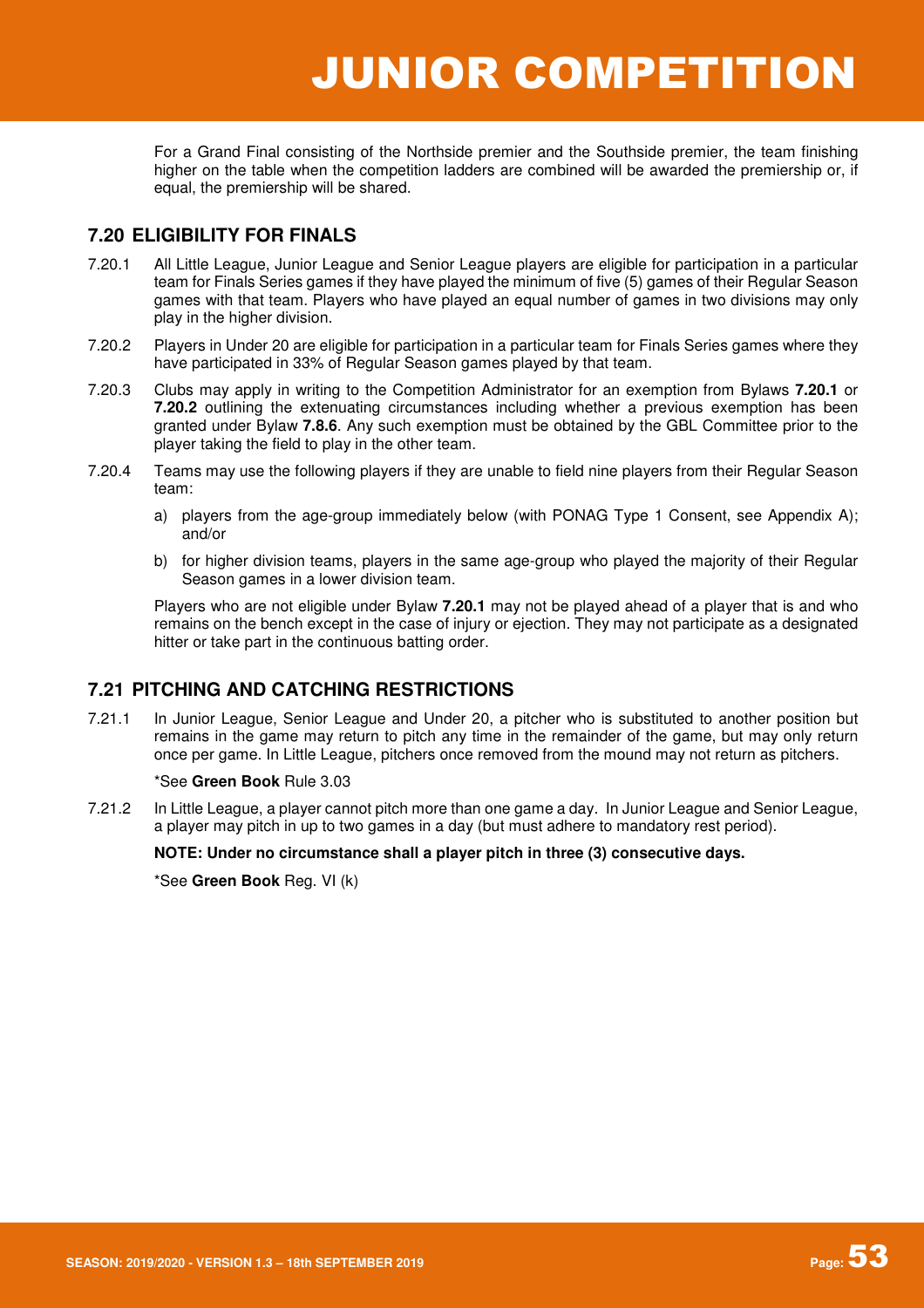#### 7.21.3 For daily pitching restrictions, the following table will apply for all GBL junior games

| League Age (as of 31 <sup>st</sup> August 2019)                             | Daily Pitch Limit (per day) |
|-----------------------------------------------------------------------------|-----------------------------|
|                                                                             |                             |
| Little League Minor registered players playing up<br>in Little League games | 35 pitches per day          |
| Little League Major                                                         | 65 pitches per day          |
| Junior League                                                               | 75 pitches per day          |
| Senior League                                                               | 85 pitches per day          |
| <b>Under 18/20</b>                                                          | 95 pitches per day          |

- 7.21.4 In Under 20, the coach must remove the pitcher once they have thrown 105 pitches in a day, but the pitcher may remain in the game at another position.
- 7.21.5 Under 20 pitchers must adhere to the following rest period requirements:

| Pitches in a day             | <b>Mandatory rest period requirements</b>        |
|------------------------------|--------------------------------------------------|
| 76 or more                   | Four (4) calendar days of rest must be observed  |
| $61 - 75$                    | Three (3) calendar days of rest must be observed |
| $46 - 60$                    | Two (2) calendar days of rest must be observed   |
| $31 - 45$                    | One (1) calendar day of rest must be observed    |
| $1 - 30$ on consecutive days | One (1) calendar day of rest must be observed    |
| $1 - 30$                     | Zero (0) calendar days of rest must be observed  |

- 7.21.6 If a pitcher reaches their daily pitching limit or the mandatory rest period threshold for their league age while facing a batter, the pitcher may continue to pitch (without penalty) until any one of the following occur:
	- a) that batter reaches base;
	- b) that batter is put out; or
	- c) the third out is made to complete the half-inning.

\*See **Green Book** Reg. VI (d)

- 7.21.7 A pitcher who delivers forty-one (41) or more pitches in a game cannot play the position of catcher for the remainder of that day.
- 7.21.8 A catcher who plays the position of catcher in four (4) or more innings is ineligible to pitch for the remainder of that day. A single pitch in an inning constitutes an inning caught.
- 7.21.9 Pitches delivered in suspended games shall be charged against pitcher's eligibility.
- 7.21.10 In suspended games resumed on another day, the pitchers of record at the time the game was halted may continue to pitch to the extent of their eligibility for that day, provided said pitcher has observed any mandatory rest periods applicable on the day of the rescheduled game.
- 7.21.11 It is strongly recommended that pitchers at the junior levels throw at least 75% fastballs throughout the season and that pitchers not pitch in excess of <sup>1</sup> /<sup>3</sup> of their game maximum in any single inning.
- 7.21.12 There are no balks in Little League.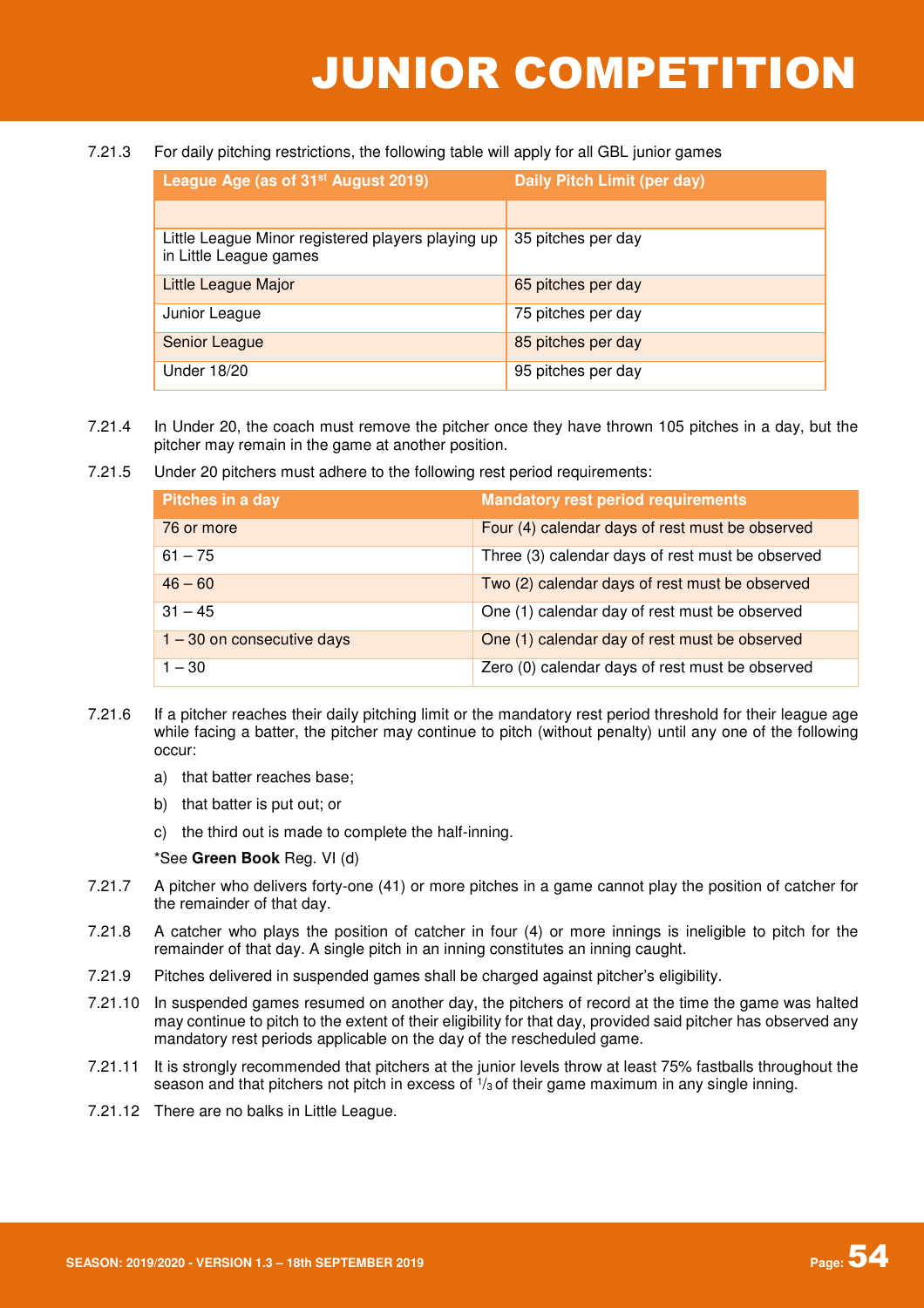### **7.22 "MUST SLIDE" RULE**

**7.21 There is no "Must Slide" rule (and there is no "Imminent Play" rule) in junior baseball** 

\*See **Green Book** Rule 7.08 – **Approved Ruling**

7.22.1 Runners who do not slide or attempt to get around a fielder who has the ball and is waiting to make the tag shall be called out.

\*See **Green Book** Rule 7.08

7.22.2 At home plate, the runner should be encouraged to slide feet first.

\*See **Green Book** Rule 7.08

7.22.3 In Little League, players who slide head first while advancing shall be called out.

\*See **Green Book** Rule 7.08

### **7.23 BASE RUNNING (LITTLE LEAGUE – all Divisions)**

- 7.23.1 Runners may not leave their bases until the pitch has been delivered and has reached the batter. Violation by one base runner shall affect all other base runners as follows:
	- a) if the batter does not hit the ball and the runner is out, the out stands;
	- b) if the batter does not hit the ball and the runner advances, the runner must be returned to the base occupied before the pitch was made;
	- c) if the batter hits the ball and the runner (or runners) are put out, the out(s) will stand;
	- d) if the batter hits the ball and the runner advances, the runner must be returned to the base occupied before the pitch was made or the unoccupied base nearest the one that was left; or
	- e) if the batter bunts, hits a ball within the infield or advances on an uncaught third strike, no run shall be allowed to score (i.e., the runners must be returned to the base occupied before the pitch was made or the unoccupied base nearest the one that was left. If loaded bases and the batter reaches first base safely, each runner shall advance to the base beyond the one they occupied except the runner who occupied third base who is removed without a run being scored or an out being charged).

\*See **Green Book** Rule 7.13

7.23.2 Coaches must not encourage their players to take extra bases in a 'suicide' manner with the intention of enticing an overthrow. This is a breach of the Coaches' Code of Conduct and could result in the runner(s) involved being called out, the coach being ejected, or both.

### **7.24 BATTING (LITTLE LEAGUE D2 RAMS & D3 MAROONS DIVISIONS)**

7.24.1 There is no "dropped third strike rule" in Little League D2 Rams & D3 Maroons Divisions (i.e., if the catcher drops the third strike the batter is automatically out).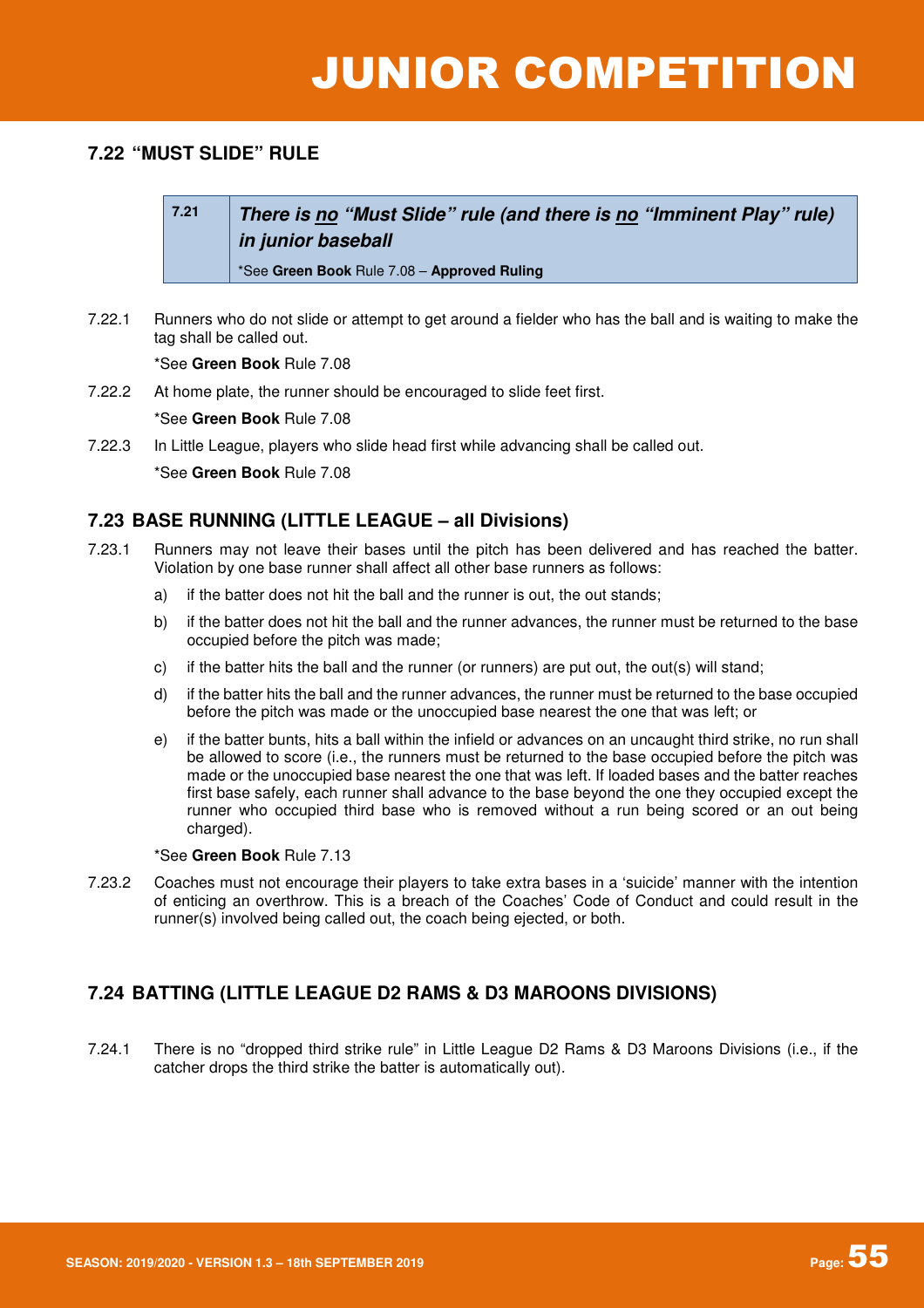- 7.24.2 In the event that the count upon a batter in the Little League D2 Rams & D3 Maroons Divisions competition reaches ball four (4), the batter shall utilise a batting tee to hit the ball in play. When the tee is used the following shall apply:
	- a) the batter cannot bunt. Any ball that fails to travel at least fifteen (15) feet from home plate shall be called foul.
	- b) the catcher must take up position in the catcher's box.
	- c) the pitcher must stand behind the pitchers plate.
	- d) the coach shall place the ball on a tee.
	- e) the batted ball shall remain in play with all regular rules in effect.
	- f) when the tee is in use, the runners are not permitted to advance until the ball has been batted.
	- $\mathbf{g}$ ) the batter continues their turn at bat until they hit the ball in play the batter cannot be struck out.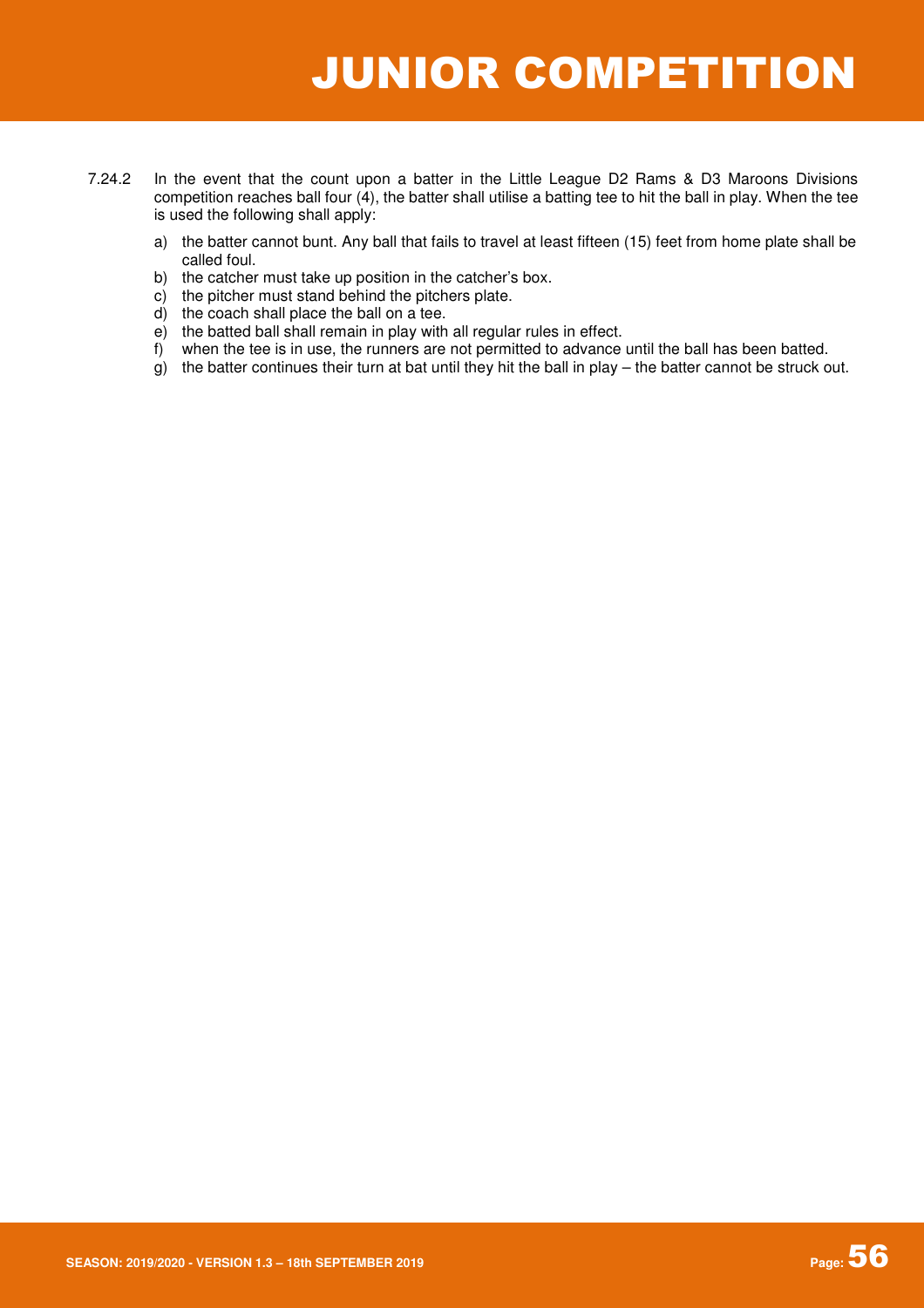### **8.1. PREAMBLE**

8.1.1. This Part outlines the Bylaws applicable to the Women's Competition.

### **8.2. TEAM NOMINATIONS**

8.2.1. Teams must consist of female players aged fifteen (15) years and older. All female players are permitted to play in this League upon reaching their fifteenth birthday. All female players must be registered as a Women's player or age registered appropriately on the approved database.

### **8.3. GAME DURATION**

- 8.3.1. All Women's Competition games are nine (9) innings or one and a half (1.5) hours, whichever comes first.
- 8.3.2. For any night games, where the host venue has a light curfew, the umpire shall call the game once the light curfew has been reached.
- 8.3.3. Games which remain tied after the stipulated number of innings but before the expiry of the time limit shall continue until a result is reached or an inning concludes after the time limit expires, whichever comes first. The inning need not be completed if the home team is ahead.
- 8.3.4. An inning started within the time allowed shall be completed, unless the home team is ahead in the bottom of the inning after the time limit has expired. An inning starts immediately after the final out of the previous inning.
- 8.3.5. The plate umpire shall be the official timekeeper. The plate umpire may delegate this duty to another umpire or the scorers.

### **8.4. RUN LIMITATION**

**8.4.1.** The maximum number of runs that can be scored is six (6) per inning for the first three (3) innings.

### **8.5. REGULATION GAME**

- 8.5.1. In the event of inclement weather or light curfew affecting game duration, three (3) innings shall constitute a regulation game (2½ if the home team is ahead). [See Bylaw **6.19.5** for Grand Finals]
- 8.5.2. A game of fewer than the respective minimum number of innings shall be declared "no game", except where it is suspended and rescheduled in accordance with Section **3.3**.

### **8.6. TEN (10) RUN RULE**

8.6.1. For all Regular Season games, where a team is leading by ten (10) runs or more after five (5) innings then the game shall be called as a complete game. Where the home team is ahead by ten (10) runs or more in the bottom of the inning, the inning need not be completed.

### **8.7. SPEED UP POLICY**

- 8.7.1. Teams should aim to make an inning change over within ninety (90) seconds. Players and coaches are encouraged to move quickly to positions.
- 8.7.2. Should either team take longer than ninety (90) seconds from the third out to the pitcher being told to "play" then penalties may apply. If the batting team is at fault, a strike shall be called and if the fielding team is at fault then a ball shall be called. This should happen only after a warning is given in the first instance.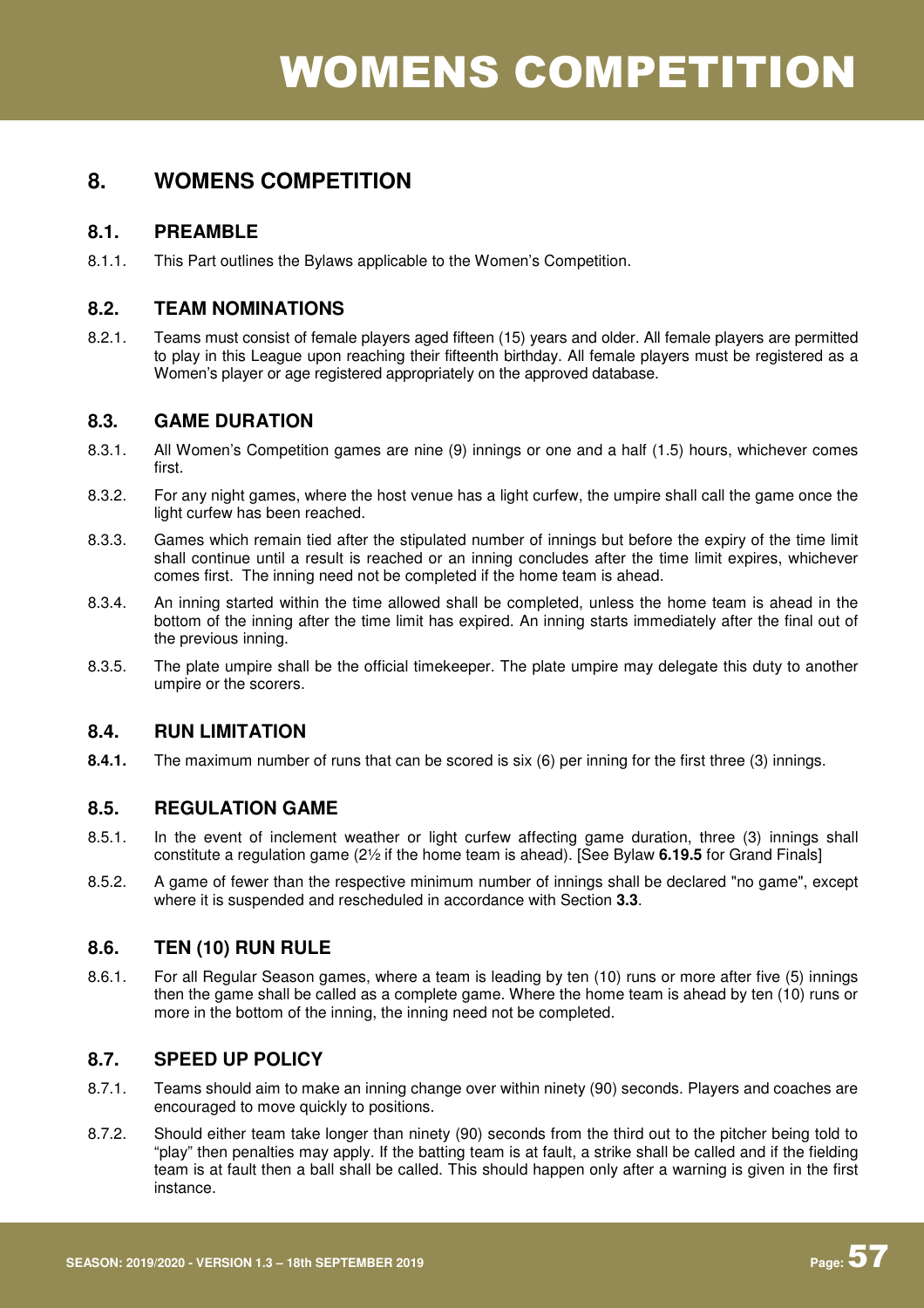### **8.8. PLAYERS**

- 8.8.1. Games may commence and continue with a minimum of seven (7) players, however the vacant batting position shall be considered an automatic out. Where a game commences with seven players, the eighth and ninth batting position shall be vacant, but may be filled at any time by a eighth and ninth player. Where a player leaves a game (for injury, ejection or otherwise) and is not replaced, their position in the batting order shall be vacant.
- 8.8.2. If any team has less than seven (7) players at any time, then the game shall be called a forfeit.
- 8.8.3. A player shall be listed on the game card when that player enters the game (including as a designated hitter or extra hitter). Players listed on the game card shall have that game count as a game played for Finals Series and other eligibility purposes.
- 8.8.4. Where two (2) or more teams compete at the same level within a Club, a player may only play for one team in a weekend. If the player plays in both teams during the course of the season, then for Finals eligibility, By-Law 5.21 applies. If the participation is the same for both teams, the player will play and be eligible for Finals games for the first team they played with at the start of the season.
- 8.8.5. Clubs may apply in writing to the Competition Administrator for an exemption from Bylaw **8.8.4** outlining the extenuating circumstances. Any such exemption must be obtained by the GBL Committee prior to the player taking the field to play in the other team.

### **8.9. DESIGNATED HITTER / 10 BATTER RULE**

- 8.9.1. Teams in Women's Competition may use a designated hitter. However, the game pitcher may be substituted to bat or run for any player, but at that point the designated hitter rule terminates.
- 8.9.2. The designated hitter shall not be eligible for Most Valuable Player votes.
- 8.9.3. In Women's Competition games, teams may use a ten (10) player batting order if they have ten (10) or more players available at the discretion of each team's coach. If a coach elects to use a ten (10) batter order at the beginning of the game, it may only be reduced where a player is ejected, injured or needs to leave the game site before the end of the game and there are no other players available to replace them.

### **8.10. COURTESY RUNNER**

- 8.10.1. All teams may use a courtesy runner for the catcher at any time. The courtesy runner must be the last player out or, if they are not available, the last player to score.
- 8.10.2. A courtesy runner cannot be replaced once on base except for injury, illness or ejection.
- 8.10.3. Only a courtesy runner who has played in the field or batted in the line-up shall be considered a player in relation to Bylaw **8.8.3** above. No running stats shall be credited to the courtesy runner; they shall be credited to the catcher.
- 8.10.4. A runner who replaces a player who is injured or unable to run shall not be permitted to steal bases. Any runner who does so shall be called out.

### **8.11. PROTECTIVE EQUIPMENT**

- 8.11.1. Any bat boy or girl under the age of eighteen (18) must be a minimum of eight (8) years old and must wear a two-eared helmet at all times.
- 8.11.2. Protective cups are mandatory for all players.
- 8.11.3. Junior Players must wear full protective equipment at all times when catching or warming up a pitcher including mask, helmet, chest protector, throat protector, leg guards and protective cup. Senior Players and Coaches warming up a pitcher are only required to wear a mask.
- 8.11.4. All batters and base runners must wear properly fitted, non-damaged two eared helmets.
- 8.11.5. Base coaches must wear an approved helmet whilst on the field. Base coaches under eighteen (18) years of age must wear a two eared, baseball batting helmet. Base coaches eighteen (18) years or older, may opt to use either a two eared baseball helmet or skull cap style helmet.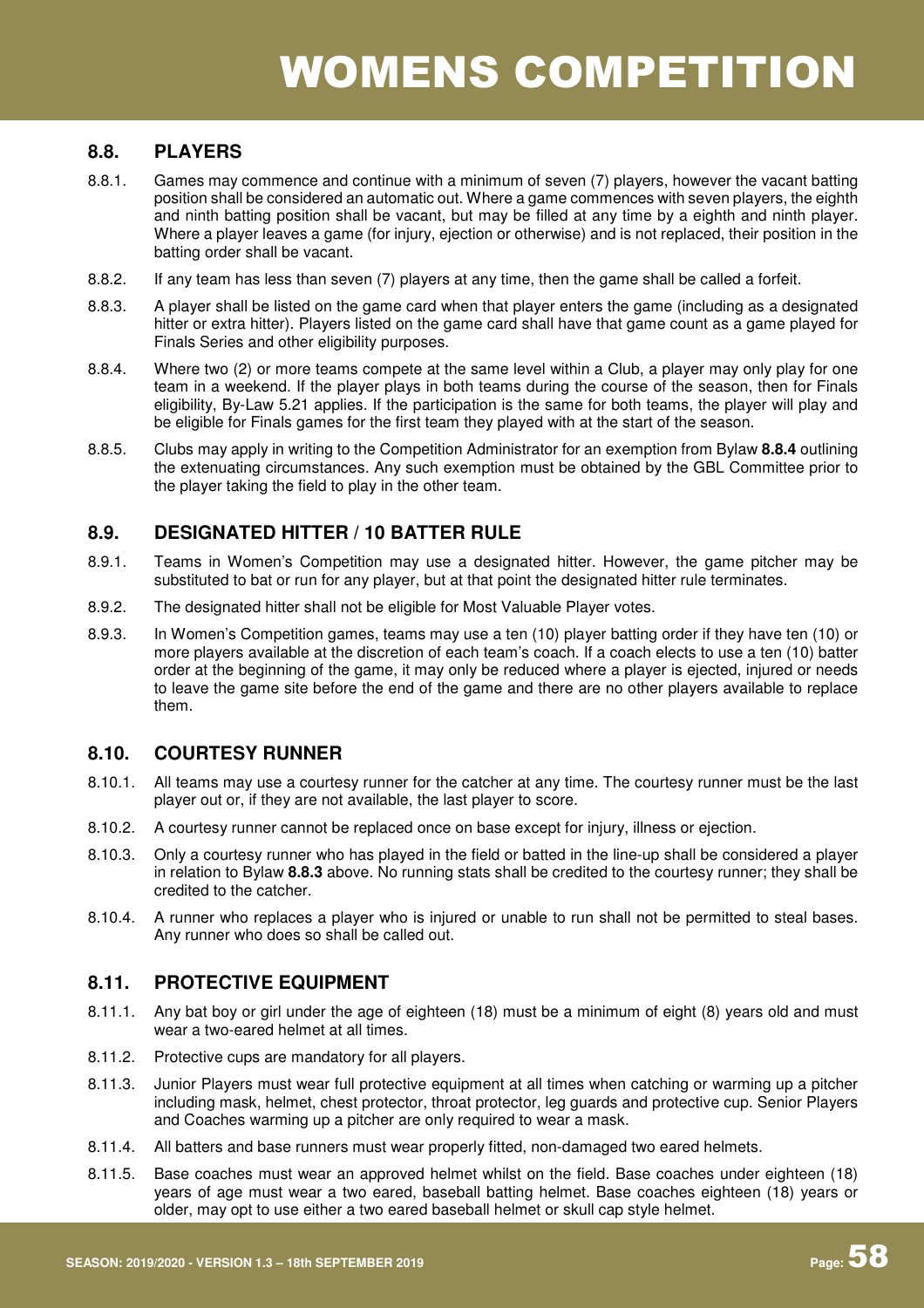8.11.6. All Clubs must make available a generous supply of SPF 30+ sunscreen.

### **8.12. INJURIES & DISABLED LIST**

- 8.12.1. If a player leaving the game due to illness or injury reduces the team to less than nine (9) players, another player previously replaced may re-enter the game. This can occur only if no new player is available. The re-entered player cannot pitch.
- 8.12.2. Scorers must record on the official game card details of players injured in a game. To prove eligibility for the disabled list, players must forward a medical certificate or a Statutory Declaration to the Competition Administrator within fourteen (14) days of when the injury occurred via the Club Secretary. The player shall then be recorded on the disabled list.
- 8.12.3. Players who are injured outside the field of play (e.g. work injuries, training etc.) must forward a suitable medical certificate via the Club Secretary to the Competition Administrator to be eligible for the disabled list within fourteen (14) days of when the injury occurred.
- 8.12.4. Players on the disabled list shall continue to be credited with game eligibility for finals.
- 8.12.5. The Competition Administrator may accept medical certificates or Statutory Declarations forwarded after the time limits stipulated in this section where deemed fair and appropriate to do so.

### **8.13. BATS**

- 8.13.1. All baseball bats must conform to the Official Baseball Rule 3.02.
- 8.13.2. All bats used in Women's Competitions shall comply with the following:
	- $\bullet$  it shall not be more than thirty-six (36) inches in length; nor more than two and five eighths (2 $5/8$ ) inches in diameter, and if wood, not less than fifteen-sixteenths ( $15/16$ ) inches in diameter ( $7/8$  inch for bats less than thirty (30) inches) at its smallest part.
	- it shall not weigh, numerically, more than three (3) ounces less than the length of the bat (e.g., a thirtythree (33) inch long bat cannot weigh less than thirty (30) ounces).
	- if not made of a single piece of wood shall meet the Batted Ball Coefficient of Restitution (BBCOR) performance standard, and such bats shall be so labelled with a silkscreen or other permanent certification mark. The certification mark shall be rectangular, a minimum of a half (<sup>1</sup> /2) inch on each side and located on the barrel of the bat in any contrasting colour.
	- aluminium/alloy and composite bats shall be marked as to their material makeup being aluminium/alloy or composite. This marking shall be silkscreen or other permanent certification mark, a minimum of one and a half  $(1<sup>1</sup>/2)$  inch on each side and located on the barrel of the bat in any contrasting colour.
	- cracked, dented or otherwise damaged or deformed bats are not permitted. Any metal/alloy bat that does not clearly have the barrel composition marked on it by the manufacturer is not permitted.
- 8.13.3. Females shall use bats as described in Bylaw **8.13.2** except the bat shall not weigh, numerically, more than five (5) ounces less than the length of the bat (e.g., a thirty-three (33) inch long bat cannot weigh less than twenty-eight (28) ounces).

### **8.14. GAME BALLS**

- 8.14.1. The home team shall be responsible for the supply of new balls for each game.
- 8.14.2. Teams must supply only those balls approved by the Competition Administrator and meet the specifications defined in Official Baseball Rules, Rule 3.01.
- 8.14.3. In all Women's Competition grades, the home team shall provide two (2) new balls and make available additional balls in good condition.
- 8.14.4. In all grades, the umpire-in-chief shall check and approve all game balls before the commencement of and during the game.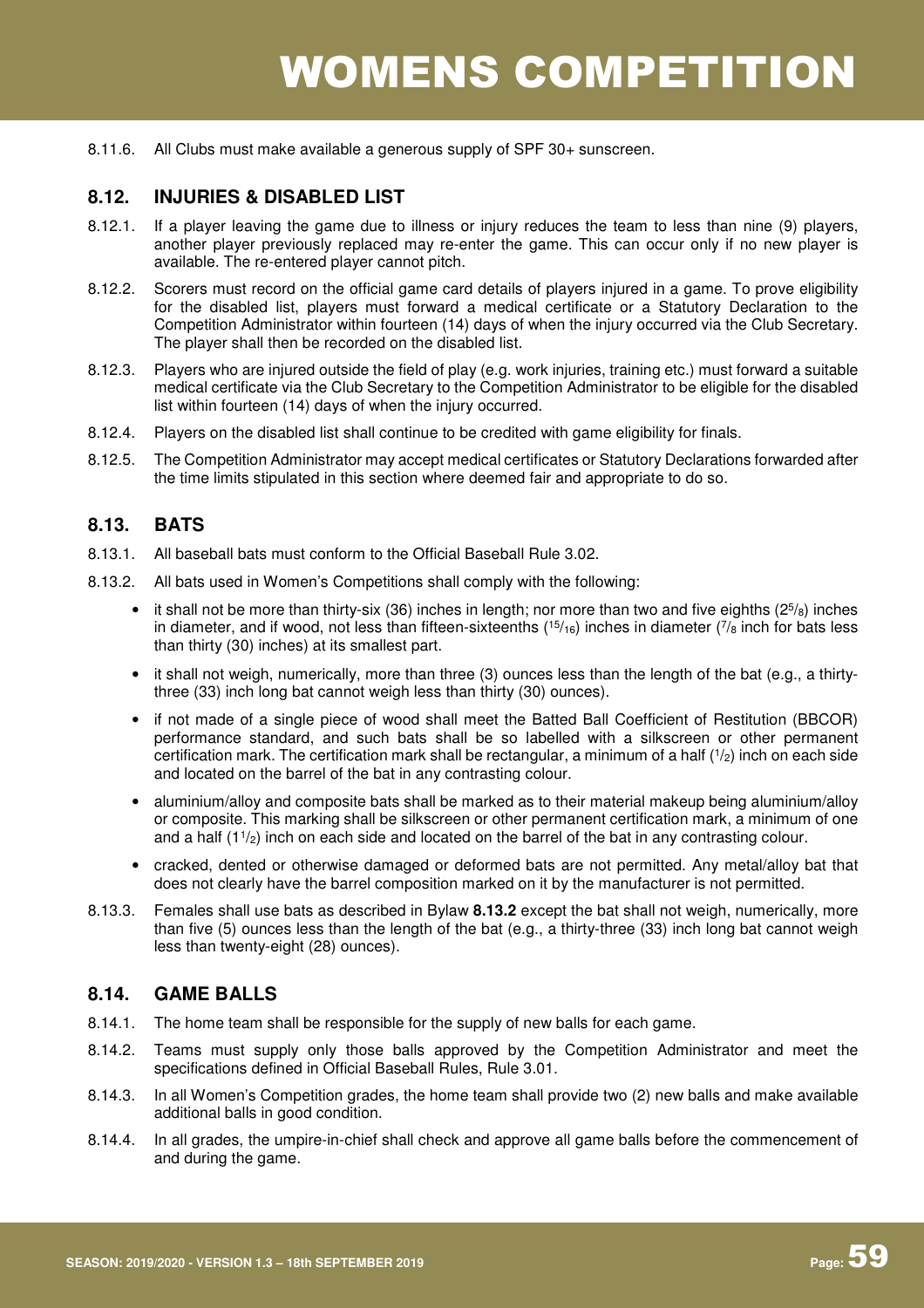### **8.15. UMPIRES**

- 8.15.1. The home team shall provide the plate umpire and the away team shall provide the base umpire. All umpires must be QBUA approved and hold at least Community Level (green shirt) qualification.
- 8.15.2. For all Grades, the plate umpire must call from behind the plate. The base umpire must remain standing at all times.
- 8.15.3. Umpires shall not be replaced during a game unless they are injured or ill, or have the agreement of both team coaches.
- 8.15.4. Umpires must be suitably dressed, in the QBUA approved shirt. Umpires must wear enclosed footwear and, in the case of the plate umpire, the necessary protective equipment. Umpires are not permitted to wear club playing uniforms.
- 8.15.5. At the end of each game, umpire-in-chief shall complete and sign the official game cards and scorebooks and print their name on the game card.
- 8.15.6. All umpires must complete an Incident Report for any ejection, or other incident they wish to report (refer to the GBL Judiciary Procedures).
- 8.15.7. The umpire shall eject any player or official found using any tobacco or alcohol products, or any illicit drugs during a game. This includes any player or official in uniform anywhere within the boundaries of the playing facility.
- 8.15.8. If a player is ejected for any reason and the head coach does not attempt to placate the situation, then the head coach shall be ejected from the game with the player. He shall be required to leave the field of play and take no further part in the game.
- 8.15.9. Ejected players must complete an Incident Report and submit it via the Club Secretary to the Competition Administrator by 3 pm the business day following notification of the ejection to the Club Secretary by the Administrator.
- 8.15.10. A coach may visit the same pitcher no more than once per inning. Where a coach attempts to make a further visit, the player must be removed from the position of pitcher for the remainder of the game.

#### **8.16. SCORERS – (see Section 2.10)**

- 8.16.1. Each team shall have its own competent scorer using the Official Baseball scorebook. It is recommended every scorer holds a CABS Level 0 accreditation or higher.
- 8.16.2. Scorers of both teams must sit together during the game to assist the accurate recording of details in scorebook.
- 8.16.3. The Electronic scoring device may be used as an alternative to a scorebook, provided at least one scorer completes a scorebook. If both scorers want to use Electronic scoring device, the home team scorer must ensure a scorebook is also completed.
- 8.16.4. At the completion of the game, each home team scorer shall present the official game card to the umpirein-chief for checking, signing and return to the scorer. All injuries must be annotated on the card with all sections and columns completed. This includes players subject to PONAG Clearances, MVP, fielding position, time in/out, pitches, innings caught.
- 8.16.5. At all times during a game, scorers must have in their possession the following items:
	- an adequate supply of blank Incident Report Forms;
	- a blank game card for the relevant grade;
	- a copy of these Bylaws:
	- a scorebook; and
	- appropriate stationery.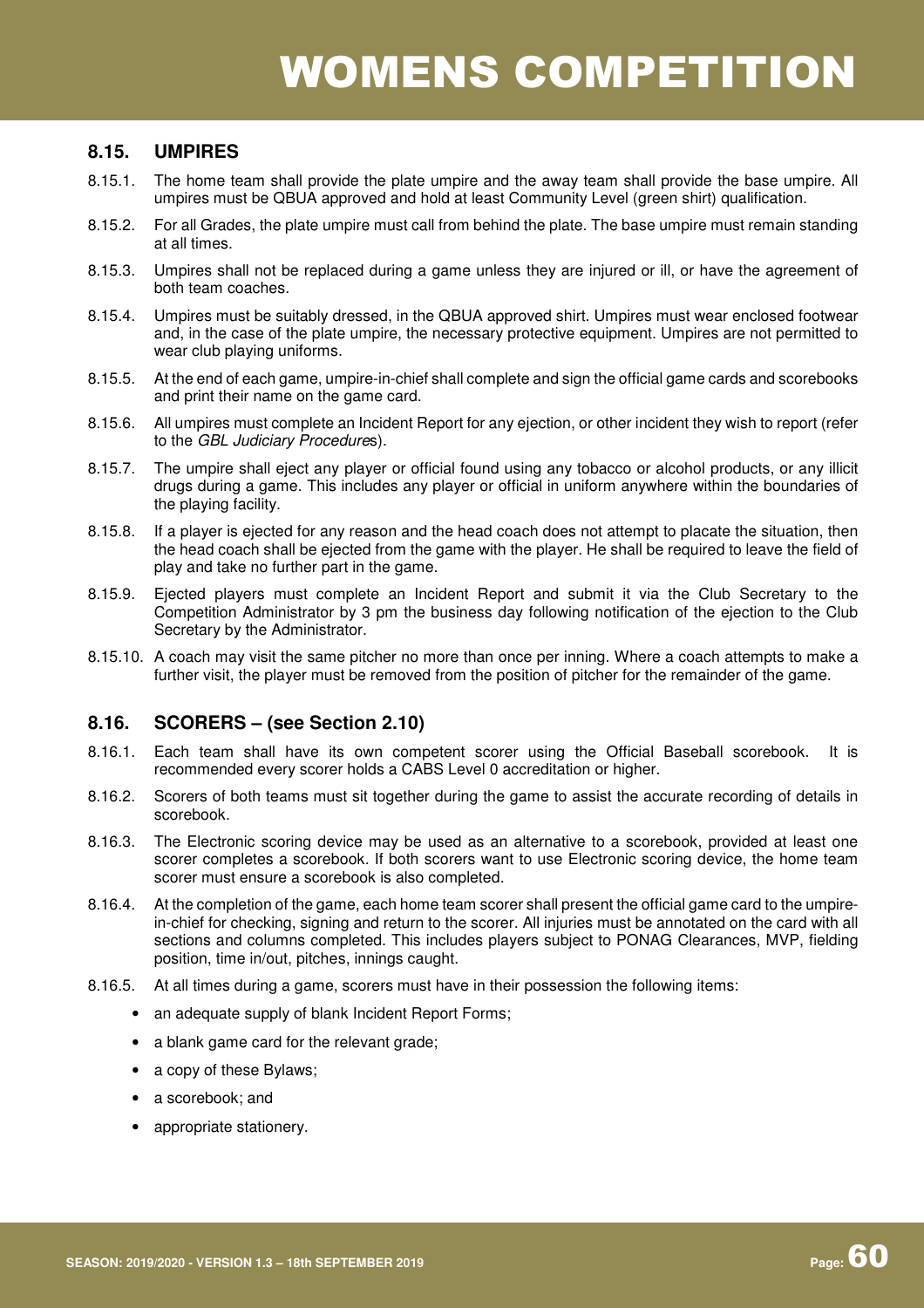### **8.17. GAME CARDS/RESULTS**

- 8.17.1. The home team scorer is responsible for forwarding results to the Competition Administrator. Both scorers are responsible for the accuracy of the score card.
- 8.17.2. Home team scorer shall ensure that:
	- 8.17.2.1. game cards are fully completed, accurate and legible;
	- 8.17.2.2. team coach's names are printed in the appropriate place on the card;
	- 8.17.2.3. all accreditation levels are recorded;
	- 8.17.2.4. umpires-in-chief and each scorer must sign and print their name in the appropriate place on the card; and
	- 8.17.2.5. all names are spelt correctly.
- 8.17.3. The home club shall ensure that they forward the game cards to the Competition Administrator no later than the business day following the game by email (ensure the scanned card is legible – use black pen and print in block letters).

### **8.18. POINTS & MVP VOTES**

8.18.1. Premiership win/loss percentages shall be awarded as follows:

8.18.1.1. if a game is played, percentages shall be awarded even where some or all of the other games in that grade in that round are washed out.

8.18.1.2. all competitions are by winning percentage, with half the points of a win given for a tie.

8.18.2. MVP votes are allocated for all Divisions and will be awarded by agreement between the scorers immediately after the game and noted on the Game Card. Votes are awarded on a 3 votes, 2 votes, and 1 vote basis for the best players between each of the two participating teams.

### **8.19. PREMIERSHIPS & FINALS**

- 8.19.1. The Competition Administrator shall determine where and when Finals Series games are played. Generally, games will be played at the same day and time as Regular Season games, with the following weeknights available for games that require rescheduling.
- 8.19.2. All Finals Series games shall be the same duration as Regular Season games (Bylaw **8.3**) but played to a result.
- 8.19.3. Where time permits, the preferred Finals system is the Page system Semi Finals 1 v 2; 3 v 4: Preliminary finals - loser 1 v 2 plays winner 3 v 4; Grand Final - winner Semifinal 1 v 2 plays winner Preliminary final.
- 8.19.4. The home team for all finals games will be the team that finished higher on the ladder.
	- 8.19.4.1. For all GBL Finals baseball games the home team occupies the 3rd base dugout.
	- 8.19.4.2. However if the home team is playing at their usual home field, then they occupy the dugout they use during the regular season.
- 8.19.5. For all Women's Competition Grand Finals (i.e., North, South or cross-river), three (3) innings shall constitute a complete game in the event of inclement weather or time curfew (2.5 if the home team is ahead).
- 8.19.6. In the event of inclement weather affecting Finals Series games, the Competition Administrator shall attempt to reschedule the games subject to Bylaws **8.19.6 – 8.19.9**. Games once scheduled are subject to these Bylaws (including forfeit procedures - see Section **3.5**).
- 8.19.7. The latest possible time for rescheduling any Finals Series games shall be:
	- 8.19.7.1. Friday night following the original scheduled day for any Semi Final or Preliminary Final; or
	- 8.19.7.2. Thursday night preceding Easter for any Grand Final.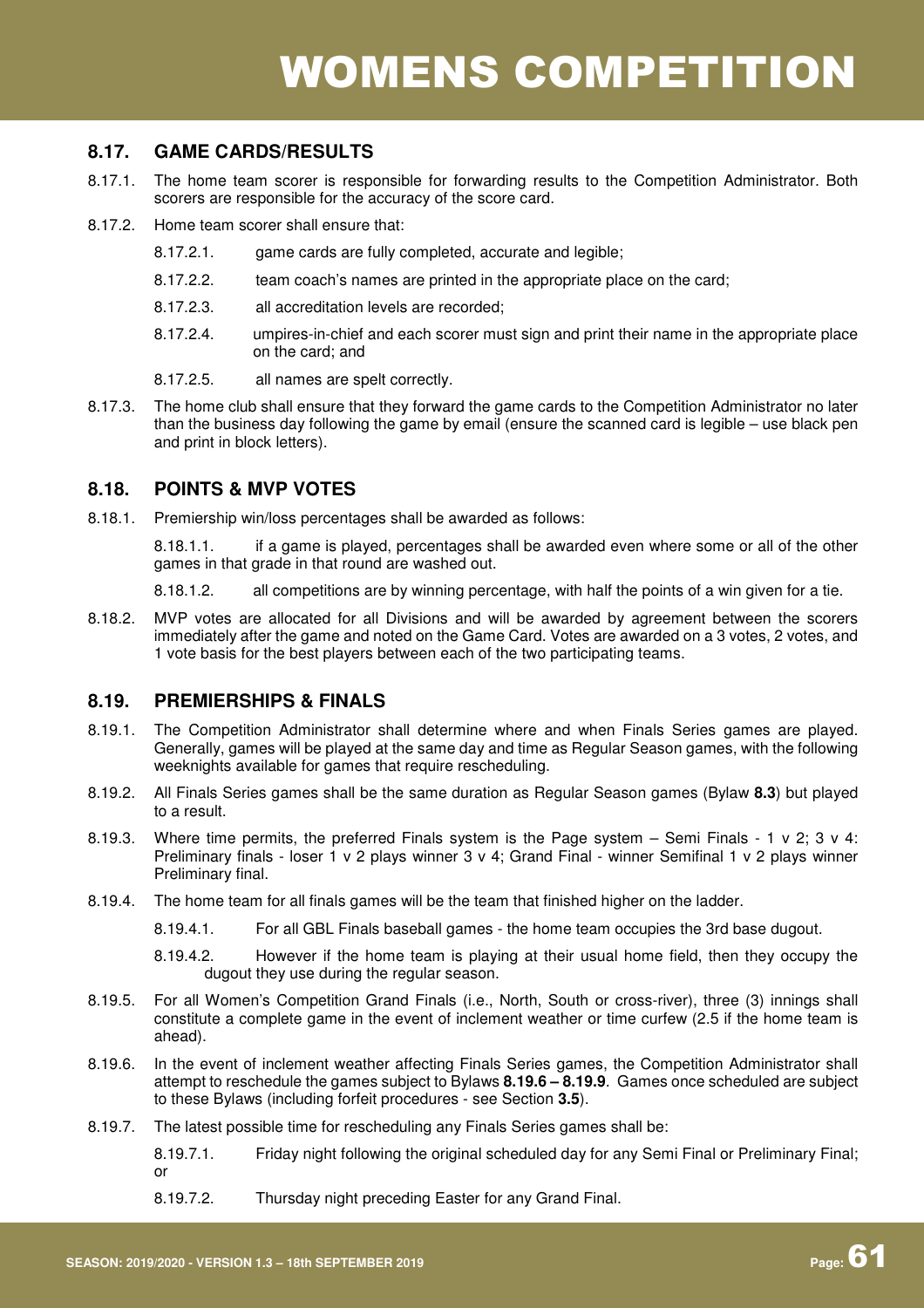- 8.19.8. Where limited field availability impacts the ability for the Competition Administrator to reschedule Finals Series games, games will be prioritised according to their division.
- 8.19.9. In the event a Finals Series game cannot be rescheduled or played within the time permitted under Bylaw **8.19.7**, teams will progress (or be awarded the premiership) as follows:
	- 8.19.9.1. highest competition standing; then
	- 8.19.9.2. head-to-head throughout the season.

8.19.9.3. For a Grand Final consisting of the Northside premier and the Southside premier, the team finishing higher on the table when the competition ladders are combined will be awarded the premiership or, if equal, the premiership will be shared.

### **8.20. ELIGIBILITY FOR FINALS**

- 8.20.1. To be eligible for the finals, players must have participated in 33% of Regular Season games played by that team.
- 8.20.2. Clubs may apply in writing to the Competition Administrator for an exemption from Bylaw **8.20.1** if an exemption under Bylaw **8.8.5** has already been granted. Any such exemption must be obtained prior to the player taking the field to play in a Finals Series game.
- 8.20.3. Washouts (before the game commences) shall not count as games played in determining a player's eligibility for finals.
- 8.20.4. In respect of forfeits, refer to Section **3.5**.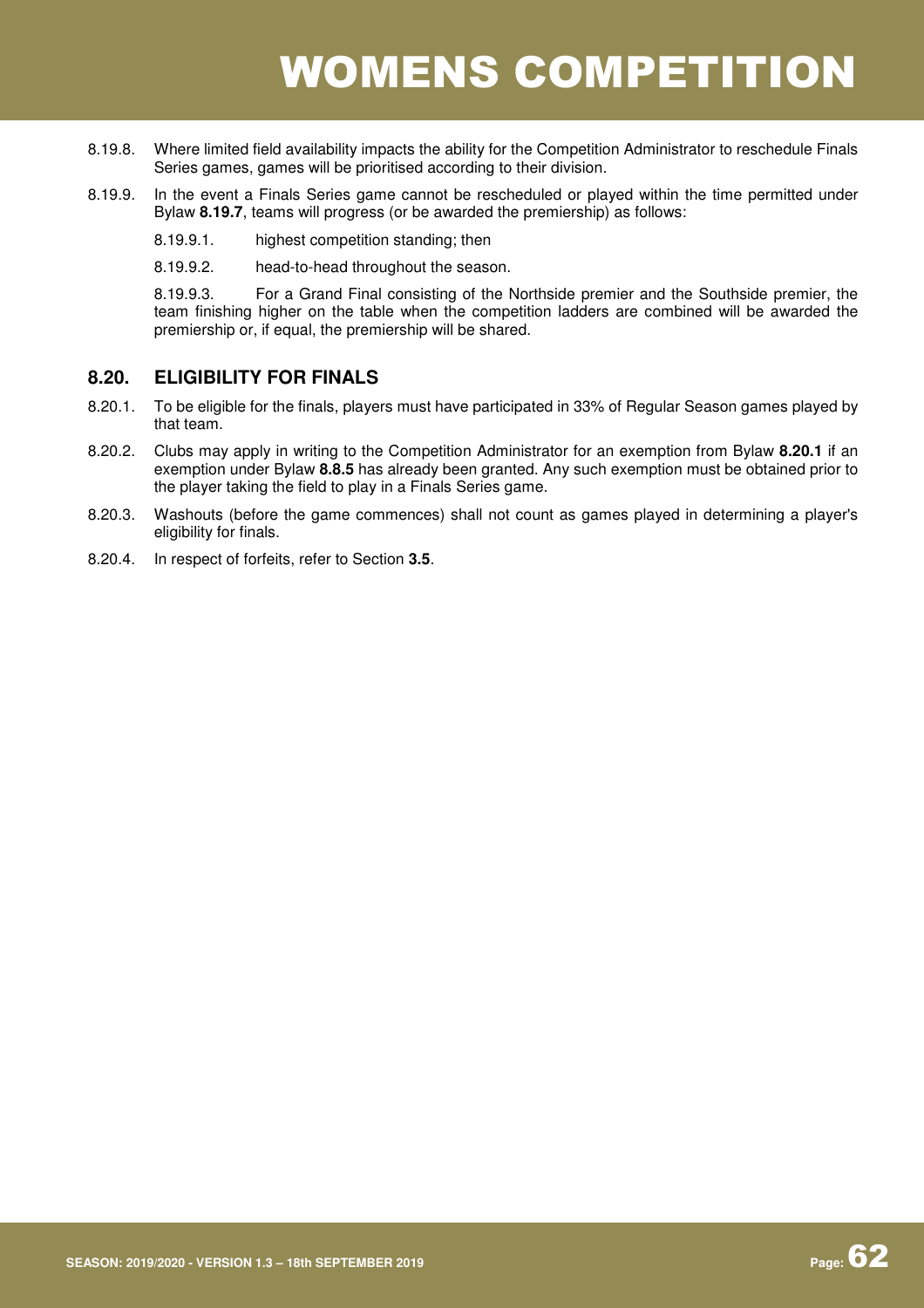### **9 BEHAVIOUR MANAGEMENT**

### **9.1 BEHAVIOUR TOWARDS OFFICALS**

### **9.2 UMPIRES – TAKE THE PLEDGE - NO RESPECT – NO UMPIRES – NO GAME**

- 9.2.1 The role of umpires must be recognised and respected by the coaches, the players, the scorers, spectators and the parents. In the context of adjudicating a Baseball Queensland game, the umpire has complete authority over players and coaches from the moment that he or she walks onto the field until the game is over. It is an umpire's job to officiate the game within the rules and keep our players safe. We need to remind everyone involved of the consequences if you abuse an umpire. These actions can have a much greater impact than what you think. We need to reiterate the need to treat umpires with respect both as a coach, player and a spectator.
- 9.2.2 Umpires need to be accountable, just as players and coaches are on game day. They need to present themselves in a professional manner, know and understand the rules, position themselves on field in the best place to make good decisions and show respect to the players and coaches involved in the game they are officiating. There is an expectation that paid umpires perform, just as paid players do. However, one thing to remember is that umpires, just like players, will make mistakes during a game. We should not hold the umpires to account for the result because of one perceived bad decision. It's important to remember players and coaches also make mistakes.
- 9.2.3 Many sports have instituted a zero-tolerance policy for players, spectators and parents, which results in ejection from the game if umpires are taunted or verbally jeered. Junior umpires and especially volunteer club umpires must be given the same respect as paid umpires.
- 9.2.4 Parents can help ensure the health and safety of umpires by starting to educate their kids on how to treat umpires with respect. Coaches, players, parents, and spectators should never argue or dispute the decision of an umpire, make negative or derogatory remarks or gestures towards an umpire, or otherwise behave inappropriately to disturb the normal course of play in the game. Not only is this behavior setting a bad example for players, it distracts and takes away from their enjoyment of the game. Remember, it's only a game, and it's important to set a good example of respecting the umpire for our young players.
- 9.2.5 Baseball Queensland and the GBL Competition Committee support the "Take the Pledge Respecting Umpires initiative and will continue to monitor the competition By-Laws to ensure clubs, players and officials show respect to all baseball officials. And where this respect is not provided, ensure appropriate penalties

### **9.3 ZERO TOLERANCE**

- 9.3.1 The GBL Competition and the QBUA will enforce the concept of 'zero tolerance' in order to ensure that Coaches and Managers take a proactive role in eliminating Umpire abuse.
	- a) If, in the Umpire's opinion, a player:
		- (a) Abuses an Umpire; or
		- (b) Displays dissent towards an Umpire; or
		- (c) Argues judgement decisions (e.g. balls and strikes, Out/safe or fair/foul etc.) or
		- (d) Shows disrespect to the umpire in any way
- 9.4 The Umpire must immediately **eject the player** from the game. Coaches and players are prohibited from disputing any type of umpiring judgement calls.
- 9.5 In all Junior games; Umpires are encouraged to use each Team Coach as appropriate to resolve behaviour issues as the first option prior to any player ejection.

**NOTE**: This is a recommendation only and Umpires need to use their best judgement when dealing with game management and player behaviour issues.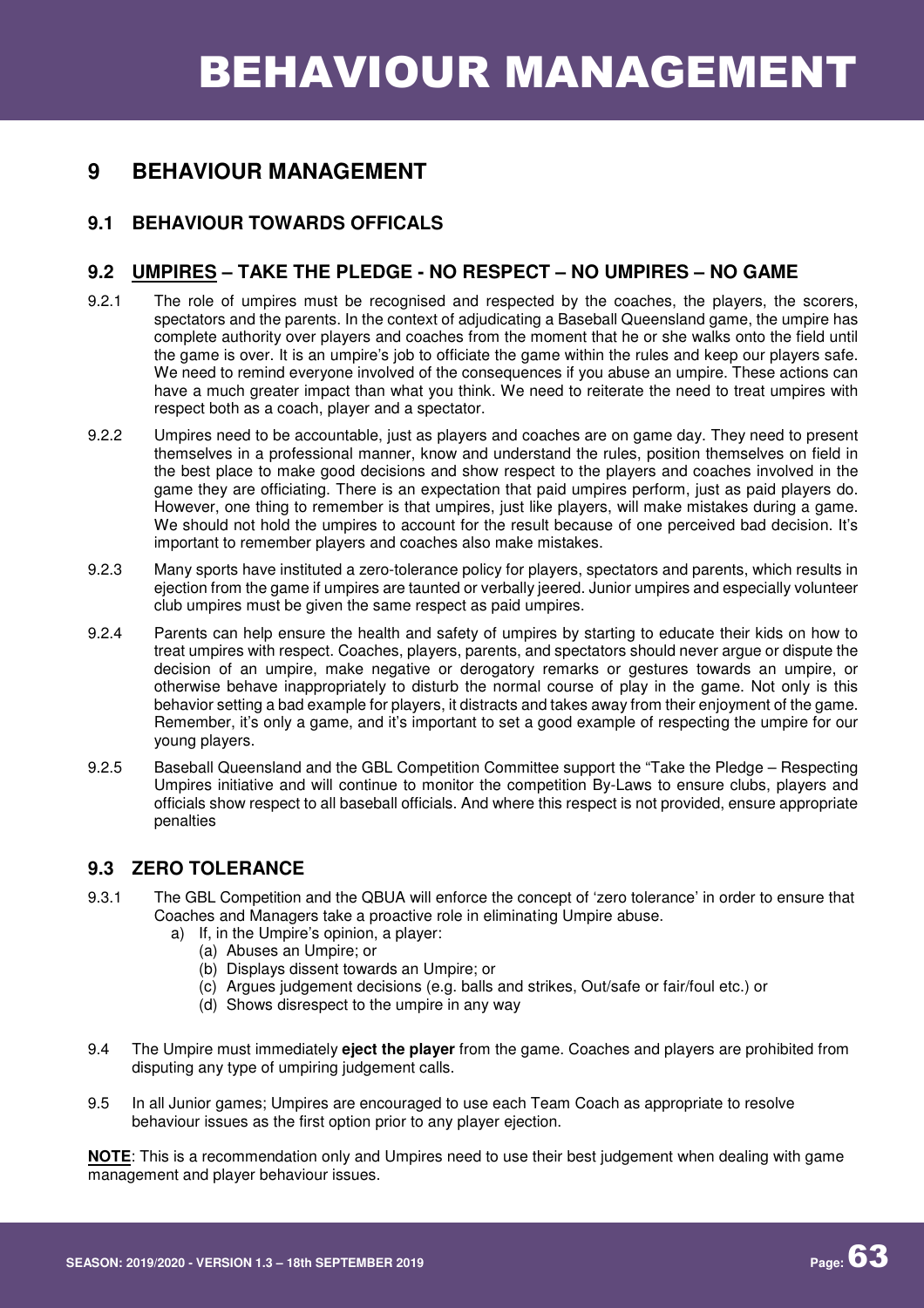## BEHAVIOUR MANAGEMENT

**WARNING**: If a player is ejected for any reason and the head coach does not attempt to placate the situation, then the head coach will be ejected from the game with the player. He will be required to leave the field of play and take no further part in the game. The GBL Judiciary takes a dim view of players and coaches that continue to make comments from outside the field of play.

- 9.6 The ejected player and the Head Coach/Manager shall adhere to the BQ Reported Persons Procedures. The ejected Head Coach/Manager shall be imposed with no further penalty.
- 9.7 Any player, coach, official or individual that makes disparaging remarks on social networks that are brought to the attention of the judiciary, may be charged with Bringing the Game into Disrepute, as defined as follows: -

#### 9.7.1 **DEFINITION OF BRINGING THE GAME INTO DISREPUTE**

- a) Disrepute means literally bad reputation. When the word disrepute is used in the sporting context, it is normally in relation to bringing the game or the sport or members of the sport into disrepute.
- b) Definitions:
	- (a) To bring something into disrepute is to damage the reputation which is equivalent to reducing their standing
	- (b) The lack or decline of good reputation; a state of being held in low esteem
	- (c) To diminish public confidence in something or to cause the public to lose confidence in the integrity of something

### **9.8 MELEE RULE**

9.8.1 The GBL Competition Committee will not tolerate the clearing of players and coaches from a bench to engage in a melee under any circumstances. As such, the Competition Manager will apply an automatic one (1) game suspension on any **reported player**, coach or other person that leaves their bench or designated area to engage in a melee.

### **9.9 SCORERS**

- 9.1.1 The official scorer is an official representative who is entitled to the respect and dignity of his/her office and shall be accorded full protection by Baseball Queensland and the GBL Competition Committee for all games scored within the GBL summer baseball competition. The official scorer shall report to the appropriate league official any indignity expressed by any manager, player, club employee or club officer in the course of, or as the result of, the discharge of official scorer duties.
- 9.1.2 Coaches and players are prohibited from disputing any decision by a scorer in relation to the interpretation of the Official Baseball Rules regarding scoring and statistics.
- 9.1.3 The official scorer shall observe the game from a position in the scorer's box. The official scorer shall have sole authority to make all decisions concerning application of Rule 9 (Rule 10) that involve judgment, such as whether a batter's advance to first base is the result of a hit or an error.
- 9.1.4 In all cases, the official scorer shall not make a scoring decision that is in conflict with Rule 9 (Rule 10) or any other Official Baseball Rule. The official scorer shall conform strictly to the rules of scoring set forth in this Rule 9. The official scorer shall not make any decision that conflicts with an umpire's decision.
- 9.1.5 The official scorer shall report any indignity expressed by any manager, player, club employee or club officer in the course of, or as the result of, the discharge of official scorer duties.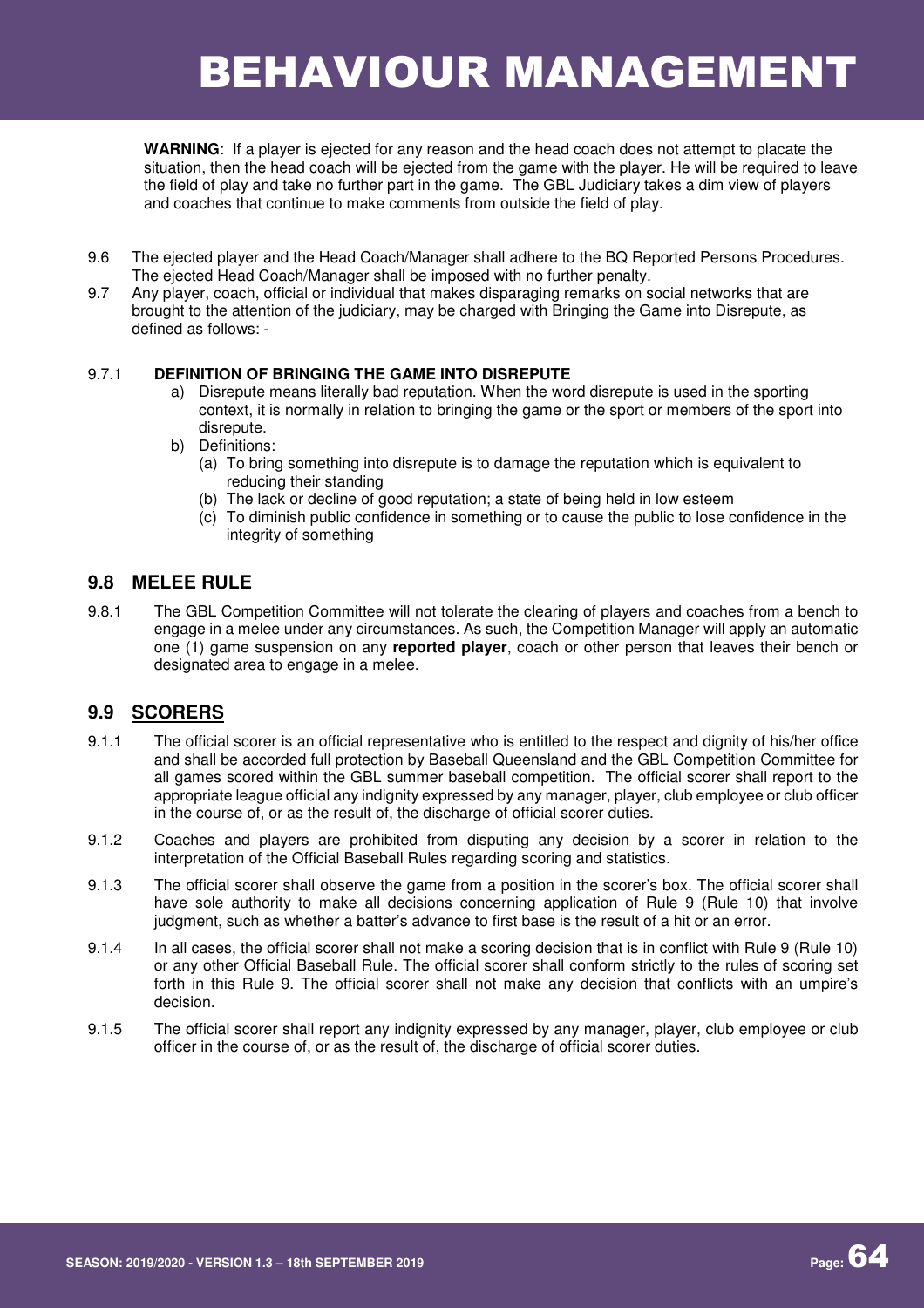## BEHAVIOUR MANAGEMENT

- 9.1.6 Players are expressly directed to not enter the scorer's box or area. The only person authorised to ask a question of the scorers is the team Coach/Manager. Players entering the scorer's box/area may be subject to a report and if deemed guilty, subject to appropriate penalty.
- 9.1.7 Any report from an official scorer will be submitted to the GBL Judiciary by the Competition Administrator. The report must be submitted on the official GBL incident Report form available from the BQ website. The GBL Judiciary will deal with any complaints from the official scorer in the same way as any other report of misbehaviour.

### **9.2 CONDUCT OF MEMBERS, OFFICIALS AND SPECTATORS**

- 9.2.1 Members, officials and spectators of the GBL must comply with:
	- a) this Section;
	- b) all BQ and Baseball Australia Codes of Conduct;
	- c) the Baseball Australia Member Protection Policy; and
	- d) any other policy document that BA or BQ may publish from time to time.
- 9.2.2 Members, officials and spectators of the GBL must, at all times, refrain from:
	- a) conduct which may harm a GBL Club member or official;
	- b) conduct that is unbecoming of a GBL Club member or official; and
	- c) conduct that may bring the sport of baseball into disrepute.
- 9.2.3 Conduct on social media may constitute a breach of this Section.

### **9.3 GBL JUDICIARY**

- 9.3.1 The GBL Judiciary is established and administered by the GBL Committee to hear and determine disciplinary proceedings against any person under this Part.
- 9.3.2 The GBL Judiciary will abide by the GBL Judiciary Procedures set out in Appendix C.
- 9.3.3 The GBL Judiciary may refer matters at their discretion to the BQ Judiciary.
- 9.3.4 Decisions of the GBL Judiciary may be appealed to the BQ Appeals Tribunal in accordance with the GBL Judiciary Procedures and the Baseball Queensland Dispute Resolution Rules.

### **9.4 JUDICIARY REFERENCES**

9.4.1 Any person may report the conduct of another person they believe has breached Section 9.1 to the GBL Judiciary. A report must be in the form stipulated in the GBL Judiciary Procedures set out in Appendix C.

### **9.5 JUDICIARY SUSPENSIONS**

Any player who plays in breach of a judiciary order is an illegal player for the purpose of these Bylaws.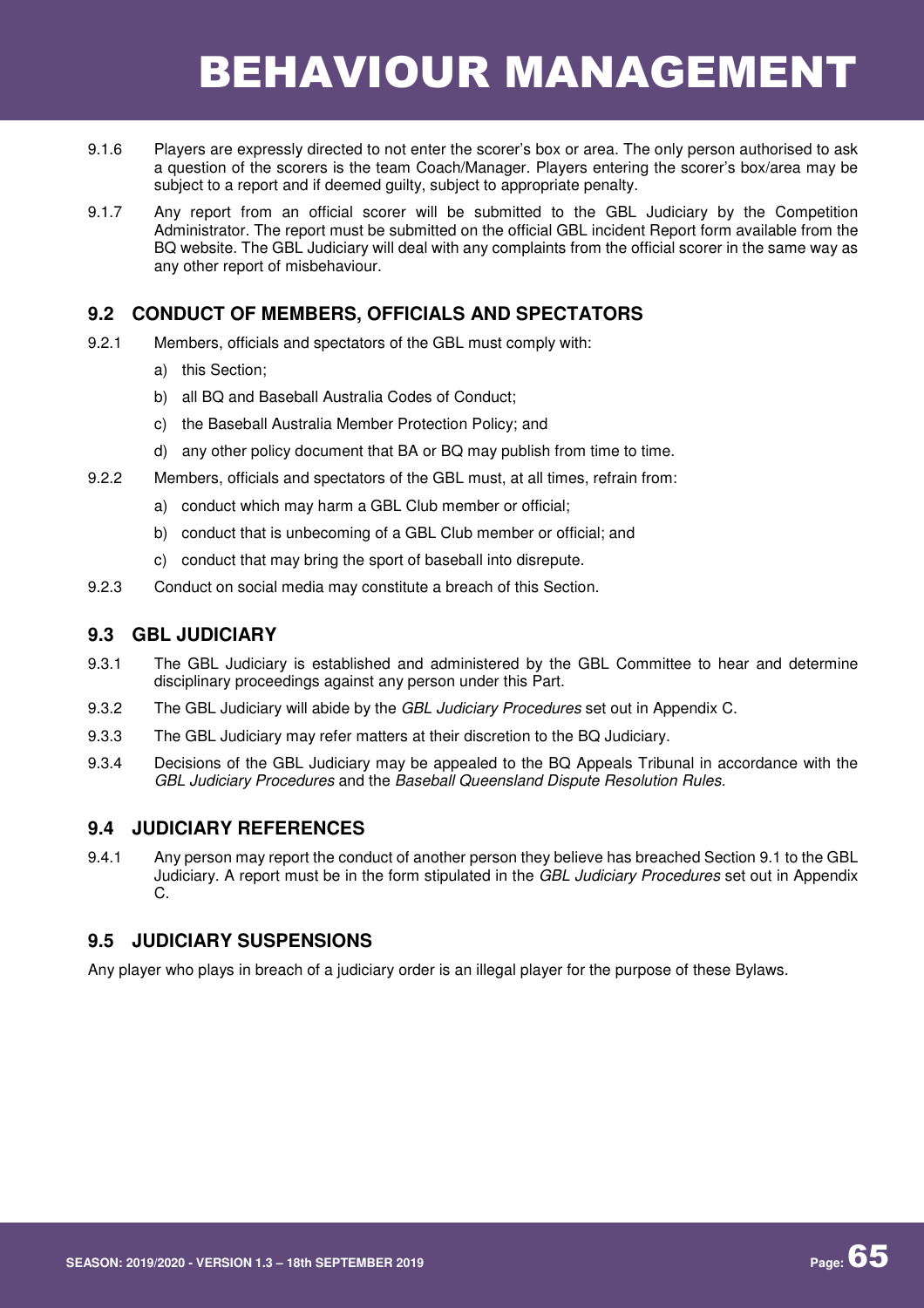### **1 APPENDIX A – PONAG PERMISSION**

### **1 AGE REQUIREMENTS**

- **A.** See Little League® Age Matrix, as updated on the BQ website.
- **B.** All **registered** players are required to show proof of age upon initial registration with a club.

### **2 PLAYING OUTSIDE NATURAL AGE GROUPS ("PONAG")**

- **A.** There are two (2) types of PONAG Permission available from the Baseball Queensland website:
	- a) Playing Up Consent (Type 1 and Type 2); and
	- b) Playing Down Application.

In each case the appropriate paperwork must be completed and submitted in accordance with the following rules. The relevant Forms are available on the BQ Website.

**B.** Any approval to play outside of natural age groups may be reviewed and/or revoked at any time by the issuing authority or BQ.

### **3. PLAYING UP CONSENT**

- **A.** Players seeking to play up an age level must have a parent/guardian and an accredited club coach (not immediately related to the player) complete and submit a Playing Up Consent Form to the GBL Competition Administrator.
- **B.** The Playing Up Consent Form must be completed prior to the player participating in a game up an age level and submitted to the GBL Competition Administrator no later than 3 pm the next business day following the game.
- **C.** Players must indicate on the Playing Up Consent Form whether they have:
	- a) Type 1 (Casual) Playing Up Consent (whereby the player is still eligible to play in their natural age group); or
	- b) Type 2 (Permanent) Playing Up Consent (whereby the player cannot play in their natural age group).
- **D.** A Playing Up Consent is valid for an entire season. Where a player has a Type 1 Consent and subsequently provides a Type 2 Consent, the Type 2 Consent will supersede the Type 1 Consent for the remainder of the season.
- **E.** Although a declaration of parent/guardian and an accredited club coach will immediately validate a Playing Up Consent, the GBL Committee may, in its discretion, subsequently revoke or otherwise place any restrictions on a Playing Up Consent it deems appropriate.

#### **Type 1 (Casual) Playing Up Consent**

- **F.** Type 1 Consent may be provided at any time during the season and applies for the remainder of the season.
- **G.** A player with Type 1 Consent:
	- a) may only play up for a maximum of five (5) games in any one season
	- b) may continue playing in their natural age group;
	- c) is regarded as a 'Substitute Player' for the purpose of GBL Bylaw **7.8.4** while playing up an age level; and
	- d) cannot pitch or catch in the higher age level.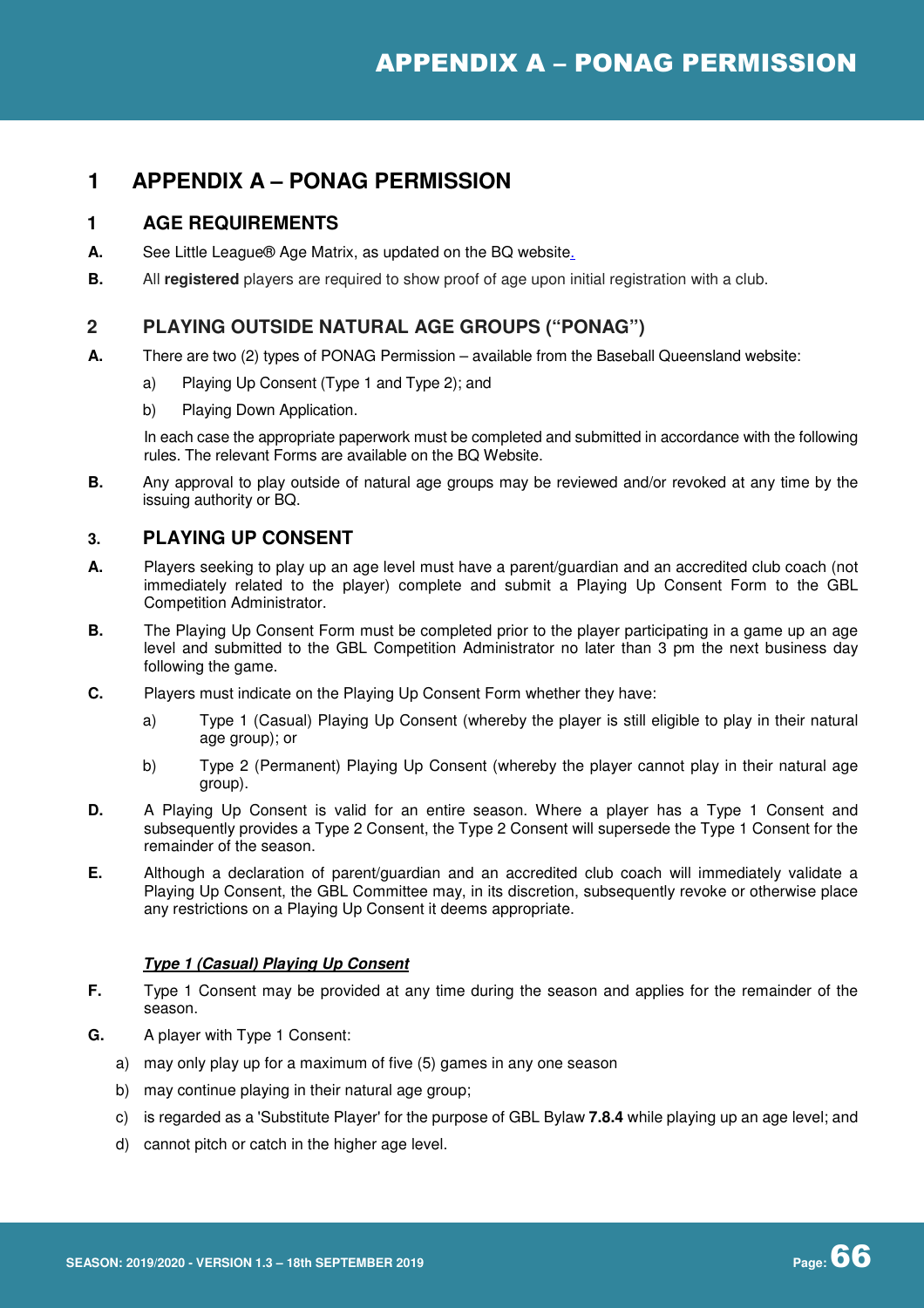#### **Type 2 (Permanent) Playing Up Consent**

- **A.** Type 2 Consent must be provided before the first scheduled fixture each season and applies for the remainder of the season.
- **B.** A player with Type 2 Consent:
	- a) may not continue playing in their natural age group;
	- b) is not regarded as a 'Substitute Player' for the purpose of GBL Bylaw **7.8.4**; and
	- c) may pitch or catch in the higher age level provided he or she adheres to the pitching/catching restrictions relevant to his or her actual age.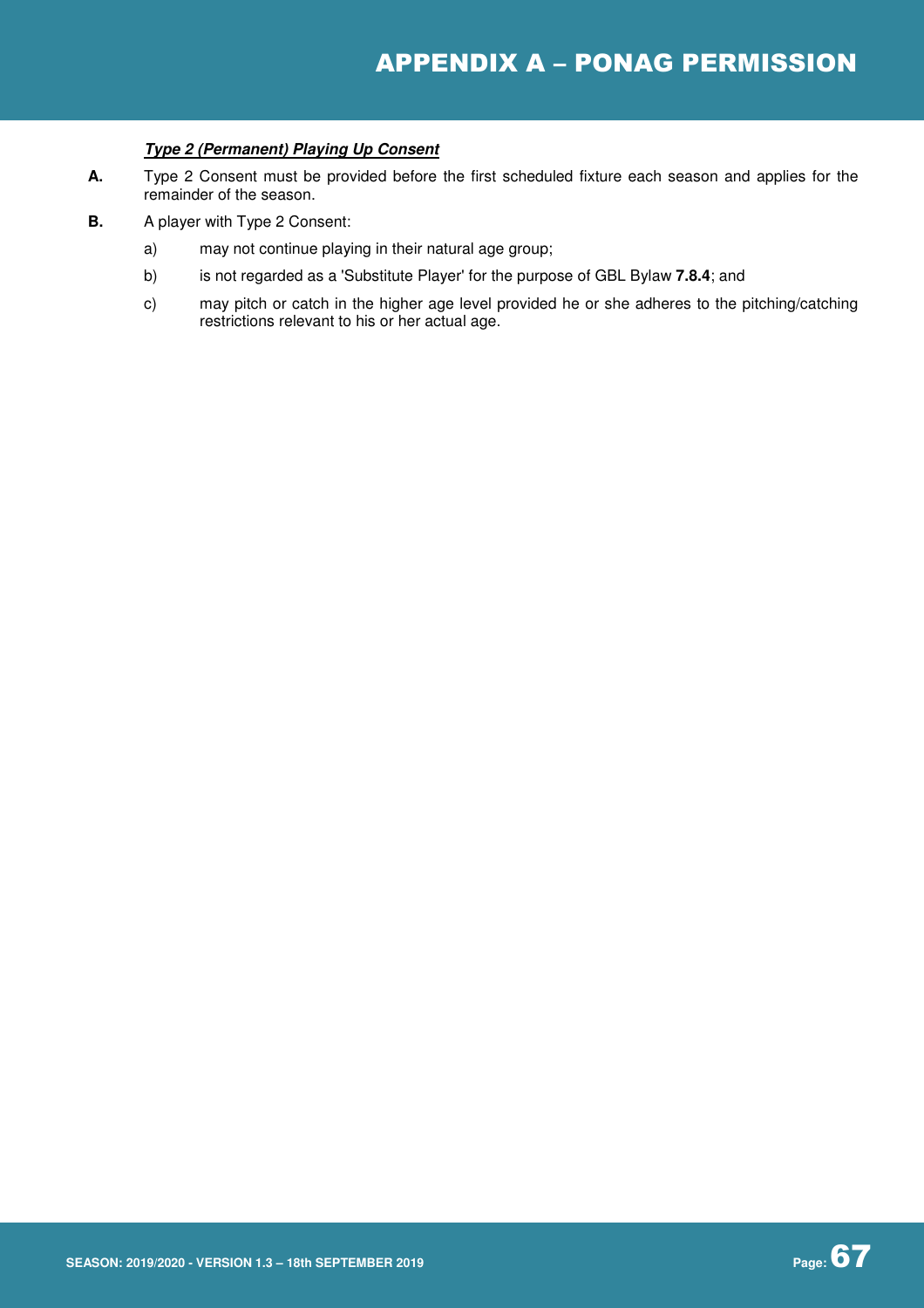### **4 PLAYING DOWN APPLICATION**

- **A.** Players seeking to play down an age level must have a parent/guardian and an accredited club coach (not immediately related to the player) complete and submit a Playing Down Application to the GBL Competition Administrator for the GBL Committee's consideration.
- **B.** A Playing Down Application must be submitted and approved prior to the game in which the player intends to play.
- **C.** An administration fee must be paid into the Baseball Queensland bank account at the time of the Playing Down Application submission. The administration fee will be set each season by the GBL Competition Committee.
- **D.** The Playing Down Application must outline the reasons for which the PONAG Permission is sought.
- **E.** The applying Club must arrange for the player subject to the Playing Down Application to be assessed by a minimum Level 4 Coach who is not a member of the applying Club and is approved to assess PONAG applications by BQ.
- **F.** A list of approved assessors will be provided and it is the responsibility of the Club to contact the most appropriate assessor and arrange for the player to be assessed.
- **G.** The cost of the player assessment (payable to the assessor) will be taken from the upfront administration charge. The assessment fee will be set each season by the GBL Competition Committee.
- **H.** The assessor will complete a detailed PONAG player skills assessment report on the relevant BQ form and submit the completed report to the GBL Committee for administrative endorsement and communicated to the Club by the GBL Committee or GBL Competition Administrator.
- **I.** If the assessor and GBL Competition Committee deem that the PONAG application has not been frivolous, a refund will be provided to the applying Club, less the cost of the assessment. If the application is deemed to be frivolous, no refund will be provided.
- **J.** The GBL Committee may use its discretion to accept or reject a Playing Down Application, informing itself in any way it considers appropriate including, but not limited to:
	- a) requiring further information from the Club;
	- b) seeking an opinion from a Club Director of Coaching, Regional Director of Coaching, BQ Development Officer, or any other person it deems appropriate; or
	- c) organising a Club Director of Coaching, Regional Director of Coaching, BQ Development Officer, or any other person it deems appropriate, to review or otherwise conduct a skills assessment on the applicant.
- **K.** A player may not play down an age level until the GBL Committee has provided written notice approving the Playing Down Application (**Playing Down Clearance**).
- **L.** The GBL Committee may place any restrictions it deems appropriate on a Playing Down Clearance.
- **M.** Playing Down Clearances are valid for an entire season. A Playing Down Clearance may be revoked by the GBL Committee.
- **N.** A player may not pitch or catch in the lower age level.
- **O.** Players subject to a Playing Down Clearance are excluded from playing in their natural age group.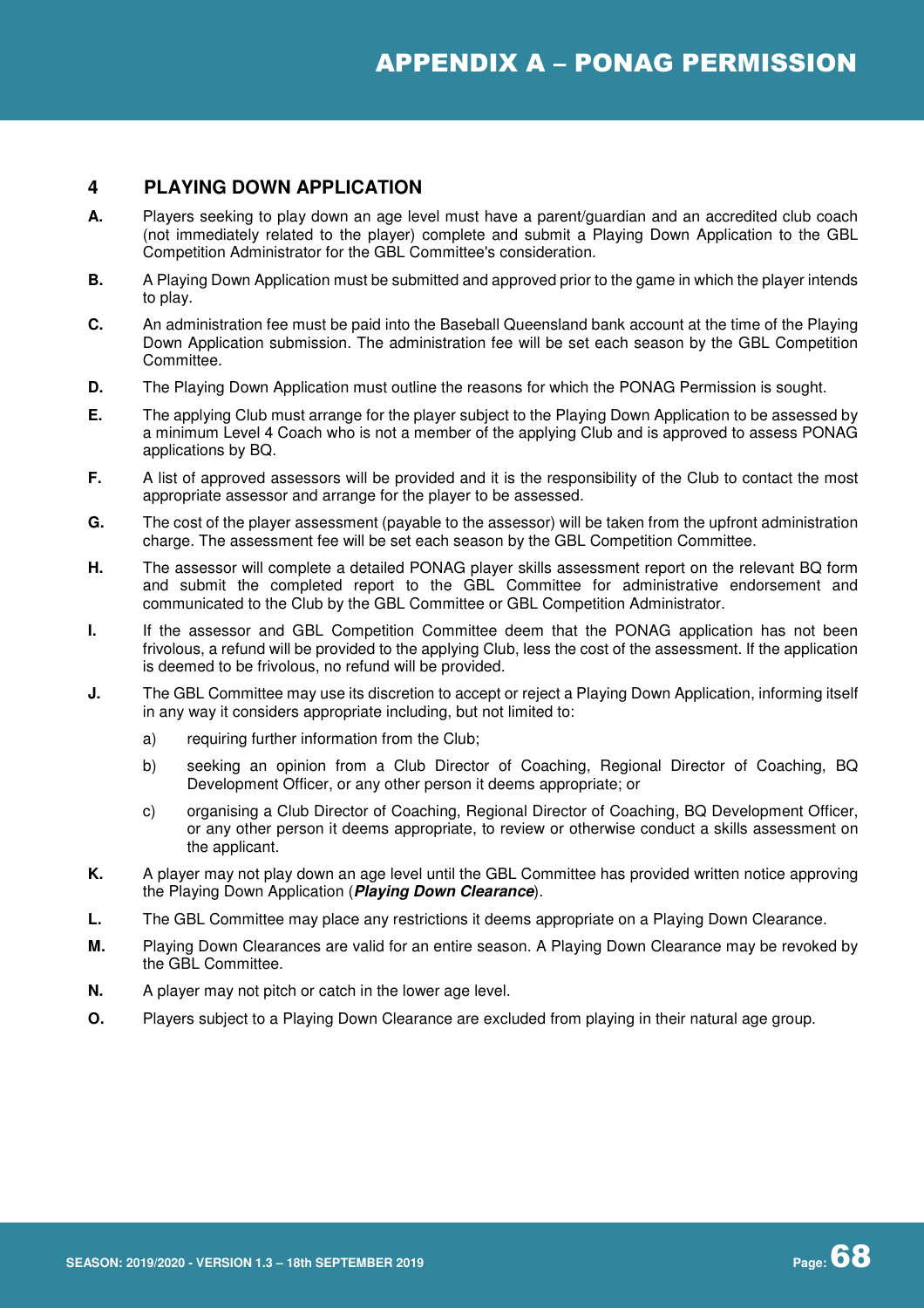#### **5 APPEALS AND REVIEWS PROCESS**

**A.** Appeals against any decision to play outside natural age group must be referred to BQ. Any appeal must be made in writing to BQ and be accompanied by a detailed account of the situation to date. Please address appeals to:

> The Development Manager Baseball Queensland Office 1.11 Sportshouse 150 Caxton Street MILTON QLD 4064

**B.** Any approval for a player to play outside their natural age group can be reviewed and withdrawn by the issuing organisation or BQ at any time.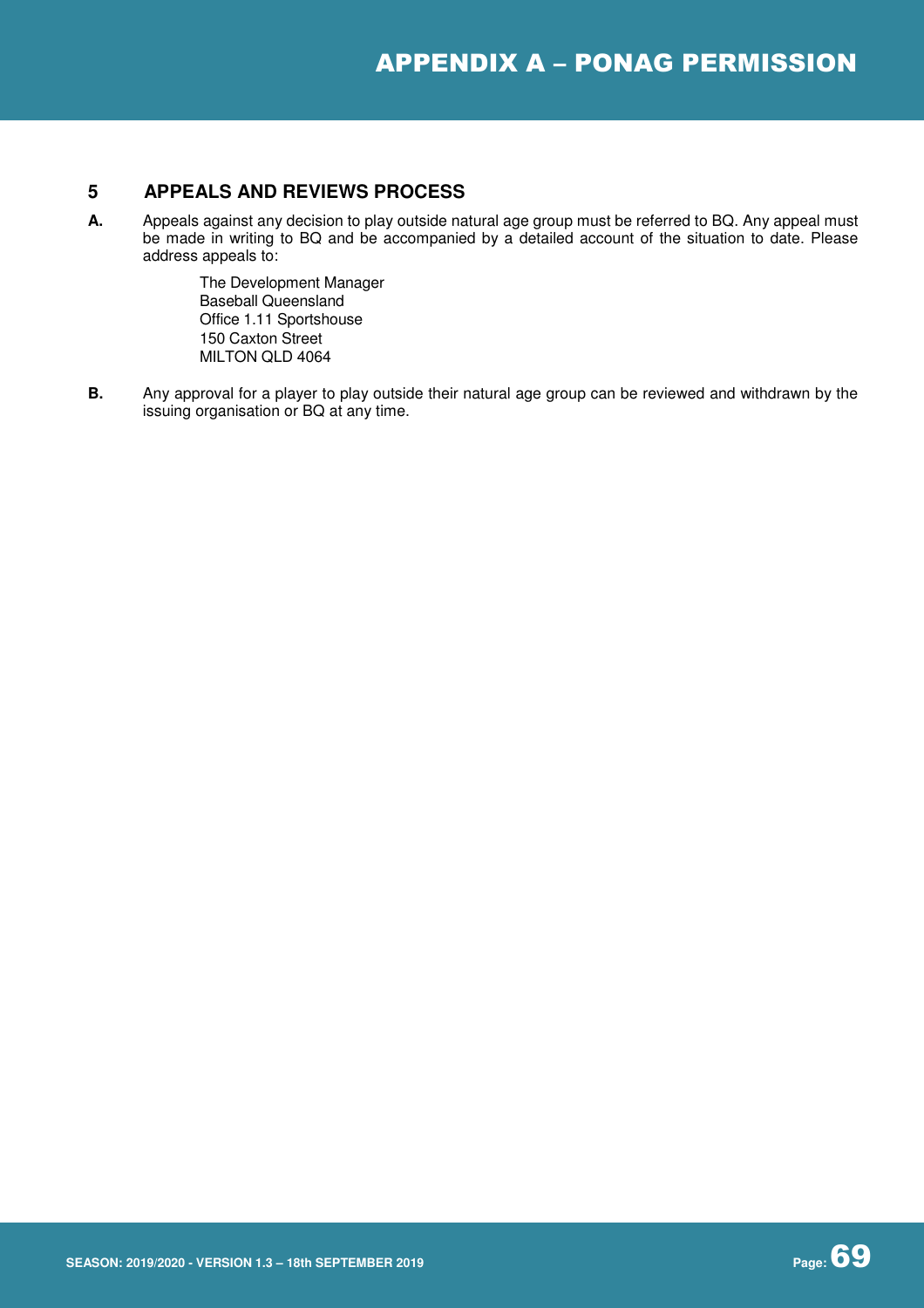### **2 APPENDIX B – GBL DISPUTES PANEL PROCEDURES**

### **1 PREAMBLE**

**A.** Terms defined in the Section 1.3 of the GBL Bylaws apply to these Procedures.

### **2 COMPETITION ADMINISTRATOR**

- **A.** The Competition Administrator is a BQ employee that has administrative responsibility (only) in the dispute resolution process. The Competition Administrator shall:
	- **i.** abide by the these Procedures:
	- **ii.** be the point of contact for all Dispute Forms:
	- **iii.** allocate a dispute number for each matter;<br>**iv.** refer the dispute to the GBL Disputes Pane
	- **iv.** refer the dispute to the GBL Disputes Panel;
	- **v.** keep a register of decisions;
	- **vi.** issue penalty notices to relevant parties; and
	- **vii.** enforce the penalties where appropriate.

### **3 GBL DISPUTES PANEL**

- **A.** The GBL Disputes Panel shall be appointed by the GBL Committee and shall consist of a minimum of two (2) GBL Committee members.
- **B.** The roles of the GBL Disputes Panel include:
	- **i.** hearing administrative disputes and game protests arising under the GBL Bylaws;
	- **ii.** making recommendations to the GBL Committee for determination of administrative disputes and game protests; and
	- **iii.** providing advisory opinions on the GBL Bylaws.
- **C.** The GBL Disputes Panel must:
	- **i. identify the parties to the dispute or protest;**
	- **ii.** provide reasonable opportunity for all interested parties to present their written arguments and evidence;
	- **iii.** determine whether interviewing parties is necessary and, if so, communicate the date and time to the parties;
	- **iv.** review the arguments and evidence; and
	- **v.** make a recommendation to the GBL Committee for determination of the dispute or protest.
- **D.** The GBL Disputes Panel shall appoint a Chairperson from one of its own for conducting any interviews and communicating with parties in accordance with these Procedures.
- **E.** The GBL Disputes Panel may seek guidance from the GBL Committee and/or external sources where it deems appropriate.

### **4 POWERS & DECISION MAKING**

- **A.** The GBL Disputes Panel may inform itself in any way it considers appropriate.
- **B.** After receiving a recommendation from the GBL Disputes Panel, the GBL Committee shall make a determination.
- **C.** The GBL Committee may make any order or impose any penalty as may be required and as it sees fit.
- **D.** If agreement by a two-thirds majority of those present and voting at a GBL Committee meeting (or, in the absence of a meeting, a two-thirds majority of the membership with voting rights at the time) cannot agree to a determination, the matter may be referred to an independent adjudicator for determination.
- **E.** Where a decision under dispute was made by the GBL Committee as a whole, an independent adjudicator (acting as Chairperson) shall definitively determine the dispute.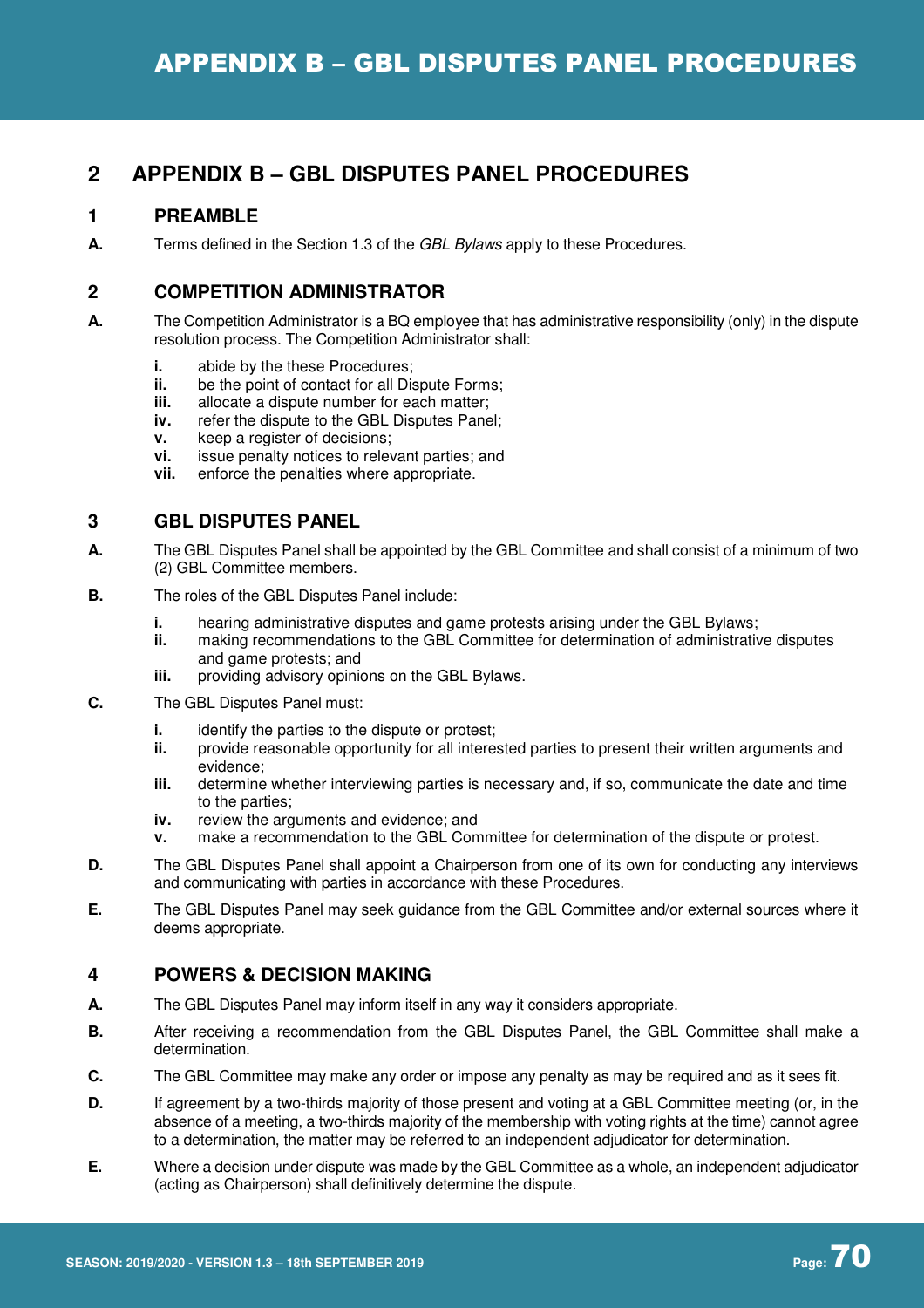**F.** The Chairperson of the GBL Disputes Panel shall communicate the decision of the Committee to all interested parties, together with notice of any order made or penalty imposed and reasons for the determination.

### **5 APPEALS**

**A.** There is no right of appeal from a decision of the GBL Committee relating to administrative disputes or game protests.

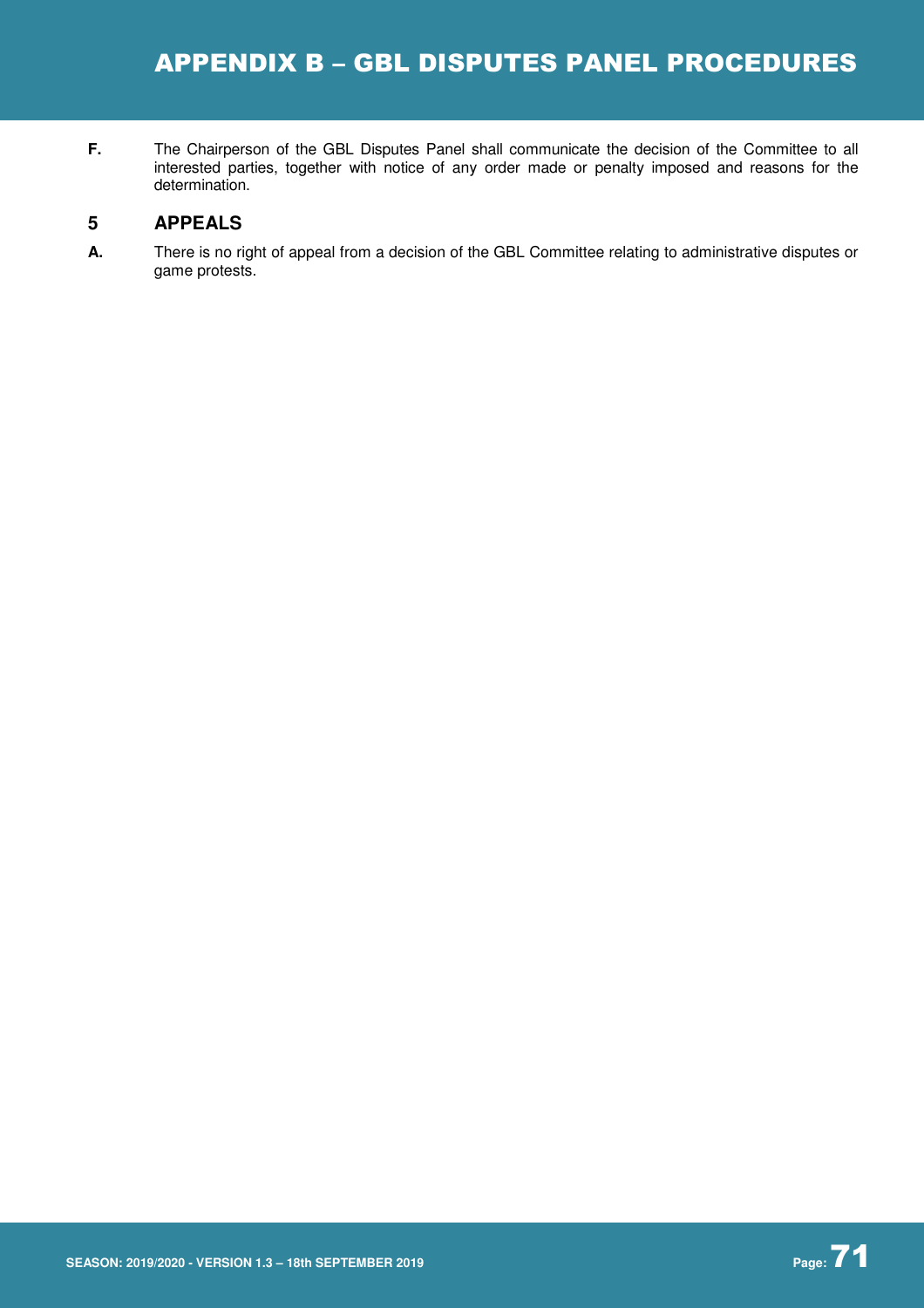# **1 PREAMBLE**

**A.** Terms defined in the Section 1.3 of the GBL Bylaws apply to these Procedures.

# **2 COMPETITION ADMINISTRATOR**

- **A.** The Competition Administrator is a BQ employee that has administrative responsibility (only) in the dispute resolution process. The Competition Administrator shall:
	- **i.** abide by the these Procedures;
	- **ii.** be the point of contact for all References or Incident Reports:
	- **iii.** allocate a Referral number for each matter:
	- **iv.** refer any judiciary references to the GBL Judiciary;
	- **v.** keep a register of decisions;
	- **vi.** issue penalty notices to relevant parties; and
	- **vii.** enforce the penalties where appropriate.

# **3 GBL JUDICIARY**

- **A.** The GBL Committee shall appoint a pool of judiciary members available to hear breaches of Section 8.1 of the GBL Bylaws arising from the GBL Competition as the GBL Judiciary.
- **B.** The GBL Committee shall appoint a Chairperson who is responsible for conducting any hearings set down in accordance with these Procedures.
- **C.** The Judiciary shall be selected by the Chairperson to consist of any three (3) of the pool of members appointed by the GBL Committee (inclusive of the Chairperson). At least one member shall be independent of the GBL Committee.
- **D.** Where the Chairperson is unavailable, an acting Chairperson shall be appointed by the Chairperson or by the GBL Committee where the Chairperson is unable to do so. The acting Chairperson shall have all the same authority and obligations of the Chairperson under these Procedures.
- **E.** The jurisdiction of the GBL Judiciary shall be that where conduct described in a Referral occurs at or in the vicinity of a game within the GBL Competition, or otherwise relates to the GBL Competition and is not referred to the BQ Judiciary under subsection (G).
- **F.** The Judiciary may refer a Referral to the BQ Judiciary in the following instances:
	- **i.** the reported conduct is not within the jurisdiction of the Judiciary;
	- **ii.** the reported conduct amounts to unfair discrimination, sexual harassment or vilification or is otherwise deemed sufficiently serious to concern BQ;
	- **iii.** the reported conduct may impact qualifications or accreditations of the Reported Person that are administered by BQ; or
	- **iv.** the Judiciary otherwise deems it appropriate.
- **G.** Failure to abide by any time limits stipulated in these Procedures will not necessarily invalidate a Referral. The fault of any delay (be that of the GBL, the Complainant or the Club) may be taken into account in determining:
	- **i.** whether a Referral should be dismissed;<br>**ii.** whether a Temporary Sanction should be
	- whether a Temporary Sanction should be imposed; and/or
	- **iii.** whether the penalty should be increased or decreased, as the case may be.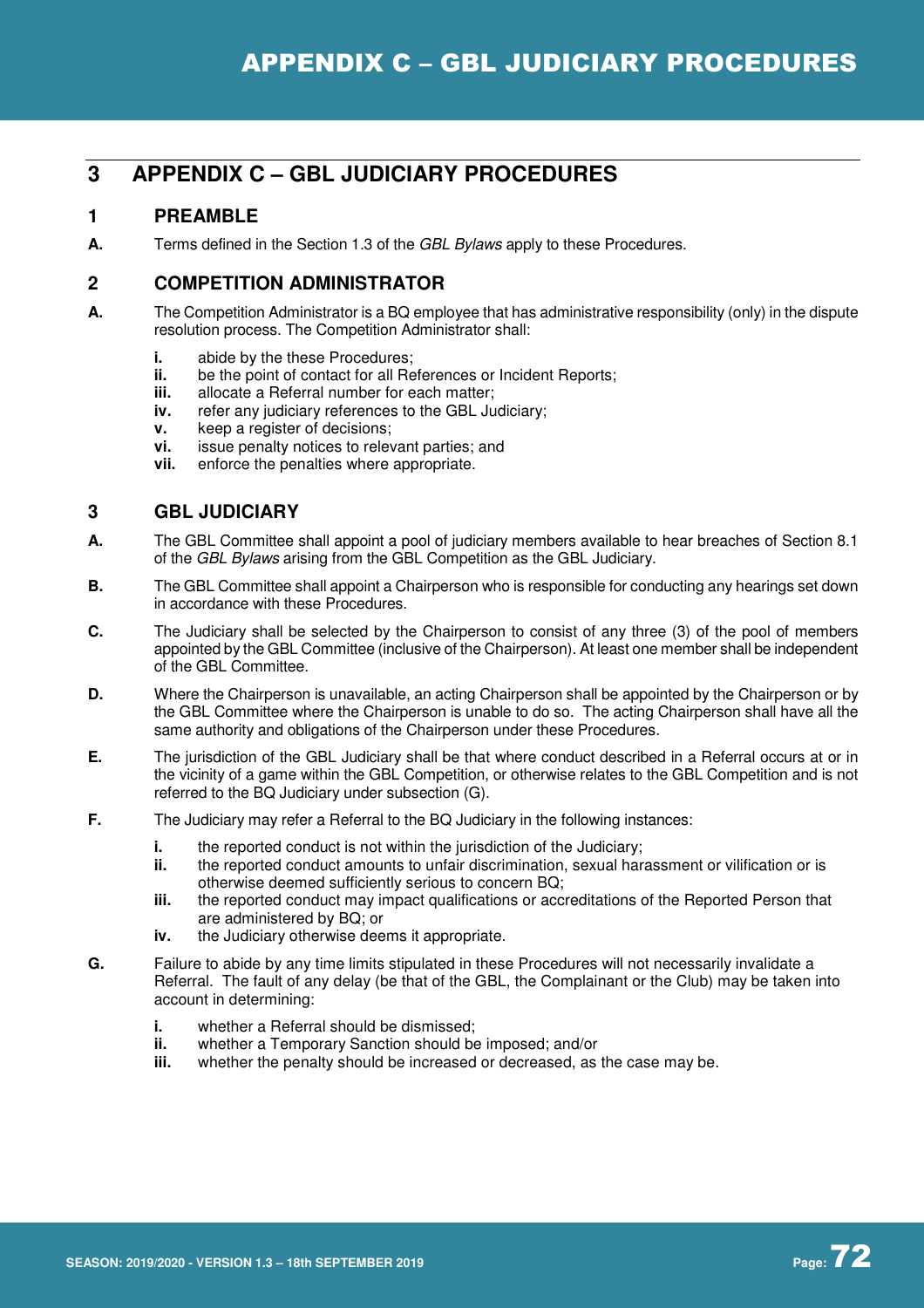# **4 REPORTING PROCEDURE**

- **A.** Any person may be reported (**Reported Person**) to the GBL Judiciary for breaching the Official Rules of Baseball (OBR) Section 8.00 or Section 9 of the GBL Bylaws in the following ways:
	- **i.** By an umpire in accordance with the Official Rules of Baseball (OBR) Section 8.00 (**Umpires Referral)**.
	- **ii.** By any individuals and/or Club, if relating to conduct occurring at or in the vicinity of a GBL game, through an Incident Report ("**Witness Referral**");
	- **iii.** By any individuals and/or Club, if relating to conduct occurring outside a GBL game, through a written referral ("**Other Referral**"); or
	- **iv.** By the GBL Committee, upon its own investigation through a written referral ("**GBL Referral**").
- **B.** A person who submits a Referral shall be referred to as a "**Complainant"**.
- **C.** Incident Reports must be submitted to the Competition Administrator as follows:
	- **i. for an Umpire's Referral, by 3 pm the next business day following the game;<br><b>ii. for a Witness Referral, by 3 pm the next business day following the game:**
	- for a Witness Referral, by 3 pm the next business day following the game;
	- **iii.** for Other Referrals, as soon as practicable; and
	- **iv.** for a GBL Referral, at any time.

#### **Umpire's Referral**

- **D.** Following a game involving an ejection, the umpire responsible for the ejection (Reporting Umpire) must ensure:
	- **i.** the scorers have recorded the ejection on the Official Game Card;
	- **ii.** an Incident Report is submitted to the QBUA no later than 10 am the next business day following the game for review;
	- **iii.** they, or a representative from the QBUA, inform the GBL Competition Administrator the name and Club of the ejected player as soon as practicable;
- **E.** The QBUA or the Reporting Umpire shall forward the GBL Competition Administrator the Incident Report by 3 pm the next business day following the game.

#### **Urgent Referrals**

**F.** Any of the Referrals made under subsection (A) may, if sufficiently serious, be made urgently to the Competition Administrator to be dealt with as soon as practicable.

> **Note:** The intent of this rule is to allow serious conduct to be dealt with temporarily where the procedure set out in section 5 cannot be followed prior to the Reported Person's next scheduled game (e.g. conduct at a Division 1 Friday night game which may warrant suspension from the Sunday game).

- **G.** Where an Urgent Referral is made, the Competition Administrator shall contact the Chairperson for the purpose of determining the appropriateness of a Temporary Sanction under section 6. If the Chairperson is unable to be contacted within a reasonable time, the Competition Administrator may, at their discretion, contact an alternative judiciary member or, failing that, the GBL Committee Chairperson, for determination.
- **H.** In determining the appropriateness of a Temporary Sanction for an Urgent Referral, the Chairperson (or other judiciary member) may treat the Referral as prima facie evidence of the Reported Person's conduct and otherwise inform themselves in any way they consider appropriate.

# **5 PRE-HEARING PROCEDURE**

- **A.** As soon as practicable after receiving a Referral, the Competition Administrator shall forward all relevant material to the Chairperson and then notify the Reported Person's Club Secretary by email:
	- **i.** that a Referral has been made against the Reported Person;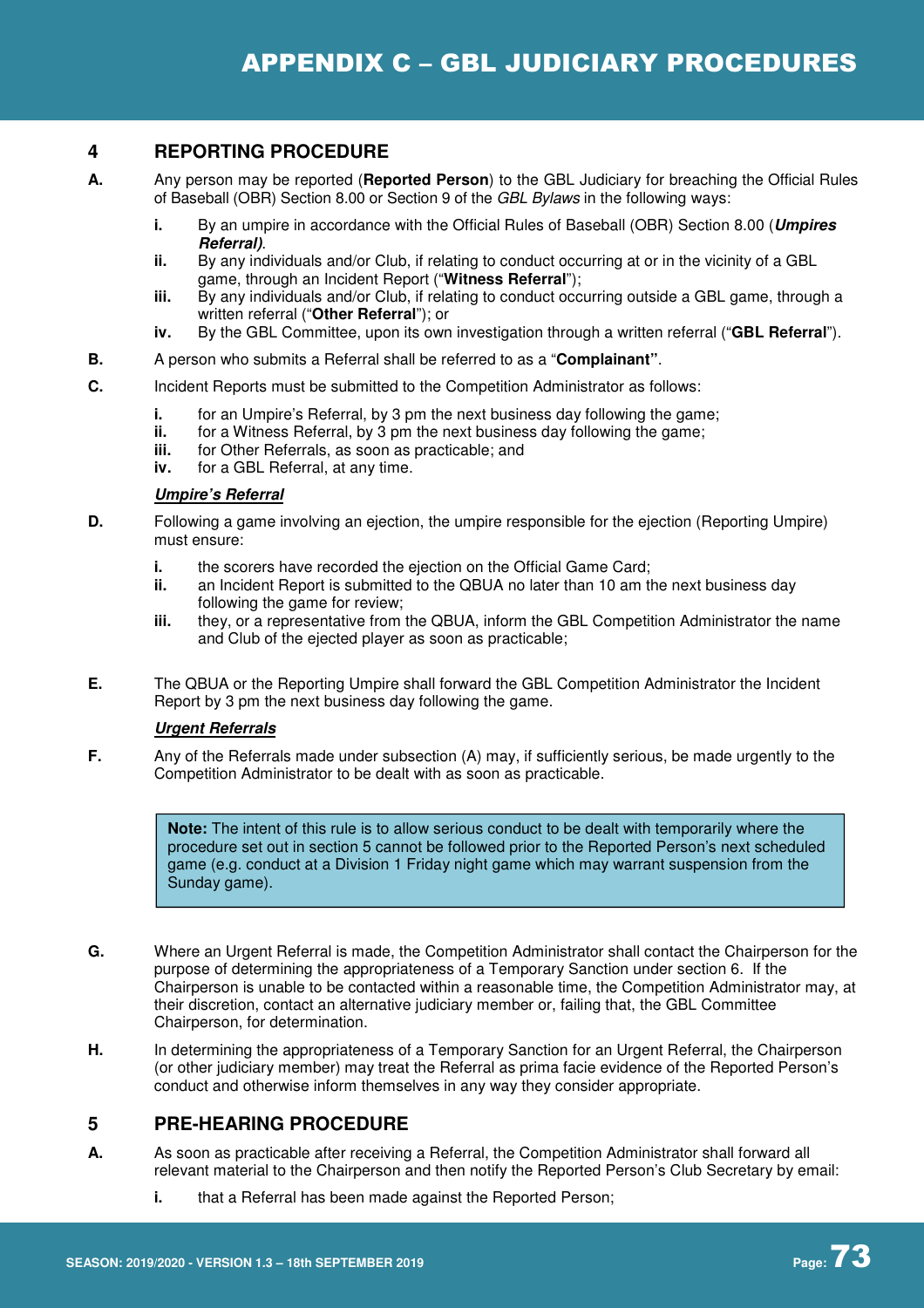- **ii.** the nature of the complaint/allegations; and<br>**iii** that the Chairperson may dismiss the Befer
- that the Chairperson may dismiss the Referral, refer it directly to a judiciary hearing or lay a charge against the Reported Person and propose a penalty.

The email shall attach any Incident Reports provided to the Competition Administrator.

#### **Reported Person Incident Report**

- **B.** The Reported Person must complete and submit an Incident Report through their Club Secretary as follows:
	- **i.** for an Umpire's Referral, by 3 pm the next business day following notification to the Club Secretary; or
	- **ii.** for a Witness Referral, Other Referral or GBL Referral, by 3 pm the next business day following notification to the Club Secretary.

If the Reported Person fails to submit an Incident Report and contests the charge and/or penalty, that person will be suspended from participating in any form in the GBL Competition until the judiciary hearing unless otherwise directed by the Chairperson.

#### **Chairperson Determination**

- **C.** Where the Chairperson is satisfied with the information provided, within one business day following the receipt of both the Referral and the Reported Person's Incident Report (if provided), the Chairperson shall consider the Referral, Incident Reports and any other material submitted as prima facie evidence and shall:
	- **i.** identify the relevant charge(s) to which the conduct relates;
	- **ii.** dismiss the Referral where there is insufficient evidence to sustain a charge;
	- **iii.** determine the severity of any charge;
	- **iv.** propose a penalty based on, **but not limited to**, the Recommended Table of Penalties listed in section 0 or require the Reported Person to attend a judiciary hearing;
	- **v.** determine whether a Temporary Sanction is necessary (see section 6); and
	- **vi.** communicate the above information with the Competition Administrator.

The Chairperson may delay making a Determination under this section where he or she determines further investigation is necessary.

**D.** The Chairperson may, at any time, form the Judiciary pursuant to section 3C and consult other members of the Judiciary in their decision making under this section.

#### **Penalty Offer**

**E.** The Competition Administrator shall notify the relevant Club Secretary as soon as practicable by email of the any charge(s) laid against the Reported Person, the proposed penalty ("**penalty offer**") and/or any requirement for the Reported Person to attend a judiciary hearing.

#### **Plea**

- **F.** If charges are laid and a penalty offer is made, the Club must notify the Competition Administrator by 3 pm the day after receiving the penalty offer whether the Reported Person:
	- **i.** pleads guilty to the charges and accepts the penalty offer;
	- **ii.** pleads guilty to the charges but contests the penalty offer; or
	- **iii.** pleads not quilty to the charges.

If the Club fails to notify the Competition Administrator under this subsection, the Reported Person is deemed to have pleaded guilty to the charges and accepted the penalty offer.

- **G.** If the Reported Person accepts the penalty offer or fails to notify the Competition Administrator before the stated deadline, the penalty shall stand and the suspension shall be served from the date provided in the "Notice Form for Reported Person".
- **H.** If the Reported Person rejects the penalty offer or pleads not guilty, a hearing shall be set down in accordance with section 7.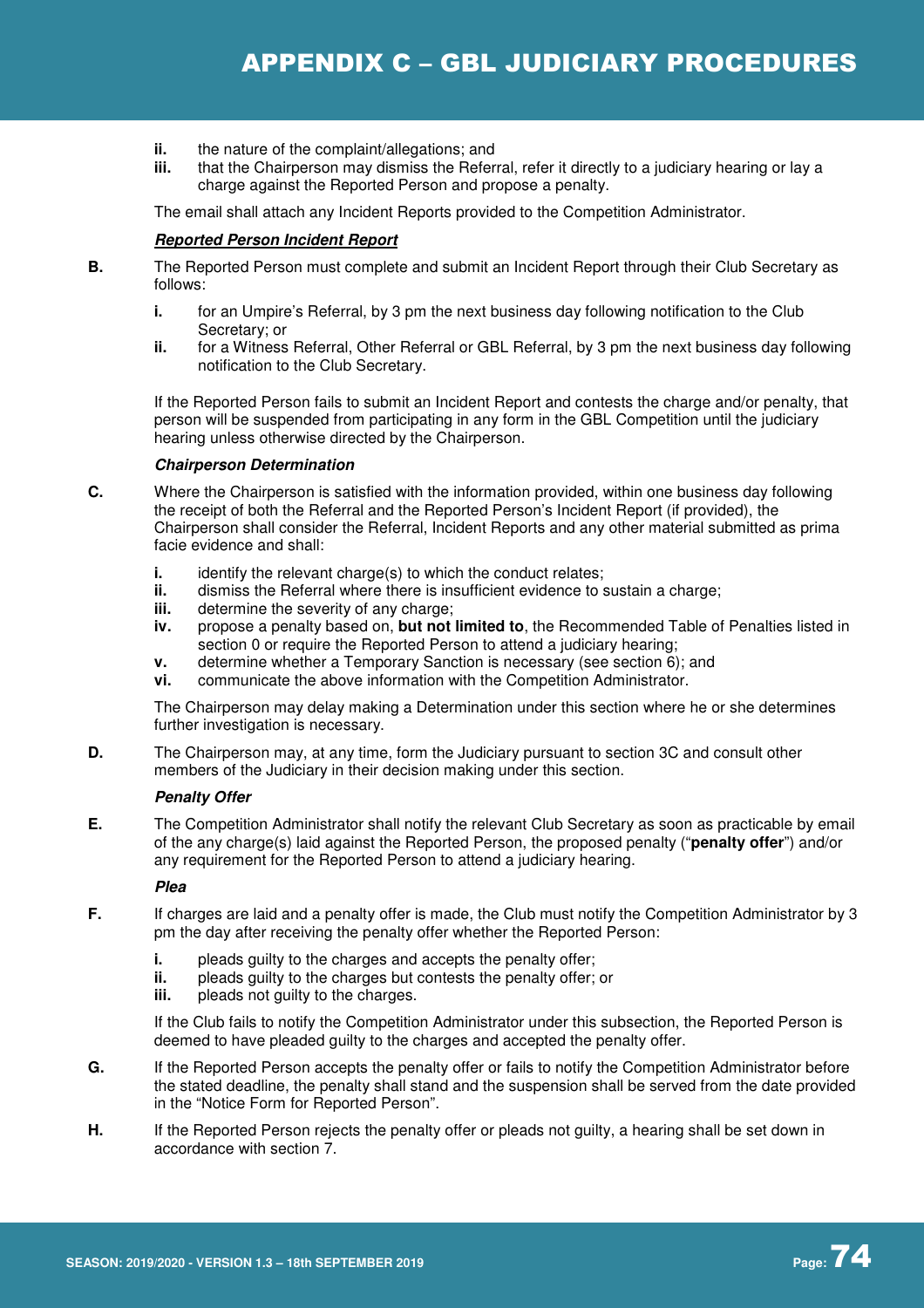#### **Other Matters**

**I.** In all cases, the Club shall be responsible for notifying the Reported Person of any correspondence it receives related to the conduct and the duties the Reported Person has under these Procedures.

## **6 TEMPORARY SANCTION**

- **A.** Where the Chairperson has laid charges against a Reported Person under section 5, or otherwise received an Urgent Referral, a Temporary Sanction may be imposed pending notification of a plea and accepting a penalty offer, attending a judiciary hearing or as otherwise ordered by the Chairperson.
- **B.** A Temporary Sanction can include, but is not limited to, the following orders:
	- **i.** Suspension to stop a person from participating in the GBL Competition in all or specified capacities;
	- **ii.** Exclusion to stop a person from entering any GBL Club facility;
	- **iii.** Non-Contact to stop a person from contacting specified persons; or
	- **iv.** A combination of the above.
- **C.** On direction from the Chairperson, the Competition Administrator shall notify the Reported Person's Club Secretary of the imposition of a Temporary Sanction and reasons for its imposition.
- **D.** A Temporary Sanction shall be effective from the date of notification until such time as there is another order made by the Chairperson or the GBL Judiciary.
- **E.** A person the subject of a Temporary Sanction may appeal to the BQ Appeal Tribunal for a stay of the Temporary Sanction.

# **7 JUDICIARY HEARINGS**

**A.** This section applies if a hearing is required under section 5.

#### **Date & Time**

- **B.** The Chairperson shall form the Judiciary pursuant to section 3C and determine a date and time for the judiciary hearing, ordinarily within four (4) business days of receiving the Referral.
- **C.** The judiciary hearing is fixed and cannot be changed, except at the discretion of the Chairperson.

#### **Attendance**

- **D.** The Competition Administrator shall confirm the details of the judiciary hearing to the Report Person's Club Secretary, the Complainant and the Judiciary members.
- **E.** The Complainant is not required to, but may, attend the judiciary hearing.
- **F.** If the Reported Person is unable to attend the judiciary hearing, their Club Secretary must notify the Competition Administrator and state the reason. The Judiciary shall:
	- **i.** reschedule the hearing and determine the appropriateness of a Temporary Sanction under section 6; or
	- **ii.** in the absence of a reasonable excuse, proceed with the hearing notwithstanding the absence of the Reported Person (if there are witnesses) or determine the matter based on the written evidence.
- **G.** If the Reported Person does not appear at the scheduled time nor after a reasonable period of grace, the hearing shall go ahead in their absence with their written evidence taken into account.

#### **Advocates**

**H.** The Reported Person, or the Complainant if they are under 18 years of age (e.g. a junior umpire), may have an advocate speak on their behalf at the judiciary hearing. The advocate shall assume control of the Reported Person's defence and the Reported Person will not be permitted to speak unless to give evidence on their own behalf. The Competition Administrator must be notified by 3 pm the day before the judiciary hearing of any advocates.

#### **Evidence**

**I.** The Judiciary may inform itself in any way it considers appropriate.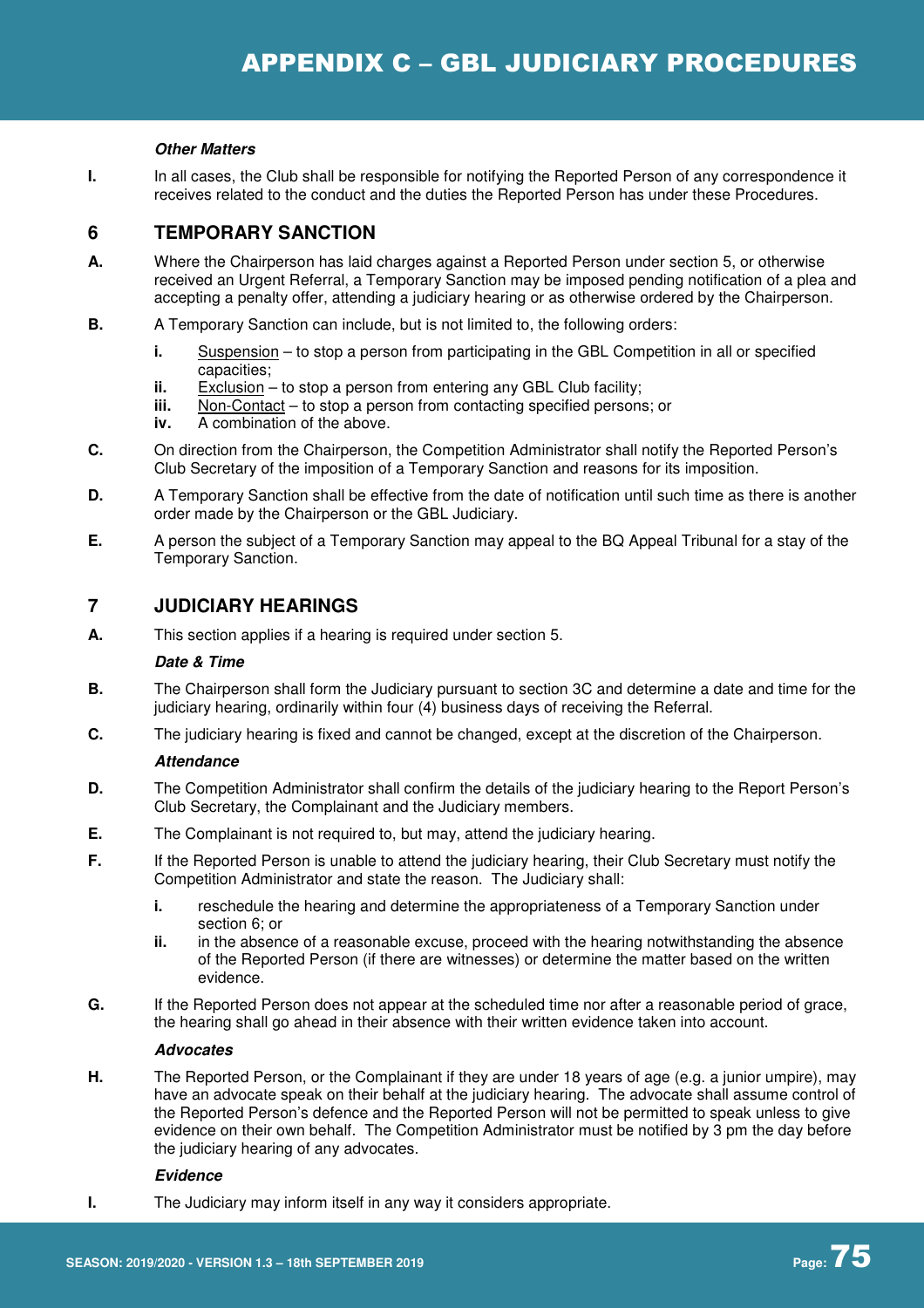- **J.** The Chairperson may, in their discretion, anonymise names of witnesses or the Complainant if they are satisfied it is necessary to prevent undue prejudice to:
	- **i.** the Reported Person;
	- **ii.** any victim;<br>**iii.** any witness
	- any witness;
	- **iv.** a child; or
	- **v.** the proper administration of the Referral.
- **K.** It is the sole responsibility of the parties to provide any evidence they wish to rely on to the Competition Administrator within the time allowed under this section.
- **L.** All evidence the Reported Person wishes to adduce at the judiciary hearing must be sent to the Competition Administrator by 3 pm the day before to the judiciary hearing.
- **M.** All evidence provided to the Competition Administrator shall be provided to the Reported Person and the Complainant at least 24 hours prior to the judiciary hearing.
- **N.** Evidence adduced later than the times stipulated in this section may be taken into account by the Judiciary at its discretion. The Judiciary shall provide sufficient time for all parties who attend the judiciary hearing to read or see any evidence not provided beforehand.
- **O.** The Reported Person or the Judiciary may call any witness they desire, however no person has any obligation to provide a statement or give evidence to the Judiciary. Notification of all witnesses attending the judiciary hearing must be sent to the Competition Administrator by 3 pm the day before the judiciary hearing.
- **P.** The Reported Person, the Complainant and any witnesses detailed in subsection (O) shall be given reasonable opportunity to provide evidence at the judiciary hearing.
- **Q.** All evidence given at a judiciary hearing is on a confidential and "without prejudice" basis.
- **R.** Judiciary members may ask questions of any party or witness at the judiciary hearing. In the event that a party wishes to ask a question of another party or witness in the hearing, they must submit that question to the Judiciary who may then ask that question on their behalf.
- **S.** The Chairperson has the sole discretion to request any person to remove themselves from the judiciary hearing at any time.
- **T.** The hearing may be recorded using a recording device at the discretion of the Chairperson or at the request of the Reported Person. If a recording device is used, all attending parties will be notified. That recording must be made available to the BQ Appeals Tribunal on request if an appeal is lodged.

#### **Order of Proceedings**

- **U.** Unless otherwise determined by the Chairperson, the order of proceedings shall be:
	- **i.** Introduction

The Chairperson shall introduce the Judiciary and inform all parties of the order of proceedings. **ii.** Complainant

The Complainant or their advocate, if they choose to attend, shall provide their evidence. That person may leave the judiciary hearing once their evidence is given.

- **iii.** Reported Person The Reported Person and/or their advocate shall provide their evidence.
- **iv.** Witnesses

Witnesses shall provide their evidence. Witnesses may leave the judiciary hearing once their evidence is given.

- **v.** Consideration The Judiciary shall consider the evidence in private and determine the Reported Person's guilt or innocence and/or penalty if applicable.
- **vi.** Judgment

The Chairperson shall either inform the Reported Person of the outcome of the Judiciary's deliberations or reserve its decision. Once advised, the Chairperson shall provide a completed "Notice Form for Reported Person" to the Reported Person to confirm their penalty and its effective date. A copy of the completed form shall also be forwarded to the Club, the Competition Administrator and the QBUA (in the case of Umpire's Referrals). Should a decision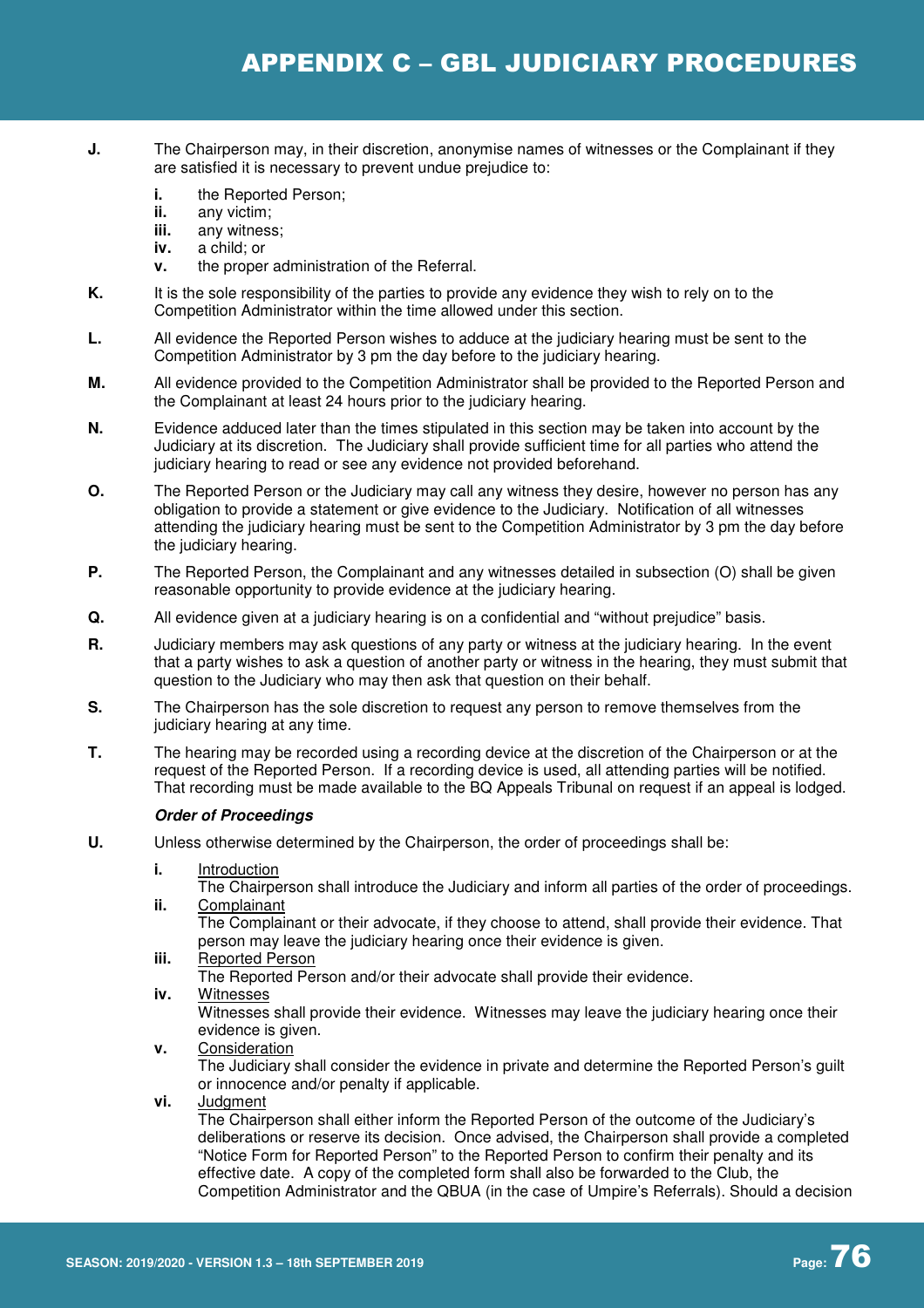be reserved, the Reported Person will not be subject to any immediate penalty unless a Temporary Sanction has been imposed.

# **8 POWERS**

- **A.** The GBL Judiciary may make any order or impose any penalty against the Reported Person as may be required and as it sees fit, including but not limited to:
	- **i.** Reprimand with the offence being recorded;<br>**ii.** Suspension may be applied as a complete of
	- Suspension may be applied as a complete or partial suspension from participation in the GBL Competition in all or specified capacities for a definite period of time or until a definite pre-set goal is reached;
	- **iii.** Expulsion from participation in any capacity in the GBL Competition as a response to a very serious offence;
	- **iv.** Fines imposed in such amounts as the Judiciary deems fit; or
	- **v.** A combination of the above penalties.
- **B.** The GBL Judiciary may order a GBL Club to refuse entry to a Reported Person to give effect to a penalty under these Procedures. The GBL Judiciary may refer any failure to comply with an order under this rule to the GBL Committee.
- **C.** The GBL Judiciary may, at its discretion, suspend all or a component of an order for a specified operational period (i.e. if a Reported Person is charged with a further offence during the operational period, the suspended order will come into effect in addition to any other orders made for the further offending).
- **D.** In determining the penalty, the following may be taken into account:
	- **i.** The Recommended Table of Penalties listed in section 0;
	- **ii.** Whether the person pleaded guilty or not guilty (and whether a hearing took place);<br>**iii.** The nature and circumstances of the conduct:
	- The nature and circumstances of the conduct;
	- **iv.** Any harm done to another person;
	- **v.** The extent to which the person is to blame for the conduct;
	- **vi.** Any damage caused;
	- **vii.** The person's age and previous character, including previous offending history;
	- **viii.** Previous penalties imposed on the person:
	- **ix.** Any disciplinary action taken by the person's Club relating to the same conduct;
	- **x.** Any time served under a Temporary Sanction;
	- **xi.** Any remorse or lack of remorse;
	- **xii.** Any cultural or other specific circumstance relevant to the person;
	- **xiii.** Any comparative penalties imposed for similar offending; and
	- **xiv.** Any other matter the Judiciary considers relevant.

Voluntary intoxication by alcohol or other drugs is not a mitigating factor.

- **E.** The Judiciary must give reasons for the penalty it imposes. If these are given orally, they must also be given in writing on request of the Reported Person, the GBL Committee or the BQ Appeals Tribunal within a reasonable time after the hearing.
- **F.** Suspended players, the Club they play for and the date for the last day of the suspension penalty will be listed on the Baseball Queensland website for the duration of the suspension penalty to allow. This allows all members of the baseball community to check to ensure that a suspended and therefore an illegal player is not listed to play for a Club. The penalty for playing an illegal player is loss of game.

# **9 RE-OPENING A HEARING**

- **A.** A party may make an application to the Judiciary to re-open a Referral after a determination only on the basis that there has been an error of fact.
- **B.** If the Judiciary decides in its discretion that there was an error of fact that led to a substantial error having been made, it may re-open the Referral, correct the error, and amend its decision if necessary.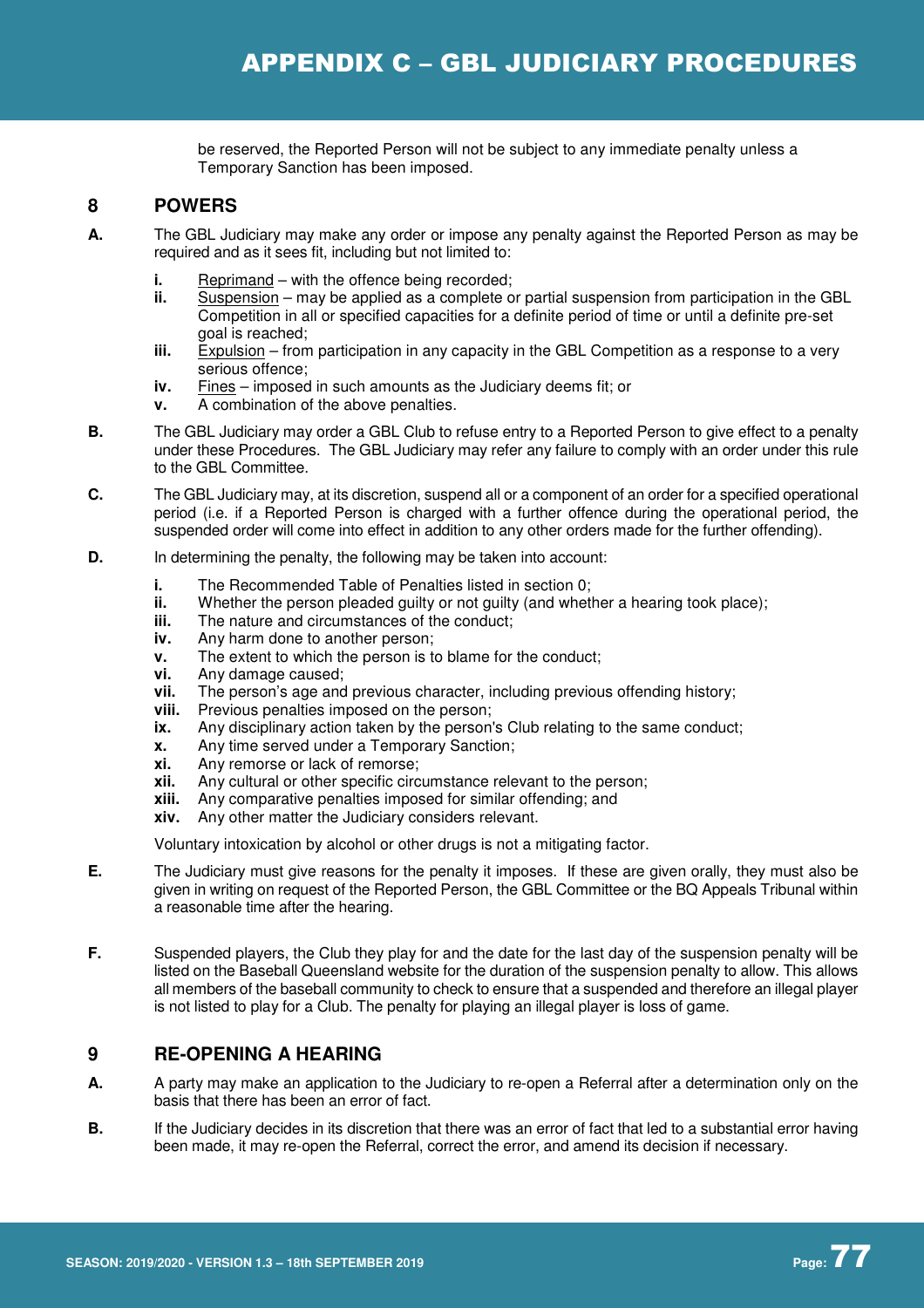## **10 APPEALS**

- **A.** A Reported Person or the Complainant may appeal to the BQ Appeals Tribunal against a decision of the Judiciary.
- **B.** An appeal must be made to the Competition Administrator no later than 28 days after the original decision was communicated to the parties.
- **C.** If the appeal is not lodged with the Competition Administrator within 28 days, an explanation for the delay must accompany the appeal.
- **D.** An appeal lodged after 28 days may only be heard with the leave of the BQ Appeals Tribunal Chairperson and only if the BQ Appeals Tribunal Chairperson is of the view that the appeal has reasonable prospects of success.
- **E.** An appeal must be based on at least one of the following grounds:
	- **i.** A denial of natural justice:
	- **ii.** A denial of procedural fairness;<br>**iii.** An error in the exercise of a dis
	- **iii.** An error in the exercise of a discretion (including acting on a wrong principle, relying on extraneous or irrelevant matters, mistake of fact, failing to take a material consideration into account or the decision was otherwise unreasonable or plainly unjust); or
	- **iv.** The penalty imposed was manifestly excessive or manifestly inadequate.
- **F.** The BQ Appeals Tribunal will abide by the Baseball Queensland Dispute Resolution Rules.
- **G.** If the BQ Appeals Tribunal determines that one of the grounds in subsection (E) has been established, it must proceed to reconsider the matter afresh and may:
	- **i.** Confirm the decision of the Judiciary:
	- **ii.** Set aside the decision of the Judiciary and make its own decision; or
	- **iii.** Make any other order that it deems appropriate.
- **H.** The BQ Appeals Tribunal must give reasons for its decision.

# **11 CHARGES AND RECOMMENDED TABLE OF PENALTIES**

**A.** The following charges may be laid against a Reported Person:

| <b>Class E - General Misconduct</b>    |                                                                                                                                                                                                                                                                                                                                                                                                                                                                                                                                                                                                                                                                                                                                                                                   |  |  |
|----------------------------------------|-----------------------------------------------------------------------------------------------------------------------------------------------------------------------------------------------------------------------------------------------------------------------------------------------------------------------------------------------------------------------------------------------------------------------------------------------------------------------------------------------------------------------------------------------------------------------------------------------------------------------------------------------------------------------------------------------------------------------------------------------------------------------------------|--|--|
| Unsportsmanlike<br>conduct             | Any conduct not otherwise covered in this section that is not in the<br>spirit of the game or is otherwise unbecoming of a GBL Club member<br>or official, including but not limited to:<br>Deliberately breaching rules or taking unfair advantage of a<br>situation<br>Deliberately distracting or provoking another person<br>٠<br>Insulting or otherwise deliberately offending another person<br>$\bullet$<br>Unreasonably refusing to cooperate with a coach, player or official<br>$\bullet$<br>Failing to display modesty in victory and graciousness in defeat<br>Disrespecting the rights, dignity and worth of any participants<br>$\bullet$<br>Encouraging others to act in an unsportsmanlike manner<br>$\bullet$<br>Otherwise bringing the game into disrepute<br>٠ |  |  |
| <b>Consuming alcohol or</b><br>tobacco | Where a person either consumes alcohol, tobacco or any illicit<br>substance (including, but not limited to, smoking, chewing or dipping)<br>within the on-field confines of any baseball facility, or smokes tobacco<br>within 10 metres of viewing and playing areas at any Junior<br>Competition game.                                                                                                                                                                                                                                                                                                                                                                                                                                                                          |  |  |
|                                        |                                                                                                                                                                                                                                                                                                                                                                                                                                                                                                                                                                                                                                                                                                                                                                                   |  |  |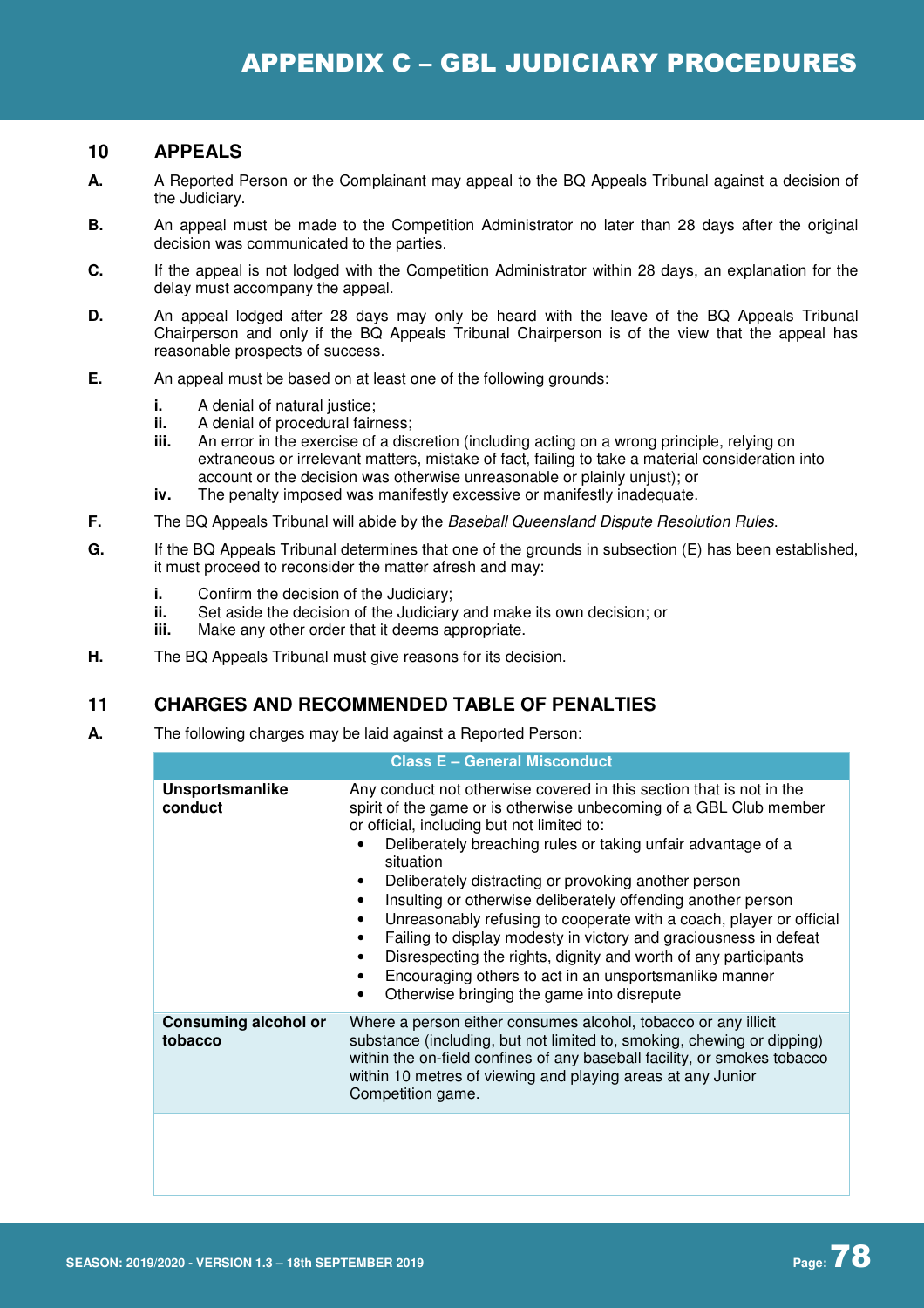| <b>Audible obscenity</b><br><b>Equipment Abuse</b> | Any obscene language or swearing in a game that is loud enough to<br>carry to the spectators but not directed at any person. Language that<br>cannot be heard by the spectators, or otherwise constitutes verbal<br>abuse, is not conduct covered by this charge. A coach may be<br>charged under this section if an audible obscenity comes from an<br>unidentifiable person in that coach's dugout.<br>An act of aggression directed at, or utilising, playing equipment or<br>facilities (e.g. throwing a helmet or bat, damaging the dugout, or kicking<br>dirt in anger). |
|----------------------------------------------------|--------------------------------------------------------------------------------------------------------------------------------------------------------------------------------------------------------------------------------------------------------------------------------------------------------------------------------------------------------------------------------------------------------------------------------------------------------------------------------------------------------------------------------------------------------------------------------|
|                                                    | <b>Class D - Dissent</b>                                                                                                                                                                                                                                                                                                                                                                                                                                                                                                                                                       |
| <b>Dissent</b>                                     | Any conduct that undermines the umpire's ability to officiate and control<br>a game, including but not limited to:<br>Arguing an umpire's judgment calls (e.g. balls and strikes)<br>A player (who is not also the team's coach) disputing an umpire's<br>technical game ruling<br>Disobeying an umpire's direction (unless constituting a "failing to<br>$\bullet$<br>leave" charge)                                                                                                                                                                                          |
|                                                    | Discourteous or disrespectful behaviour directed at the umpire                                                                                                                                                                                                                                                                                                                                                                                                                                                                                                                 |
|                                                    | <b>Class C - Offensive Behaviour</b>                                                                                                                                                                                                                                                                                                                                                                                                                                                                                                                                           |
| <b>Verbal abuse</b>                                | Any comments directed to another person that could reasonably be<br>construed as abusive or harassing. Comments need only be audible to<br>the Complainant.                                                                                                                                                                                                                                                                                                                                                                                                                    |
|                                                    | Taunting, baiting or ridiculing an opponent or official verbally                                                                                                                                                                                                                                                                                                                                                                                                                                                                                                               |
| <b>Racial Abuse</b>                                | Any comments based on racial issues directed to another person that<br>could reasonably be construed as abusive, insulting and/or harassing.<br>Comments need only be audible to the Complainant.                                                                                                                                                                                                                                                                                                                                                                              |
|                                                    | Racial discrimination involves any act where a person is treated<br>unfavourably because of their race, nationality, colour, descent or<br>ethnic origin.                                                                                                                                                                                                                                                                                                                                                                                                                      |
|                                                    | <b>Class B - Intimidation</b>                                                                                                                                                                                                                                                                                                                                                                                                                                                                                                                                                  |
| <b>Touching an umpire</b>                          | Any intentional, unwanted physical contact with an umpire or physical<br>contact incidental to a confrontation.                                                                                                                                                                                                                                                                                                                                                                                                                                                                |
| <b>Failing to leave</b>                            | Where, after being ejected, a person does not leave the playing field<br>(including the dugout) within a reasonable time, returns to the playing<br>field (including the dugout), attempts to manage or influence the game<br>from outside the field, or can be heard by an umpire from the playing<br>field.                                                                                                                                                                                                                                                                  |
| <b>Intimidation</b>                                | Physical or verbal conduct that could reasonably be construed as<br>intimidating including, but not limited to, circumstances where a person<br>leaves their designated position (e.g. as a fielder, batter, coach or from<br>the dugout) to confront another person in an aggressive manner.                                                                                                                                                                                                                                                                                  |
|                                                    | Pointing the finger(s), hand(s), arm(s) or ball at an opponent,                                                                                                                                                                                                                                                                                                                                                                                                                                                                                                                |
|                                                    | <b>Class A - Dangerous Act</b>                                                                                                                                                                                                                                                                                                                                                                                                                                                                                                                                                 |
| Intentional or reckless<br>dangerous play          | Where, outside the rules of the game, a person engages in intentional<br>or reckless conduct that could cause injury to an opposing player or<br>official (e.g. intentionally throwing at a batter, intentionally sliding into a<br>player).                                                                                                                                                                                                                                                                                                                                   |
| <b>Attempting to strike</b>                        | An intentional but unsuccessful attempt to strike another person. This<br>includes engaging in a melee.                                                                                                                                                                                                                                                                                                                                                                                                                                                                        |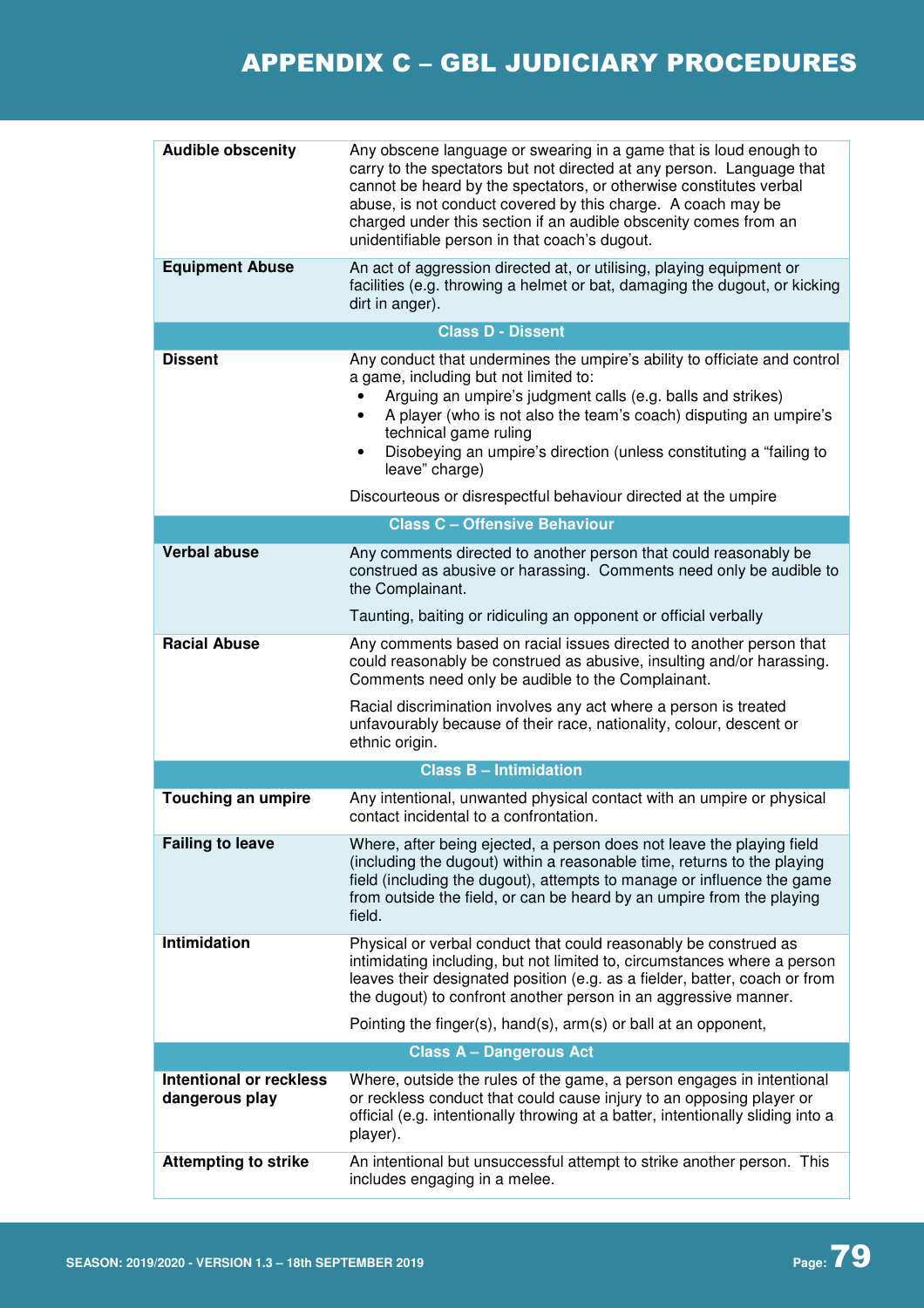| <b>Striking</b>                     | Intentionally striking another person in any way.                                                                                                                                                                                             |  |
|-------------------------------------|-----------------------------------------------------------------------------------------------------------------------------------------------------------------------------------------------------------------------------------------------|--|
| <b>Equipment abuse</b>              | An act of aggression directed at, or utilising, playing equipment or<br>facilities (e.g. throwing a helmet or bat, damaging the dugout, or kicking<br>dirt in anger) whereby a player is hit or injured as a result of the<br>equipment abuse |  |
| <b>Spitting</b>                     | Spitting on or at an Umpire or on another Person                                                                                                                                                                                              |  |
| <b>Breach of Judiciary Order</b>    |                                                                                                                                                                                                                                               |  |
| <b>Breach of Judiciary</b><br>order | Where a person breaches an order previously given by the Judiciary.                                                                                                                                                                           |  |

- **B.** Conduct which, in the opinion of the Judiciary, amounts to unfair discrimination, sexual harassment or vilification or is otherwise deemed sufficiently serious to concern BQ, may be referred directly to the BQ Judiciary.
- **C.** Where the same conduct constitutes more than one offence, the more serious offence (based on the Class) shall be laid.

#### **D. Recommended Table of Penalties**

The following table sets out recommended penalties for the charges defined in this section. These penalties represent a recommendation only and the Judiciary shall take into account all factors included in section 8D and retain the power to penalise the Reported Person in any of the ways outlined in section 8A

| <b>Class of Charge</b>               | Recommended suspension range |
|--------------------------------------|------------------------------|
|                                      | (weeks)                      |
| <b>Class E - Misconduct</b>          | $1 - 2$                      |
| <b>Class D - Dissent</b>             | $2 - 4$                      |
| <b>Class C - Offensive Behaviour</b> | $3 - 6$                      |
| <b>Class B - Intimidation</b>        | $4 - 8$                      |
| <b>Class A - Dangerous Act</b>       | $10 - 20$                    |
| <b>Breach of Judiciary order</b>     | 20                           |